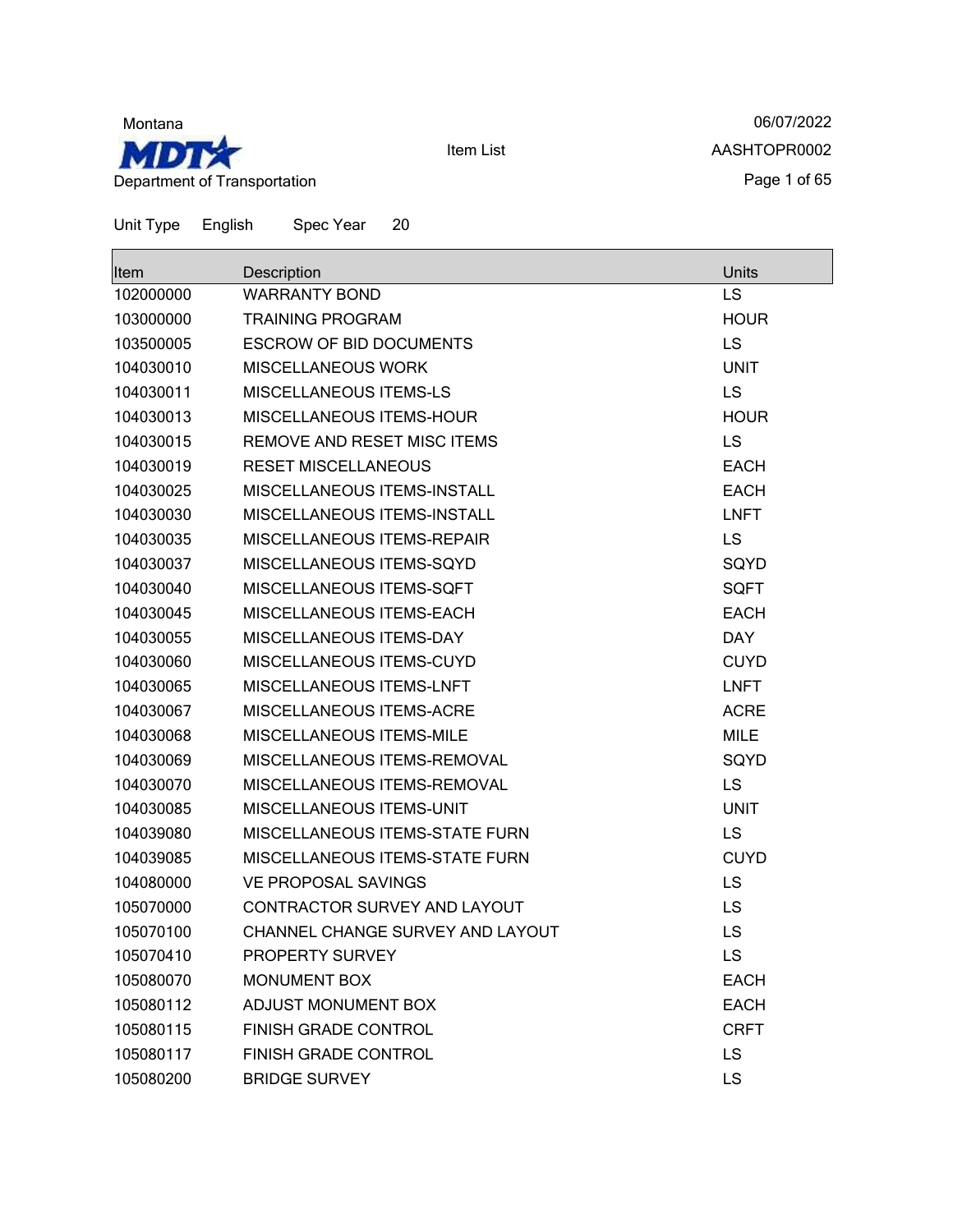

06/07/2022 AASHTOPR0002 Page 2 of 65

| Item      | Description                       | Units       |
|-----------|-----------------------------------|-------------|
| 105160000 | ADMINISTRATIVE SETTLEMENT         | <b>EACH</b> |
| 107000020 | <b>CONTAMINATED SOIL</b>          | <b>UNIT</b> |
| 107000040 | <b>CONTAMINATED SOIL</b>          | <b>CUYD</b> |
| 107000060 | NOXIOUS WEED CONTROL              | <b>UNIT</b> |
| 107089000 | RAILROAD FLAGGING                 | <b>UNIT</b> |
| 107100000 | <b>PUBLIC RELATIONS</b>           | <b>LS</b>   |
| 107100010 | <b>CULTURAL RESOURCE PERSON</b>   | <b>DAY</b>  |
| 108000000 | <b>CRITICAL PATH SCHEDULE</b>     | LS          |
| 109200005 | <b>MOBILIZATION</b>               | LS          |
| 109200008 | MOBILIZATION (ALTERNATE)          | <b>LS</b>   |
| 201110005 | <b>CLEARING</b>                   | <b>ACRE</b> |
| 201130000 | <b>CLEARING AND GRUBBING</b>      | LS          |
| 201130005 | <b>CLEARING AND GRUBBING</b>      | <b>ACRE</b> |
| 201311000 | <b>REMOVE TREES</b>               | <b>EACH</b> |
| 201311005 | <b>REMOVE TREES</b>               | <b>LS</b>   |
| 201311010 | <b>REMOVE TREES AND BRUSH</b>     | LS          |
| 202020040 | <b>REMOVE STRUCTURE</b>           | <b>EACH</b> |
| 202020041 | <b>REMOVE STRUCTURE</b>           | <b>LS</b>   |
| 202020055 | <b>REMOVE OBSTRUCTIONS</b>        | <b>LS</b>   |
| 202020056 | REMOVE STRUCT AND OBSTRUCTIONS    | <b>LS</b>   |
| 202020058 | REMOVE GUARD ANGLE                | <b>LNFT</b> |
| 202020095 | REMOVE BRIDGE APPROACH SLAB       | SQYD        |
| 202020097 | REMOVE BRIDGE APPROACH SLAB       | <b>EACH</b> |
| 202020110 | <b>REMOVE BACKWALL</b>            | LS          |
| 202020115 | <b>REMOVE DECK</b>                | SQYD        |
| 202020136 | REMOVE CONCRETE PAVEMENT          | SQYD        |
| 202020139 | REMOVE ASPHALT FROM DECK          | SQYD        |
| 202020140 | <b>REMOVE BITUMINOUS PAVEMENT</b> | SQYD        |
| 202020353 | REMOVE CONCRETE                   | SQYD        |
| 202020358 | <b>ABANDON WELL</b>               | <b>EACH</b> |
| 202020362 | <b>ABANDON WELL</b>               | <b>LS</b>   |
| 202020450 | <b>REMOVE SUMP</b>                | <b>EACH</b> |
| 202020539 | REMOVE MISCELLANEOUS ITEMS        | <b>EACH</b> |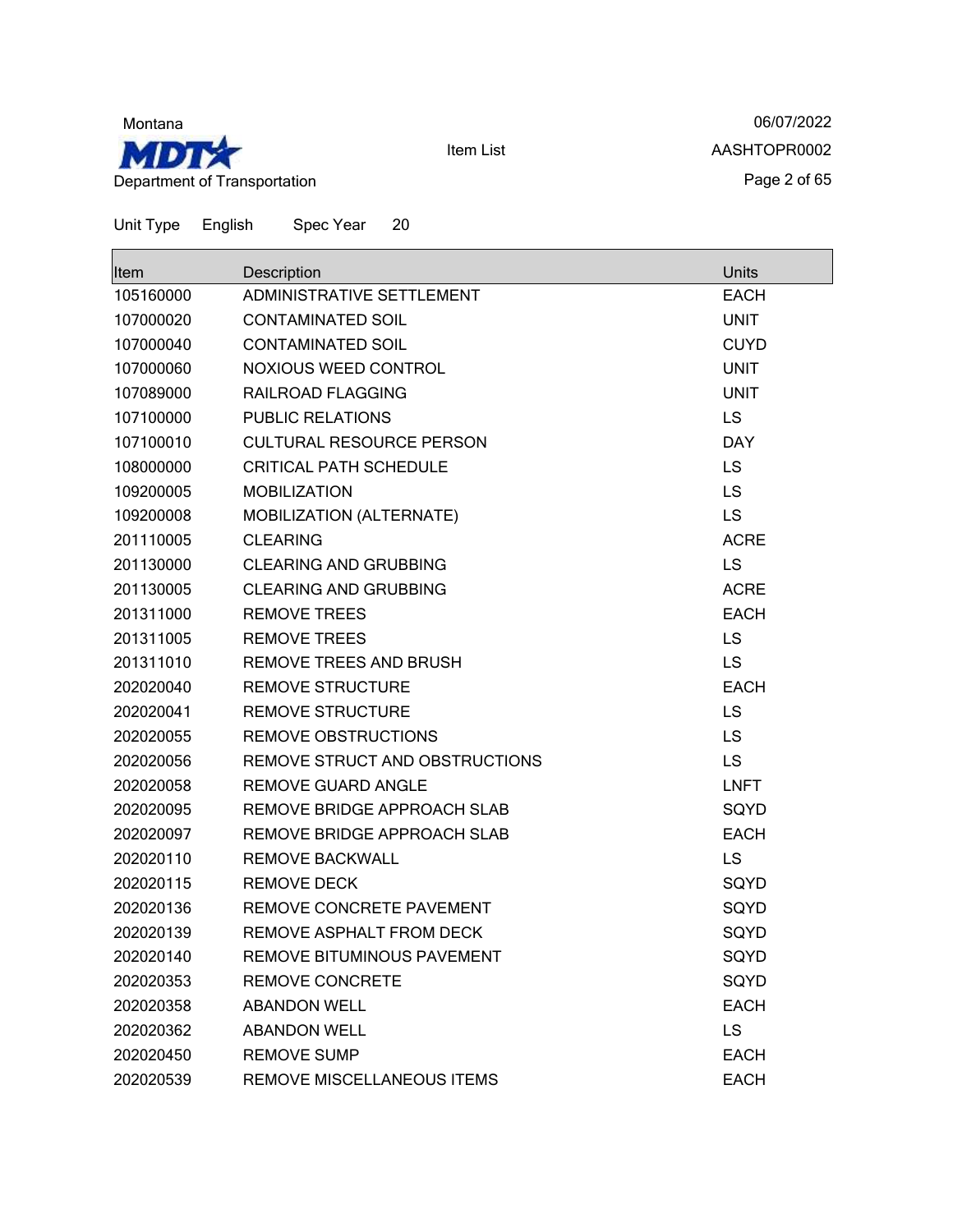

06/07/2022 AASHTOPR0002 Page 3 of 65

| <b>Item</b> | Description                        | Units       |
|-------------|------------------------------------|-------------|
| 202020540   | REMOVE MISCELLANEOUS ITEMS         | LS          |
| 202020542   | <b>REMOVE DEBRIS</b>               | LS          |
| 203020100   | EXCAVATION-UNCLASSIFIED            | <b>CUYD</b> |
| 203020175   | <b>EXCAVATION-UNCLASS CHANNEL</b>  | CUYD        |
| 203020180   | <b>CHANNEL RELOCATION</b>          | LS          |
| 203020185   | <b>TEMPORARY CHANNEL DIVERSION</b> | LS          |
| 203020190   | <b>ADJUST MONITORING WELL</b>      | <b>EACH</b> |
| 203020200   | EXCAVATION-UNCLASS BORROW          | <b>CUYD</b> |
| 203020225   | EXCAVATION-STREET                  | <b>CUYD</b> |
| 203020250   | SPECIAL BORROW-EXCAVATION          | <b>CUYD</b> |
| 203020275   | <b>EXCAVATION-MUCK</b>             | <b>CUYD</b> |
| 203020276   | <b>SUBEXCAVATION</b>               | <b>CUYD</b> |
| 203020278   | <b>EXCAVATION-DIGOUTS</b>          | <b>CUYD</b> |
| 203020310   | SPECIAL BORROW-NEAT LINE           | <b>CUYD</b> |
| 203020337   | <b>WIRE MESH STABILIZATION</b>     | <b>SQFT</b> |
| 203020360   | <b>SCALING</b>                     | <b>HOUR</b> |
| 203020375   | <b>EMBANKMENT IN PLACE</b>         | <b>CUYD</b> |
| 203020377   | <b>SPECIAL EMBANKMENT</b>          | <b>LS</b>   |
| 203020380   | <b>SPECIAL EMBANKMENT</b>          | <b>CUYD</b> |
| 203020382   | <b>GEOFOAM</b>                     | <b>CUYD</b> |
| 203020405   | <b>SITE MONITORING</b>             | <b>LS</b>   |
| 203020435   | <b>SURCHARGE EMBANKMENT</b>        | LS          |
| 203020450   | DRILL BLAST HOLE                   | <b>LNFT</b> |
| 203030110   | ROCK BOLT                          | <b>LNFT</b> |
| 203030112   | ROCK DOWEL                         | <b>LNFT</b> |
| 203030115   | <b>MICROPILES</b>                  | <b>LNFT</b> |
| 203030117   | EXPLORATORY EXCAVATION             | <b>HOUR</b> |
| 203030130   | REMOVE UNSTABLE ROCK               | <b>CUYD</b> |
| 203030170   | <b>POST TENSIONED ANCHORS</b>      | <b>LNFT</b> |
| 203030180   | <b>CONCRETE ANCHOR BLOCK</b>       | EACH        |
| 203080100   | TOPSOIL-SALVAGING AND PLACING      | <b>CUYD</b> |
| 203080105   | <b>TOPSOIL SALVAGE</b>             | <b>CUYD</b> |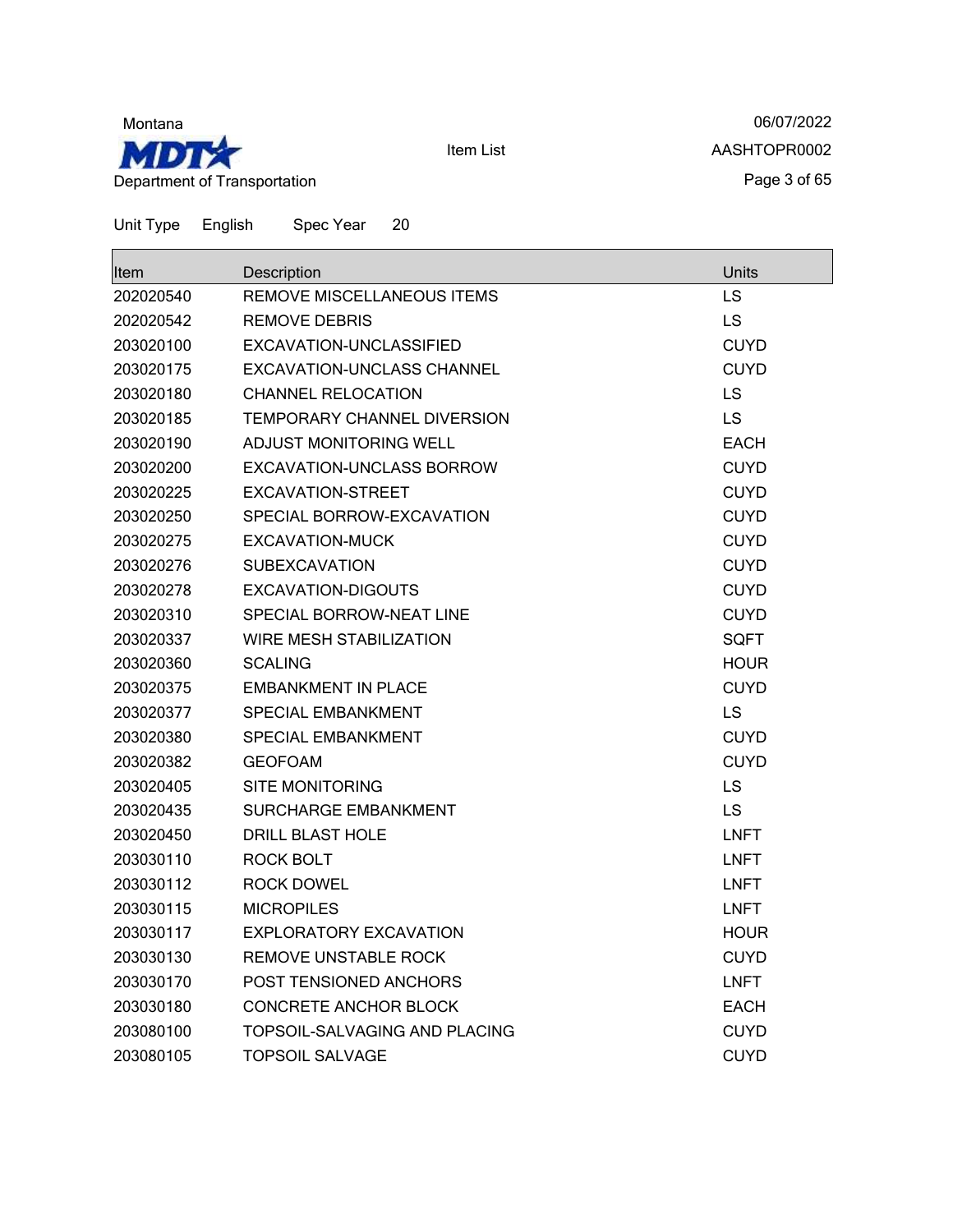

06/07/2022 AASHTOPR0002 Page 4 of 65

| Item      | Description                        | Units       |
|-----------|------------------------------------|-------------|
| 203080112 | WETLAND SOIL-SALVAGE AND PLACE     | <b>CUYD</b> |
| 204010185 | <b>BLASTING CONSULTANT</b>         | LS.         |
| 204010190 | <b>BLASTING CONSULTANT</b>         | <b>DAY</b>  |
| 204010195 | <b>TRIM BLASTING</b>               | <b>CUYD</b> |
| 204010215 | DRILL PRESPLITTING HOLES           | <b>LNFT</b> |
| 206000000 | DETOUR-CONSTRUCT, MAINTAIN         | <b>LS</b>   |
| 206000020 | DETOUR-CONSTRUCT, MAINTAIN, REMOVE | <b>LS</b>   |
| 206000040 | DETOUR-MAINTAIN, REMOVE            | <b>LS</b>   |
| 206000050 | DETOUR-MAINTAIN                    | <b>LS</b>   |
| 208000020 | <b>CONTAMINATED SOIL</b>           | <b>UNIT</b> |
| 208000030 | <b>CONTAMINATED WATER</b>          | <b>UNIT</b> |
| 208000040 | CONTAMINATED SOIL                  | <b>CUYD</b> |
| 208000060 | NOXIOUS WEED CONTROL               | <b>UNIT</b> |
| 208010000 | <b>BMP ADMINISTRATION-LS</b>       | <b>LS</b>   |
| 208010005 | <b>PAR BMP ADMINISTRATION-LS</b>   | <b>LS</b>   |
| 208010015 | <b>AQUATIC RESOURCE MONITOR</b>    | <b>LS</b>   |
| 208010150 | TEMPORARY EROSION CONTROL-LS       | <b>LS</b>   |
| 208010200 | TEMPORARY EROSION CONTROL-FIXED    | <b>UNIT</b> |
| 208010380 | <b>WILLOW CUTTINGS</b>             | <b>LS</b>   |
| 208010383 | <b>WILLOW CUTTINGS</b>             | <b>LNFT</b> |
| 208010406 | ROCK STEP POOL                     | <b>EACH</b> |
| 208010485 | <b>BOULDERS</b>                    | <b>EACH</b> |
| 208010486 | <b>STREAMBED MATERIAL</b>          | <b>CUYD</b> |
| 208010500 | <b>BIOENGINEERED BANK</b>          | <b>LS</b>   |
| 208010546 | <b>BANK HABITAT LOG</b>            | <b>EACH</b> |
| 208010550 | <b>FASCINE</b>                     | <b>LNFT</b> |
| 208010555 | <b>COIR LOGS</b>                   | <b>LNFT</b> |
| 209010100 | STRUCTURE EXCAVATION TYPE 1        | <b>CUYD</b> |
| 209010125 | STRUCTURE EXCAVATION TYPE 2        | <b>CUYD</b> |
| 209010150 | <b>SHORING AND CRIBS</b>           | <b>LS</b>   |
| 209010160 | <b>TEMPORARY SHORING</b>           | <b>LS</b>   |
| 209010165 | <b>TEMPORARY SHORING</b>           | <b>LNFT</b> |
| 210020000 | GRADER-MOTOR                       | <b>HOUR</b> |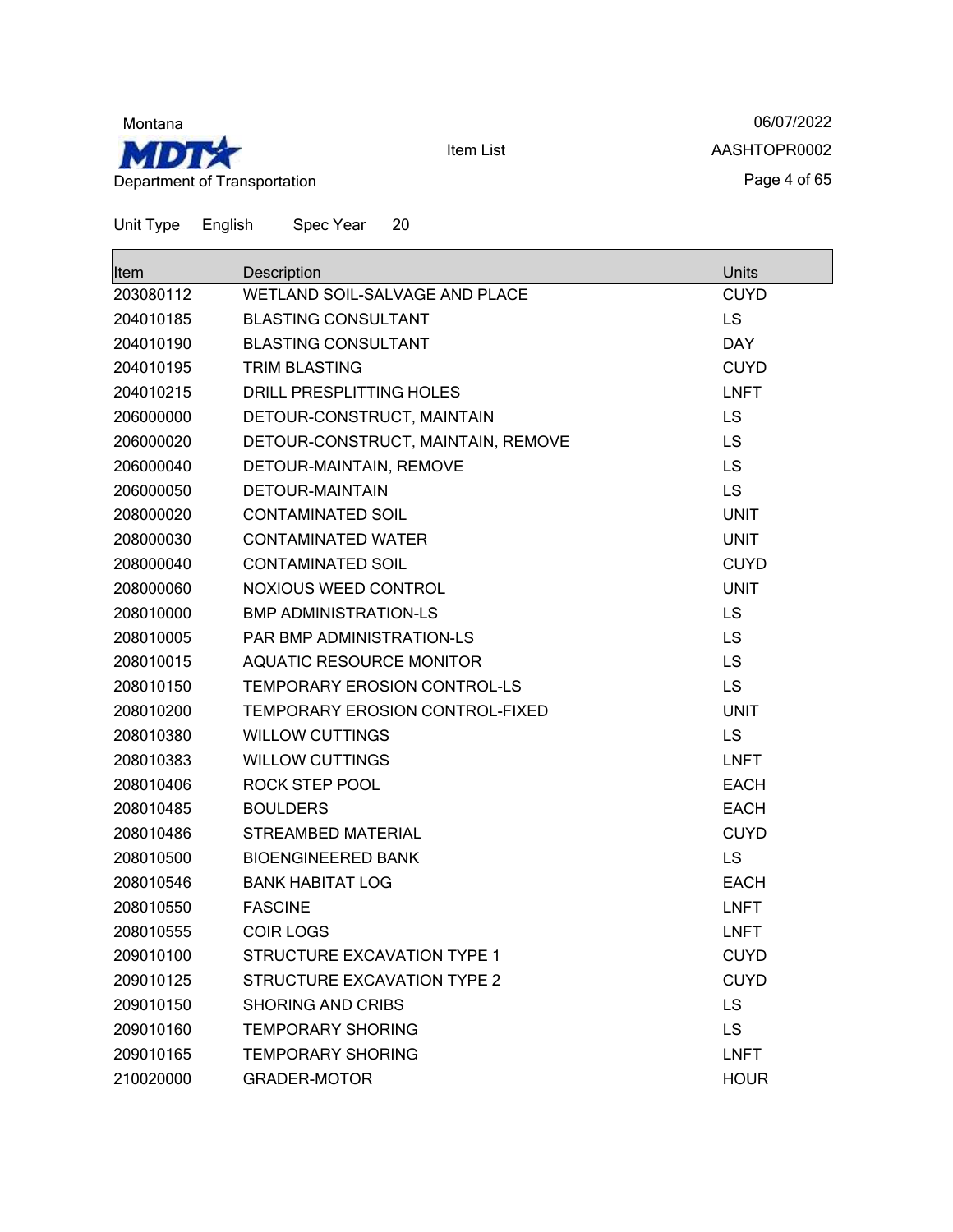

06/07/2022 AASHTOPR0002 Page 5 of 65

| <b>Item</b> | Description                          | <b>Units</b> |
|-------------|--------------------------------------|--------------|
| 210020160   | MISCELLANEOUS EQUIPMENT              | <b>HOUR</b>  |
| 210020170   | TEST TRAILER-TRANSPORT, SETUP        | <b>MILE</b>  |
| 210020172   | CEI MOBILE OFFICE TRAILER            | <b>LS</b>    |
| 210020173   | COM TRAILER-INSTALL, MAINTAIN, REM   | <b>EACH</b>  |
| 210020174   | COM TRAILER-MOVE, RESET              | <b>EACH</b>  |
| 212000000   | <b>OBLITERATE ROADWAY</b>            | <b>STA</b>   |
| 301020111   | <b>SELECT SURFACING</b>              | <b>CUYD</b>  |
| 301020252   | <b>BRIDGE END BACKFILL-TYPE 1</b>    | <b>CUYD</b>  |
| 301020253   | <b>BRIDGE END BACKFILL-TYPE 2</b>    | <b>CUYD</b>  |
| 301020254   | <b>BRIDGE END BACKFILL-TYPE 3</b>    | <b>CUYD</b>  |
| 301020268   | <b>TRAFFIC GRAVEL</b>                | <b>CUYD</b>  |
| 301020269   | <b>TRAFFIC GRAVEL</b>                | <b>TON</b>   |
| 301020340   | <b>CRUSHED AGGREGATE COURSE</b>      | <b>CUYD</b>  |
| 301020345   | <b>CRUSHED AGGREGATE COURSE</b>      | <b>TON</b>   |
| 301020348   | <b>DRAIN AGGREGATE</b>               | <b>CUYD</b>  |
| 301020415   | <b>SHOULDER GRAVEL</b>               | <b>TON</b>   |
| 301020416   | SHOULDER GRAVEL                      | <b>CUYD</b>  |
| 301020450   | <b>SPECIAL BACKFILL</b>              | <b>CUYD</b>  |
| 301020451   | <b>SPECIAL BACKFILL</b>              | <b>TON</b>   |
| 301020453   | NON-FROST SUSCEPTIBLE BACKFILL       | <b>CUYD</b>  |
| 301020465   | LOW PERMEABILITY BACKFILL            | <b>CUYD</b>  |
| 301020525   | TOP SURFACING GR 3B                  | <b>TON</b>   |
| 301020526   | TOP SURFACING GR 3B                  | <b>CUYD</b>  |
| 301020528   | STOCKPILE TOP SURFACING GR 3B        | <b>CUYD</b>  |
| 301020625   | AGGREGATE TREATMENT                  | SQYD         |
| 302000000   | PAVEMENT PULVERIZATION               | SQYD         |
| 303050420   | <b>CRUSH/STKPL COVER MATL-TYPE 1</b> | <b>TON</b>   |
| 304010000   | PORTLAND CEMENT                      | <b>TON</b>   |
| 304010002   | <b>BLOTTER MATERIAL</b>              | SQYD         |
| 304010005   | <b>BASE-CEMENT TREATED</b>           | <b>CUYD</b>  |
| 304010012   | BASE-CEMENT TREATED-PULVERIZED       | SQYD         |
| 401020010   | <b>SURFACING REPAIR</b>              | SQYD         |
| 401020021   | COMMERCIAL MIX-PG 70-28              | <b>TON</b>   |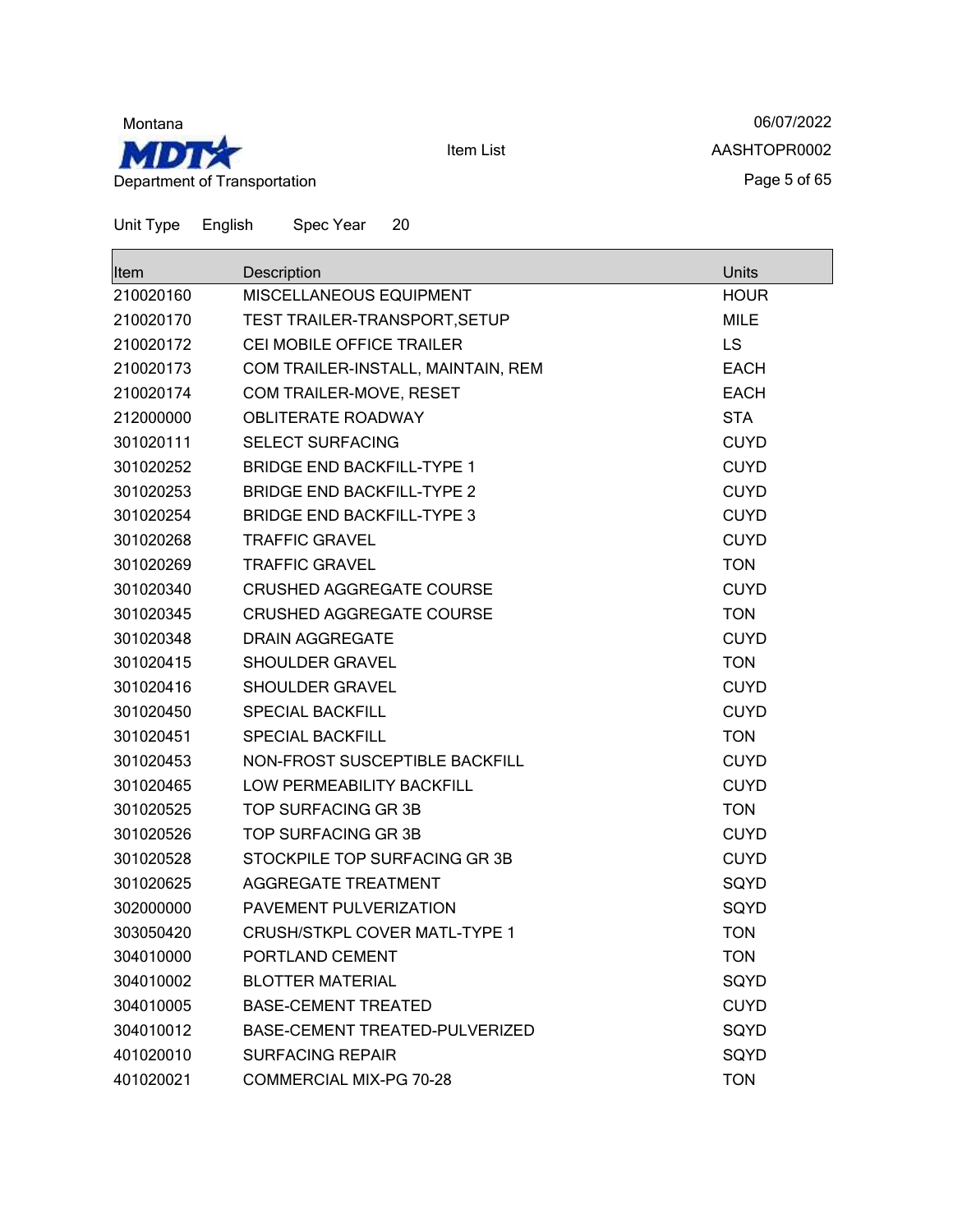

06/07/2022 AASHTOPR0002 Page 6 of 65

| <b>Item</b> | Description                             | Units      |
|-------------|-----------------------------------------|------------|
| 401020022   | COMMERCIAL MIX-PG 64-28                 | <b>TON</b> |
| 401020023   | COMMERCIAL MIX-PG 58-28                 | <b>TON</b> |
| 401020037   | <b>PLANT MIX SEAL COURSE</b>            | <b>TON</b> |
| 401020045   | PLANT MIX SURF GR S-3/4 IN              | <b>TON</b> |
| 401020046   | PLANT MIX BIT SURF GR S-MISC            | <b>TON</b> |
| 401020047   | PLANT MIX SURF GR S-3/4 IN-RAP          | <b>TON</b> |
| 401020048   | PLANT MIX SURF GR S-1/2 IN              | <b>TON</b> |
| 401020050   | PLANT MIX SURF GR S-1/2 IN-RAP          | <b>TON</b> |
| 401020053   | WARM MIX SURF GR S-3/4 IN               | <b>TON</b> |
| 401020055   | COMMERCIAL MIX-3/8 IN-PG 64-28          | <b>TON</b> |
| 401020056   | WARM MIX SURF GR S-1/2 IN               | <b>TON</b> |
| 401020057   | COMMERCIAL MIX-3/8 IN-PG 58-28          | <b>TON</b> |
| 401020060   | COMMERCIAL MIX-3/8 IN-PG 70-28          | <b>TON</b> |
| 401020061   | COMMERCIAL MIX-1/2 IN-PG 58-28          | <b>TON</b> |
| 401020062   | COMMERCIAL MIX-1/2 IN-PG 64-28          | <b>TON</b> |
| 401020063   | COMMERCIAL MIX-1/2 IN-PG 70-28          | <b>TON</b> |
| 401020064   | <b>COMMERCIAL PLANT MIX-MISC</b>        | <b>TON</b> |
| 401020065   | PLANT MIX SURF GR S-3/8 IN              | <b>TON</b> |
| 401020067   | MICROSURFACING AGGREGATE-TYPE 2         | <b>TON</b> |
| 401020068   | MICROSURFACING AGGREGATE-TYPE 3         | <b>TON</b> |
| 401020250   | MINERAL FILLER-CIR                      | <b>TON</b> |
| 401020255   | HIGH TENSILE STRENGTH REINFORCING FIBER | LB.        |
| 401020300   | <b>HYDRATED LIME</b>                    | <b>TON</b> |
| 401020301   | <b>LIME SLURRY</b>                      | <b>TON</b> |
| 401020303   | <b>SLURRY SEAL AGGREGATE</b>            | SQYD       |
| 401020304   | HOT RECYCLED PLANT MIX                  | SQYD       |
| 401020306   | HIGH-RAP COMMERCIAL MIX                 | <b>TON</b> |
| 401020325   | COLD RECYCLED PLANT MIX                 | SQYD       |
| 401020326   | COLD CENTRAL PLANT RECYCLING            | <b>TON</b> |
| 402020089   | <b>ASPHALT CEMENT PG 58-28</b>          | <b>TON</b> |
| 402020091   | <b>ASPHALT CEMENT PG 64-22</b>          | <b>TON</b> |
| 402020092   | <b>ASPHALT CEMENT PG 64-28</b>          | <b>TON</b> |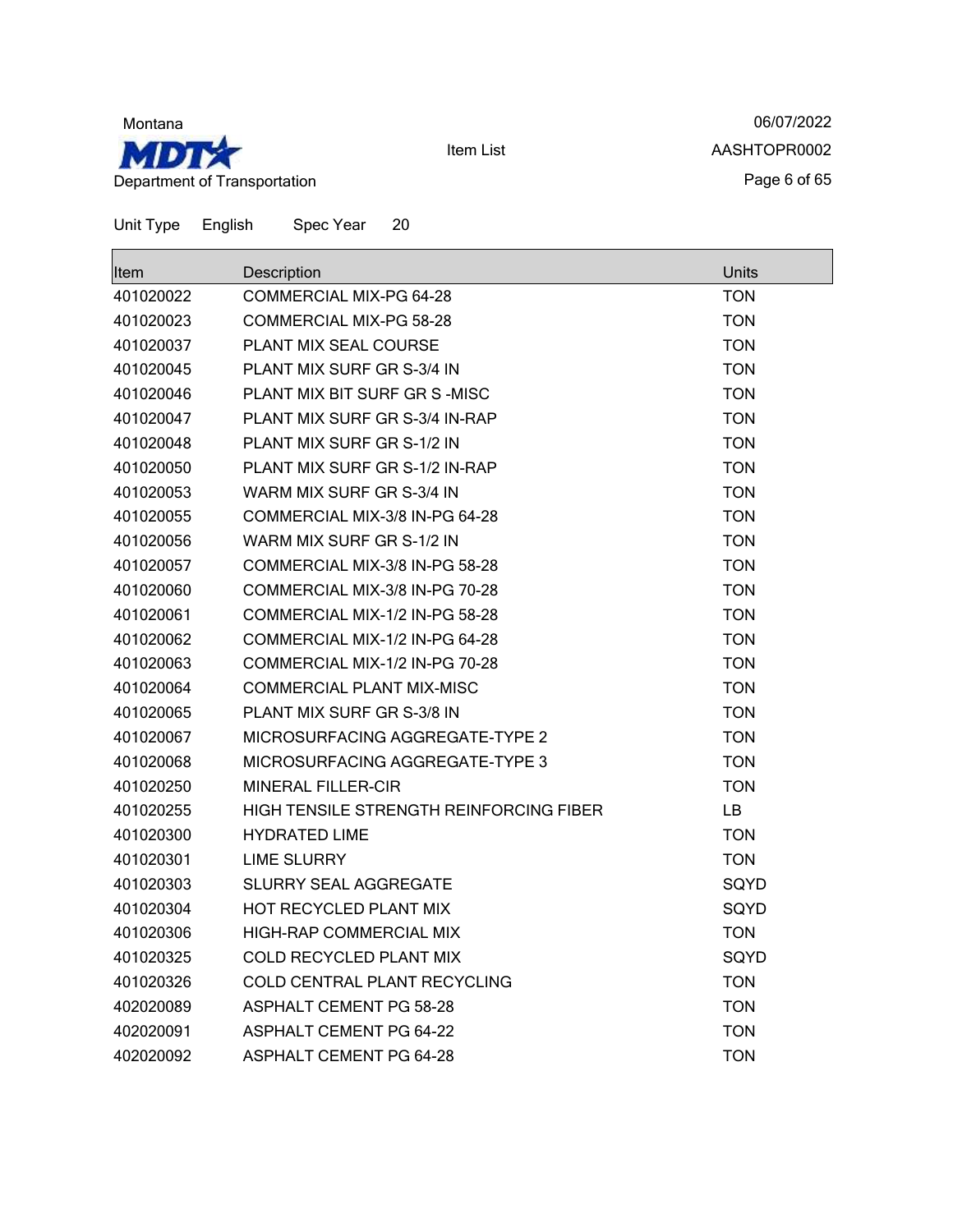

06/07/2022 AASHTOPR0002 Page 7 of 65

| Item      | Description                            | Units       |
|-----------|----------------------------------------|-------------|
| 402020095 | <b>ASPHALT CEMENT PG 70-28</b>         | <b>TON</b>  |
| 402020305 | <b>EMULSIFIED ASPHALT SS-1</b>         | <b>GAL</b>  |
| 402020310 | <b>EMULSIFIED ASPHALT</b>              | <b>TON</b>  |
| 402020315 | EMULSIFIED ASPHALT-TACK COAT           | <b>GAL</b>  |
| 402020320 | EMULSIFIED ASPHALT-FOG SEAL            | <b>GAL</b>  |
| 402020337 | <b>MICROSURFACING EMULSION</b>         | <b>TON</b>  |
| 402020360 | <b>EMULSIFIED ASPHALT CRS-2</b>        | <b>TON</b>  |
| 402020368 | <b>EMULSIFIED ASPHALT CRS-2P</b>       | <b>TON</b>  |
| 402020370 | <b>EMULS ASPH-HIGH FLOAT HF-100</b>    | <b>TON</b>  |
| 402020375 | EMULSIFIED ASPHALT CHFRS-2P            | <b>TON</b>  |
| 402020377 | <b>SCRUB SEAL EMULSION</b>             | <b>TON</b>  |
| 402020380 | <b>RUT FILLING</b>                     | <b>LNFT</b> |
| 402020420 | <b>SLURRY SEAL EMULSION</b>            | <b>TON</b>  |
| 402020450 | <b>VOID REDUCING ASPHALT MEMBRANE</b>  | <b>LNFT</b> |
| 402020470 | <b>RECYCLING AGENT-HIR</b>             | <b>TON</b>  |
| 402020476 | <b>RECYCLING AGENT CIR-EE</b>          | <b>TON</b>  |
| 403010245 | <b>CRACK FILLING</b>                   | <b>LNFT</b> |
| 403010255 | <b>CRACK SEALING</b>                   | LB.         |
| 403010257 | <b>CRACK FILLING-MASTIC</b>            | <b>LB</b>   |
| 403010258 | <b>CRACK FILLING-MASTIC</b>            | <b>LNFT</b> |
| 403010280 | <b>CRACK CLEANING AND FILLING</b>      | <b>LS</b>   |
| 409000000 | FINAL SWEEP AND BROOM                  | <b>CRMI</b> |
| 409000010 | <b>COVER-TYPE 1</b>                    | SQYD        |
| 409000020 | <b>COVER-TYPE 2</b>                    | SQYD        |
| 409000030 | <b>COVER-TYPE 3</b>                    | SQYD        |
| 411010000 | <b>COLD MILLING</b>                    | SQYD        |
| 411011048 | <b>MICRO MILLING</b>                   | SQYD        |
| 411011120 | CENTERLINE RUMBLE STRIPS-TYPE 1        | <b>MILE</b> |
| 411011125 | CENTERLINE RUMBLE STRIPS-TYPE 2        | <b>MILE</b> |
| 411011130 | <b>CENTERLINE RUMBLE STRIPS-TYPE 3</b> | <b>MILE</b> |
| 411011135 | <b>RUMBLE STRIPS</b>                   | <b>MILE</b> |
| 411011140 | <b>TRANSVERSE RUMBLE STRIPS</b>        | LS.         |
| 411011145 | SINUSOIDAL RUMBLE STRIPS               | <b>MILE</b> |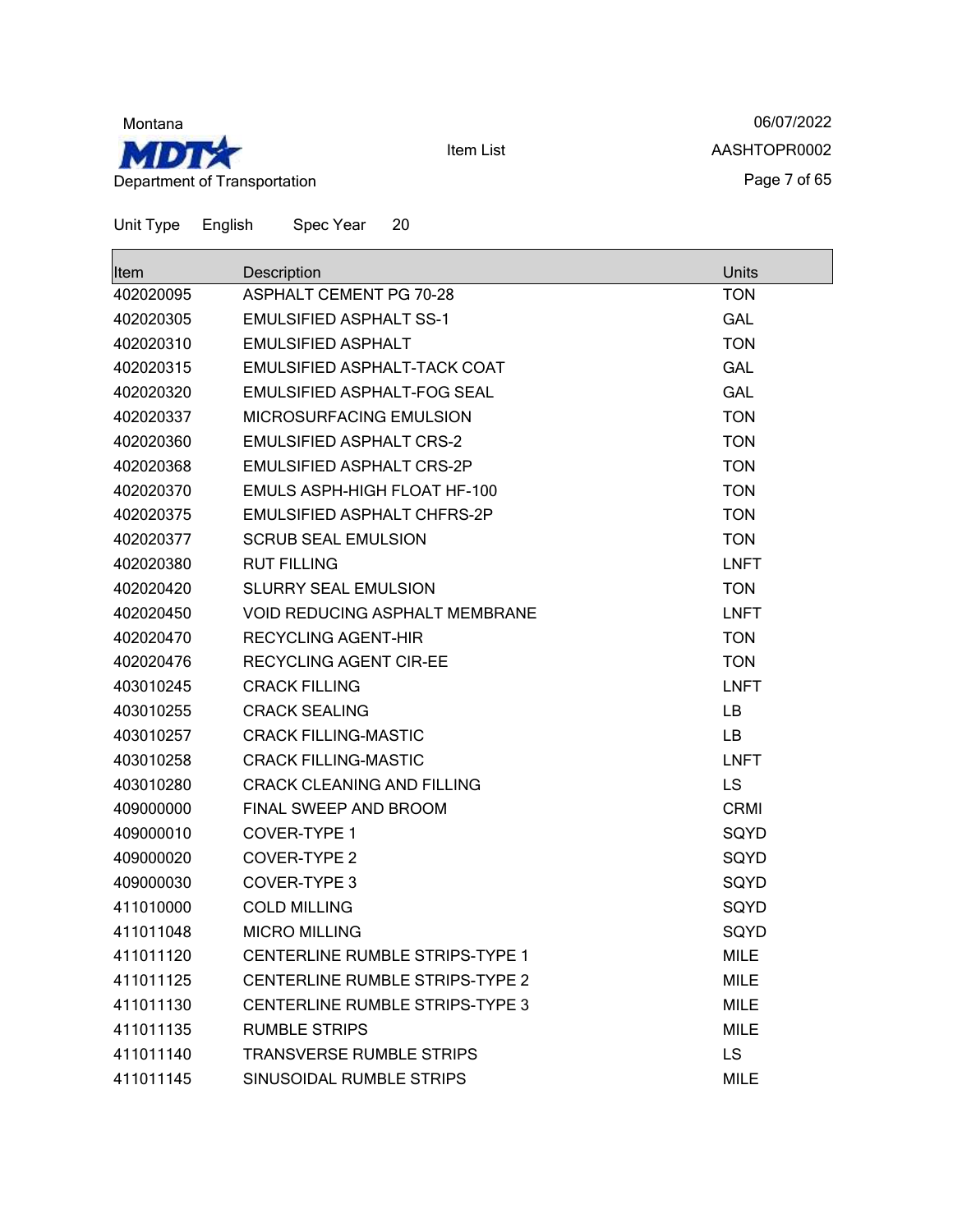

06/07/2022 AASHTOPR0002 Page 8 of 65

| lltem     | Description                        | Units       |
|-----------|------------------------------------|-------------|
| 501000100 | PCCP JOINT SEAL                    | <b>LNFT</b> |
| 501000150 | <b>CRACK AND SEAT</b>              | SQYD        |
| 501010110 | PORT CEM CONC PAVE 6 IN            | SQYD        |
| 501010118 | PORT CEM CONC PAVE 7 IN            | SQYD        |
| 501010119 | PORT CEM CONC PAVE 7 IN COLORED    | SQYD        |
| 501010120 | PORT CEM CONC PAVE 8 IN            | SQYD        |
| 501010122 | PORT CEM CONC PAVE 8 IN COLORED    | SQYD        |
| 501010125 | PORT CEM CONC PAVE 9 IN            | SQYD        |
| 501010126 | PORT CEM CONC PAVE 9 IN COLORED    | SQYD        |
| 501010200 | <b>PCCP-9 IN REINFORCED</b>        | SQYD        |
| 501010210 | PORT CEM CONC PAVE 10 IN           | SQYD        |
| 501010215 | PORT CEM CONC PAVE 10 IN COLORED   | SQYD        |
| 501010220 | PORT CEM CONC PAVE 11 IN           | SQYD        |
| 501010225 | PORT CEM CONC PAVE 11 IN COLORED   | SQYD        |
| 501010400 | FULL DEPTH CONCRETE REPAIR         | SQYD        |
| 501010401 | <b>CONCRETE-SHALLOW REPAIR</b>     | SQYD        |
| 501010404 | PCCP SLAB REPLACEMENT              | SQYD        |
| 501010410 | PCCP WHITETOP SLAB REPLACEMENT     | SQYD        |
| 501010415 | <b>BOND BREAKER</b>                | SQYD        |
| 501010422 | <b>CONCRETE PAVEMENT GRINDING</b>  | SQYD        |
| 501010505 | DOWEL BAR RETROFIT                 | <b>EACH</b> |
| 501010507 | <b>CROSS STITCHING</b>             | <b>EACH</b> |
| 551010110 | CONCRETE-CLASS DECK-1.5 IN         | <b>CUYD</b> |
| 551020030 | CONCRETE-CLASS GENERAL             | <b>CUYD</b> |
| 551020034 | CONCRETE-CLASS STRUCTURE COLORED   | <b>CUYD</b> |
| 551020035 | CONCRETE-CLASS STRUCTURE           | <b>CUYD</b> |
| 551020036 | CONCRETE-CLASS STRUCTURE LOW SLUMP | <b>CUYD</b> |
| 551020104 | CONCRETE-CLASS UHPC                | <b>CUYD</b> |
| 551020107 | CONCRETE-CLASS DECK                | <b>CUYD</b> |
| 551020109 | CONCRETE-CLASS SCC                 | <b>CUYD</b> |
| 551020111 | SHRINKAGE REDUCING ADMIXTURE       | <b>GAL</b>  |
| 551020112 | MACRO SYNTHETIC FIBER REINFORCING  | LB          |
| 551020120 | <b>CEMENT GROUT</b>                | <b>CUYD</b> |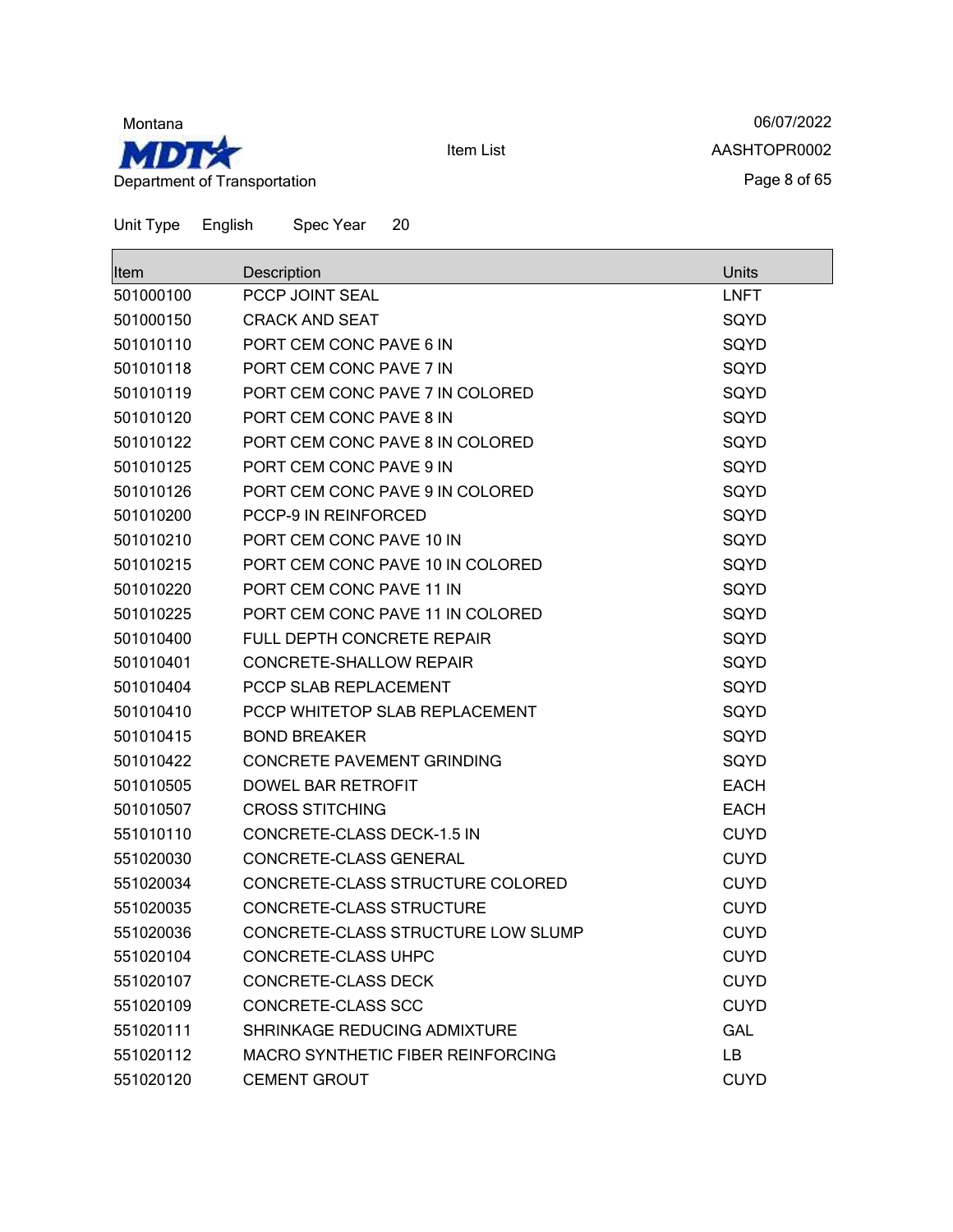

06/07/2022 AASHTOPR0002 Page 9 of 65

| <b>Item</b> | Description                         | Units       |
|-------------|-------------------------------------|-------------|
| 551020126   | CONTROLLED LOW STRENGTH MATL        | <b>CUYD</b> |
| 551020130   | CONCRETE-SEAL                       | <b>CUYD</b> |
| 551020135   | <b>CONCRETE APRON</b>               | SQYD        |
| 551020140   | <b>ARCH FOUNDATION</b>              | <b>LS</b>   |
| 551020150   | LOW DENSITY CELLULAR CONCRETE       | <b>CUYD</b> |
| 551020166   | CONCRETE-CLASS DRILLED SHAFT        | <b>CUYD</b> |
| 552010036   | RELOCATE STRUCTURE                  | LS.         |
| 552010037   | REVISE TIMBER BRIDGE SUPERSTRUCTURE | <b>LS</b>   |
| 552010038   | REVISE TIMBER BRIDGE SUBSTRUCTURE   | <b>LS</b>   |
| 552010040   | <b>REVISE STRUCTURE</b>             | LS          |
| 552010041   | <b>REVISE JOINT</b>                 | <b>LNFT</b> |
| 552010042   | <b>FRP DECK PANELS</b>              | <b>SQFT</b> |
| 552010043   | <b>FRP REINFORCEMENT</b>            | <b>SQFT</b> |
| 552010045   | SUPERSTRUCTURE JACKING              | <b>LS</b>   |
| 552010053   | <b>BRIDGE SUPERSTRUCTURE</b>        | <b>LS</b>   |
| 552010054   | <b>BRIDGE SUBSTRUCTURE</b>          | <b>LS</b>   |
| 552010059   | <b>EPOXY INJECTION</b>              | <b>LNFT</b> |
| 552010060   | <b>REPAIR STRUCTURE</b>             | <b>LS</b>   |
| 552010061   | <b>EPOXY INJECTION</b>              | GAL         |
| 552010080   | <b>DRILLING</b>                     | LNFT        |
| 552010090   | COMPACTION GROUT SET CASING LENGTH  | <b>LNFT</b> |
| 552010140   | <b>TRANSVERSE DECK GROOVING</b>     | SQYD        |
| 552010160   | <b>BRIDGE DECK CRACK SEAL</b>       | SQYD        |
| 552010199   | <b>BRIDGE DECK HYDRODEMOLITION</b>  | SQYD        |
| 552010303   | CONCRETE STRUCT MODIFICATION        | <b>CUYD</b> |
| 552010426   | <b>COLORED SEALER COATING</b>       | SQYD        |
| 552010435   | <b>ANTI-ICING SYSTEM</b>            | <b>LS</b>   |
| 552010550   | POST-TENSIONING                     | LS          |
| 552010551   | POST-TENSIONING-CANTILEVER          | LS.         |
| 552010552   | POST-TENSIONING-CONTINUITY          | <b>LS</b>   |
| 552010553   | POST-TENSIONING-TRANSVERSE          | LS          |
| 552010700   | STEEL COLUMN CASING                 | LВ          |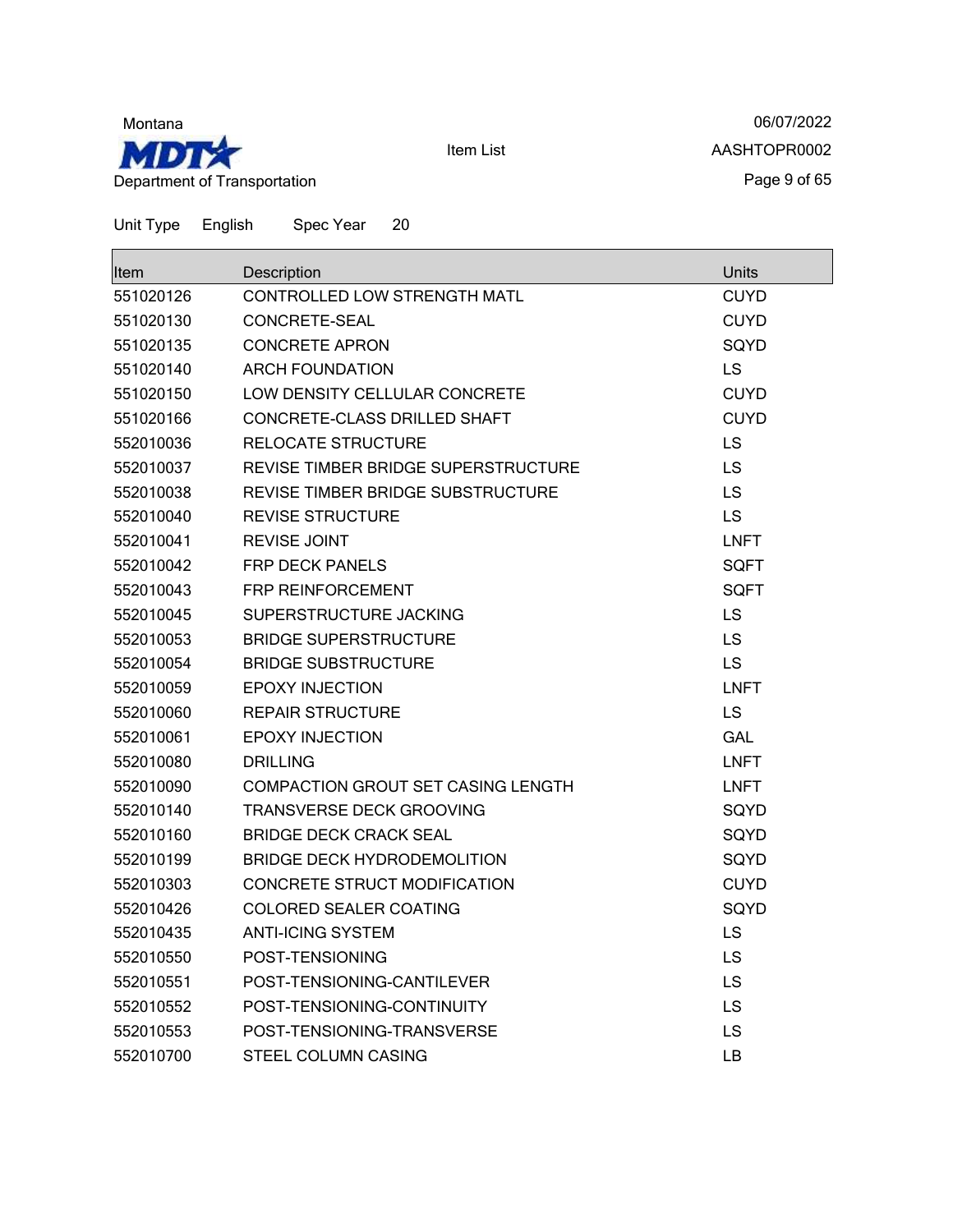

06/07/2022 AASHTOPR0002 Page 10 of 65

| <b>Item</b> | Description                         | Units       |
|-------------|-------------------------------------|-------------|
| 552010805   | MODIFY BRIDGE APPROACH SLAB         | <b>EACH</b> |
| 552010810   | APPROACH SLAB-CONCRETE              | SQYD        |
| 552010820   | SLEEPER SLAB-CONCRETE               | SQYD        |
| 552010830   | RAISE BRIDGE APPROACH SLAB          | <b>EACH</b> |
| 552010840   | <b>HIGH DENSITY POLYURETHANE</b>    | LB          |
| 552011000   | <b>EXPANSION JOINT</b>              | <b>LNFT</b> |
| 552011010   | <b>EXPANSION JOINT STRIP SEAL</b>   | <b>LNFT</b> |
| 552011020   | <b>EXPANSION JOINT-MODULAR</b>      | <b>LNFT</b> |
| 552011030   | <b>EXPANSION JOINT-ASPHALT PLUG</b> | <b>LNFT</b> |
| 552011040   | REFURBISH EXPANSION JOINT           | <b>LNFT</b> |
| 552011100   | <b>JOINT SEALS-NEOPRENE</b>         | <b>LNFT</b> |
| 552011110   | <b>JOINT SEALS-SILICONE</b>         | <b>LNFT</b> |
| 552011120   | JOINT SEALS-POLYURETHANE            | <b>LNFT</b> |
| 552011130   | <b>JOINT NOSING</b>                 | <b>LNFT</b> |
| 552011140   | <b>RESEAL EXISTING JOINTS</b>       | <b>LNFT</b> |
| 552011300   | <b>SCUPPER</b>                      | <b>EACH</b> |
| 552011310   | <b>REVISE DECK DRAIN</b>            | <b>EACH</b> |
| 552020000   | ARCHITECTURAL TREATMENT             | SQYD        |
| 553005000   | <b>BEAM - INSTALL</b>               | <b>LS</b>   |
| 553010010   | PRESTRESSED BEAM-TYPE A             | <b>LNFT</b> |
| 553010020   | PRESTRESSED BEAM-TYPE BOX           | <b>LNFT</b> |
| 553010090   | PRESTRESSED BEAM-TYPE 4             | <b>LNFT</b> |
| 553010151   | PRESTRESSED BEAM-TYPE MTS-36        | <b>LNFT</b> |
| 553010152   | PRESTRESSED BEAM-TYPE MTS-45        | <b>LNFT</b> |
| 553010155   | PRESTRESSED BEAM-TYPE MTS-54        | <b>LNFT</b> |
| 553010157   | PRESTRESSED BEAM-TYPE MTS-63        | <b>LNFT</b> |
| 553010160   | PRESTRESSED BEAM-TYPE M-72          | <b>LNFT</b> |
| 553010161   | PRESTRESSED BEAM-TYPE MTS-72        | <b>LNFT</b> |
| 553010170   | PRESTRESSED BEAM-TYPE MT-28         | <b>LNFT</b> |
| 553010300   | PRESTRESSED BEAM-BULB TEE           | <b>LNFT</b> |
| 553010480   | PRESTRESSED TRI DECK BEAMS          | <b>LNFT</b> |
| 553010630   | PRESTRESSED GIRDER-VOIDED SLAB      | <b>LNFT</b> |
| 553010632   | PRESTRESSED GIRDER-SLAB             | <b>LNFT</b> |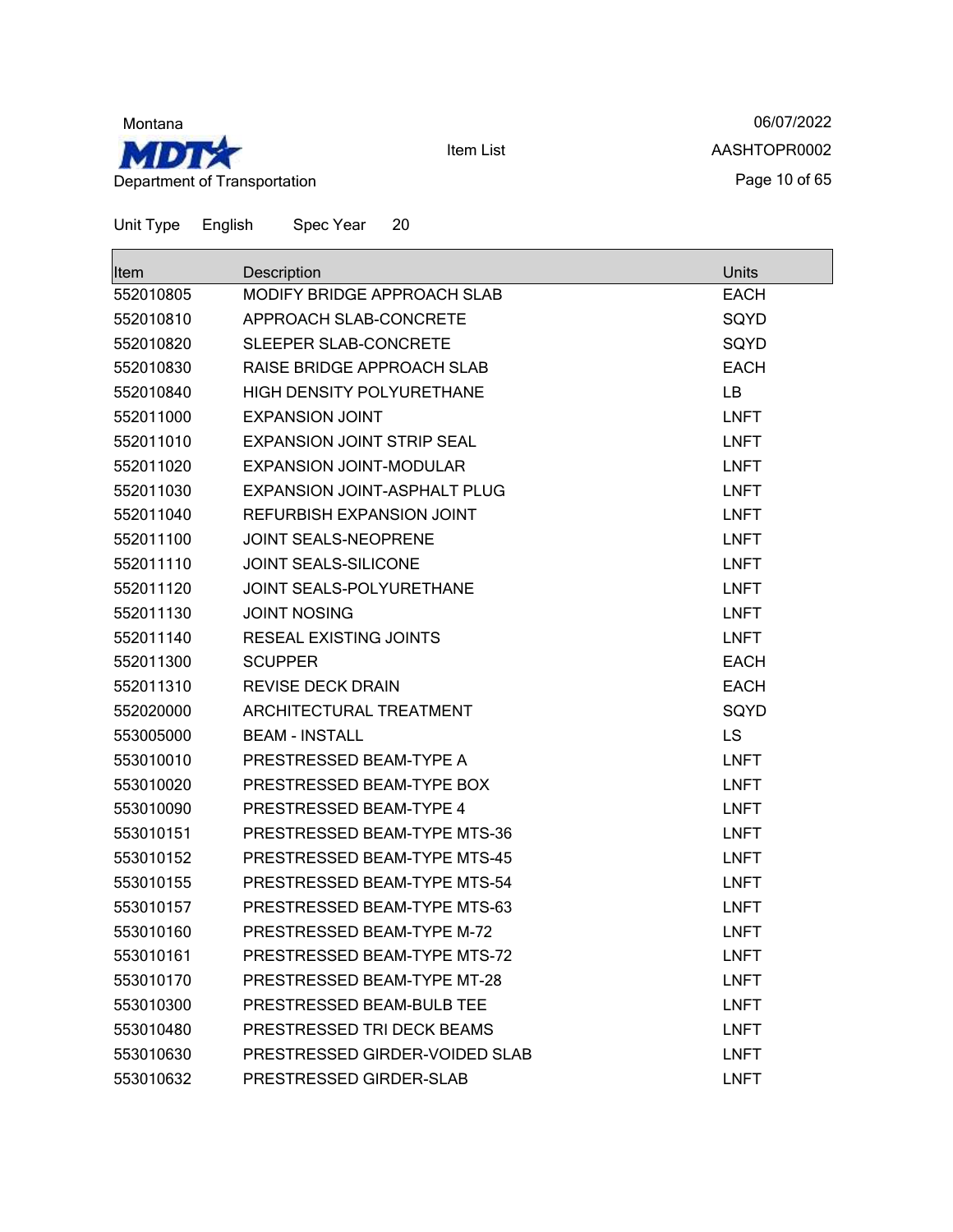

06/07/2022 AASHTOPR0002 Page 11 of 65

| <b>Item</b> | Description                         | Units       |
|-------------|-------------------------------------|-------------|
| 554010235   | PRECAST BRIDGE SUBSTRUCTURE         | <b>CUYD</b> |
| 554010251   | PRECAST BACKWALL                    | <b>EACH</b> |
| 554010253   | PRECAST END BENT                    | <b>EACH</b> |
| 554010254   | PRECAST CONCRETE ARCH               | <b>SQFT</b> |
| 554010260   | PRECAST INTERMEDIATE BENT           | <b>EACH</b> |
| 554010351   | PRECAST DECK PANEL                  | <b>SQFT</b> |
| 554010400   | PRECAST CONCRETE SLAB               | SQYD        |
| 555010000   | <b>REINFORCING STEEL</b>            | <b>LS</b>   |
| 555010100   | <b>REINFORCING STEEL</b>            | LB.         |
| 555010200   | REINFORCING STEEL-EPOXY COATED      | <b>LB</b>   |
| 555010210   | REINFORCING STEEL-STAINLESS         | LB.         |
| 555010400   | <b>REINFORCING STEEL-SEISMIC</b>    | LB          |
| 555010410   | <b>REINFORCING STEEL-CR-CLASS 1</b> | LB          |
| 556000100   | PAINT EXISTING STRUCTURAL STEEL     | SQYD        |
| 556000110   | <b>PAINT STRUCTURE</b>              | LS          |
| 556010010   | STRUCTURAL STEEL - MISC             | <b>LS</b>   |
| 556010011   | STRUCTURAL STEEL - GIRDER           | LS          |
| 556010100   | NON-DESTRUCTIVE TESTING             | <b>EACH</b> |
| 556010110   | <b>WELDED STIFFENER REPAIR</b>      | <b>EACH</b> |
| 556010120   | STOP-DRILL FATIGUE CRACKS           | <b>EACH</b> |
| 557010010   | <b>BRIDGE RAIL-W740-CSC</b>         | <b>LNFT</b> |
| 557010011   | <b>BRIDGE RAIL-W740</b>             | <b>LNFT</b> |
| 557010012   | <b>BRIDGE RAIL-T 101</b>            | <b>LNFT</b> |
| 557010013   | <b>BRIDGE RAIL-W830</b>             | <b>LNFT</b> |
| 557010015   | <b>BRIDGE RAIL-W830-CSC</b>         | <b>LNFT</b> |
| 557010050   | 42 IN OPEN RAIL-BR                  | <b>LNFT</b> |
| 557010051   | 42 IN OPEN RAIL-BR-CSC              | <b>LNFT</b> |
| 557010055   | 42 IN OPEN RAIL PARAPET-BR          | <b>EACH</b> |
| 557010056   | 42 IN OPEN RAIL PARAPET-BR-CSC      | <b>EACH</b> |
| 557010060   | 42 IN OPEN RAIL PICKET-BR           | <b>LNFT</b> |
| 557010095   | <b>GUARD FENCE</b>                  | <b>LNFT</b> |
| 557010100   | <b>SAFETY RAIL</b>                  | <b>LNFT</b> |
| 557010105   | PEDESTRIAN RAIL                     | <b>LNFT</b> |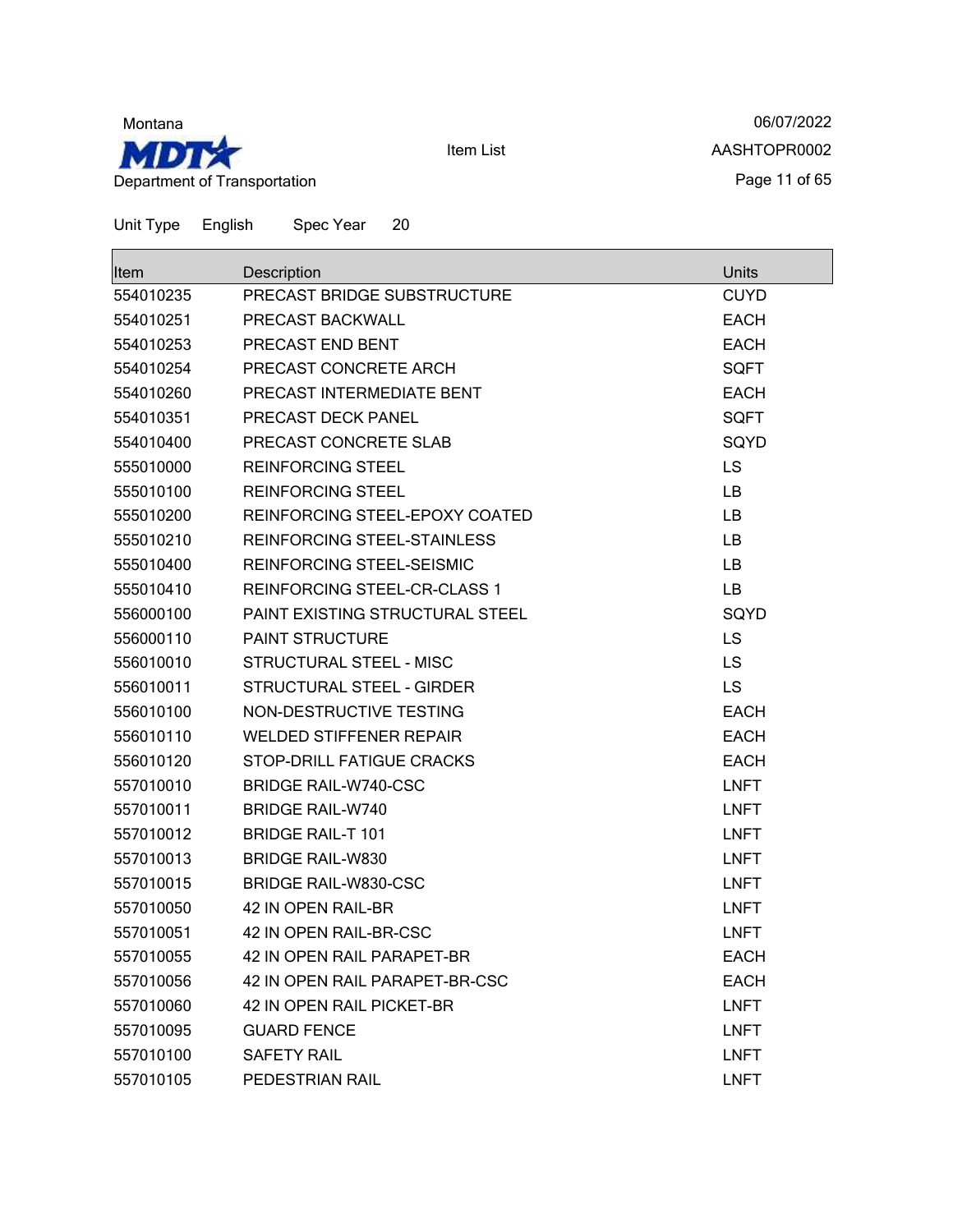

06/07/2022 AASHTOPR0002 Page 12 of 65

| <b>Item</b> | Description                          | <b>Units</b> |
|-------------|--------------------------------------|--------------|
| 557010107   | <b>PAINT HAND RAIL</b>               | <b>LNFT</b>  |
| 557010110   | <b>HAND RAIL</b>                     | <b>LNFT</b>  |
| 557010121   | <b>BICYCLE RAIL</b>                  | <b>LNFT</b>  |
| 557010122   | <b>LIVESTOCK RAIL</b>                | <b>LNFT</b>  |
| 557010270   | <b>BRIDGE RAIL-3 TUBE</b>            | <b>LNFT</b>  |
| 557010500   | <b>REVISE BRIDGE RAIL</b>            | <b>LNFT</b>  |
| 557010505   | REVISE BRIDGE RAIL-THRIE BEAM        | <b>LNFT</b>  |
| 557010535   | REVISE BRIDGE RAIL-W740              | <b>LNFT</b>  |
| 557010537   | <b>REVISE BRIDGE RAIL-W830</b>       | <b>LNFT</b>  |
| 557010544   | REVISE TIMBER BRIDGE RAIL-THRIE BEAM | <b>LNFT</b>  |
| 557010545   | REVISE TIMBER BRIDGE RAIL-BOX BEAM   | <b>LNFT</b>  |
| 557010546   | REVISE TIMBER BRIDGE RAIL-T101       | <b>LNFT</b>  |
| 557010547   | <b>REVISE BRIDGE RAIL T-101</b>      | LNFT         |
| 557010606   | <b>REMOVE BRIDGE RAIL</b>            | <b>LNFT</b>  |
| 557010608   | <b>PAINT BRIDGE RAIL</b>             | <b>LNFT</b>  |
| 558000100   | DRILLED SHAFT - 2.5 FT               | <b>LNFT</b>  |
| 558000120   | DRILLED SHAFT - 3.0 FT               | <b>LNFT</b>  |
| 558000140   | DRILLED SHAFT - 4.0 FT               | <b>LNFT</b>  |
| 558000150   | <b>DRILLED SHAFT - 4.5 FT</b>        | <b>LNFT</b>  |
| 558000160   | DRILLED SHAFT - 5.0 FT               | <b>LNFT</b>  |
| 558000170   | DRILLED SHAFT - 6.0 FT               | <b>LNFT</b>  |
| 558000175   | DRILLED SHAFT - 6.5 FT               | <b>LNFT</b>  |
| 558000180   | DRILLED SHAFT - 7.0 FT               | <b>LNFT</b>  |
| 558000185   | DRILLED SHAFT - 5.5 FT               | <b>LNFT</b>  |
| 558000200   | DRILLED SHAFT - 8.0 FT               | <b>LNFT</b>  |
| 558000205   | DRILLED SHAFT - 9.0 FT               | <b>LNFT</b>  |
| 558000210   | DRILLED SHAFT - 10.0 FT              | <b>LNFT</b>  |
| 558001225   | <b>DRILLED SHAFT CASING</b>          | <b>LB</b>    |
| 558001300   | TEMP DRILLED SHAFT CASING            | <b>LNFT</b>  |
| 558010000   | STATIC LOAD TEST-DRILLED SHAFT       | <b>LS</b>    |
| 558010050   | THERMAL INTEGRITY PROFILER           | <b>EACH</b>  |
| 559010195   | <b>DRILLED PILING</b>                | LNFT         |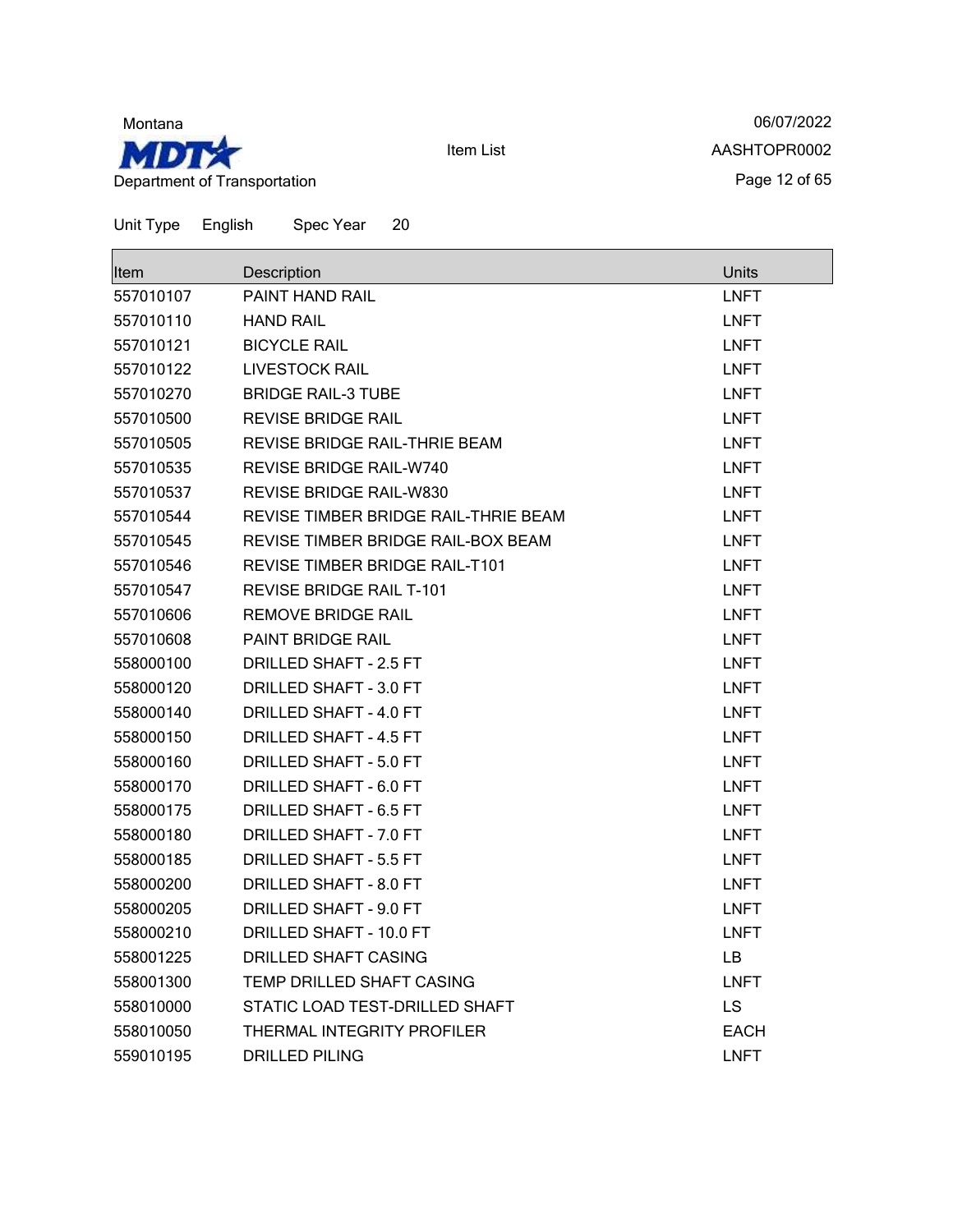

06/07/2022 AASHTOPR0002 Page 13 of 65

| lltem     | Description                            | Units       |
|-----------|----------------------------------------|-------------|
| 559010200 | PILE - PREBORE                         | <b>LNFT</b> |
| 559010202 | <b>RE-DRIVE TEST PILE</b>              | <b>EACH</b> |
| 559040000 | PILE DRILL AND SOCKET                  | <b>LNFT</b> |
| 559040025 | <b>STATIC LOAD TEST</b>                | <b>EACH</b> |
| 559040035 | DYNAMIC LOAD TEST                      | <b>EACH</b> |
| 559040040 | PERFORMANCE TEST                       | <b>EACH</b> |
| 559050115 | <b>FURN STEEL PILE-PIPE</b>            | LB          |
| 559050117 | <b>FURN STEEL PILE-HP</b>              | LB          |
| 559050141 | <b>SHEET PILE WALL</b>                 | <b>SQFT</b> |
| 559050145 | <b>SHEET PILE WALL</b>                 | <b>LNFT</b> |
| 559060115 | DRIVE STEEL PILE                       | <b>LNFT</b> |
| 559060120 | ROTARY DRILL STEEL PILE                | <b>LNFT</b> |
| 559060200 | PILE CUTTING SHOE                      | <b>EACH</b> |
| 559060300 | PILE DRIVING POINT                     | <b>EACH</b> |
| 559060350 | PILE CONICAL DRIVING POINT             | <b>EACH</b> |
| 561010441 | <b>GEOFOAM</b>                         | SQYD        |
| 561010525 | EXPANSION JOINT-PRECOMPRESSED          | <b>LNFT</b> |
| 561020100 | <b>BRIDGE DECK SCARIFICATION</b>       | SQYD        |
| 561020110 | <b>BRIDGE DECK MILLING</b>             | SQYD        |
| 562000000 | <b>CLASS A BRIDGE DECK POLY REPAIR</b> | SQYD        |
| 562000010 | <b>CLASS B BRIDGE DECK POLY REPAIR</b> | SQYD        |
| 562000020 | <b>CLASS A BRIDGE DECK REPAIR</b>      | SQYD        |
| 562000030 | <b>CLASS B BRIDGE DECK REPAIR</b>      | SQYD        |
| 563000000 | CONCRETE-CLASS OVERLAY                 | <b>CUYD</b> |
| 563000010 | CONCRETE-CLASS OVERLAY                 | SQYD        |
| 563000012 | CONCRETE-CLASS OVERLAY-FIXED           | <b>UNIT</b> |
| 563000020 | <b>FURNISH PPC OVERLAY</b>             | <b>CUYD</b> |
| 563000030 | PLACE PPC OVERLAY                      | SQYD        |
| 563000040 | POLYMER OVERLAY                        | SQYD        |
| 563000045 | POLYMER OVERLAY PRIMER                 | SQYD        |
| 563000050 | <b>HIGH FRICTION SURFACE TREATMENT</b> | SQYD        |
| 563000100 | PREPARE DECK                           | SQYD        |
| 563000110 | <b>WATERPROOF MEMBRANE</b>             | SQYD        |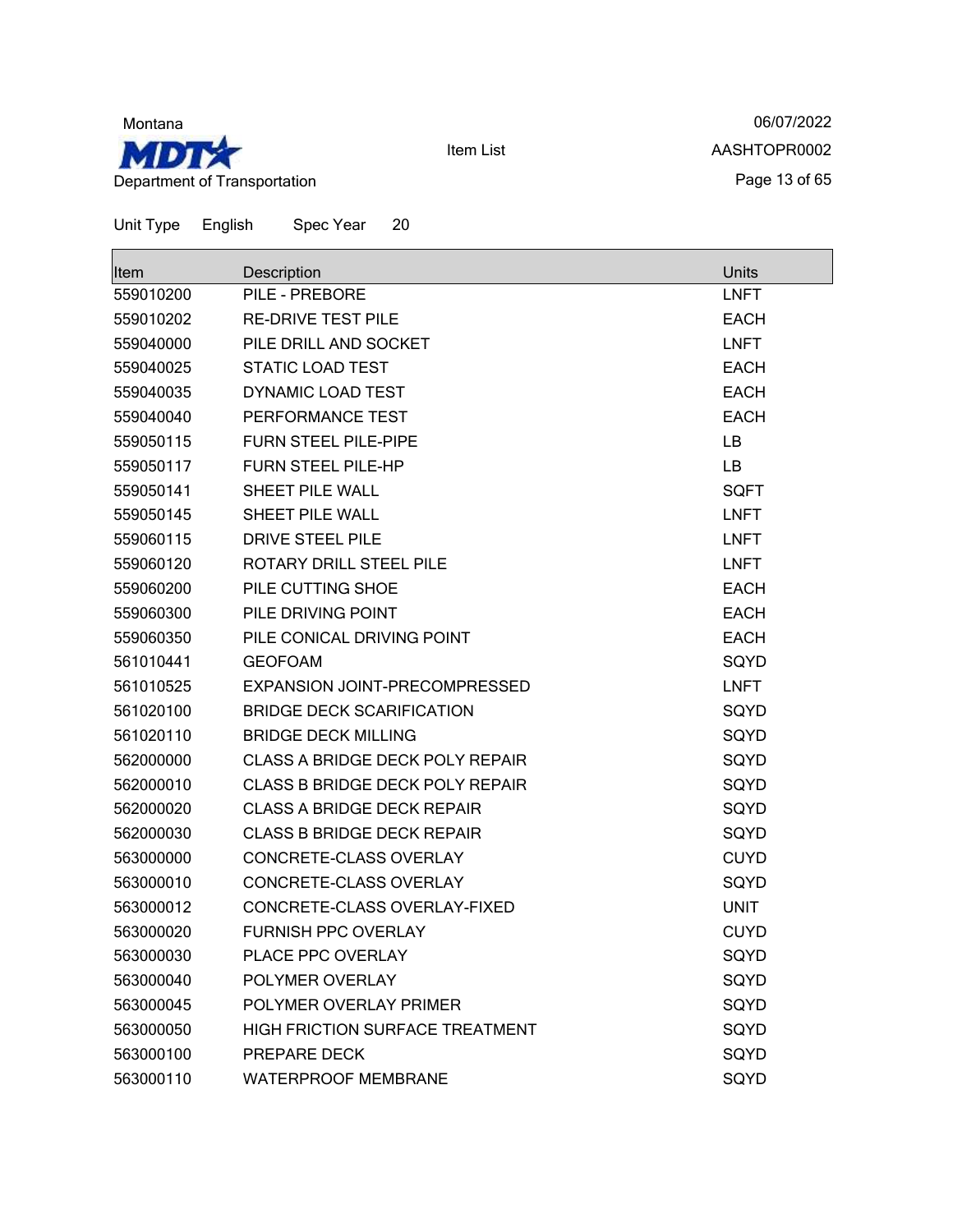

06/07/2022 AASHTOPR0002 Page 14 of 65

Unit Type English Spec Year 20

| lltem     | Description                         | Units       |
|-----------|-------------------------------------|-------------|
| 563000120 | <b>WATERPROOFING</b>                | SQYD        |
| 565000010 | <b>ELASTOMERIC BEARING DEVICES</b>  | <b>EACH</b> |
| 565000020 | <b>ELASTOMERIC BEARING DEV-PTFE</b> | <b>EACH</b> |
| 565000030 | <b>TRANSVERSE STOP BEARING</b>      | <b>EACH</b> |
| 565000040 | <b>DISC BEARINGS</b>                | <b>EACH</b> |
| 601000100 | WELL-DEVELOP PUMP AND TEST          | <b>EACH</b> |
| 601000130 | <b>WATER WELL PUMP</b>              | <b>EACH</b> |
| 601010060 | <b>WATER SERVICE - 1 IN</b>         | <b>EACH</b> |
| 601010770 | ADJUST WATER SERVICE LINE           | <b>EACH</b> |
| 601010775 | <b>WATER SERVICE</b>                | <b>EACH</b> |
| 601011920 | <b>INSULATION</b>                   | <b>SQFT</b> |
| 601012015 | <b>TEMPORARY WATER SERVICE</b>      | <b>EACH</b> |
| 601012035 | ABANDON WATER SERVICE               | <b>EACH</b> |
| 601012050 | <b>WATER SERVICE 1 IN</b>           | <b>LNFT</b> |
| 601012070 | WATER SERVICE 1 1/2 IN              | <b>EACH</b> |
| 601012078 | <b>WATER SERVICE 2 IN</b>           | <b>EACH</b> |
| 601012082 | <b>WATER SERVICE 2 IN</b>           | <b>LNFT</b> |
| 601012125 | <b>CURB STOP VALVE</b>              | <b>EACH</b> |
| 601012301 | RELOCATE WATER METER                | <b>EACH</b> |
| 601022222 | <b>CHECK VALVE</b>                  | <b>EACH</b> |
| 603000020 | 20 INCH - LINER PIPE                | <b>LNFT</b> |
| 603000025 | 30 INCH - LINER PIPE                | <b>LNFT</b> |
| 603000037 | 42 INCH-LINER PIPE                  | <b>LNFT</b> |
| 603000050 | <b>GRANULAR BEDDING MATERIAL</b>    | <b>CUYD</b> |
| 603000055 | <b>BEDDING MATERIAL</b>             | <b>CUYD</b> |
| 603000060 | <b>FOUNDATION MATERIAL</b>          | <b>CUYD</b> |
| 603000065 | <b>TRENCH DRAIN</b>                 | <b>LNFT</b> |
| 603000071 | <b>DRAIN-SPECIAL DESIGN</b>         | <b>EACH</b> |
| 603000072 | ADJUST SEWER SERVICE LINE           | <b>EACH</b> |
| 603000075 | <b>REMOVE SANITARY SEWER</b>        | <b>LNFT</b> |
| 603000076 | <b>REMOVE WATER LINE</b>            | <b>LNFT</b> |
| 603000078 | <b>ADJUST CURB BOX</b>              | <b>EACH</b> |
| 603000080 | REMOVE WATER VALVE BOX              | <b>EACH</b> |

Item List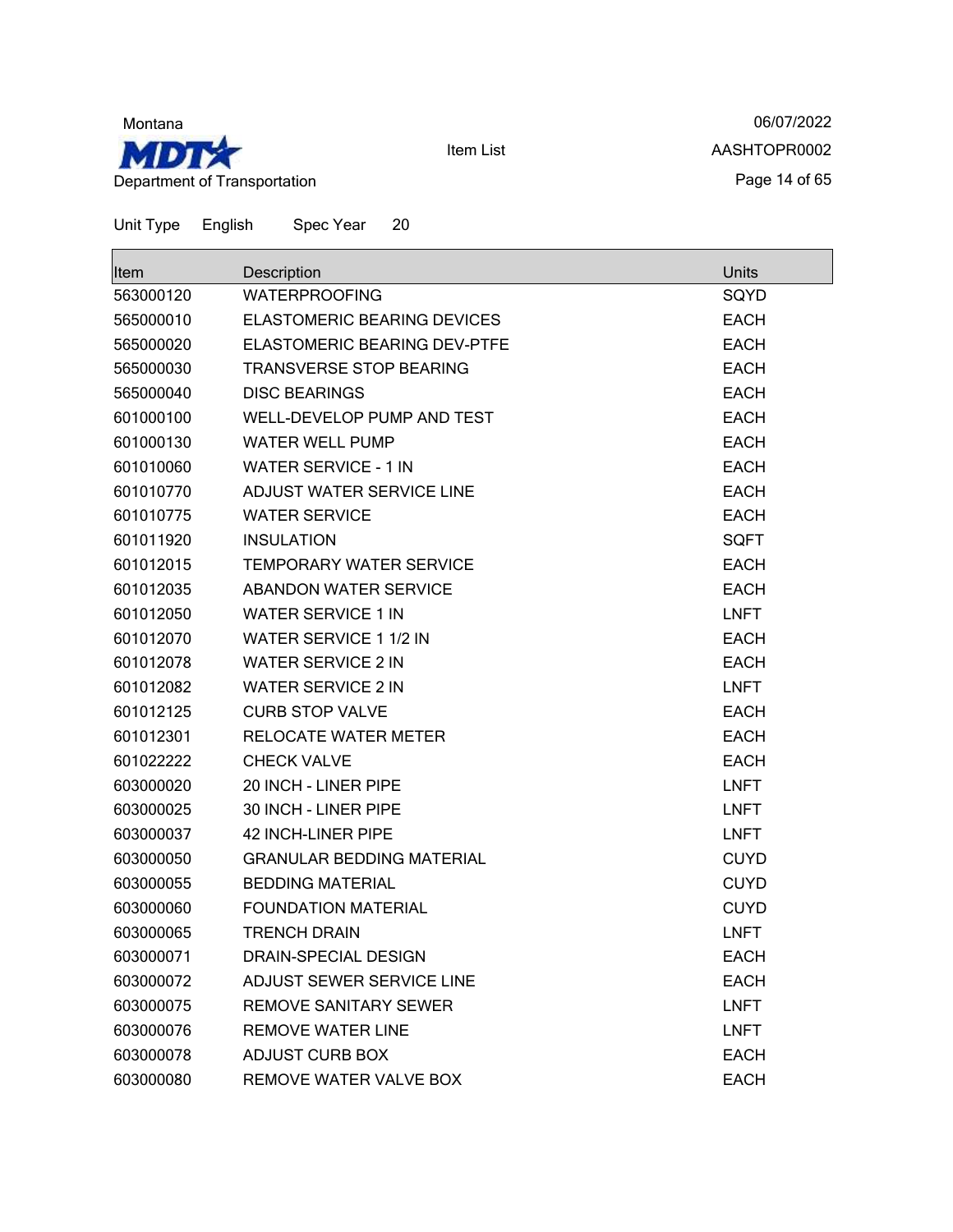

06/07/2022 AASHTOPR0002 Page 15 of 65

| <b>Item</b> | Description                            | Units       |
|-------------|----------------------------------------|-------------|
| 603000085   | ADJUST WATER MAIN                      | <b>EACH</b> |
| 603000087   | <b>ABANDON SANITARY SERVICE</b>        | <b>EACH</b> |
| 603000089   | CURED IN PLACE PIPE LINER-12 IN        | <b>LNFT</b> |
| 603000100   | <b>CURED IN PLACE PIPE LINER-24 IN</b> | <b>LNFT</b> |
| 603000105   | <b>CURED IN PLACE PIPE LINER-30 IN</b> | <b>LNFT</b> |
| 603000110   | CURED IN PLACE PIPE LINER-36 IN        | <b>LNFT</b> |
| 603000115   | <b>CURED IN PLACE PIPE LINER-42 IN</b> | <b>LNFT</b> |
| 603000121   | CURED IN PLACE PIPE LINER-48 IN        | <b>LNFT</b> |
| 603000126   | CURED IN PLACE PIPE LINER-54 IN        | <b>LNFT</b> |
| 603000128   | CURED IN PLACE PIPE LINER-58 IN        | <b>LNFT</b> |
| 603000131   | CURED IN PLACE PIPE LINER-60 IN        | <b>LNFT</b> |
| 603000136   | CURED IN PLACE PIPE LINER-72 IN        | <b>LNFT</b> |
| 603010020   | FILL AND ABANDON PIPE                  | <b>CUYD</b> |
| 603010025   | PLUG ENDS AND ABANDON PIPE             | <b>EACH</b> |
| 603010032   | <b>DRAINAGE PIPE 12 IN</b>             | <b>LNFT</b> |
| 603010036   | DRAINAGE PIPE 15 IN                    | <b>LNFT</b> |
| 603010040   | DRAINAGE PIPE 18 IN                    | <b>LNFT</b> |
| 603010048   | DRAINAGE PIPE 24 IN                    | LNFT        |
| 603010056   | DRAINAGE PIPE 30 IN                    | <b>LNFT</b> |
| 603010064   | DRAINAGE PIPE 42 IN                    | <b>LNFT</b> |
| 603010066   | DRAINAGE PIPE 36 IN                    | <b>LNFT</b> |
| 603010068   | DRAINAGE PIPE 48 IN                    | LNFT        |
| 603010072   | DRAINAGE PIPE 54 IN                    | <b>LNFT</b> |
| 603010076   | DRAINAGE PIPE 60 IN                    | <b>LNFT</b> |
| 603010080   | DRAINAGE PIPE 66 IN                    | <b>LNFT</b> |
| 603010084   | DRAINAGE PIPE 72 IN                    | <b>LNFT</b> |
| 603010088   | DRAINAGE PIPE 78 IN                    | <b>LNFT</b> |
| 603010092   | DRAINAGE PIPE 84 IN                    | LNFT        |
| 603010096   | DRAINAGE PIPE 90 IN                    | <b>LNFT</b> |
| 603010100   | DRAINAGE PIPE 96 IN                    | <b>LNFT</b> |
| 603010108   | DRAINAGE PIPE 108 IN                   | <b>LNFT</b> |
| 603010140   | DRAINAGE PIPE ARCH 18 IN EQ DIA        | <b>LNFT</b> |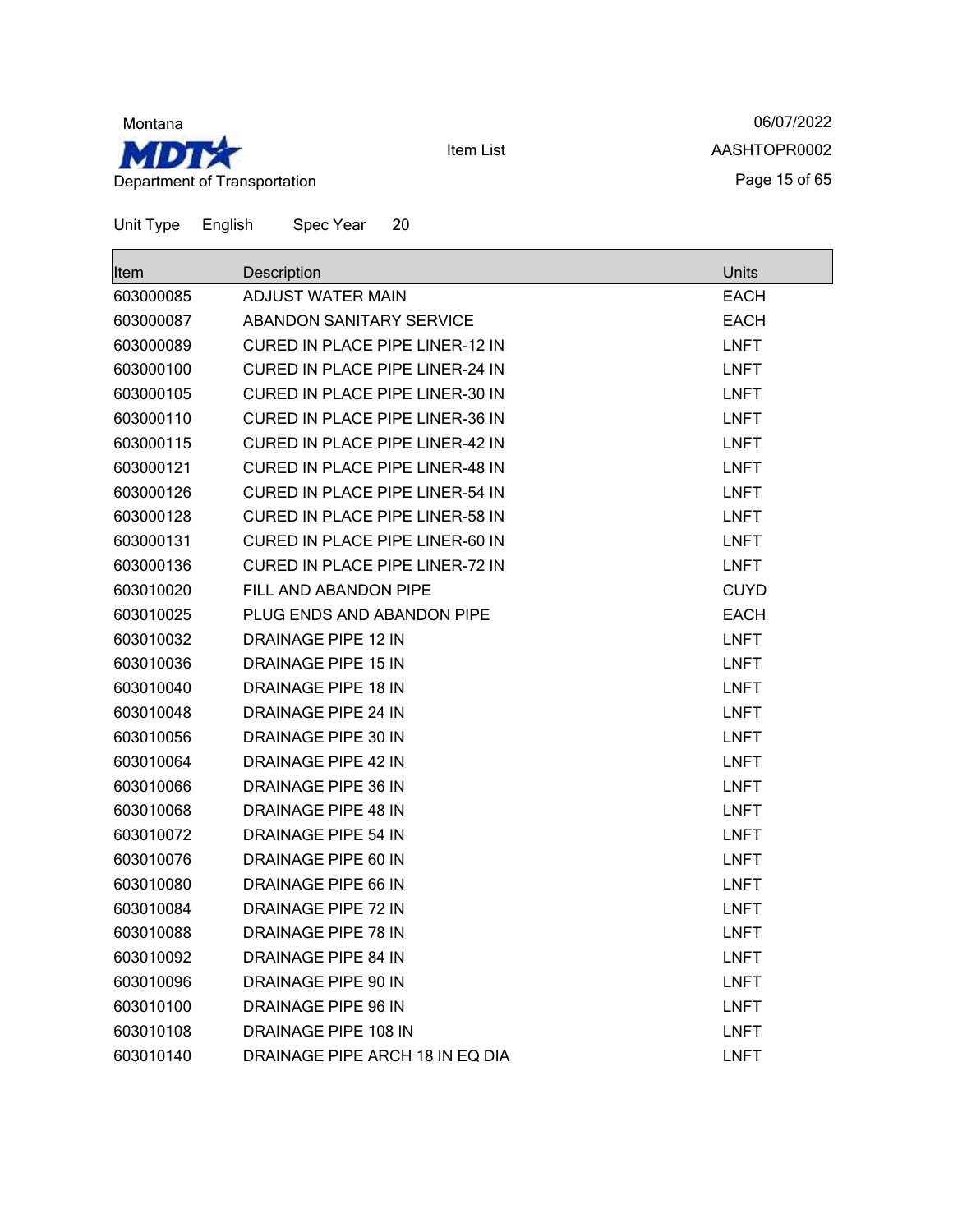

06/07/2022 AASHTOPR0002 Page 16 of 65

| Unit Type English | Spec Year | -20 |
|-------------------|-----------|-----|

| Item      | Description                     | <b>Units</b> |
|-----------|---------------------------------|--------------|
| 603010148 | DRAINAGE PIPE ARCH 24 IN EQ DIA | <b>LNFT</b>  |
| 603010160 | DRAINAGE PIPE ARCH 30 IN EQ DIA | <b>LNFT</b>  |
| 603010172 | DRAINAGE PIPE ARCH 36 IN EQ DIA | <b>LNFT</b>  |
| 603010174 | DRAINAGE PIPE ARCH 42 IN EQ DIA | <b>LNFT</b>  |
| 603010180 | DRAINAGE PIPE ARCH 48 IN EQ DIA | <b>LNFT</b>  |
| 603010184 | DRAINAGE PIPE ARCH 54 IN EQ DIA | <b>LNFT</b>  |
| 603010192 | DRAINAGE PIPE ARCH 60 IN EQ DIA | <b>LNFT</b>  |
| 603010193 | DRAINAGE PIPE ARCH 66 IN EQ DIA | <b>LNFT</b>  |
| 603010194 | DRAINAGE PIPE ARCH 72 IN EQ DIA | <b>LNFT</b>  |
| 603010268 | DRAINAGE PIPE 18 IN IRR         | <b>LNFT</b>  |
| 603010276 | DRAINAGE PIPE 24 IN IRR         | <b>LNFT</b>  |
| 603010284 | DRAINAGE PIPE 30 IN IRR         | <b>LNFT</b>  |
| 603010288 | DRAINAGE PIPE 36 IN IRR         | <b>LNFT</b>  |
| 603010296 | DRAINAGE PIPE 48 IN IRR         | <b>LNFT</b>  |
| 603010302 | DRAINAGE PIPE 60 IN IRR         | <b>LNFT</b>  |
| 603010305 | DRAINAGE PIPE 120 IN IRR        | <b>LNFT</b>  |
| 603010480 | <b>CAP 42 IN</b>                | <b>LNFT</b>  |
| 603010485 | CAP 6 IN WATER MAIN             | <b>EACH</b>  |
| 603010510 | <b>STEEL PLATE ORIFICE</b>      | <b>EACH</b>  |
| 603010515 | CSP 12 IN                       | <b>LNFT</b>  |
| 603010518 | <b>CSP 15 IN</b>                | <b>LNFT</b>  |
| 603010528 | CSP 18 IN                       | <b>LNFT</b>  |
| 603010529 | CSP 18 IN-CTD                   | <b>LNFT</b>  |
| 603010538 | CSP 24 IN-CTD                   | <b>LNFT</b>  |
| 603010540 | CSP 24 IN                       | <b>LNFT</b>  |
| 603010560 | CSP 30 IN-CTD                   | <b>LNFT</b>  |
| 603010566 | CSP 30 IN                       | <b>LNFT</b>  |
| 603010574 | CSP 36 IN                       | <b>LNFT</b>  |
| 603010580 | CSP 36 IN-CTD                   | <b>LNFT</b>  |
| 603010596 | CSP 42 IN                       | <b>LNFT</b>  |
| 603010602 | CSP 42 IN-CTD                   | <b>LNFT</b>  |
| 603010610 | CSP 48 IN                       | <b>LNFT</b>  |
| 603010632 | <b>CSP 54 IN</b>                | <b>LNFT</b>  |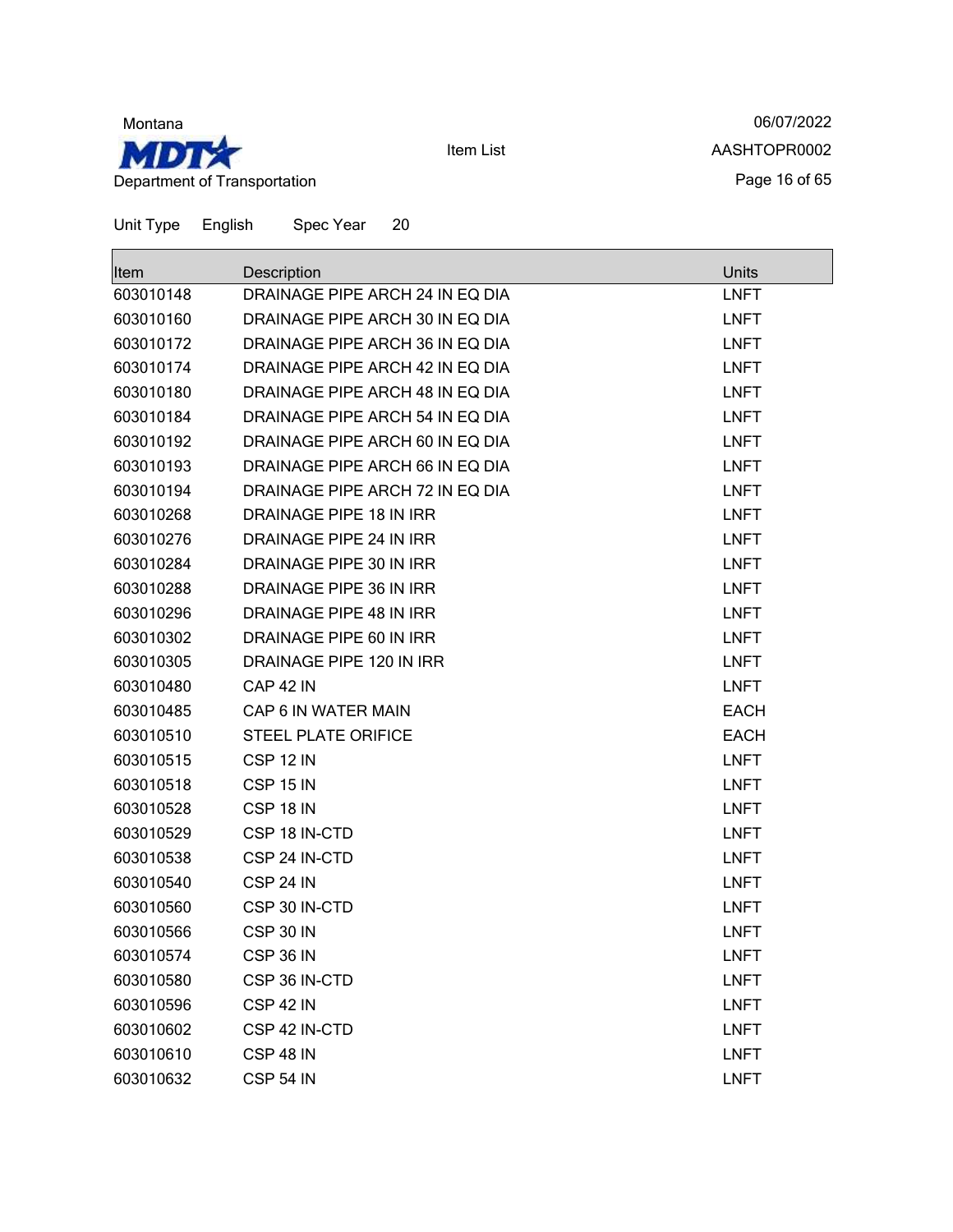

06/07/2022 AASHTOPR0002 Page 17 of 65

| <b>Item</b> | Description        | Units       |
|-------------|--------------------|-------------|
| 603010636   | CSP 54 IN-CTD      | <b>LNFT</b> |
| 603010642   | <b>CSP 60 IN</b>   | <b>LNFT</b> |
| 603010679   | CSP 72 IN          | <b>LNFT</b> |
| 603010692   | CSP 84 IN          | <b>LNFT</b> |
| 603010694   | CSP 84 IN-CTD      | <b>LNFT</b> |
| 603010704   | <b>CSP 90 IN</b>   | <b>LNFT</b> |
| 603010714   | <b>CSP 96 IN</b>   | <b>LNFT</b> |
| 603010722   | <b>CSP 108 IN</b>  | <b>LNFT</b> |
| 603010729   | CSP 120 IN-CTD     | <b>LNFT</b> |
| 603010730   | <b>CSP 120 IN</b>  | <b>LNFT</b> |
| 603010740   | CSP 144 IN-CTD     | <b>LNFT</b> |
| 603010742   | CSP IRR 12 IN      | <b>LNFT</b> |
| 603010751   | CSP IRR 18 IN      | <b>LNFT</b> |
| 603010754   | CSP IRR 24 IN      | <b>LNFT</b> |
| 603010786   | CSP IRR 36 IN      | <b>LNFT</b> |
| 603010801   | CSP IRR 48 IN      | <b>LNFT</b> |
| 603010805   | CSP IRR 84 IN      | <b>LNFT</b> |
| 603010810   | CSP IRR 96 IN      | <b>LNFT</b> |
| 603010958   | CSPA 18 IN EQ DIA  | <b>LNFT</b> |
| 603010970   | CSPA 24 IN EQ DIA  | <b>LNFT</b> |
| 603011025   | CSPA 30 IN EQ DIA  | <b>LNFT</b> |
| 603011055   | CSPA 36 IN EQ DIA  | <b>LNFT</b> |
| 603011065   | CSPA 42 IN EQ DIA  | <b>LNFT</b> |
| 603011070   | CSPA 48 IN EQ DIA  | <b>LNFT</b> |
| 603011150   | CSPA 54 IN EQ DIA  | <b>LNFT</b> |
| 603011170   | CSPA 60 IN EQ DIA  | <b>LNFT</b> |
| 603011270   | CSPA 84 IN EQ DIA  | <b>LNFT</b> |
| 603011285   | CSPA 96 IN EQ DIA  | <b>LNFT</b> |
| 603011720   | SSPP 120 IN        | <b>LNFT</b> |
| 603011827   | SSPP 144 IN        | <b>LNFT</b> |
| 603011851   | <b>SSPP 156 IN</b> | <b>LNFT</b> |
| 603011900   | SSPP 216 IN        | <b>LNFT</b> |
| 603012020   | SSPPA 9 FT 4 IN    | <b>LNFT</b> |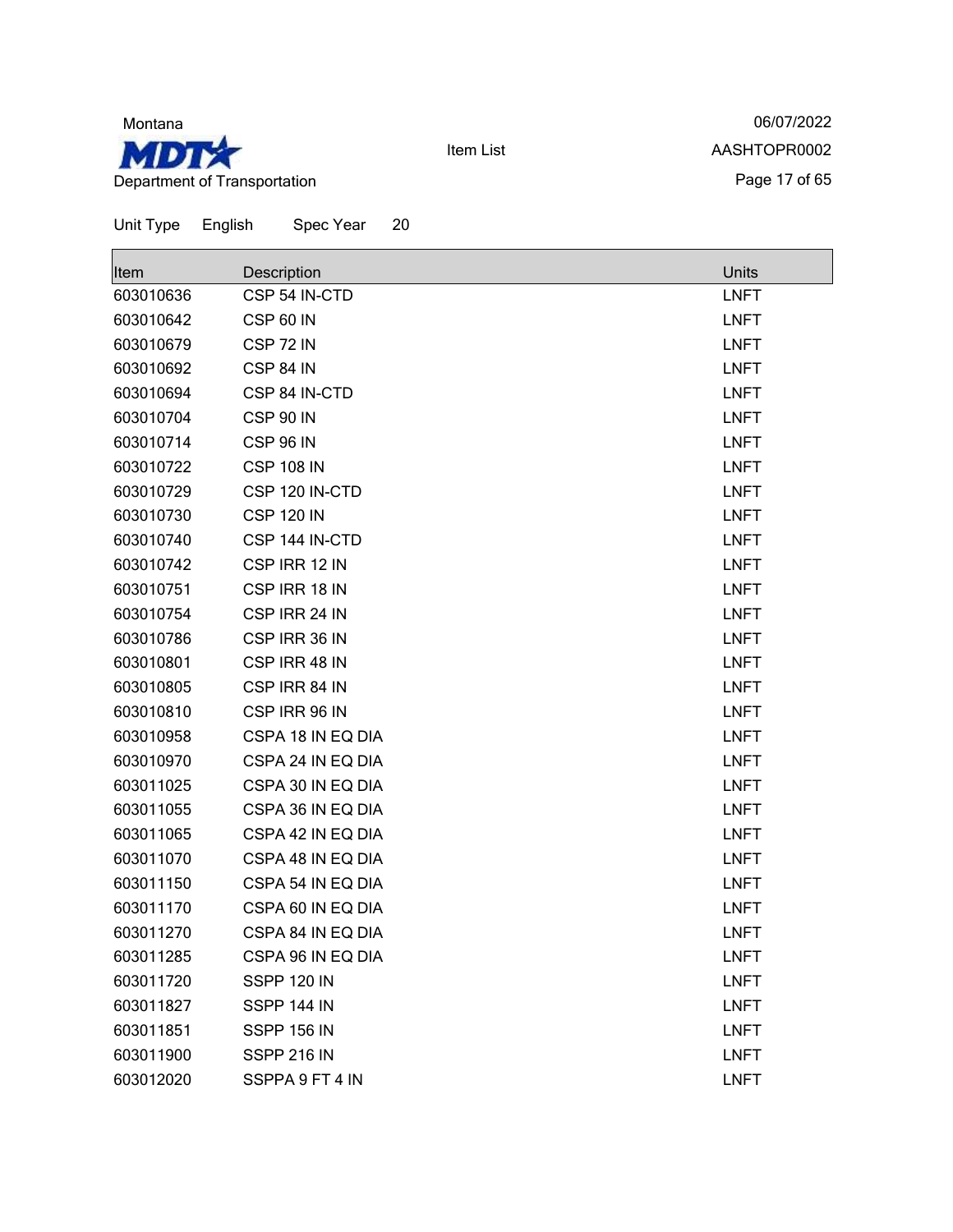

г

Item List

06/07/2022 AASHTOPR0002 Page 18 of 65

 $\overline{\phantom{a}}$ 

| Unit Type | English | Spec Year | 20 |
|-----------|---------|-----------|----|
|           |         |           |    |

| Item      | Description       | <b>Units</b> |
|-----------|-------------------|--------------|
| 603012256 | SSPPA 11 FT 10 IN | <b>LNFT</b>  |
| 603012260 | SSPPA 13 FT 3 IN  | <b>LNFT</b>  |
| 603012262 | SSPPA 14 FT 3 IN  | <b>LNFT</b>  |
| 603012264 | SSPPA 15 FT 7 IN  | <b>LNFT</b>  |
| 603012265 | SSPPA 15 FT 10 IN | <b>LNFT</b>  |
| 603012506 | RCP 12 IN         | <b>LNFT</b>  |
| 603012521 | RCP 15 IN         | <b>LNFT</b>  |
| 603012530 | RCP 18 IN         | <b>LNFT</b>  |
| 603012555 | RCP 24 IN         | <b>LNFT</b>  |
| 603012625 | RCP 30 IN         | <b>LNFT</b>  |
| 603012660 | RCP 36 IN         | <b>LNFT</b>  |
| 603012670 | RCP 42 IN         | <b>LNFT</b>  |
| 603012705 | RCP 48 IN         | <b>LNFT</b>  |
| 603012725 | <b>RCP 54 IN</b>  | <b>LNFT</b>  |
| 603012741 | RCP 60 IN         | <b>LNFT</b>  |
| 603012750 | RCP 66 IN         | <b>LNFT</b>  |
| 603012769 | RCP 72 IN         | <b>LNFT</b>  |
| 603012777 | RCP 78 IN         | <b>LNFT</b>  |
| 603012790 | RCP 84 IN         | <b>LNFT</b>  |
| 603012793 | <b>RCP 90 IN</b>  | <b>LNFT</b>  |
| 603012800 | RCP IRR 12 IN     | <b>LNFT</b>  |
| 603012820 | RCP IRR 15 IN     | <b>LNFT</b>  |
| 603012847 | RCP IRR 18 IN     | <b>LNFT</b>  |
| 603012892 | RCP IRR 24 IN     | <b>LNFT</b>  |
| 603012925 | RCP IRR 30 IN     | <b>LNFT</b>  |
| 603012938 | RCP IRR 36 IN     | <b>LNFT</b>  |
| 603012960 | RCP IRR 42 IN     | <b>LNFT</b>  |
| 603012975 | RCP IRR 48 IN     | <b>LNFT</b>  |
| 603012992 | RCP IRR 54 IN     | <b>LNFT</b>  |
| 603013005 | RCP IRR 60 IN     | <b>LNFT</b>  |
| 603013017 | RCP IRR 66 IN     | <b>LNFT</b>  |
| 603013019 | RCP IRR 72 IN     | LNFT         |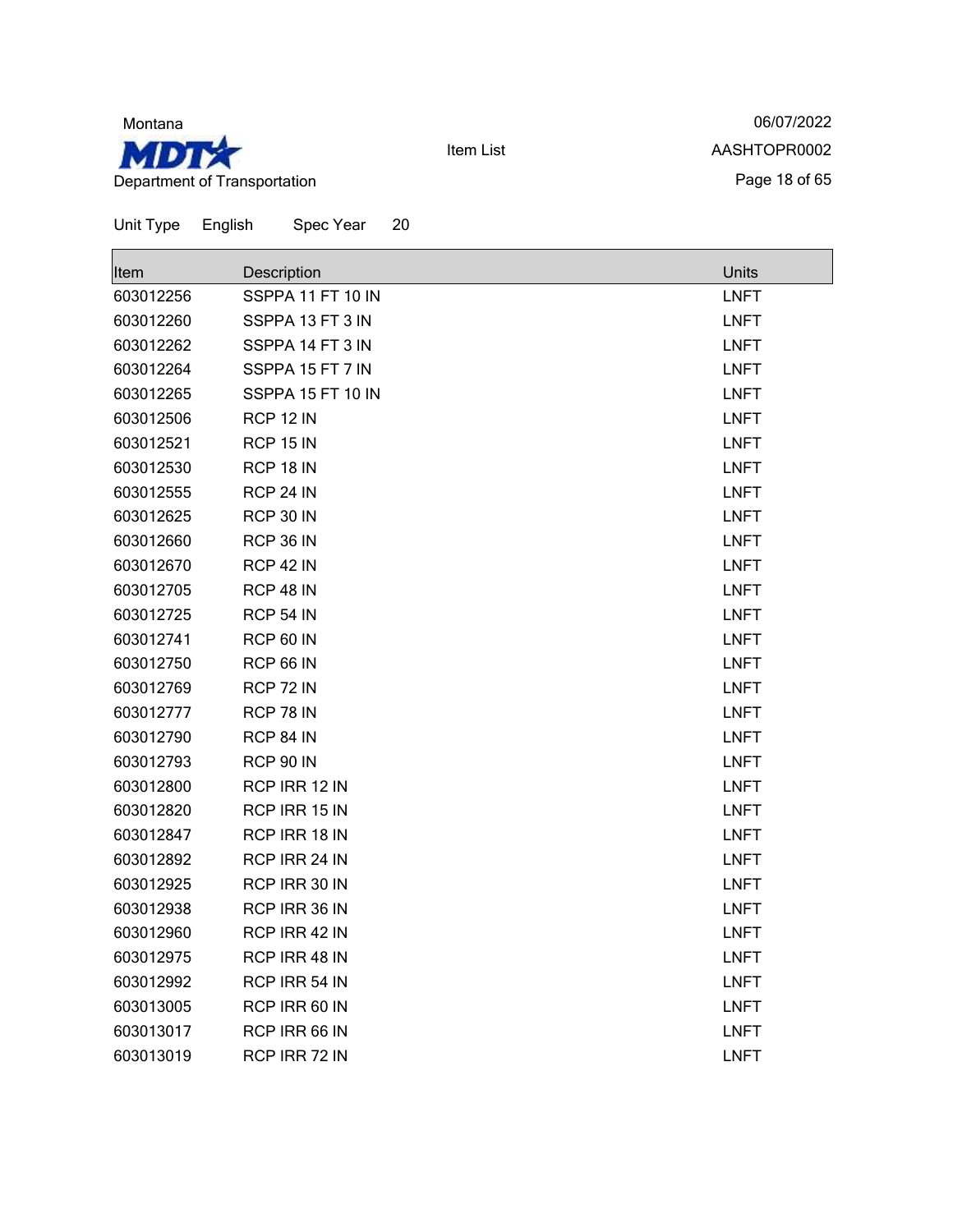

06/07/2022 AASHTOPR0002 Page 19 of 65

| <b>Item</b> | Description              | Units       |
|-------------|--------------------------|-------------|
| 603013042   | STEEL CASING 16 IN       | <b>LNFT</b> |
| 603013045   | <b>RCP SIPHON 18 IN</b>  | <b>LNFT</b> |
| 603013053   | <b>RCP SIPHON 24 IN</b>  | <b>LNFT</b> |
| 603013060   | <b>RCP SIPHON 30 IN</b>  | <b>LNFT</b> |
| 603013075   | <b>RCP SIPHON 36 IN</b>  | <b>LNFT</b> |
| 603013090   | <b>RCP SIPHON 42 IN</b>  | <b>LNFT</b> |
| 603013095   | REIN CONC BOX 20 X 5     | <b>LNFT</b> |
| 603013190   | RCPA 18 IN EQ DIA        | <b>LNFT</b> |
| 603013202   | RCPA 24 IN EQ DIA        | <b>LNFT</b> |
| 603013203   | RCPA 22 IN               | <b>LNFT</b> |
| 603013210   | RCPA 29 IN               | <b>LNFT</b> |
| 603013212   | RCPA 30 IN EQ DIA        | <b>LNFT</b> |
| 603013216   | RCPA 36 IN EQ DIA        | <b>LNFT</b> |
| 603013226   | RCPA 42 IN EQ DIA        | <b>LNFT</b> |
| 603013235   | RCPA 48 IN EQ DIA        | <b>LNFT</b> |
| 603013241   | RCPA 54 IN EQ DIA        | <b>LNFT</b> |
| 603013250   | RCPA 60 IN EQ DIA        | <b>LNFT</b> |
| 603013255   | RCPA 72 IN EQ DIA        | <b>LNFT</b> |
| 603013263   | RCPA 84 IN EQ DIA        | <b>LNFT</b> |
| 603013285   | REIN CONC BOX 18 X 9     | <b>LNFT</b> |
| 603013295   | REIN CONC BOX 18 X 15    | <b>LNFT</b> |
| 603013297   | REIN CONC BOX 11 X 5     | <b>LNFT</b> |
| 603013300   | REIN CONC BOX 19 X 6     | <b>LNFT</b> |
| 603013303   | REIN CONC BOX 20 X 8     | <b>LNFT</b> |
| 603013305   | REIN CONC BOX 12 X 13    | <b>LNFT</b> |
| 603013306   | REIN CONC BOX 14 X 7 DBL | <b>LNFT</b> |
| 603013307   | REIN CONC BOX 8 X 3      | <b>LNFT</b> |
| 603013310   | REIN CONC BOX 15 X 8 DBL | <b>LNFT</b> |
| 603013315   | REIN CONC BOX 18 X 4     | <b>LNFT</b> |
| 603013316   | REIN CONC BOX 11 X 7     | <b>LNFT</b> |
| 603013318   | REIN CONC BOX 16 X 8     | <b>LNFT</b> |
| 603013319   | REIN CONC BOX 11 X 9     | <b>LNFT</b> |
| 603013321   | REIN CONC BOX 11 X 9 DBL | <b>LNFT</b> |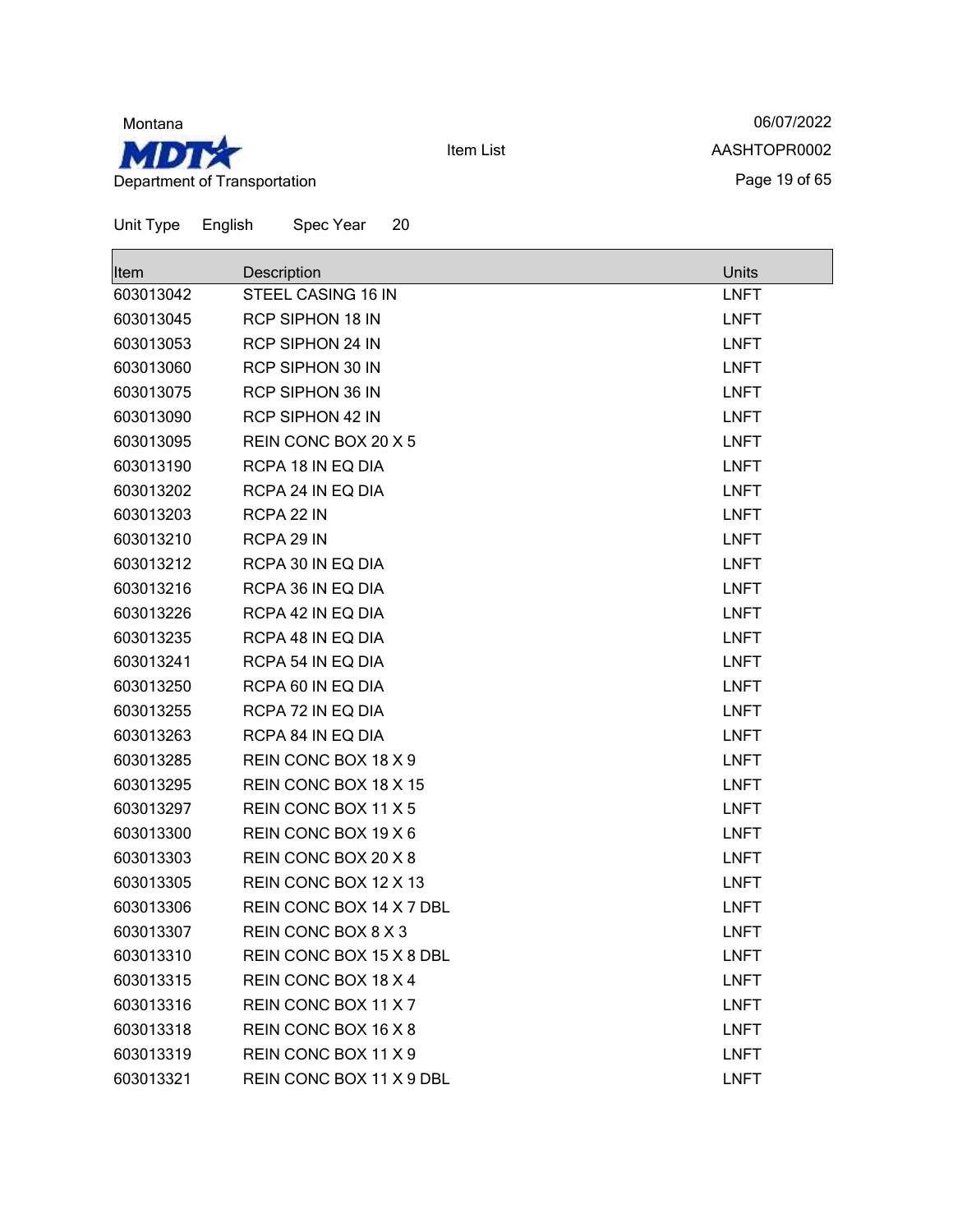

06/07/2022 AASHTOPR0002 Page 20 of 65

| Unit Type | English<br>Spec Year<br>20 |              |
|-----------|----------------------------|--------------|
| Item      | Description                | <b>Units</b> |
| 603013327 | REIN CONC BOX 7 X 3 DBL    | <b>LNFT</b>  |
| 603013331 | REIN CONC BOX 8 X 5        | <b>LNFT</b>  |
| 603013334 | REIN CONC BOX 4 X 6        | <b>LNFT</b>  |
| 603013338 | REIN CONC BOX 8 X 4        | <b>LNFT</b>  |
| 603013340 | REIN CONC BOX 10 X 6       | <b>LNFT</b>  |
| 603013342 | REIN CONC BOX 10 X 8       | <b>LNFT</b>  |
| 603013343 | REIN CONC BOX 12 X 4       | <b>LNFT</b>  |
| 603013344 | REIN CONC BOX 12 X 5       | <b>LNFT</b>  |
| 603013345 | REIN CONC BOX 12 X 6       | <b>LNFT</b>  |
| 603013346 | REIN CONC BOX 20 X 6       | <b>LNFT</b>  |
| 603013347 | REIN CONC BOX 10 X 10      | <b>LNFT</b>  |
| 603013348 | REIN CONC BOX 12 X 7       | <b>LNFT</b>  |
| 603013349 | REIN CONC BOX 20 X 7       | <b>LNFT</b>  |
| 603013350 | REIN CONC BOX 6 X 3        | <b>LNFT</b>  |
| 603013352 | REIN CONC BOX 7 X 3        | <b>LNFT</b>  |
| 603013355 | REIN CONC BOX 7 X 6        | <b>LNFT</b>  |
| 603013356 | REIN CONC BOX 6 X 4        | <b>LNFT</b>  |
| 603013357 | REIN CONC BOX 7 X 7        | <b>LNFT</b>  |
| 603013358 | REIN CONC BOX 14 X 6       | <b>LNFT</b>  |
| 603013359 | REIN CONC BOX 8 X 8        | <b>LNFT</b>  |
| 603013361 | REIN CONC BOX 8 X 6        | <b>LNFT</b>  |
| 603013363 | REIN CONC BOX 10 X 4       | <b>LNFT</b>  |
| 603013364 | REIN CONC BOX 10 X 5       | <b>LNFT</b>  |
| 603013367 | REIN CONC BOX 8 X 7        | <b>LNFT</b>  |
| 603013370 | REIN CONC BOX 12 X 10      | <b>LNFT</b>  |
| 603013371 | REIN CONC BOX 9 X 9        | <b>LNFT</b>  |
| 603013376 | REIN CONC BOX 6 X 6        | <b>LNFT</b>  |
| 603013377 | REIN CONC BOX 11 X 8 DBL   | <b>LNFT</b>  |
| 603013378 | REIN CONC BOX 14 X 8       | <b>LNFT</b>  |
| 603013379 | REIN CONC BOX 12 X 8 DBL   | <b>LNFT</b>  |
| 603013380 | REIN CONC BOX 16 X 9       | <b>LNFT</b>  |
| 603013381 | REIN CONC BOX 12 X 8       | <b>LNFT</b>  |

REIN CONC BOX 14 X 7 LNFT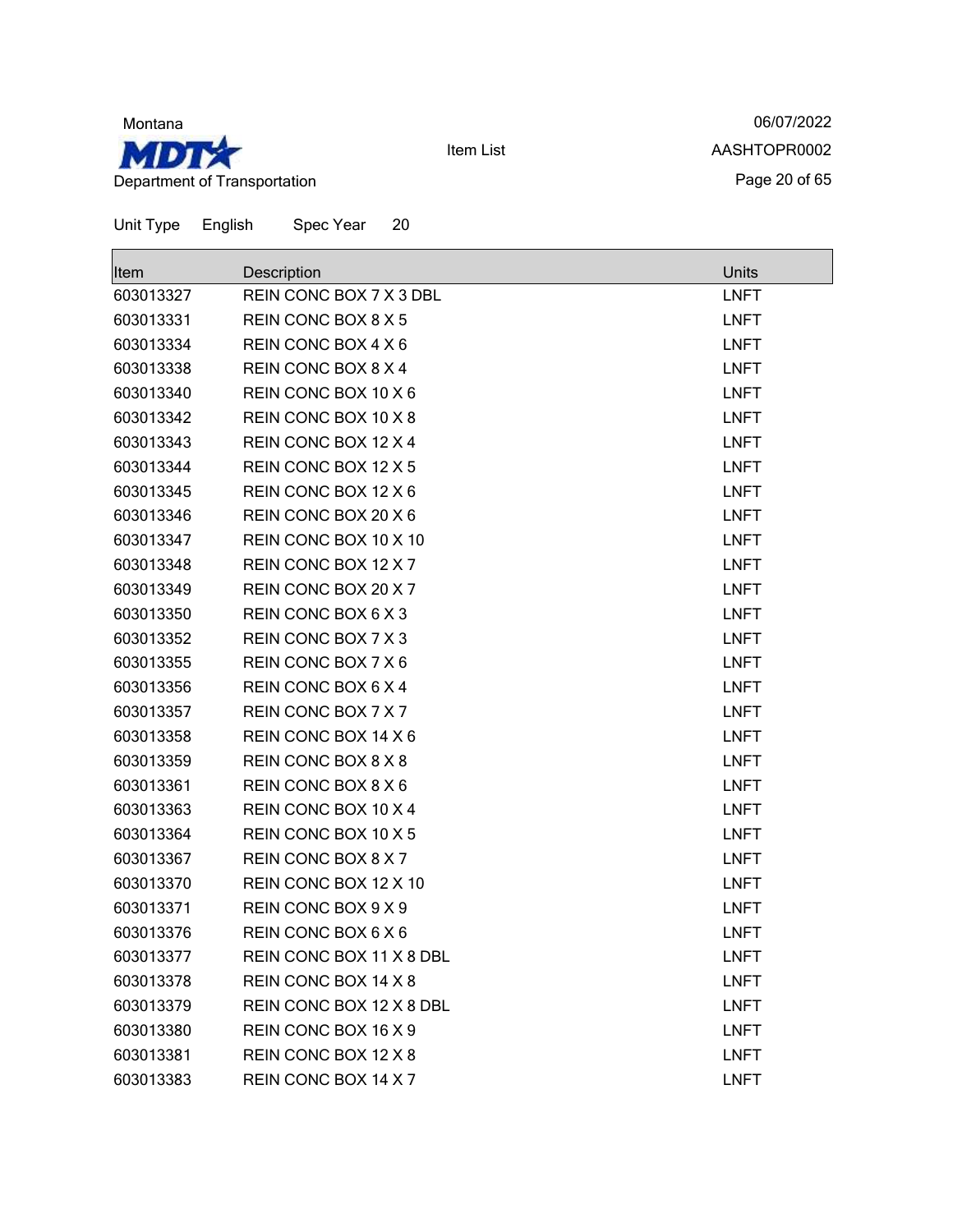

06/07/2022 AASHTOPR0002 Page 21 of 65

Unit Type English Spec Year 20  $\blacksquare$ 

| <b>Item</b> | Description                    | Units       |
|-------------|--------------------------------|-------------|
| 603013385   | REIN CONC BOX 12 X 7 DBL       | <b>LNFT</b> |
| 603013387   | REIN CONC BOX 14 X 10          | <b>LNFT</b> |
| 603013389   | REIN CONC BOX 14 X 11          | <b>LNFT</b> |
| 603013390   | REIN CONC BOX 14 X 9           | <b>LNFT</b> |
| 603013394   | REIN CONC BOX 14 X 4           | <b>LNFT</b> |
| 603013398   | REIN CONC BOX 16 X 7           | <b>LNFT</b> |
| 603013399   | PIPE-SW-POLYETHYLENE 24 IN     | <b>LNFT</b> |
| 603013400   | PIPE-SW-POLYETHYLENE 30 IN     | <b>LNFT</b> |
| 603013403   | REIN CONC BOX 7 X 4            | <b>LNFT</b> |
| 603013404   | REIN CONC BOX 10 X 9           | <b>LNFT</b> |
| 603013406   | REIN CONC BOX 16 X 5           | <b>LNFT</b> |
| 603013410   | REIN CONC BOX 16 X 12          | <b>LNFT</b> |
| 603013411   | PIPE-SW-POLYETHYLENE 18 IN     | <b>LNFT</b> |
| 603013412   | PIPE-CORR POLYETHYLENE 10 IN   | <b>LNFT</b> |
| 603013413   | PIPE-CORR POLYETHYLENE DR 8 IN | <b>LNFT</b> |
| 603013416   | REIN CONC BOX 14 X 11 DBL      | <b>LNFT</b> |
| 603013417   | PIPE-CORR POLYETHYLENE 18 IN   | <b>LNFT</b> |
| 603013418   | PIPE-POLYPROPYLENE 24 IN       | <b>LNFT</b> |
| 603013419   | PIPE-POLYPROPYLENE 42 IN       | <b>LNFT</b> |
| 603013420   | PIPE-CORR POLYETHYLENE 15 IN   | <b>LNFT</b> |
| 603013425   | PIPE-CORR POLYETHYLENE 12 IN   | <b>LNFT</b> |
| 603013426   | PIPE-POLYPROPYLENE 18 IN       | <b>LNFT</b> |
| 603013428   | PIPE-CORR POLYETHYLENE 24 IN   | <b>LNFT</b> |
| 603013429   | PIPE-CORR POLYETHYLENE 48 IN   | <b>LNFT</b> |
| 603013430   | REIN CONC BOX 16 X 6           | <b>LNFT</b> |
| 603013434   | PIPE-CORR POLYETHYLENE 42 IN   | <b>LNFT</b> |
| 603013436   | REIN CONC BOX 10 X 7           | <b>LNFT</b> |
| 603013438   | REIN CONC BOX 14 X 6 DBL       | <b>LNFT</b> |
| 603013440   | PIPE-PVC 2 IN                  | <b>LNFT</b> |
| 603013444   | PIPE-PVC PRESS 4 IN WATER      | <b>LNFT</b> |
| 603013446   | <b>PVC TEE ASSEMBLY</b>        | <b>EACH</b> |
| 603013447   | PVC CROSS ASSEMBLY             | <b>EACH</b> |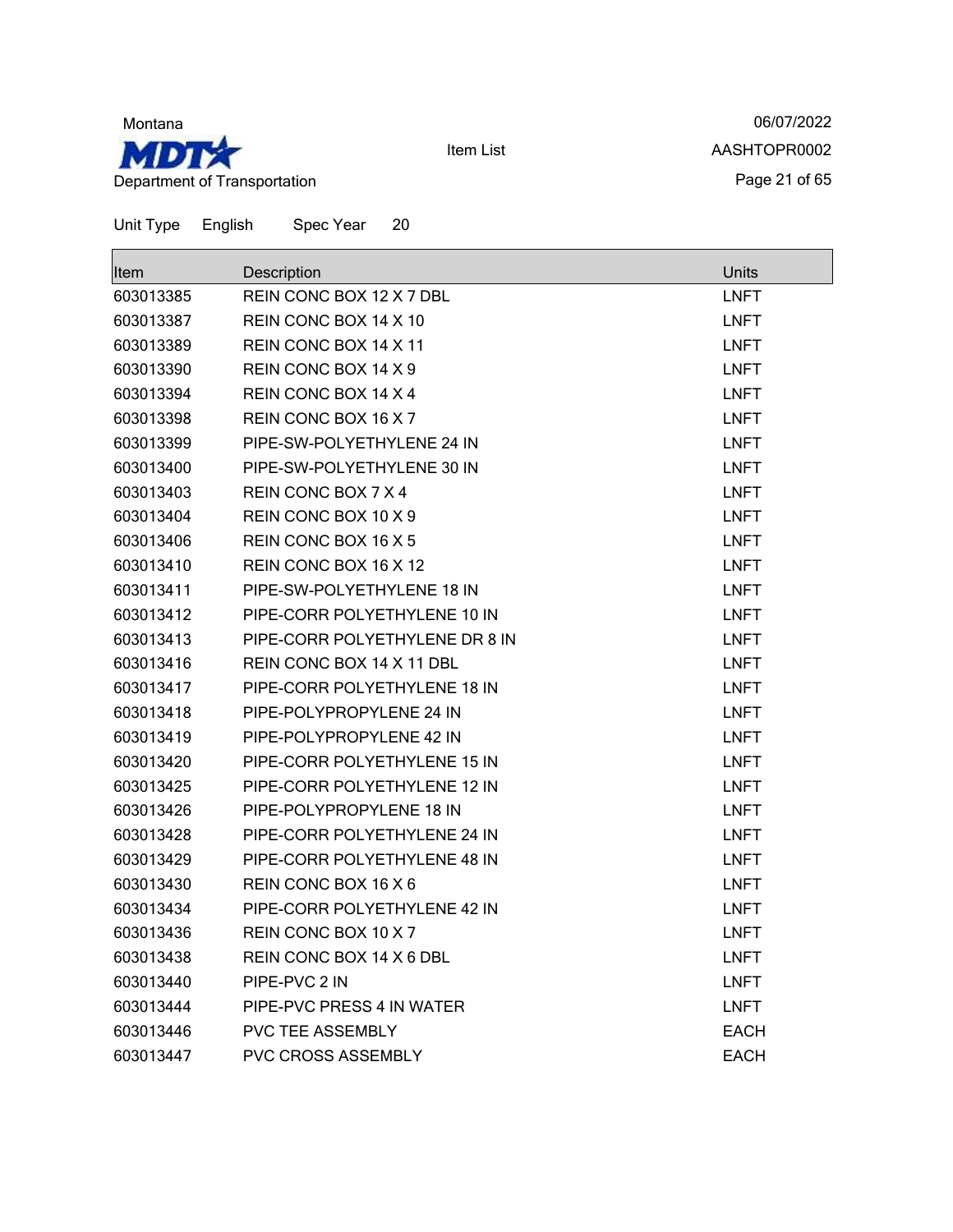

06/07/2022 AASHTOPR0002 Page 22 of 65

| <b>Item</b> | Description                      | Units       |
|-------------|----------------------------------|-------------|
| 603013448   | REIN CONC BOX 20 X 10            | <b>LNFT</b> |
| 603013452   | PIPE-PVC 12 IN                   | <b>LNFT</b> |
| 603013453   | PIPE-PVC 18 IN                   | <b>LNFT</b> |
| 603013454   | PIPE-PVC PRESS 15 IN WATER       | <b>LNFT</b> |
| 603013457   | PIPE-PVC 8 IN                    | <b>LNFT</b> |
| 603013459   | PIPE-PVC 4 IN                    | <b>LNFT</b> |
| 603013460   | PIPE-PVC 6 IN SANITARY           | <b>LNFT</b> |
| 603013461   | PIPE-PVC PRESS 6 IN WATER        | <b>LNFT</b> |
| 603013462   | PIPE-PVC 6 IN                    | <b>LNFT</b> |
| 603013465   | PIPE-PVC PRESS 8 IN SANITARY     | <b>LNFT</b> |
| 603013466   | PIPE-PVC PRESS 8 IN WATER        | <b>LNFT</b> |
| 603013468   | PIPE-PVC PRESS 16 IN WATER       | <b>LNFT</b> |
| 603013469   | PIPE-PVC PRESS 10 IN WATER       | <b>LNFT</b> |
| 603013470   | PIPE-PVC 10 IN                   | <b>LNFT</b> |
| 603013473   | PIPE-PVC 12 IN GATED             | <b>LNFT</b> |
| 603013474   | PIPE-PVC 15 IN                   | <b>LNFT</b> |
| 603013475   | PIPE-PVC PRESS 12 IN SANITARY    | <b>LNFT</b> |
| 603013478   | PIPE-PVC PRESS 12 IN WATER       | <b>LNFT</b> |
| 603013482   | PIPE-PVC PRESS 18 IN SANITARY    | <b>LNFT</b> |
| 603013483   | PIPE-PVC PRESS 24 IN SANITARY    | <b>LNFT</b> |
| 603013485   | PIPE-PROFILE WALL PVC 8 IN       | <b>LNFT</b> |
| 603013486   | PIPE-PROFILE WALL PVC 12 IN      | <b>LNFT</b> |
| 603013488   | PIPE-PROFILE WALL PVC 18 IN      | <b>LNFT</b> |
| 603013490   | PIPE-CORR POLYETHYLENE DR 4 IN   | <b>LNFT</b> |
| 603013491   | PIPE-PVC PRESS 18 IN WATER       | <b>LNFT</b> |
| 603013492   | PIPE-PVC 21 IN                   | <b>LNFT</b> |
| 603013493   | PIPE-PVC 24 IN                   | <b>LNFT</b> |
| 603013495   | PIPE-CORR POLYETHYLENE DR 6 IN   | <b>LNFT</b> |
| 603013508   | PIPE-PVC PRESS 24 IN WATER       | <b>LNFT</b> |
| 603013509   | PIPE-PROFILE WALL PVC 24 IN      | <b>LNFT</b> |
| 603013519   | <b>RISER PIPE-PVC PERF 24 IN</b> | <b>LNFT</b> |
| 603013522   | PIPE-PVC 30 IN                   | <b>LNFT</b> |
| 603013523   | PIPE-PVC 36 IN                   | <b>LNFT</b> |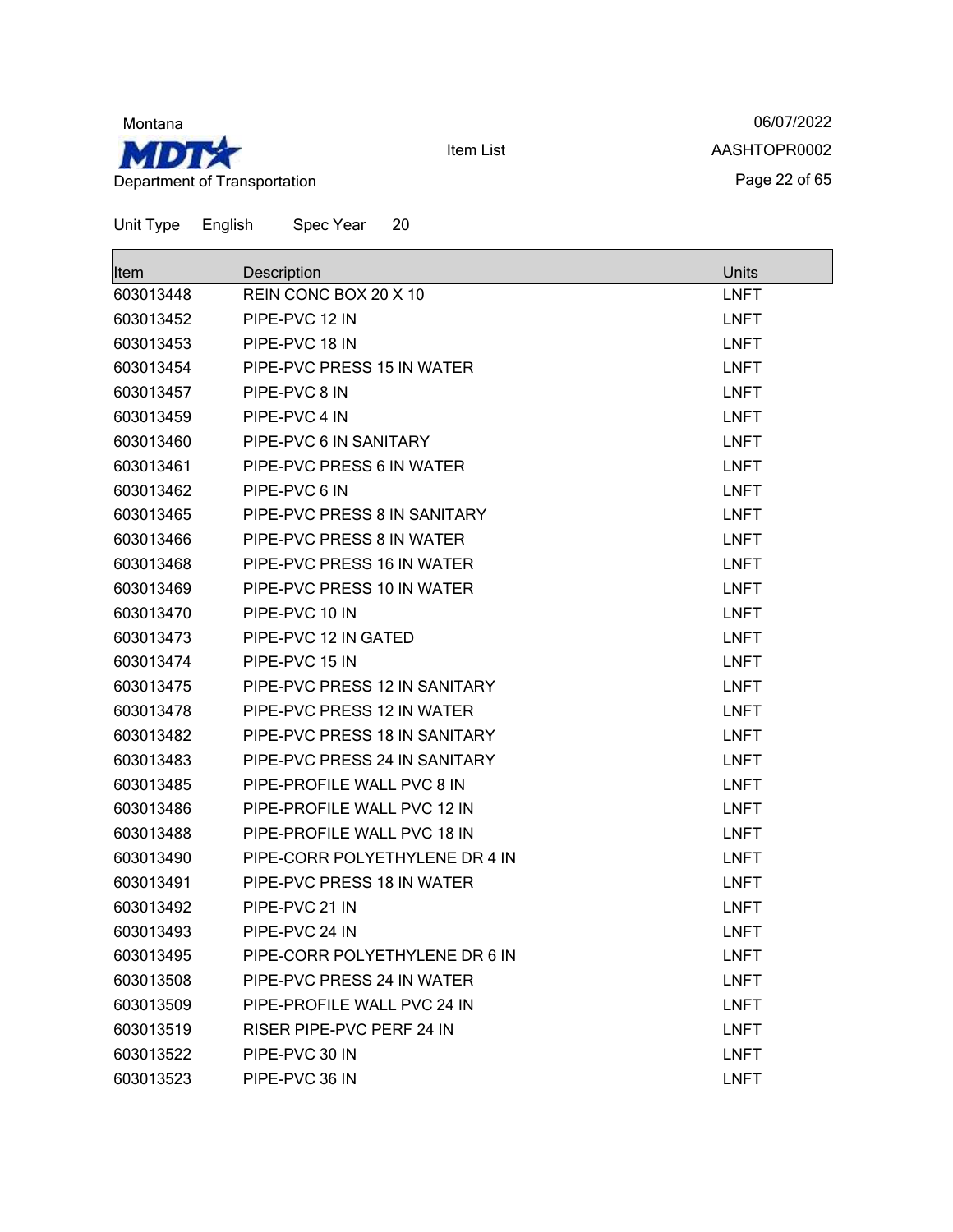

06/07/2022 AASHTOPR0002 Page 23 of 65

| Unit Type | English | Spec Year | 20 |
|-----------|---------|-----------|----|
|-----------|---------|-----------|----|

| ltem      | Description                     | Units       |
|-----------|---------------------------------|-------------|
| 603013525 | PIPE-PVC CONDUIT 2 IN           | <b>LNFT</b> |
| 603013526 | PIPE-PVC CONDUIT 3 IN           | <b>LNFT</b> |
| 603013528 | PIPE-PVC CONDUIT 4 IN           | <b>LNFT</b> |
| 603013532 | <b>CONNECT TO MAIN</b>          | <b>EACH</b> |
| 603013539 | <b>CONNECT TO MAIN-10 IN</b>    | <b>EACH</b> |
| 603013542 | <b>CONNECT TO MAIN-16 IN</b>    | <b>EACH</b> |
| 603013545 | <b>WATER SERVICE CONNECTION</b> | <b>EACH</b> |
| 603013549 | CONNECT TO EXISTING PIPE        | <b>EACH</b> |
| 603013550 | SEWER SERVICE CONNECTION        | <b>EACH</b> |
| 603013552 | CONNECT TO EXISTING INLET       | <b>EACH</b> |
| 603013553 | CONNECT TO EXISTING MANHOLE     | <b>EACH</b> |
| 603013562 | <b>CONNECT WATER LINE-6 IN</b>  | <b>EACH</b> |
| 603013564 | <b>CONNECT WATER LINE-8 IN</b>  | <b>EACH</b> |
| 603013575 | 10" WATER MAIN OPEN CUT         | <b>LNFT</b> |
| 603013577 | 10" WATER MAIN CARRIER          | <b>LNFT</b> |
| 603013580 | <b>WATER MAIN CROSSING</b>      | <b>EACH</b> |
| 603013592 | <b>WATER SERVICE 4 IN</b>       | <b>EACH</b> |
| 603013650 | <b>ENCASEMENT PIPE - 4 IN</b>   | <b>LNFT</b> |
| 603013655 | <b>ENCASEMENT PIPE-15 IN</b>    | <b>LNFT</b> |
| 603013660 | <b>ENCASEMENT PIPE - 18 IN</b>  | <b>LNFT</b> |
| 603013662 | <b>ENCASEMENT PIPE-24 IN</b>    | <b>LNFT</b> |
| 603013670 | DUCTILE IRON PIPE 4 IN          | <b>LNFT</b> |
| 603013675 | <b>DUCTILE IRON PIPE 6 IN</b>   | <b>LNFT</b> |
| 603013690 | <b>DUCTILE IRON PIPE 8 IN</b>   | <b>LNFT</b> |
| 603013726 | DUCTILE IRON PIPE 12 IN         | <b>LNFT</b> |
| 603013754 | DUCTILE IRON PIPE 16 IN         | <b>LNFT</b> |
| 603013765 | DUCTILE IRON PIPE 20 IN         | <b>LNFT</b> |
| 603013775 | <b>DUCTILE IRON PIPE 36 IN</b>  | <b>LNFT</b> |
| 603013828 | <b>DUCTILE IRON FITTINGS</b>    | LB          |
| 603013833 | <b>REDUCER</b>                  | <b>EACH</b> |
| 603014242 | <b>ADJUST VALVE BOX</b>         | <b>EACH</b> |
| 603014244 | <b>RESET VALVE BOX</b>          | <b>EACH</b> |
| 603014309 | VALVE-BUTTERFLY 18 IN           | <b>EACH</b> |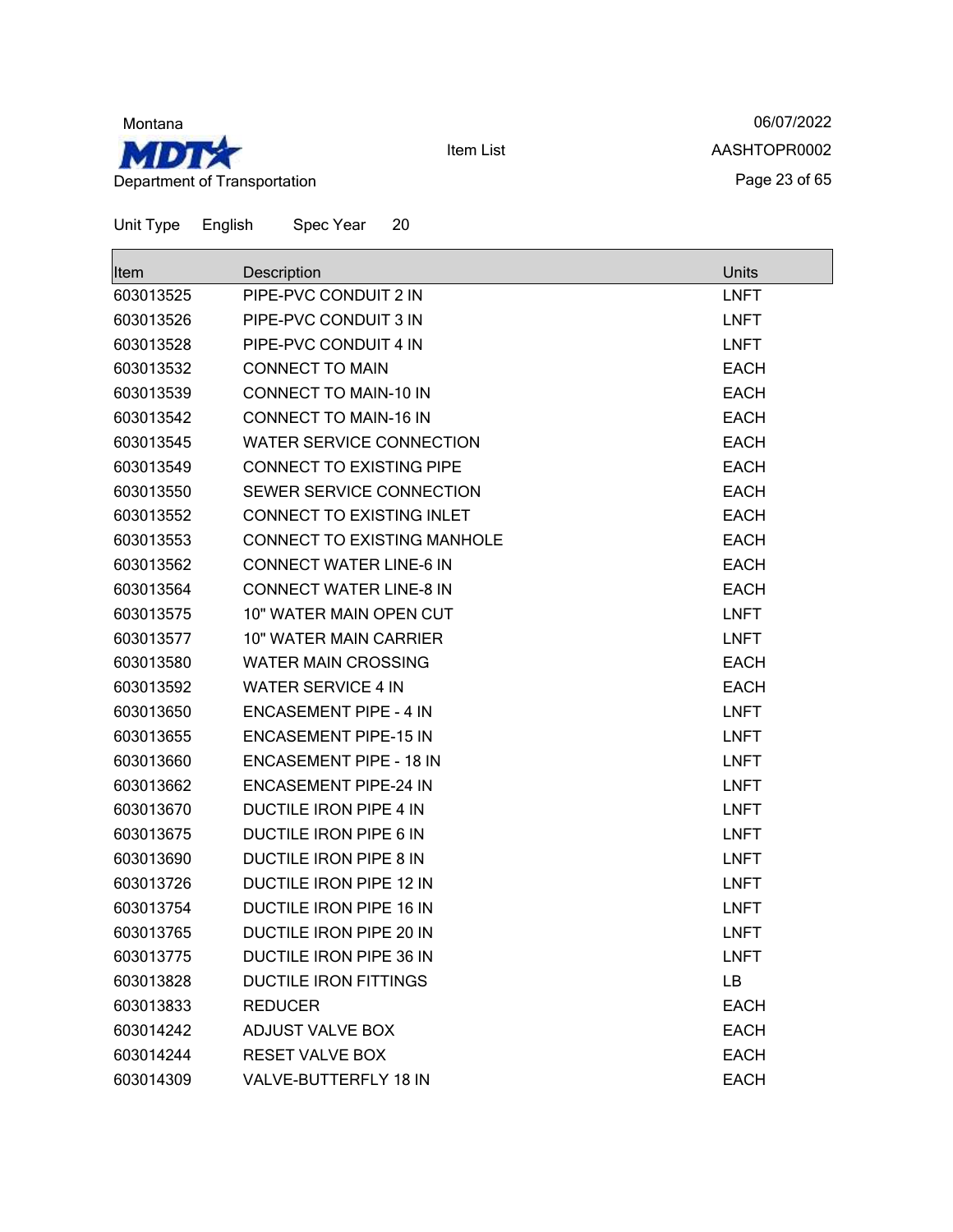

06/07/2022 AASHTOPR0002 Page 24 of 65

| Item      | Description                           | Units       |
|-----------|---------------------------------------|-------------|
| 603014312 | VALVE-BUTTERFLY 16 IN                 | <b>EACH</b> |
| 603014369 | PIPE PLUG                             | <b>EACH</b> |
| 603014470 | <b>RCP TEE</b>                        | <b>EACH</b> |
| 603014490 | FIRE HYDRANT                          | <b>EACH</b> |
| 603014492 | <b>HYDRANT ASSEMBLY</b>               | <b>EACH</b> |
| 603014493 | <b>BLOWOFF ASSEMBLY</b>               | <b>EACH</b> |
| 603015090 | RCP SIPHON 42 IN (INSTALL)            | <b>LNFT</b> |
| 603015260 | <b>EMBANKMENT PROTECTOR 12 IN</b>     | <b>LNFT</b> |
| 603015270 | <b>EMBANKMENT PROTECTOR 18 IN</b>     | <b>LNFT</b> |
| 603015275 | <b>EMBANKMENT PROTECTOR 24 IN</b>     | <b>LNFT</b> |
| 603015360 | <b>CONCRETE CASING-24 IN</b>          | <b>LNFT</b> |
| 603015370 | <b>CONCRETE CASING-36 IN</b>          | <b>LNFT</b> |
| 603015380 | CONCRETE CASING-60 IN                 | <b>LNFT</b> |
| 603015892 | RCP IRR 24 IN (INSTALL)               | <b>LNFT</b> |
| 603016003 | SPECIAL INSTALLATION OF PIPE          | <b>LNFT</b> |
| 603016005 | SPECIAL INSTALLATION OF PIPE-CONCRETE | <b>LNFT</b> |
| 603016009 | ALUMINUM BOX CULVERT                  | <b>LNFT</b> |
| 603016015 | <b>BACKFILL DRAINAGE SYSTEM</b>       | LS          |
| 603016033 | STEEL CASING 8 IN                     | <b>LNFT</b> |
| 603016037 | STEEL CASING 54 IN                    | <b>LNFT</b> |
| 603016038 | STEEL CASING 66 IN                    | <b>LNFT</b> |
| 603016043 | STEEL CASING 18 IN                    | <b>LNFT</b> |
| 603016045 | STEEL CASING 24 IN                    | <b>LNFT</b> |
| 603016050 | STEEL CASING 30 IN                    | <b>LNFT</b> |
| 603016054 | STEEL CASING 48 IN                    | <b>LNFT</b> |
| 603016056 | STEEL CASING 36 IN                    | <b>LNFT</b> |
| 603016060 | STEEL CASING 42 IN                    | <b>LNFT</b> |
| 603016061 | STEEL CASING 12 IN                    | <b>LNFT</b> |
| 603016069 | STEEL CASING 60 IN                    | <b>LNFT</b> |
| 603016070 | STEEL CASING 72 IN                    | <b>LNFT</b> |
| 603016071 | STORMWATER TREATMENT SYSTEM           | <b>EACH</b> |
| 603016079 | <b>SERVICE SADDLE</b>                 | <b>EACH</b> |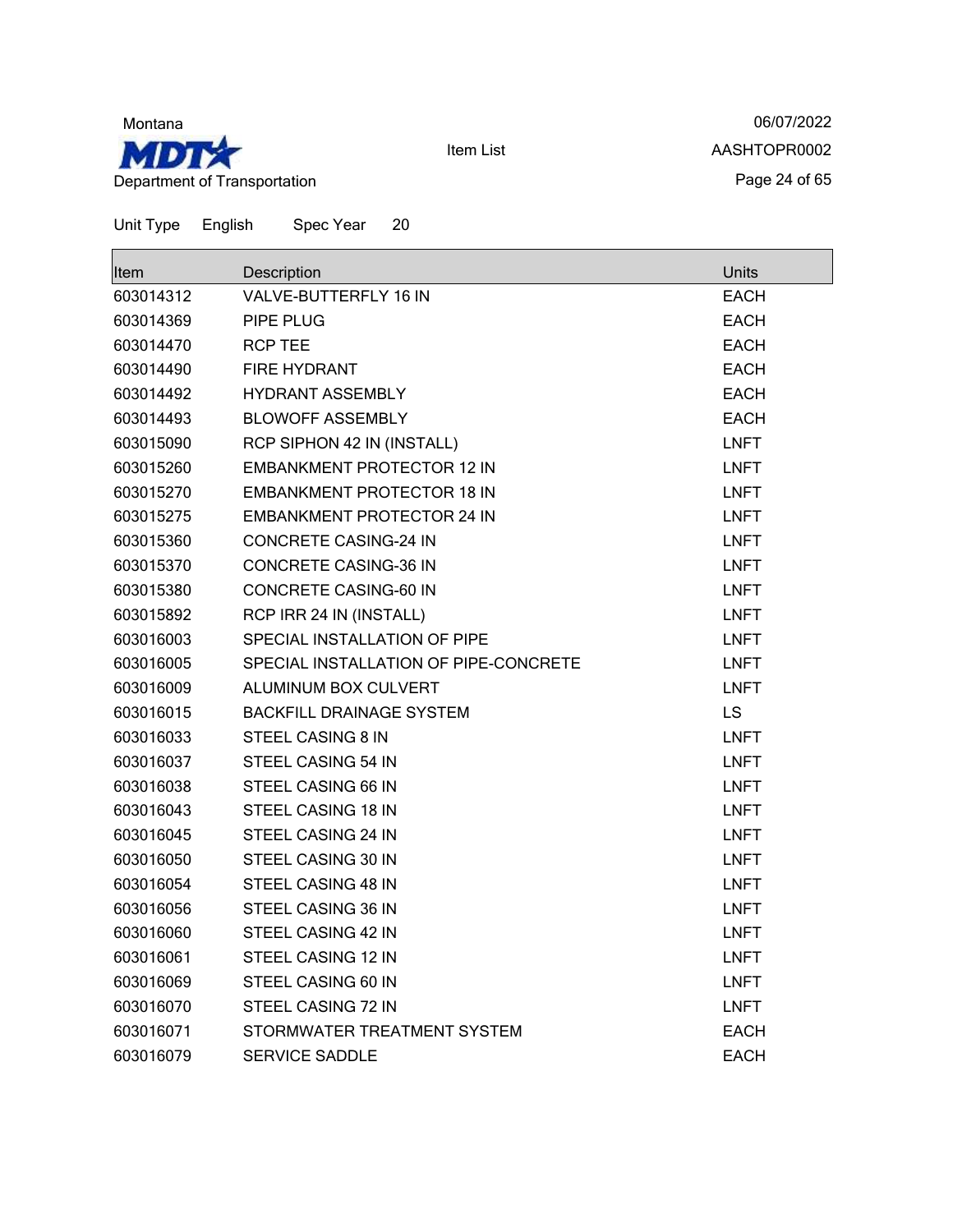

06/07/2022 AASHTOPR0002 Page 25 of 65

| <b>Item</b> | Description                    | <b>Units</b> |
|-------------|--------------------------------|--------------|
| 603016085   | <b>CULVERT-LINER CONCRETE</b>  | <b>LNFT</b>  |
| 603016090   | <b>CLEAN CULVERT PIPE</b>      | <b>LNFT</b>  |
| 603016100   | STRUCTURAL CULVERT LINING      | <b>LNFT</b>  |
| 603016150   | <b>RELAY PIPE CULVERT</b>      | <b>LNFT</b>  |
| 603017022   | <b>BYPASS PUMPING</b>          | LS           |
| 603017025   | STORM WATER PUMP STATION       | <b>LS</b>    |
| 603017030   | <b>DEWATERING</b>              | <b>LS</b>    |
| 603017040   | STORM DRAIN PIPE-12 IN         | <b>LNFT</b>  |
| 603017045   | STORM DRAIN PIPE-15 IN         | <b>LNFT</b>  |
| 603017050   | STORM DRAIN PIPE-18 IN         | <b>LNFT</b>  |
| 603017060   | STORM DRAIN PIPE-24 IN         | <b>LNFT</b>  |
| 603017070   | STORM DRAIN PIPE-30 IN         | <b>LNFT</b>  |
| 603017080   | STORM DRAIN PIPE-36 IN         | <b>LNFT</b>  |
| 603017085   | STORM DRAIN PIPE-42 IN         | <b>LNFT</b>  |
| 603017090   | STORM DRAIN PIPE-48 IN         | <b>LNFT</b>  |
| 603019090   | RCP SIPHON 42 IN (SF)          | <b>LNFT</b>  |
| 603019892   | RCP IRR 24 IN (SF)             | <b>LNFT</b>  |
| 603424060   | REIN CONC BOX 9 X 4            | <b>LNFT</b>  |
| 603424070   | REIN CONC BOX 9 X 5            | <b>LNFT</b>  |
| 603424072   | REIN CONC BOX 9 X 7            | <b>LNFT</b>  |
| 603584329   | REIN CONC BOX 16 X 4           | <b>LNFT</b>  |
| 603584355   | VALVE-BUTTERFLY 12 IN          | <b>EACH</b>  |
| 603586125   | ENERGY DISSAPATOR BAFFLE-24 IN | <b>EACH</b>  |
| 603587000   | REMOVE EMBANKMENT PROTECTOR    | <b>EACH</b>  |
| 603587010   | REMOVE EMBANKMENT PROTECTOR    | <b>LNFT</b>  |
| 603587020   | <b>REMOVE PIPE CULVERT</b>     | <b>LNFT</b>  |
| 603587030   | <b>REMOVE STORM DRAIN</b>      | <b>LNFT</b>  |
| 603587035   | <b>ABANDON MAIN-STORM</b>      | LS           |
| 603587040   | REMOVE AND SALVAGE CULVERT     | <b>LNFT</b>  |
| 603750300   | DRAINAGE-STRUCTURE             | <b>LS</b>    |
| 604000100   | <b>ADJUST MANHOLE</b>          | <b>EACH</b>  |
| 604000120   | <b>REMOVE FIRE HYDRANT</b>     | <b>EACH</b>  |
| 604000140   | REMOVE DROP INLET              | <b>EACH</b>  |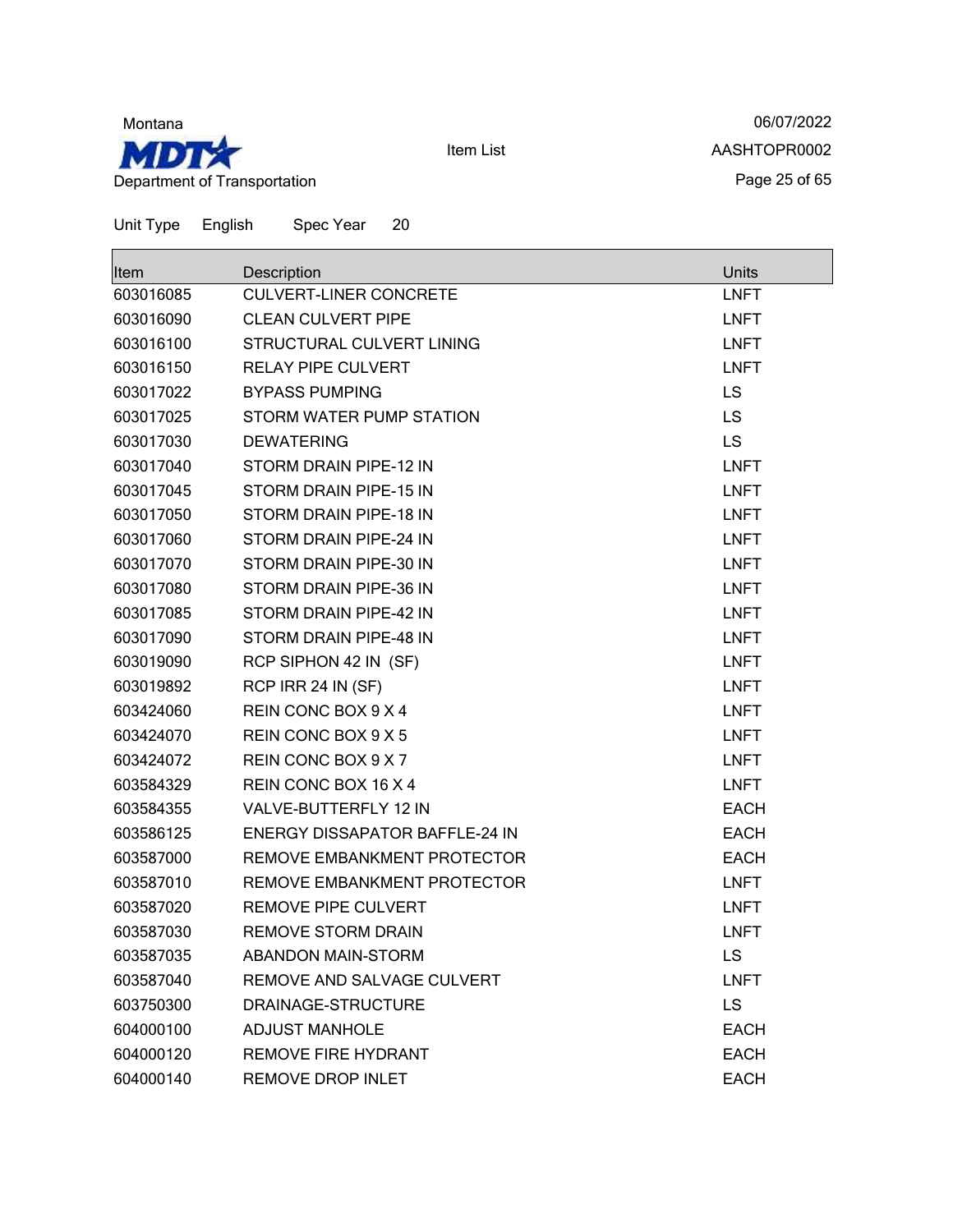

06/07/2022 AASHTOPR0002 Page 26 of 65

| Item      | Description                            | Units       |
|-----------|----------------------------------------|-------------|
| 604000160 | <b>REMOVE CURB INLET</b>               | <b>EACH</b> |
| 604000170 | <b>ADJUST SUMP</b>                     | <b>EACH</b> |
| 604000180 | PLUG AND ABANDON MANHOLE               | <b>EACH</b> |
| 604000190 | <b>RESET CURB STOP AND BOX</b>         | <b>EACH</b> |
| 604000200 | <b>RESET FIRE HYDRANT</b>              | <b>EACH</b> |
| 604000210 | <b>RESET DROP INLET</b>                | <b>EACH</b> |
| 604000220 | <b>RESET CURB INLET</b>                | <b>EACH</b> |
| 604000230 | ADJUST CURB INLET                      | <b>EACH</b> |
| 604000250 | ADJUST FIRE HYDRANT                    | <b>EACH</b> |
| 604000260 | ADJUST DROP INLET                      | <b>EACH</b> |
| 604000270 | ADJUST MEDIAN INLET                    | <b>EACH</b> |
| 604010004 | <b>BOX MANHOLE 13 X 4</b>              | <b>EACH</b> |
| 604010125 | MANHOLE-SPECIAL DESIGN                 | <b>EACH</b> |
| 604010156 | MANHOLE TEE-72 IN X 48 IN RISER        | <b>EACH</b> |
| 604010172 | <b>REMOVE MANHOLE</b>                  | <b>EACH</b> |
| 604010184 | <b>CONCRETE APRON</b>                  | <b>EACH</b> |
| 604010220 | <b>INLET DROP-SPECIAL DESIGN</b>       | <b>EACH</b> |
| 604010250 | <b>INLET CURB-SPECIAL DESIGN</b>       | <b>EACH</b> |
| 604010265 | INLET FRAME AND GRATE-REPLACE          | <b>EACH</b> |
| 604010270 | <b>INLET MEDIAN-TYPE 1</b>             | <b>EACH</b> |
| 604010273 | <b>INLET MEDIAN-TYPE 2</b>             | <b>EACH</b> |
| 604010274 | <b>INLET MEDIAN-TYPE 3</b>             | <b>EACH</b> |
| 604010300 | INLET STRUCTURE BASE 30 IN (760 MM)    | <b>EACH</b> |
| 604010301 | INLET STRUCTURE BASE 32 IN (810 MM)    | <b>EACH</b> |
| 604010302 | MANHOLE STRUCTURE BASE 48 IN (1220 MM) | <b>EACH</b> |
| 604010304 | MANHOLE STRUCTURE BASE 60 IN           | <b>EACH</b> |
| 604010306 | MANHOLE STRUCTURE BASE 72 IN           | <b>EACH</b> |
| 604010308 | MANHOLE STRUCTURE BASE 84 IN (2100 MM) | <b>EACH</b> |
| 604010310 | MANHOLE STRUCTURE BASE 96 IN           | <b>EACH</b> |
| 604010312 | MANHOLE STRUCTURE BASE 108 IN          | <b>EACH</b> |
| 604010314 | MANHOLE STRUCTURE BASE 120 IN          | <b>EACH</b> |
| 604010350 | ADDITIONAL BARREL 30 IN                | <b>LNFT</b> |
| 604010351 | ADDITIONAL BARREL 32 IN                | <b>LNFT</b> |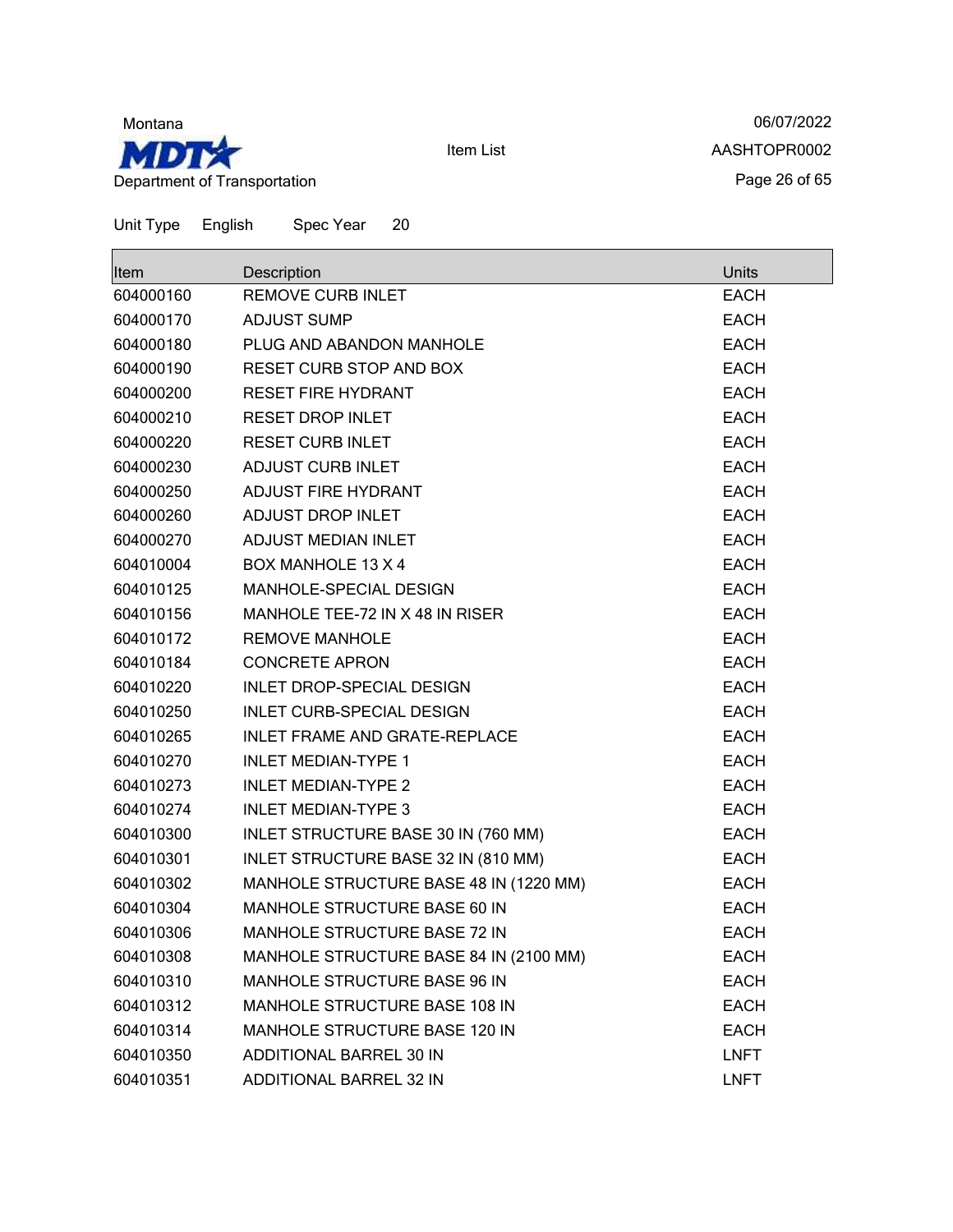

06/07/2022 AASHTOPR0002 Page 27 of 65

| <b>I</b> tem | Description                          | Units       |
|--------------|--------------------------------------|-------------|
| 604010352    | <b>ADDITIONAL BARREL 48 IN</b>       | <b>LNFT</b> |
| 604010354    | ADDITIONAL BARREL 60 IN              | <b>LNFT</b> |
| 604010356    | ADDITIONAL BARREL 72 IN              | <b>LNFT</b> |
| 604010358    | ADDITIONAL BARREL 84 IN              | <b>LNFT</b> |
| 604010360    | ADDITIONAL BARREL 96 IN              | <b>LNFT</b> |
| 604010362    | <b>ADDITIONAL BARREL 108 IN</b>      | <b>LNFT</b> |
| 604010364    | <b>ADDITIONAL BARREL 120 IN</b>      | <b>LNFT</b> |
| 604010475    | <b>CATCH BASIN</b>                   | <b>EACH</b> |
| 604010615    | <b>MODIFY DROP INLETS</b>            | <b>EACH</b> |
| 604010630    | DRAINAGE STRUCTURE                   | LS          |
| 604010660    | <b>MANHOLE LID AND FRAME</b>         | <b>EACH</b> |
| 604010661    | CURB INLET FRAME AND GRATE           | <b>EACH</b> |
| 604010662    | DROP INLET FRAME AND GRATE           | <b>EACH</b> |
| 604010710    | <b>MODIFY MANHOLE</b>                | <b>EACH</b> |
| 604020090    | <b>HYDRODYNAMIC SEPARATOR</b>        | <b>EACH</b> |
| 604020200    | <b>DETENTION POND</b>                | <b>LS</b>   |
| 604020400    | CSP SLOTTED 12 IN                    | <b>LNFT</b> |
| 604020430    | <b>CSP SLOTTED 18 IN</b>             | <b>LNFT</b> |
| 604100020    | AIR RELEASE VALVE ASSEMBLY           | <b>EACH</b> |
| 605000000    | CONCRETE BARRIER RAIL TRANSITION     | <b>EACH</b> |
| 605000020    | <b>BARRIER RAIL-CAST IN PLACE</b>    | <b>LNFT</b> |
| 605000030    | <b>BARRIER RAIL-CAST IN PLACE-BR</b> | <b>LNFT</b> |
| 605000031    | BARRIER RAIL-CAST IN PLACE-BR-CSC    | <b>LNFT</b> |
| 605000040    | REVISE CONCRETE BARRIER RAIL-BR      | <b>LNFT</b> |
| 605000045    | REVISE CONC BARRIER RAIL END-BR      | <b>EACH</b> |
| 605000050    | RESET CONCRETE BARRIER RAIL          | <b>EACH</b> |
| 605000060    | ONE-WAY DEPART CONC BARRIER SECT     | <b>EACH</b> |
| 605000070    | REMOVE CONCRETE BARRIER RAIL         | <b>EACH</b> |
| 605000075    | MODIFIED CONCRETE BARRIER RAIL       | <b>EACH</b> |
| 605000080    | TALL CONCRETE BARRIER RAIL           | <b>EACH</b> |
| 605000090    | <b>CONCRETE BARRIER RAIL</b>         | <b>EACH</b> |
| 605000092    | 36 IN SS CONCRETE BARRIER RAIL-BR    | <b>LNFT</b> |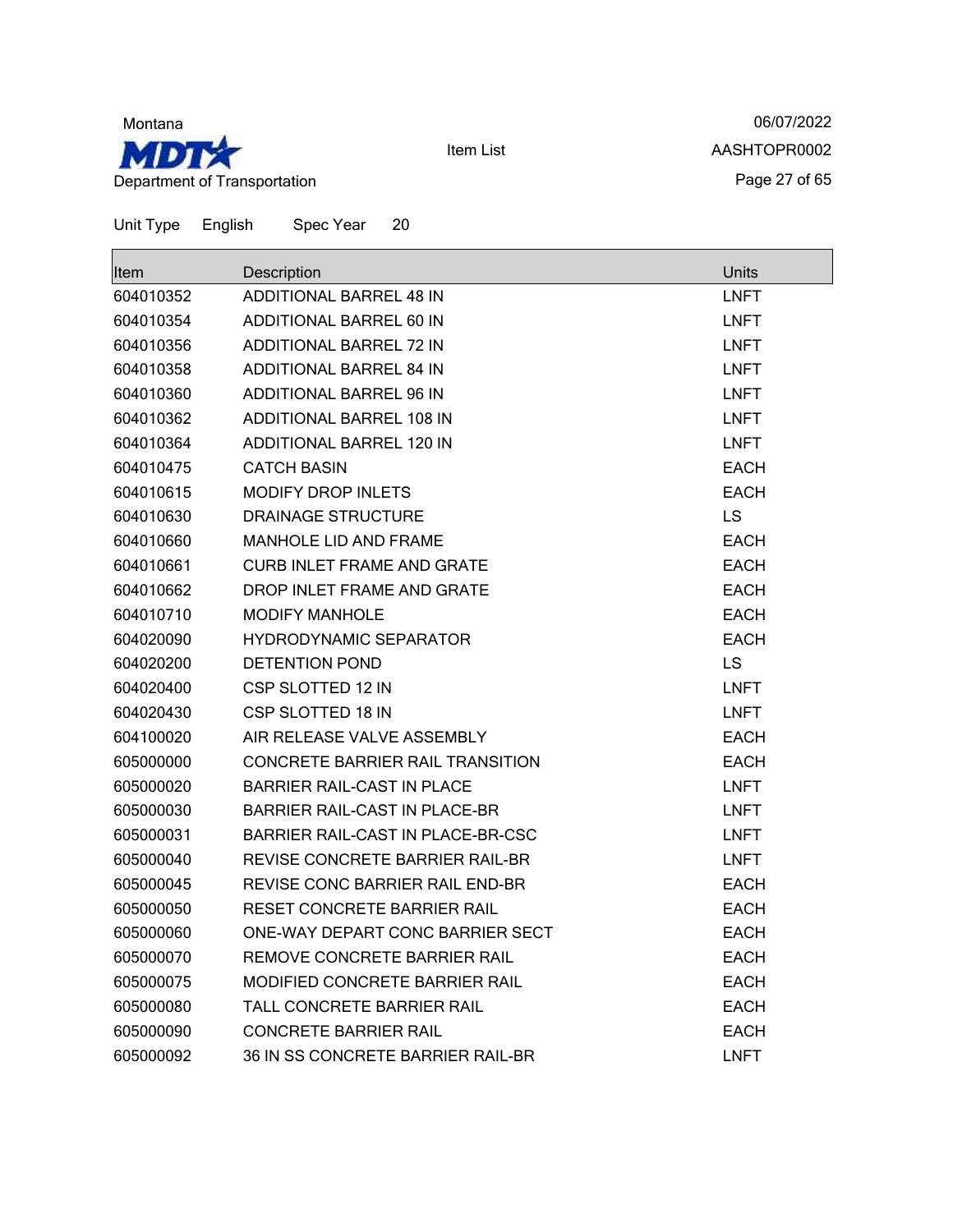

06/07/2022 AASHTOPR0002 Page 28 of 65

| lltem     | Description                              | <b>Units</b> |
|-----------|------------------------------------------|--------------|
| 605000093 | 36 IN SS CONCRETE BARRIER RAIL-BR-CSC    | <b>LNFT</b>  |
| 605000094 | 42 IN SS CONCRETE BARRIER RAIL-BR        | <b>LNFT</b>  |
| 605000095 | 42 IN SS CONCRETE BARRIER RAIL-BR-CSC    | <b>LNFT</b>  |
| 606010012 | <b>GUARDRAIL-STIFFENED</b>               | <b>LNFT</b>  |
| 606010019 | TEMP GD RAIL-STL/BR APPR-TY 2            | <b>EACH</b>  |
| 606010020 | <b>GUARDRAIL-TEMPORARY</b>               | <b>LNFT</b>  |
| 606010021 | TEMP GD RAIL-STL/BR APPR-TY 1            | <b>EACH</b>  |
| 606010022 | TEMP GD RAIL-STL/BR APPR-TY 3            | <b>EACH</b>  |
| 606010024 | TEMP OPTIONAL TERM SECT                  | <b>EACH</b>  |
| 606010028 | <b>GUARDRAIL-OPTIONAL TERM SEC TL-2</b>  | <b>EACH</b>  |
| 606010037 | <b>MASH BOX BEAM TERMINAL - MBEAT</b>    | <b>EACH</b>  |
| 606010039 | <b>GUARDRAIL - MBEAT TERM SEC TL-3</b>   | <b>EACH</b>  |
| 606010040 | <b>GUARDRAIL-STEEL BOX BEAM</b>          | <b>LNFT</b>  |
| 606010041 | <b>GUARDRAIL-BOX BEAM/8 FT POST</b>      | <b>LNFT</b>  |
| 606010047 | GD RAIL-STL INT RDWY TERM SECT           | <b>LNFT</b>  |
| 606010050 | <b>FLEXIBLE ROCKFALL BARRIER</b>         | <b>LNFT</b>  |
| 606010097 | TEMPORARY ROCKFALL PROTECTION            | <b>LS</b>    |
| 606010100 | GUARDRAIL-STEEL-ROCKFALL                 | <b>LNFT</b>  |
| 606010102 | DRAPED MESH-HTS                          | <b>SQFT</b>  |
| 606010104 | <b>DRAPED MESH-TW</b>                    | <b>SQFT</b>  |
| 606010117 | <b>HIGH-TENSION CABLE RAIL</b>           | <b>LNFT</b>  |
| 606010118 | HIGH-TENSION CABLE RAIL-TERMINAL SECTION | <b>EACH</b>  |
| 606010120 | <b>REMOVE CABLE GUARDRAIL</b>            | <b>LNFT</b>  |
| 606010125 | REMOVE AND SALVAGE CABLE GUARDRAIL       | <b>LNFT</b>  |
| 606010130 | <b>RESET CABLE GUARDRAIL</b>             | <b>LNFT</b>  |
| 606010135 | <b>ANCHOR POST</b>                       | <b>EACH</b>  |
| 606010140 | <b>GUARDRAIL END SECTION WIDENING</b>    | <b>EACH</b>  |
| 606010150 | <b>GUARDRAIL-STL/BR APPR-TY 1</b>        | <b>EACH</b>  |
| 606010190 | <b>GUARDRAIL-STL/BR APPR-TY 2</b>        | <b>EACH</b>  |
| 606010230 | <b>GUARDRAIL-STL/BR APPR-TY 3</b>        | <b>EACH</b>  |
| 606010265 | GRD RL-BOX BEAM/BR APP-SEC TYPE 1        | <b>EACH</b>  |
| 606010266 | GRD RL-BOX BEAM/BR APP-SEC TYPE 2        | <b>EACH</b>  |
| 606010268 | GRD RL-BOX BEAM/BR APP-SEC-TYPE 3        | <b>EACH</b>  |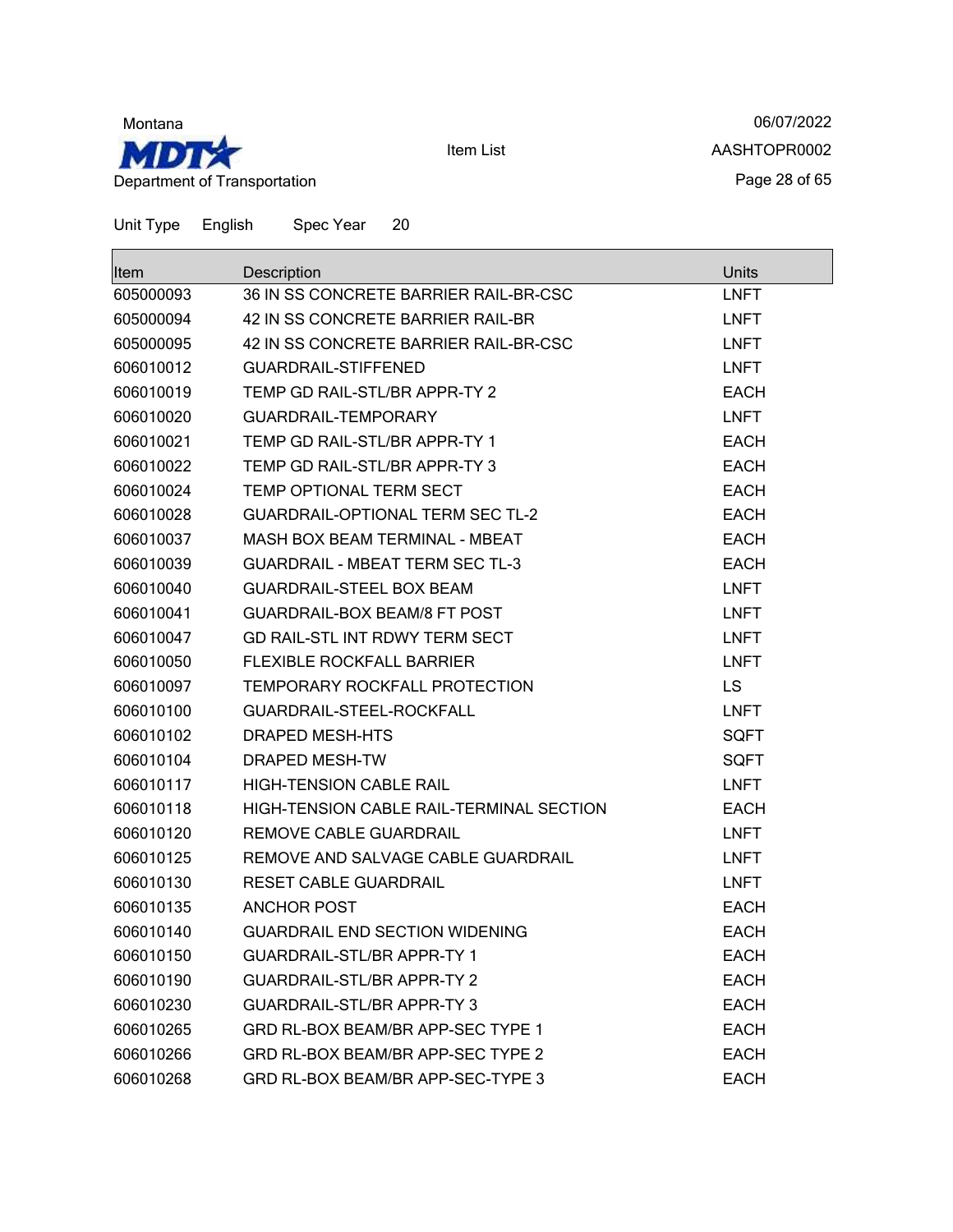

06/07/2022 AASHTOPR0002 Page 29 of 65

| <b>Item</b> | Description                             | Units       |
|-------------|-----------------------------------------|-------------|
| 606010325   | GRD RL-BOX BEAM TO W-BEAM TRANS         | <b>EACH</b> |
| 606010330   | <b>MGS GUARDRAIL</b>                    | <b>LNFT</b> |
| 606010335   | MASH W-BEAM TERMINAL SECTION            | <b>EACH</b> |
| 606010337   | <b>MGS GUARDRAIL/LONG POSTS</b>         | <b>LNFT</b> |
| 606010338   | <b>MGS LONGSPAN GUARDRAIL</b>           | <b>LNFT</b> |
| 606010339   | MGS GRDL STIFF 1/4 POST SPACING         | <b>LNFT</b> |
| 606010342   | MASH THRIE BEAM BR APPRCH SECTION       | <b>EACH</b> |
| 606010345   | MGS ONE-WAY DEPARTURE TERMINAL SECTION  | <b>EACH</b> |
| 606010346   | MGS INTERSECTING RDWAY TERMINAL SECTION | <b>LNFT</b> |
| 606010347   | MGS LONG SPAN GRDL/LONG POSTS           | <b>LNFT</b> |
| 606010350   | <b>RAISE GUARDRAIL</b>                  | <b>LNFT</b> |
| 606010370   | <b>RESET GUARDRAIL</b>                  | <b>LNFT</b> |
| 606010385   | <b>REMOVE GUARDRAIL</b>                 | <b>LNFT</b> |
| 606010386   | REMOVE AND SALVAGE GUARDRAIL            | <b>LNFT</b> |
| 606010641   | GD RL BOX BEAM OPT TERM SEC             | <b>EACH</b> |
| 606010670   | <b>BOX BEAM DEPART TERM SEC</b>         | <b>EACH</b> |
| 606010720   | <b>GUARDRAIL-STEEL BEAM UNIT</b>        | <b>LNFT</b> |
| 606011288   | RESET BRIDGE APPROACH SECTION           | <b>EACH</b> |
| 606011297   | TEMPORARY END PROTECTION                | <b>EACH</b> |
| 606011298   | RESET TEMP END PROTECTION               | <b>EACH</b> |
| 606011300   | RESET OPTIONAL TERMINAL SECT            | <b>EACH</b> |
| 606011350   | <b>WATER FILLED BARRIER</b>             | <b>LNFT</b> |
| 606011359   | <b>RESET WATER FILLED BARRIER</b>       | <b>LNFT</b> |
| 606011365   | <b>WATER FILLED BARRIER-INSTALL</b>     | <b>LNFT</b> |
| 606011502   | <b>RESET IMPACT ATTENUATOR</b>          | <b>EACH</b> |
| 606011503   | RESET TEMP IMPACT ATTENUATOR            | <b>EACH</b> |
| 606011504   | RESET ONE-WAY DEPART TERM SECT          | <b>EACH</b> |
| 606011510   | REMOVE IMPACT ATTENUATOR                | <b>EACH</b> |
| 606011518   | TEMPORARY IMPACT ATTENUATOR             | <b>EACH</b> |
| 606011520   | <b>IMPACT ATTENUATOR</b>                | <b>EACH</b> |
| 606011530   | IMPACT ATTENUATOR-LOW MAINTENANCE       | <b>EACH</b> |
| 606011548   | <b>IMPACT ATTENUATOR-3 BAY</b>          | <b>EACH</b> |
| 606011549   | <b>IMPACT ATTENUATOR-4 BAY</b>          | <b>EACH</b> |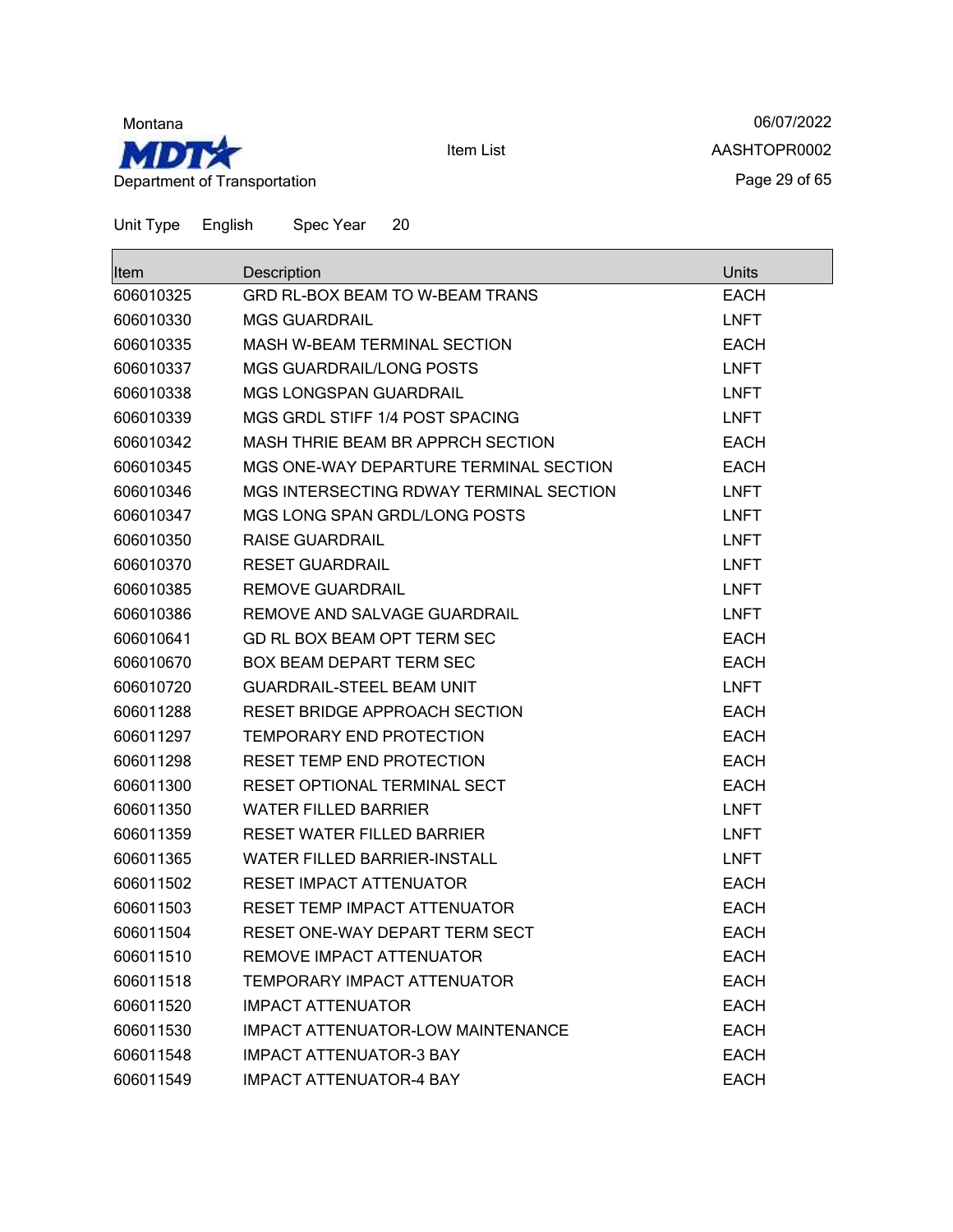

06/07/2022 AASHTOPR0002 Page 30 of 65

| Unit Type | English | Spec Year | 20 |
|-----------|---------|-----------|----|
|-----------|---------|-----------|----|

| Item      | Description                     | Units       |
|-----------|---------------------------------|-------------|
| 606011550 | <b>IMPACT ATTENUATOR-5 BAY</b>  | <b>EACH</b> |
| 606011552 | <b>IMPACT ATTENUATOR-6 BAY</b>  | <b>EACH</b> |
| 606011560 | <b>IMPACT ATTENUATOR-8 BAY</b>  | <b>EACH</b> |
| 606011570 | <b>IMPACT ATTENUATOR-9 BAY</b>  | <b>EACH</b> |
| 606400120 | <b>BOLLARDS</b>                 | <b>EACH</b> |
| 606400130 | REMOVABLE BOLLARD               | <b>EACH</b> |
| 606400140 | <b>REMOVE BOLLARD</b>           | <b>EACH</b> |
| 607000004 | <b>FENCE-CHAIN LINK</b>         | <b>LNFT</b> |
| 607000006 | PANEL-SINGLE CHAIN LINK         | <b>EACH</b> |
| 607000007 | FENCE-TEMPORARY-CHAIN LINK 6 FT | <b>LNFT</b> |
| 607000008 | PANEL-DOUBLE CHAIN LINK         | <b>EACH</b> |
| 607000009 | FENCE-CHAIN LINK 5 FT           | <b>LNFT</b> |
| 607000013 | FENCE-CHAIN LINK 3 FT           | <b>LNFT</b> |
| 607000015 | FENCE-CHAIN LINK 3.5 FT         | LNFT        |
| 607000030 | <b>FENCE-CHAIN LINK 4 FT</b>    | <b>LNFT</b> |
| 607000050 | FENCE-CHAIN LINK 6 FT           | <b>LNFT</b> |
| 607000054 | FENCE-CHAIN LINK 6 FT W/3BW     | <b>LNFT</b> |
| 607000075 | FENCE-CHAIN LINK 8 FT           | <b>LNFT</b> |
| 607000080 | FENCE-TEMPORARY-CHAIN LINK 8 FT | <b>LNFT</b> |
| 607000260 | <b>GATE-CHAIN LINK</b>          | <b>LNFT</b> |
| 607000265 | <b>GATE-CHAIN LINK DOUBLE</b>   | <b>LNFT</b> |
| 607000355 | <b>FENCE-JACKLEG WIRE</b>       | <b>LNFT</b> |
| 607000360 | FENCE-JACKLEG POLE              | <b>LNFT</b> |
| 607100005 | FENCE-SPECIAL DESIGN - A        | <b>LNFT</b> |
| 607100007 | FENCE-SPECIAL DESIGN - B        | <b>LNFT</b> |
| 607100008 | FENCE-SPECIAL DESIGN            | <b>LNFT</b> |
| 607100009 | FENCE - WILDLIFE FRIENDLY FW    | <b>LNFT</b> |
| 607100010 | FENCE-WILDLIFE FRIENDLY FW/FM   | <b>LNFT</b> |
| 607100012 | FENCE - WILDLIFE FRIENDLY FM    | LNFT        |
| 607100013 | <b>FENCE - WILDLIFE</b>         | <b>LNFT</b> |
| 607100014 | FENCE - PANEL/SINGLE - WILDLIFE | <b>EACH</b> |
| 607100015 | FENCE - PANEL/DOUBLE - WILDLIFE | <b>EACH</b> |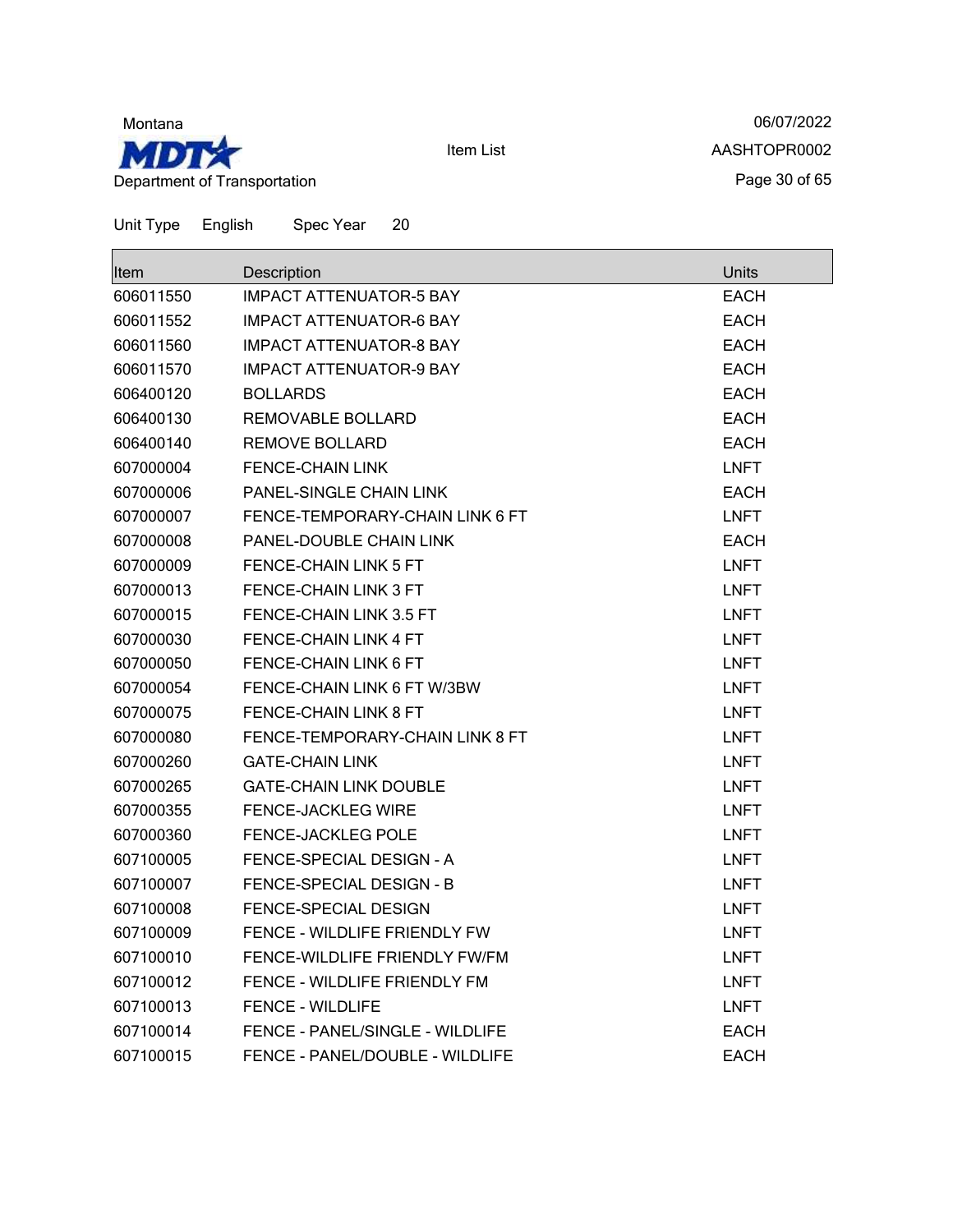

06/07/2022 AASHTOPR0002 Page 31 of 65

| <b>Item</b> | Description                         | <b>Units</b> |
|-------------|-------------------------------------|--------------|
| 607100016   | <b>GATE - WILDLIFE</b>              | <b>LNFT</b>  |
| 607100017   | WILDLIFE FENCE PANEL-SPECIAL DESIGN | <b>EACH</b>  |
| 607100020   | <b>WILDLIFE JUMPOUT</b>             | <b>EACH</b>  |
| 607100095   | FARM FENCE-TYPE F1W-32 IN WW        | <b>LNFT</b>  |
| 607100098   | FARM FENCE-TYPE F2W F2M-32 IN WW    | <b>LNFT</b>  |
| 607100099   | FARM FENCE-TYPE F2W F2M-39 IN WW    | <b>LNFT</b>  |
| 607100103   | FARM FENCE-TYPE F3W F3M-32 IN WW    | <b>LNFT</b>  |
| 607100111   | FARM FENCE-TYPE F2W-39 IN WW        | <b>LNFT</b>  |
| 607100114   | FARM FENCE-TYPE F2W-32 IN WW        | <b>LNFT</b>  |
| 607100116   | FARM FENCE-TYPE F1W-39 IN WW        | <b>LNFT</b>  |
| 607100117   | FARM FENCE-TYPE F1W-47 IN WW        | <b>LNFT</b>  |
| 607100143   | FARM FENCE-TYPE F2W-47 IN WW        | <b>LNFT</b>  |
| 607100147   | FARM FENCE-TYPE F2M-32 IN WW        | <b>LNFT</b>  |
| 607100148   | FARM FENCE-TYPE F2M-39 IN WW        | <b>LNFT</b>  |
| 607100149   | FARM FENCE-TYPE F3W-32 IN WW        | <b>LNFT</b>  |
| 607100151   | FARM FENCE-TYPE F3W-39IN WW         | <b>LNFT</b>  |
| 607100152   | FARM FENCE-TYPE F3M-32 IN WW        | <b>LNFT</b>  |
| 607100153   | FARM FENCE-TYPE F3M-39 IN WW        | <b>LNFT</b>  |
| 607100154   | FARM FENCE-TYPE F2M-48 IN WW        | <b>LNFT</b>  |
| 607100155   | FARM FENCE-TYPE F4W-32 IN WW        | <b>LNFT</b>  |
| 607100159   | FARM FENCE-TYPE FW-SMOOTH           | <b>LNFT</b>  |
| 607100161   | <b>FARM FENCE-TYPE FM-SMOOTH</b>    | <b>LNFT</b>  |
| 607100202   | FARM FENCE-TYPE F3W                 | <b>LNFT</b>  |
| 607100219   | FARM FENCE-TYPE F3M                 | <b>LNFT</b>  |
| 607100229   | FARM FENCE-TYPE F4W                 | <b>LNFT</b>  |
| 607100241   | FARM FENCE-TYPE F4W AND F4M         | <b>LNFT</b>  |
| 607100251   | FARM FENCE-TYPE F4M-8 FT POST       | <b>LNFT</b>  |
| 607100252   | <b>FARM FENCE-TYPE F4M</b>          | <b>LNFT</b>  |
| 607100259   | <b>FARM FENCE-TYPE F5W</b>          | <b>LNFT</b>  |
| 607100262   | FARM FENCE-TYPE F5W-8 FT POST       | <b>LNFT</b>  |
| 607100271   | FARM FENCE-TYPE F5W AND F5M         | <b>LNFT</b>  |
| 607100281   | <b>FARM FENCE-TYPE F5M</b>          | <b>LNFT</b>  |
| 607100291   | FARM FENCE-TYPE F6W                 | <b>LNFT</b>  |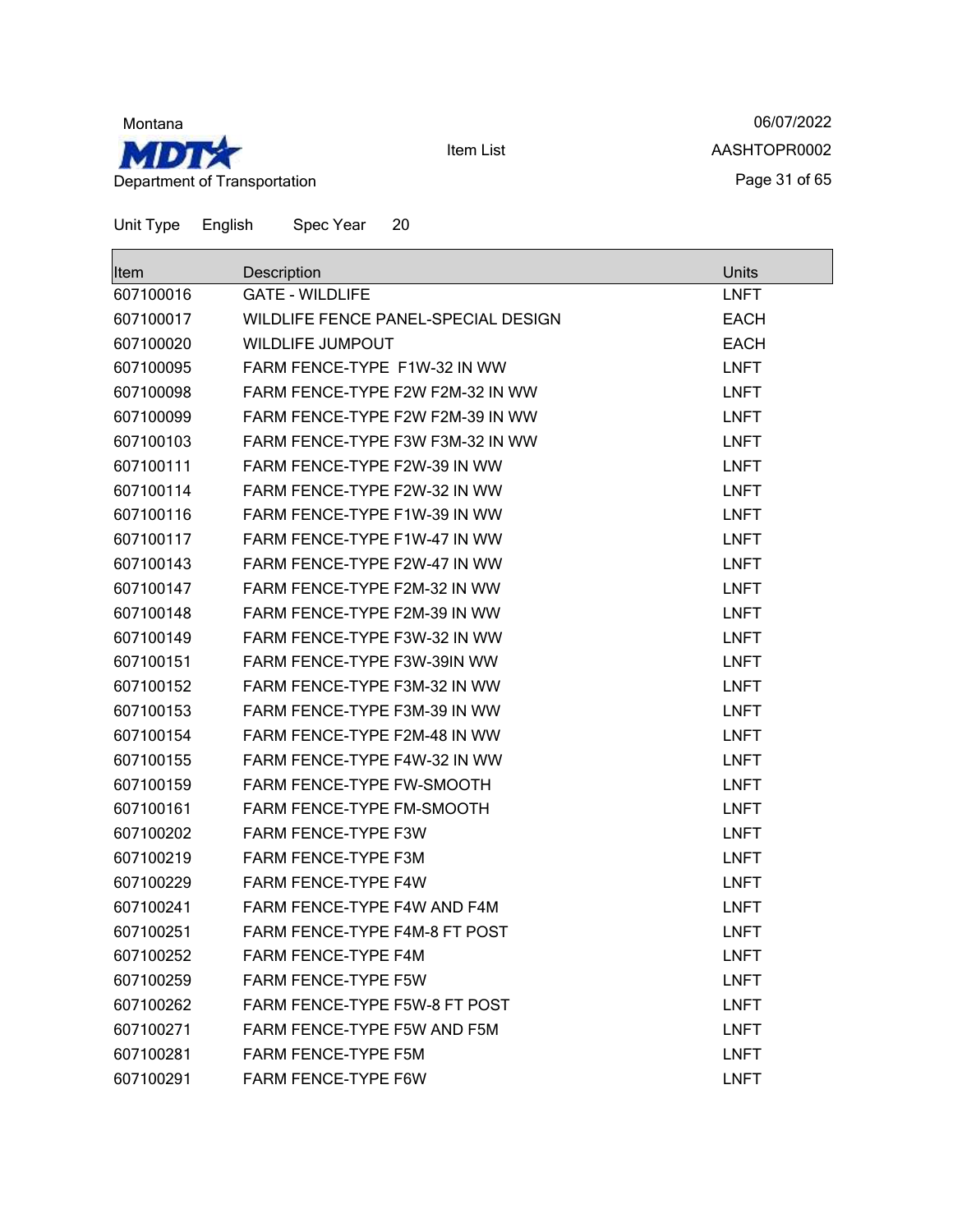

06/07/2022 AASHTOPR0002 Page 32 of 65

| lltem     | Description                        | <b>Units</b> |
|-----------|------------------------------------|--------------|
| 607100293 | FARM FENCE-TYPE F6M                | <b>LNFT</b>  |
| 607100317 | FARM FENCE-TYPE FW-32 IN WW        | <b>LNFT</b>  |
| 607100321 | FARM FENCE-TYPE FW-48 IN WW        | <b>LNFT</b>  |
| 607100360 | <b>FARM FENCE-PANEL/SINGLE FW</b>  | <b>EACH</b>  |
| 607100362 | <b>FARM FENCE-PANEL/SINGLE FM</b>  | <b>EACH</b>  |
| 607100380 | FARM FENCE-PANEL/DOUBLE FW         | <b>EACH</b>  |
| 607100385 | FARM FENCE-PANEL/DOUBLE FM         | <b>EACH</b>  |
| 607100386 | FENCE-VINYL                        | <b>LNFT</b>  |
| 607100388 | FENCE-WOOD-3 RAIL                  | <b>LNFT</b>  |
| 607100389 | FENCE-WOOD-2 RAIL                  | <b>LNFT</b>  |
| 607100390 | FENCE-PANEL/SNGL-SPECIAL DESIGN    | <b>EACH</b>  |
| 607100391 | FENCE-WOOD-4 RAIL                  | <b>LNFT</b>  |
| 607100395 | FENCE-PANEL/DBL-SPECIAL DESIGN     | <b>EACH</b>  |
| 607100420 | FARM GATE-WOOD TYPE G1             | <b>LNFT</b>  |
| 607100430 | <b>FARM GATE-WIRE-TYPE G-2</b>     | <b>LNFT</b>  |
| 607100440 | FARM GATE-METAL-TYPE G-3           | <b>LNFT</b>  |
| 607100450 | FENCE-PEDESTRIAN PASS              | <b>EACH</b>  |
| 607100455 | <b>GATE-SPECIAL DESIGN</b>         | <b>LNFT</b>  |
| 607100551 | FENCE-TEMPORARY                    | <b>LNFT</b>  |
| 607100640 | SNOW FENCE - 8 FT                  | <b>LNFT</b>  |
| 607100650 | SNOW FENCE -12 FT                  | <b>LNFT</b>  |
| 607100660 | ROCKFALL ATTENUATOR FENCE-6' TALL  | <b>SQFT</b>  |
| 607100665 | ROCKFALL ATTENUATOR FENCE-10' TALL | <b>SQFT</b>  |
| 607100667 | ROCKFALL ATTENUATOR FENCE-12' TALL | <b>SQFT</b>  |
| 607100670 | ROCKFALL ATTENUATOR FENCE-15' TALL | <b>SQFT</b>  |
| 607100675 | SHEAR PIN TOE SUPPORT              | <b>LNFT</b>  |
| 607100700 | LOW ENERGY-ROCKFALL BARRIER        | <b>LNFT</b>  |
| 607100720 | <b>DEADMAN</b>                     | <b>EACH</b>  |
| 607150015 | <b>REMOVE FENCE</b>                | <b>LNFT</b>  |
| 607150020 | REMOVE CHAIN LINK FENCE            | <b>LNFT</b>  |
| 607150030 | <b>RESET CHAIN LINK FENCE</b>      | <b>LNFT</b>  |
| 607150125 | <b>RESET FENCE</b>                 | <b>LNFT</b>  |
| 607150131 | <b>RESET GATE</b>                  | <b>EACH</b>  |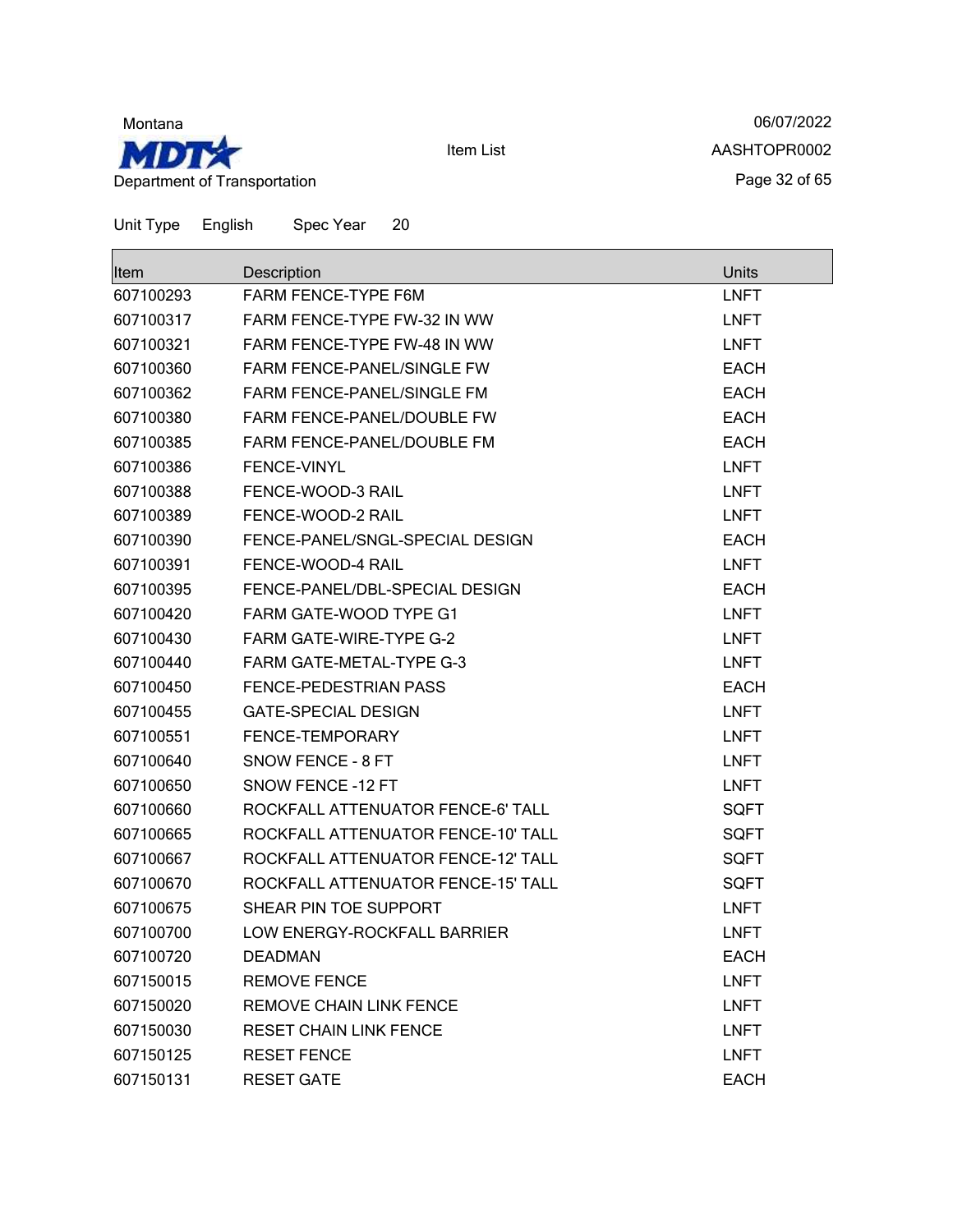

06/07/2022 AASHTOPR0002 Page 33 of 65

| Item      | Description                    | <b>Units</b> |
|-----------|--------------------------------|--------------|
| 608000010 | TREE GRATE                     | EACH         |
| 608000020 | <b>SIDEWALK DRAIN</b>          | <b>EACH</b>  |
| 608000040 | <b>VAULT CLOSURE</b>           | <b>LS</b>    |
| 608010011 | SIDEWALK-CONCRETE-HEATED       | SQYD         |
| 608010012 | SIDEWALK MODIFICATIONS         | LS           |
| 608010016 | PEDESTRIAN STAIRWAY            | LS           |
| 608010017 | PEDESTRIAN STAIRWAY-STEEL      | <b>LS</b>    |
| 608010018 | SIDEWALK-SPECIAL DESIGN        | SQYD         |
| 608010020 | SIDEWALK-CONCRETE 4 IN         | SQYD         |
| 608010035 | SIDEWALK-CONCRETE 4 IN COLORED | SQYD         |
| 608010050 | SIDEWALK-CONCRETE 6 IN         | SQYD         |
| 608010051 | SIDEWALK-PATTERNED CONC 4 IN   | SQYD         |
| 608010052 | SIDEWALK-CONCRETE 8 IN         | SQYD         |
| 608010055 | <b>CONCRETE GRINDING</b>       | SQYD         |
| 608010059 | SIDEWALK-REINFORCED 4 IN       | SQYD         |
| 608010060 | SIDEWALK-REINFORCED 6 IN       | SQYD         |
| 608010061 | SIDEWALK-REINFORCED 7 IN       | SQYD         |
| 608010062 | SIDEWALK-REINFORCED 5 IN       | SQYD         |
| 608010067 | <b>REMOVE SIDEWALK</b>         | SQYD         |
| 608010090 | <b>CONCRETE 3 IN</b>           | SQYD         |
| 608010100 | <b>CONCRETE 4 IN</b>           | SQYD         |
| 608010110 | <b>CONCRETE 6 IN</b>           | SQYD         |
| 608010111 | <b>CONCRETE 8 IN</b>           | SQYD         |
| 608010112 | DECORATIVE CONCRETE            | SQYD         |
| 608010113 | DECORATIVE CONCRETE - 3 IN     | SQYD         |
| 608010125 | DETEC WARNING DEVICES-TYPE 1   | SQYD         |
| 609010010 | <b>CURB-CONCRETE</b>           | <b>LNFT</b>  |
| 609010013 | PIN DOWN CURB                  | <b>EACH</b>  |
| 609010030 | <b>CURB-CONC MEDIAN TYPE A</b> | <b>LNFT</b>  |
| 609010112 | <b>CURB 4 IN-CONCRETE</b>      | <b>LNFT</b>  |
| 609010121 | <b>CURB-SPECIAL DESIGN</b>     | <b>LNFT</b>  |
| 609010130 | <b>LANE SEPARATOR</b>          | <b>LNFT</b>  |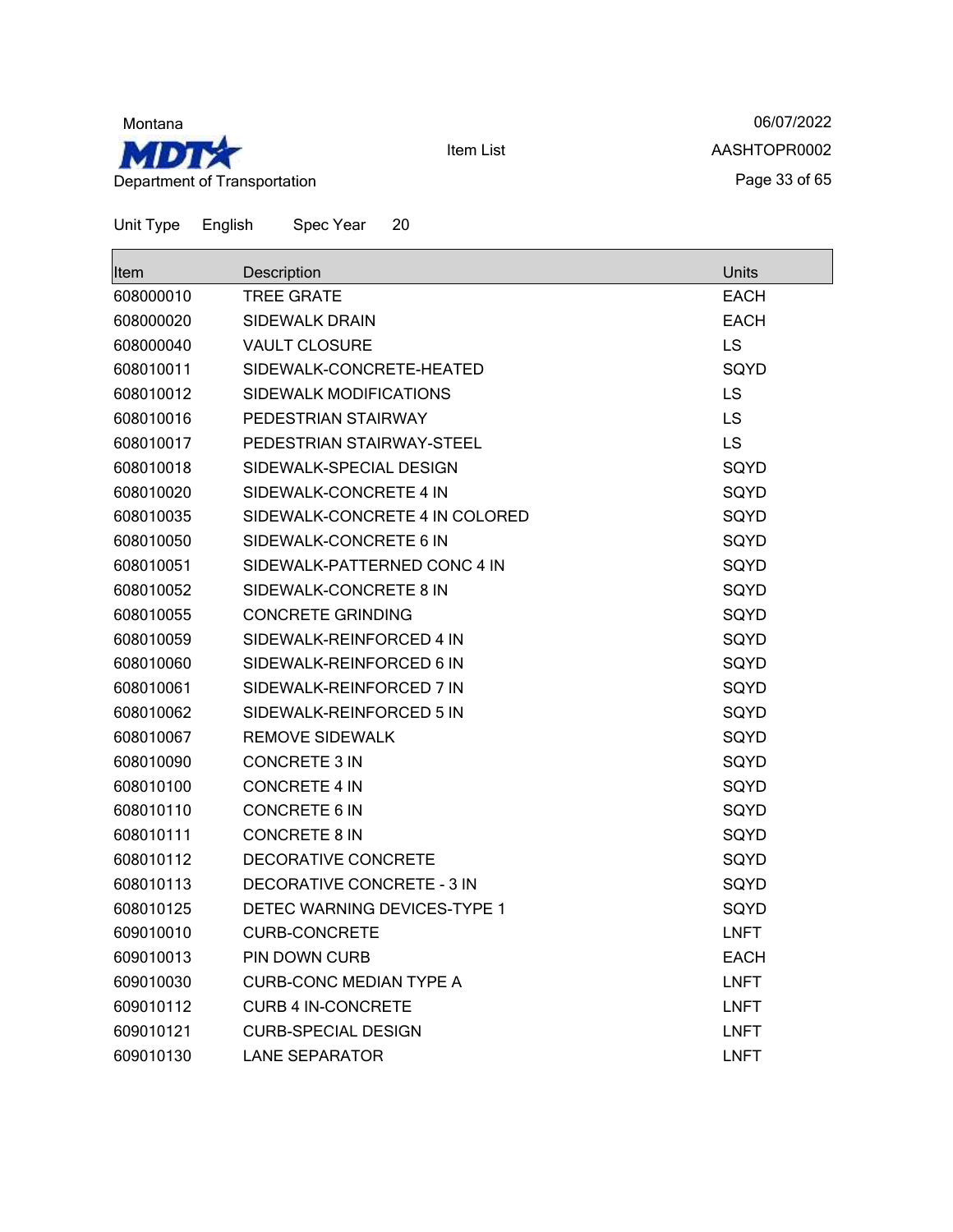

06/07/2022 AASHTOPR0002 Page 34 of 65

| <b>Item</b> | Description                              | Units       |
|-------------|------------------------------------------|-------------|
| 609010160   | <b>GUTTER-CONC VALLEY</b>                | SQYD        |
| 609010200   | <b>CURB AND GUTTER-CONC</b>              | <b>LNFT</b> |
| 609010203   | <b>REMOVE CURB</b>                       | <b>LNFT</b> |
| 609010209   | <b>REMOVE MEDIAN CURB</b>                | <b>LNFT</b> |
| 609010215   | CURB MEDIAN-SPECIAL DESIGN COLOR         | <b>LNFT</b> |
| 609010305   | REMOVE CURB AND GUTTER                   | <b>LNFT</b> |
| 609010320   | <b>CURB GRINDING</b>                     | <b>LNFT</b> |
| 610010000   | <b>LANDSCAPING TOPSOIL</b>               | <b>CUYD</b> |
| 610010100   | <b>TOPSOIL</b>                           | <b>CUYD</b> |
| 610010105   | <b>TOPSOIL-PLACE</b>                     | <b>CUYD</b> |
| 610100060   | <b>WETLAND SEEDING - UPLAND</b>          | <b>ACRE</b> |
| 610100065   | WETLAND SEEDING - WETLAND                | <b>ACRE</b> |
| 610100101   | SEEDING AREA NO 1                        | <b>ACRE</b> |
| 610100102   | SEEDING AREA NO 2                        | <b>ACRE</b> |
| 610100103   | SEEDING AREA NO 3                        | <b>ACRE</b> |
| 610100104   | SEEDING AREA NO 4                        | <b>ACRE</b> |
| 610100126   | SEEDING-LAWN                             | <b>ACRE</b> |
| 610100323   | FERTILIZER-LAWN                          | <b>ACRE</b> |
| 610100326   | <b>FERTILIZING AREA NO 1</b>             | <b>ACRE</b> |
| 610100327   | <b>FERTILIZING AREA NO 2</b>             | <b>ACRE</b> |
| 610100328   | FERTILIZING AREA NO 3                    | <b>ACRE</b> |
| 610100329   | FERTILIZING AREA NO 4                    | <b>ACRE</b> |
| 610100470   | <b>SODDING</b>                           | SQYD        |
| 610100480   | TURF REINF MAT-SYNTHETIC FIBER           | SQYD        |
| 610100490   | TURF REINF MAT-NATURAL FIBER             | SQYD        |
| 610100555   | <b>CONDITION SEEDBED SURFACE</b>         | <b>ACRE</b> |
| 610100557   | <b>REVEGETATION</b>                      | <b>ACRE</b> |
| 610100558   | <b>REVEGETATION</b>                      | SQYD        |
| 610100559   | <b>REVEGETATION</b>                      | LS          |
| 610100560   | <b>RIPRAP REVEGETATION</b>               | SQYD        |
| 610100561   | <b>EROSION CONTROL BLANKET-LONG-TERM</b> | SQYD        |
| 610100563   | <b>WEED CONTROL MAT</b>                  | SQYD        |
| 610100565   | EROSION CONTROL BLANKET-HIGH-PERFORM     | SQYD        |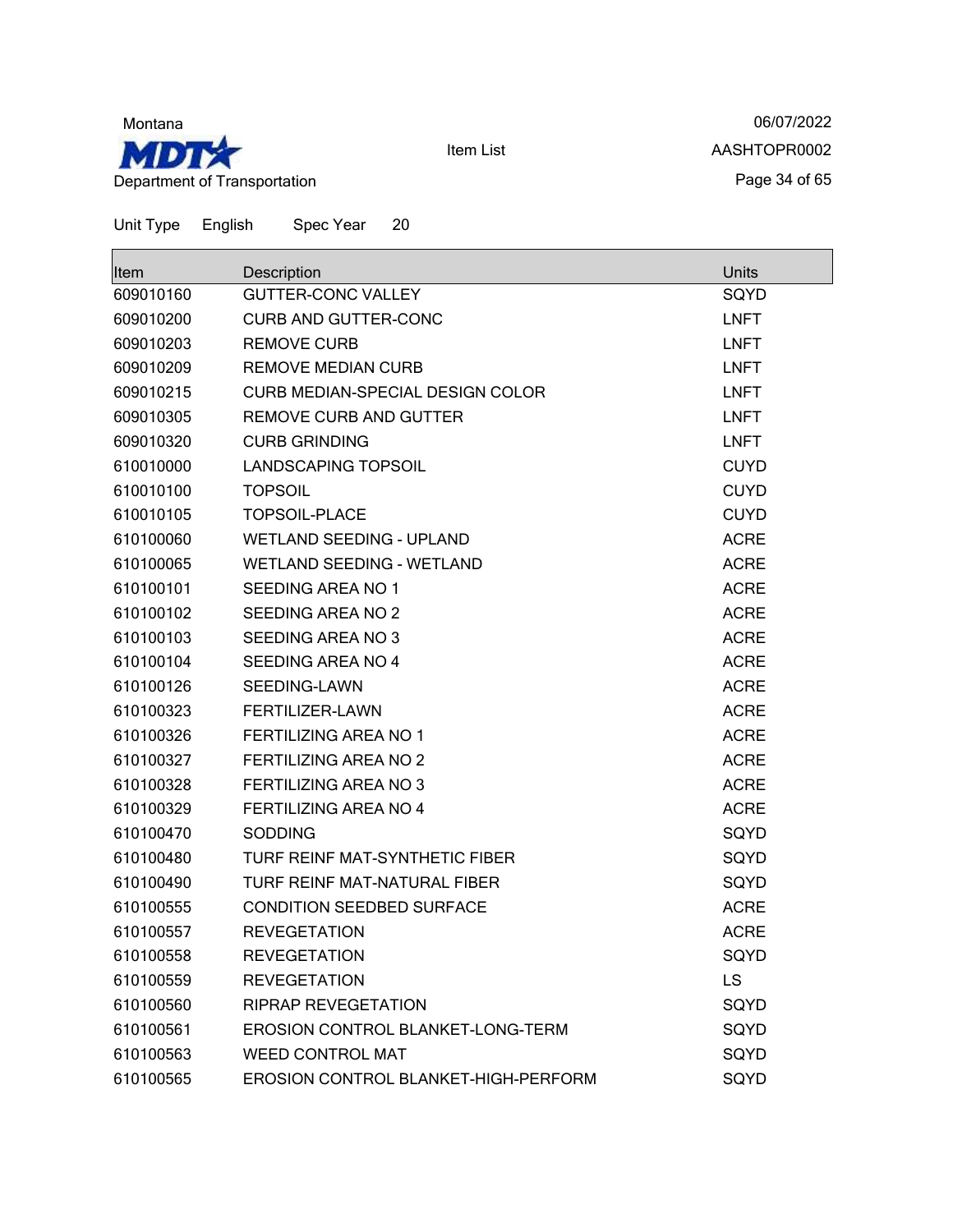

06/07/2022 AASHTOPR0002 Page 35 of 65

| ∥tem      | Description                        | Units       |
|-----------|------------------------------------|-------------|
| 610100566 | EROSION CONTROL BLANKET-SHORT-TERM | SQYD        |
| 610100575 | COIR EROSION CONTROL NET           | SQYD        |
| 610100625 | <b>LANDSCAPING</b>                 | <b>LS</b>   |
| 610100650 | STREAM RESTORATION SPECIALIST      | <b>LS</b>   |
| 610100720 | <b>LANDSCAPE ROCK</b>              | <b>CUYD</b> |
| 610100723 | <b>WASHED ROCK</b>                 | <b>CUYD</b> |
| 610220050 | MULCH-COMPOST                      | <b>ACRE</b> |
| 610220100 | <b>MULCH</b>                       | <b>ACRE</b> |
| 610220110 | <b>HYDRO MULCH</b>                 | <b>ACRE</b> |
| 610220120 | <b>COMPOST</b>                     | <b>ACRE</b> |
| 610310000 | <b>WETLAND SITE</b>                | <b>LS</b>   |
| 610400012 | REVEGETATION-STREAMBANK            | <b>ACRE</b> |
| 610501060 | REHABILITATE BUILDING              | <b>LS</b>   |
| 610507010 | <b>IRRIGATION SYSTEM</b>           | <b>LS</b>   |
| 610508013 | <b>RELOCATE SPRINKLER</b>          | <b>LS</b>   |
| 610513200 | <b>BUILDING - MISC</b>             | <b>LS</b>   |
| 610590028 | <b>TREE</b>                        | <b>EACH</b> |
| 610650028 | TREE AND SHRUB PLANTING            | <b>LS</b>   |
| 611010010 | CATTLE GUARD 10 FT-LIGHT DUTY      | <b>EACH</b> |
| 611010012 | CATTLE GUARD 12 FT-LIGHT DUTY      | <b>EACH</b> |
| 611010015 | CATTLE GUARD 16 FT-HEAVY DUTY      | <b>EACH</b> |
| 611010016 | CATTLE GUARD 16 FT-LIGHT DUTY      | <b>EACH</b> |
| 611010020 | CATTLE GUARD 20 FT-LIGHT DUTY      | <b>EACH</b> |
| 611010022 | CATTLE GUARD 20 FT-HEAVY DUTY      | <b>EACH</b> |
| 611010024 | CATTLE GUARD 24 FT-LIGHT DUTY      | <b>EACH</b> |
| 611010025 | CATTLE GUARD 24 FT-HEAVY DUTY      | <b>EACH</b> |
| 611010027 | CATTLE GUARD 28 FT-HEAVY DUTY      | <b>EACH</b> |
| 611010030 | CATTLE GUARD 30 FT-HEAVY DUTY      | <b>EACH</b> |
| 611010031 | CATTLE GUARD 30 FT-LIGHT DUTY      | <b>EACH</b> |
| 611010032 | CATTLE GUARD 32 FT-HEAVY DUTY      | <b>EACH</b> |
| 611010034 | CATTLE GUARD 32 FT-LIGHT DUTY      | <b>EACH</b> |
| 611010035 | CATTLE GUARD 36 FT-LIGHT DUTY      | <b>EACH</b> |
| 611010036 | CATTLE GUARD 36 FT-HEAVY DUTY      | <b>EACH</b> |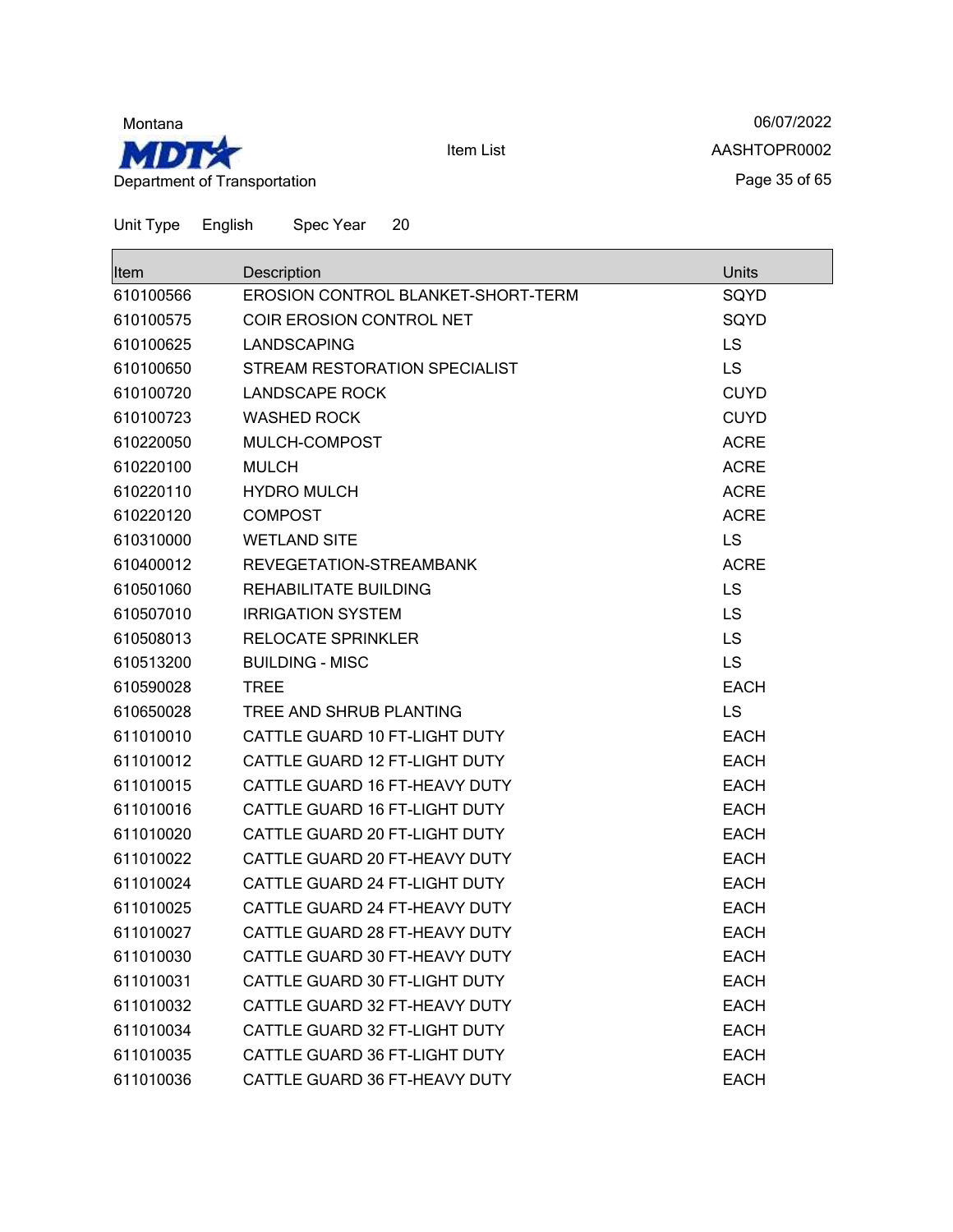

06/07/2022 AASHTOPR0002 Page 36 of 65

| Item      | Description                     | Units       |
|-----------|---------------------------------|-------------|
| 611010040 | CATTLE GUARD 40 FT-HEAVY DUTY   | EACH        |
| 611010050 | CATTLE GUARD 42 FT-HEAVY DUTY   | <b>EACH</b> |
| 611010075 | CATTLE GUARD 64 FT-HEAVY DUTY   | <b>EACH</b> |
| 611010200 | <b>REMOVE CATTLE GUARD</b>      | <b>EACH</b> |
| 611010210 | REMOVE AND SALVAGE CATTLE GUARD | <b>EACH</b> |
| 611010300 | <b>RESET CATTLE GUARD</b>       | <b>EACH</b> |
| 611010600 | <b>CLEAN CATTLE GUARD</b>       | <b>EACH</b> |
| 612020000 | ANTI-GRAFFITI COATING           | SQYD        |
| 613100030 | RIPRAP-CLASS 1 RANDOM           | <b>CUYD</b> |
| 613100040 | RIPRAP-CLASS 2 RANDOM           | <b>CUYD</b> |
| 613100050 | RIPRAP-CLASS 3 RANDOM           | <b>CUYD</b> |
| 613100060 | RIPRAP-INSTALL                  | <b>CUYD</b> |
| 613100070 | RIPRAP-MATRIX                   | <b>CUYD</b> |
| 613100075 | RIPRAP-GROUTED                  | SQYD        |
| 613100080 | RIPRAP-INFILL                   | <b>CUYD</b> |
| 613100085 | <b>OUTLET APRON</b>             | SQYD        |
| 613100324 | <b>CHANNEL LINING</b>           | <b>CUYD</b> |
| 613100325 | <b>GABION STRUCTURE</b>         | <b>CUYD</b> |
| 613100330 | <b>GABION MATTRESS</b>          | <b>CUYD</b> |
| 613300030 | <b>BANK PROTECTION-TYPE 1</b>   | <b>CUYD</b> |
| 613300040 | <b>BANK PROTECTION-TYPE 2</b>   | <b>CUYD</b> |
| 613300050 | <b>BANK PROTECTION-TYPE 3</b>   | <b>CUYD</b> |
| 613300060 | <b>BANK PROTECTION-TYPE 4</b>   | <b>CUYD</b> |
| 613300065 | ROCK FILL                       | <b>CUYD</b> |
| 613300100 | <b>FILTER MATERIAL</b>          | <b>CUYD</b> |
| 613300105 | PLANT MIX DITCH                 | <b>LNFT</b> |
| 613300110 | <b>CONCRETE DITCH</b>           | <b>LNFT</b> |
| 613400010 | SLOPE PROTECTION-CONCRETE       | SQYD        |
| 613400050 | <b>CONCRETE FILLED BAGS</b>     | <b>CUYD</b> |
| 613520000 | <b>BLOCK MATTRESS</b>           | SQYD        |
| 613520010 | VEGETATED CONCRETE BLOCK MAT    | SQYD        |
| 614010001 | CMU BLOCK HOLLOW CORE           | SQYD        |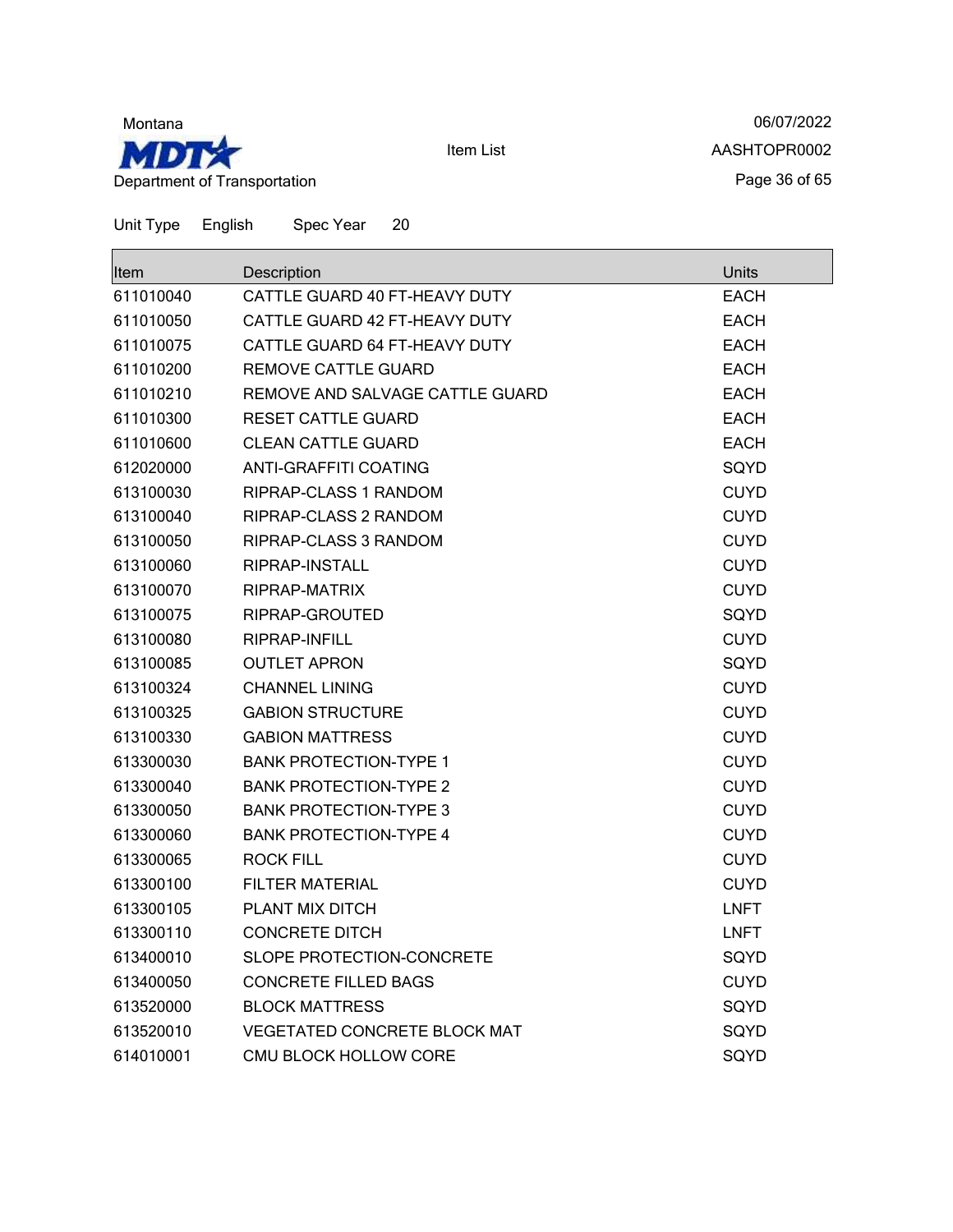

06/07/2022 AASHTOPR0002 Page 37 of 65

| lltem     | Description                                   | <b>Units</b> |
|-----------|-----------------------------------------------|--------------|
| 614010002 | CMU BLOCK SOLID CORE                          | SQYD         |
| 614010008 | <b>RETAINING WALL REPAIR</b>                  | <b>LS</b>    |
| 614010009 | <b>RETAINING WALL</b>                         | SQYD         |
| 614010010 | <b>RETAINING WALL</b>                         | <b>LNFT</b>  |
| 614010011 | DESIGN, CONSTRUCT MSE WALLS                   | SQYD         |
| 614010012 | DESIGN, CONSTRUCT SHEET PILE WALL             | <b>SQFT</b>  |
| 614010015 | SOIL NAIL RETAINING WALL                      | SQYD         |
| 614010020 | SOIL NAIL WALL FACING                         | SQYD         |
| 614010025 | <b>VERIFICATION TEST-SOIL NAILS</b>           | <b>EACH</b>  |
| 614010030 | PRODUCTION SOIL NAILS                         | <b>LNFT</b>  |
| 614010040 | DSGN, CNST MSE WALL-CONC PANEL                | SQYD         |
| 614010046 | <b>DSGN &amp; CNST MSE WALL-MODULAR BLOCK</b> | SQYD         |
| 614010047 | DSGN & CNST MSE WALL-WIRE FACE                | SQYD         |
| 614010050 | REINFORCED CONCRETE RETAINING WALL            | <b>SQFT</b>  |
| 614010052 | NOISE BARRIER PRECAST                         | <b>SQFT</b>  |
| 614010053 | NOISE BARRIER WALL-STRUC MOUNTED              | <b>LNFT</b>  |
| 614010058 | NOISE BARRIER WALL-CONC MASONRY               | <b>SQFT</b>  |
| 614010601 | REINFORCED SOIL SLOPE                         | SQYD         |
| 614011307 | <b>SHOTCRETE</b>                              | <b>CUYD</b>  |
| 614011309 | SHOTCRETE ANCHOR                              | <b>LNFT</b>  |
| 614100014 | DESIGN, CONST RETAINING WALL                  | SQYD         |
| 614100018 | DESIGN, CONSTRUCT REINFORCED SLOPE            | LS           |
| 614100020 | DSN, CNST GRAVITY RET WALL                    | SQYD         |
| 615010017 | <b>RESET IRRIGATION STRUCTURE</b>             | <b>EACH</b>  |
| 615010020 | <b>IRRIGATION DIVISION BOX</b>                | <b>EACH</b>  |
| 615010022 | <b>IRRIGATION DIVISION BOX-TYPE 3</b>         | <b>EACH</b>  |
| 615010025 | <b>CONCRETE CISTERN</b>                       | <b>EACH</b>  |
| 615010029 | <b>WATER CONTROL STRUCTURE</b>                | LS           |
| 615010034 | REMOVE IRRIGATION STRUCTURE                   | <b>EACH</b>  |
| 615010035 | <b>INLET STRUCTURE</b>                        | <b>LS</b>    |
| 615010040 | HEADWALL-CONCRETE                             | <b>EACH</b>  |
| 615010060 | <b>IRRIGATION CANAL GATE-8 IN</b>             | <b>EACH</b>  |
| 615010061 | <b>IRRIGATION STRUCTURE</b>                   | <b>EACH</b>  |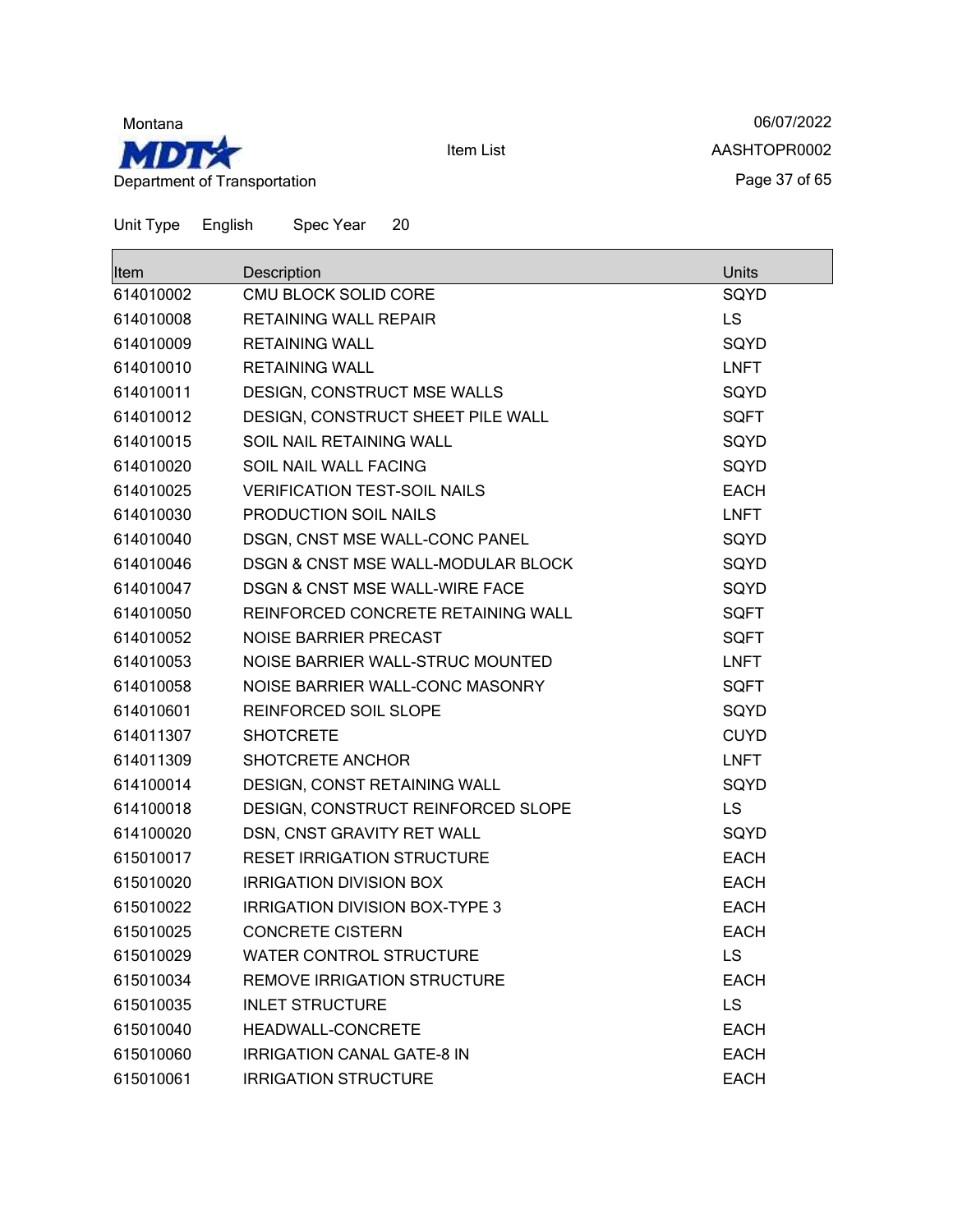

06/07/2022 AASHTOPR0002 Page 38 of 65

|  | Unit Type | English | Spec Year | 20 |
|--|-----------|---------|-----------|----|
|--|-----------|---------|-----------|----|

| <b>Item</b> | Description                           | Units       |
|-------------|---------------------------------------|-------------|
| 615010062   | <b>IRRIGATION STRUCTURE</b>           | LS          |
| 615010063   | <b>IRRIGATION CLEANOUT</b>            | <b>EACH</b> |
| 615010070   | <b>IRRIGATION CANAL GATE-18 IN</b>    | <b>EACH</b> |
| 615010071   | <b>IRRIGATION CANAL GATE-12 IN</b>    | <b>EACH</b> |
| 615010080   | <b>IRRIGATION CANAL GATE-15 IN</b>    | <b>EACH</b> |
| 615010120   | <b>IRRIGATION CANAL GATE-24 IN</b>    | <b>EACH</b> |
| 615010130   | <b>IRRIGATION CANAL GATE-30 IN</b>    | <b>EACH</b> |
| 615010135   | <b>IRRIGATION CANAL GATE-36 IN</b>    | <b>EACH</b> |
| 615010140   | <b>IRR-36 IN CSP STANDPIPE</b>        | <b>EACH</b> |
| 615010150   | <b>18 IN IRRIGATION STRUCTURE</b>     | <b>EACH</b> |
| 615010155   | 24 IN IRRIGATION STRUCTURE            | <b>EACH</b> |
| 615010160   | <b>IRRIGATION ACCESS</b>              | <b>EACH</b> |
| 615010212   | <b>DISTRIBUTION GATE</b>              | <b>EACH</b> |
| 615010225   | <b>SLIDEGATE</b>                      | <b>EACH</b> |
| 615010580   | <b>TRASH GUARD</b>                    | <b>EACH</b> |
| 615010730   | <b>IRRIGATION DITCH</b>               | <b>LNFT</b> |
| 615010734   | VALVE-GATE 6 IN                       | <b>EACH</b> |
| 615010737   | VALVE-GATE 6 IN W/BOX                 | <b>EACH</b> |
| 615010739   | VALVE-GATE 8 IN                       | <b>EACH</b> |
| 615010741   | VALVE-GATE 8 IN W/BOX                 | <b>EACH</b> |
| 615010742   | <b>VALVE-GATE 18 IN</b>               | <b>EACH</b> |
| 615010743   | VALVE-GATE 10 IN                      | <b>EACH</b> |
| 615010744   | VALVE-GATE 24 IN                      | <b>EACH</b> |
| 615010745   | VALVE-GATE 16 IN                      | <b>EACH</b> |
| 615010746   | VALVE-GATE 15 IN                      | <b>EACH</b> |
| 615010748   | VALVE-GATE 12 IN                      | <b>EACH</b> |
| 615010749   | VALVE-GATE 12 IN W/BOX                | <b>EACH</b> |
| 615010750   | <b>IRR ALFALFA VALVE-12 IN</b>        | <b>EACH</b> |
| 615010752   | <b>IRR ALFALFA VALVE</b>              | <b>EACH</b> |
| 615015020   | IRRIGATION DIVISION BOX (INSTALL)     | <b>EACH</b> |
| 615015062   | IRRIGATION STRUCTURE (INSTALL)        | LS          |
| 615015120   | IRRIGATION CANAL GATE-24 IN (INSTALL) | <b>EACH</b> |
| 615019020   | IRRIGATION DIVISION BOX (SF)          | <b>EACH</b> |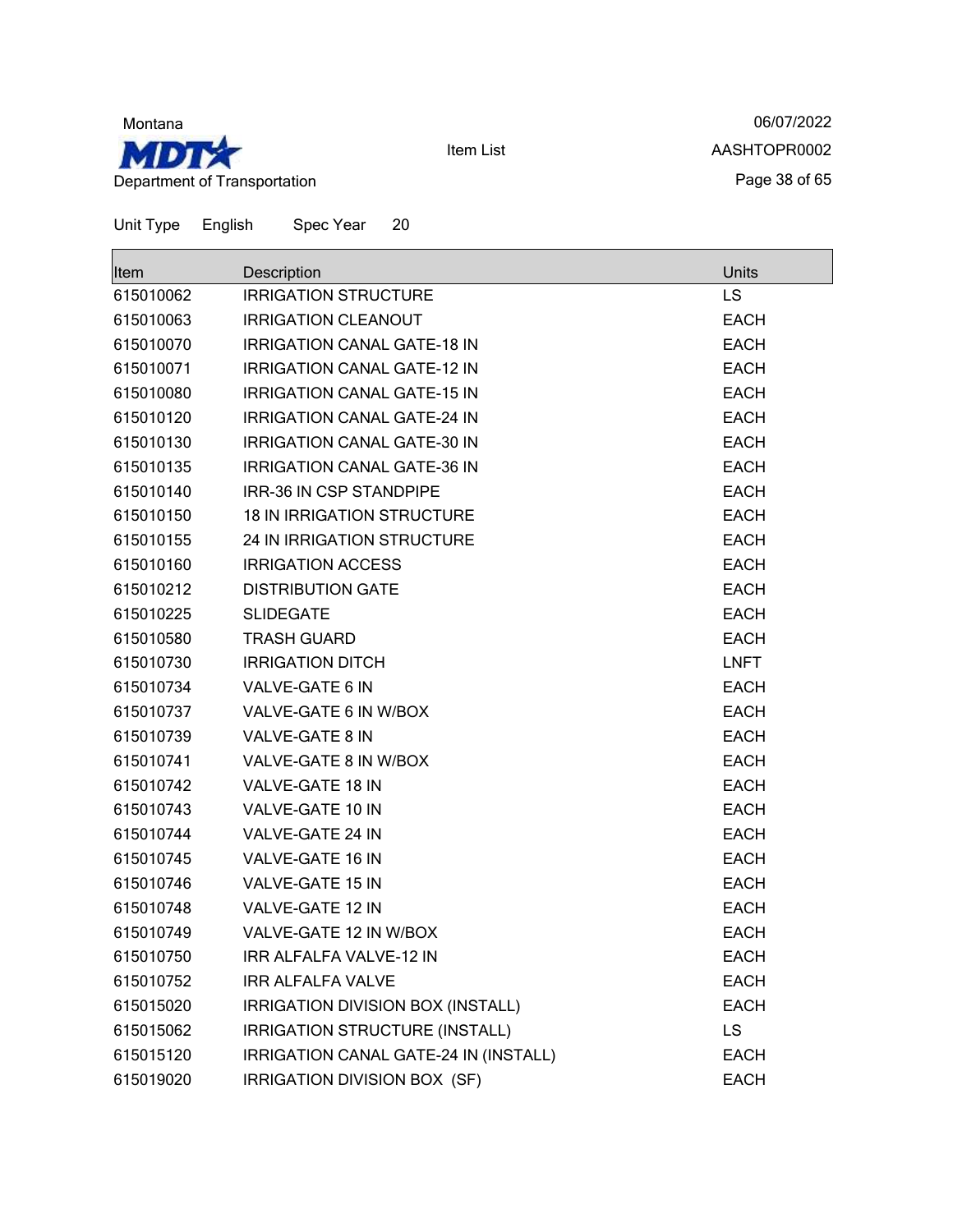

06/07/2022 AASHTOPR0002 Page 39 of 65

| <b>Item</b> | Description                       | Units       |
|-------------|-----------------------------------|-------------|
| 615019062   | IRRIGATION STRUCTURE (SF)         | LS          |
| 615019120   | IRRIGATION CANAL GATE-24 IN (SF)  | <b>EACH</b> |
| 615020100   | DRAIN ASSEMBLY                    | <b>EACH</b> |
| 616323104   | <b>CONDUIT-STEEL 1/2 IN RIGID</b> | <b>LNFT</b> |
| 616323106   | <b>CONDUIT-STEEL 3/4 IN RIGID</b> | <b>LNFT</b> |
| 616323110   | <b>CONDUIT-STEEL 1 IN RIGID</b>   | <b>LNFT</b> |
| 616323114   | CONDUIT-STEEL 1 1/2 IN RIGID      | <b>LNFT</b> |
| 616323120   | CONDUIT-STEEL 2 IN RIGID          | <b>LNFT</b> |
| 616323124   | CONDUIT-STEEL 2 1/2 IN RIGID      | LNFT        |
| 616323130   | <b>CONDUIT-STEEL 3 IN RIGID</b>   | <b>LNFT</b> |
| 616343909   | <b>CONDUIT-PLASTIC 3/4 IN</b>     | <b>LNFT</b> |
| 616343910   | <b>CONDUIT-PLASTIC 1 IN</b>       | <b>LNFT</b> |
| 616343914   | CONDUIT-PLASTIC 1 1/2 IN          | <b>LNFT</b> |
| 616343920   | CONDUIT-PLASTIC 2 IN              | <b>LNFT</b> |
| 616343924   | CONDUIT-PLASTIC 2 1/2 IN          | <b>LNFT</b> |
| 616343930   | <b>CONDUIT-PLASTIC 3 IN</b>       | <b>LNFT</b> |
| 616343931   | <b>CONDUIT-PLASTIC 4 IN</b>       | <b>LNFT</b> |
| 616343960   | <b>CONDUIT-PLASTIC 6 IN</b>       | <b>LNFT</b> |
| 616723003   | <b>JUNCTION BOX</b>               | <b>EACH</b> |
| 616782999   | <b>ADJUST PULL BOX</b>            | <b>EACH</b> |
| 616783001   | PULL BOX-CONCRETE TYPE 1          | <b>EACH</b> |
| 616783002   | PULL BOX-CONCRETE TYPE 2          | <b>EACH</b> |
| 616783003   | PULL BOX-CONCRETE TYPE 3          | <b>EACH</b> |
| 616783006   | PULL BOX-COMPOSITE TYPE 1         | EACH        |
| 616783007   | PULL BOX-COMPOSITE TYPE 2         | <b>EACH</b> |
| 616783008   | PULL BOX-COMPOSITE TYPE 3         | <b>EACH</b> |
| 616783009   | PULL BOX-COMPOSITE TYPE 4         | <b>EACH</b> |
| 617000000   | FOUNDATION-CONCRETE               | <b>CUYD</b> |
| 617000050   | POLES-TREATED WOOD CLASS 4        | <b>LNFT</b> |
| 617000060   | <b>GATE-ROAD CLOSURE</b>          | <b>EACH</b> |
| 617000110   | REVISE WEATHER MONITORING SYSTEM  | LS          |
| 617003090   | CABLE-ALUMINUM AWG 6-600V         | <b>LNFT</b> |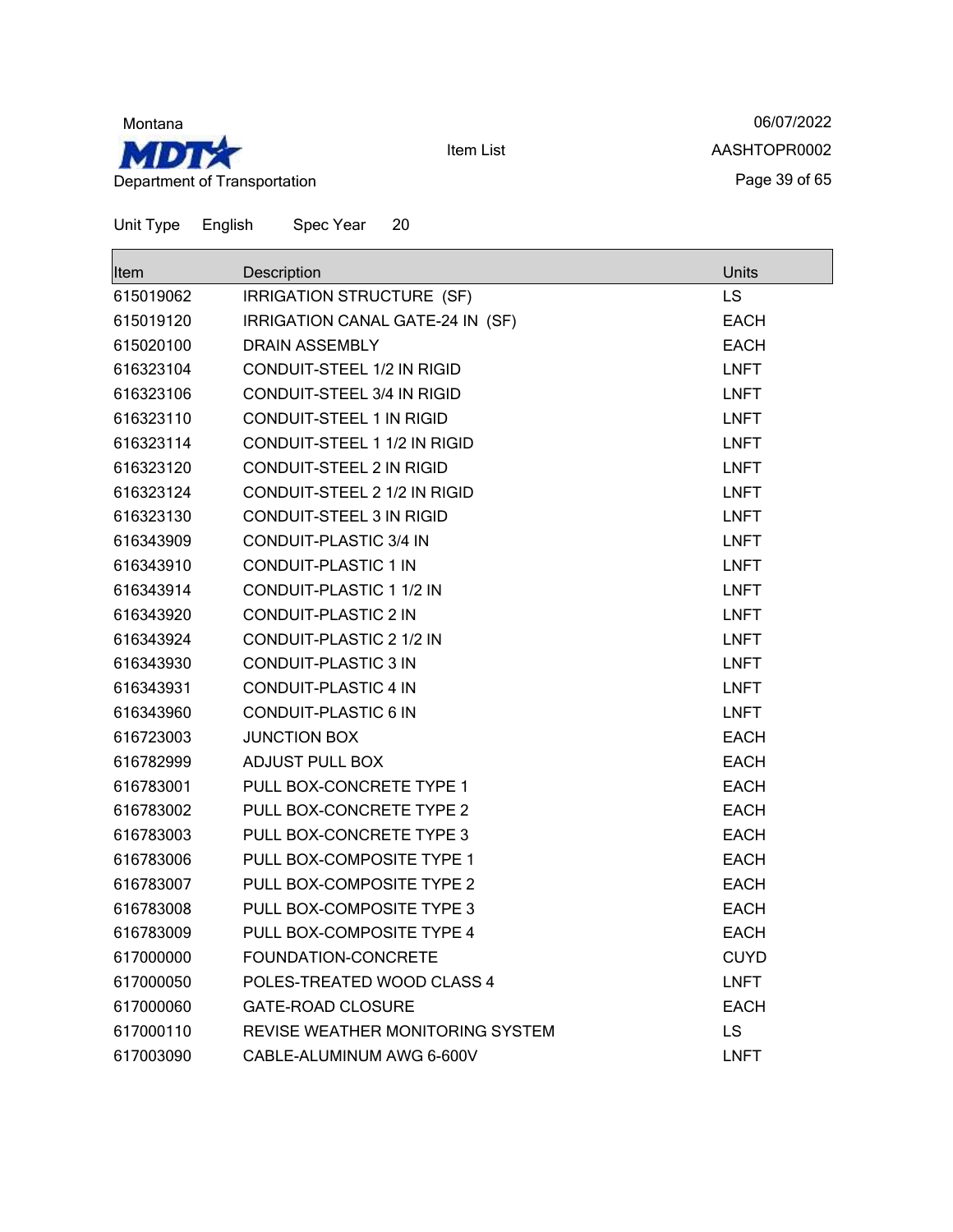

06/07/2022 AASHTOPR0002 Page 40 of 65

| Unit Type | English | Spec Year                | 20                                 |             |
|-----------|---------|--------------------------|------------------------------------|-------------|
| Item      |         | Description              |                                    | Units       |
| 617033106 |         | CABLE-COPPER 2AWG6-600V  |                                    | <b>LNFT</b> |
| 617033108 |         | CABLE-COPPER 2AWG8-600V  |                                    | <b>LNFT</b> |
| 617033110 |         | CABLE-COPPER 2AWG10-600V |                                    | <b>LNFT</b> |
| 617033114 |         | CABLE-COPPER 2AWG14-600V |                                    | <b>LNFT</b> |
| 617033212 |         | CABLE-COPPER 3AWG12-600V |                                    | <b>LNFT</b> |
| 617033214 |         | CABLE-COPPER 3AWG14-600V |                                    | <b>LNFT</b> |
| 617033310 |         | CABLE-COPPER 4AWG10-600V |                                    | <b>LNFT</b> |
| 617033312 |         | CABLE-COPPER 5AWG12-600V |                                    | <b>LNFT</b> |
| 617033313 |         | CABLE-COPPER 4AWG12-600V |                                    | <b>LNFT</b> |
| 617033314 |         | CABLE-COPPER 5AWG14-600V |                                    | <b>LNFT</b> |
| 617033414 |         | CABLE-COPPER 7AWG14-600V |                                    | <b>LNFT</b> |
| 617033420 |         | CABLE-COPPER 9AWG12-600V |                                    | <b>LNFT</b> |
| 617033514 |         | CABLE-COPPER 9AWG14-600V |                                    | <b>LNFT</b> |
| 617033614 |         |                          | CABLE-COPPER 12AWG14-600V          | <b>LNFT</b> |
| 617033714 |         |                          | CABLE-COPPER 15AWG14-600V          | <b>LNFT</b> |
| 617033814 |         |                          | CABLE-COPPER 16AWG14-600V          | <b>LNFT</b> |
| 617086919 |         |                          | CABLE-COPPER 6 PAIR AWG 19 COM     | <b>LNFT</b> |
| 617086920 |         |                          | CABLE-COPPER COAXIAL-VIDEO         | <b>LNFT</b> |
| 617090050 |         |                          | CABLE-COPPER COAXIAL 50 OHM 3/8 IN | <b>LNFT</b> |
| 617099055 |         |                          | CABLE-COPPER COAXIAL 50 OHM 1/2 IN | <b>LNFT</b> |
| 617123102 |         |                          | CONDUCTOR-COPPER AWG2-600V         | <b>LNFT</b> |
| 617123104 |         |                          | CONDUCTOR-COPPER AWG4-600V         | <b>LNFT</b> |
| 617123106 |         |                          | CONDUCTOR-COPPER AWG6-600V         | <b>LNFT</b> |
| 617123108 |         |                          | CONDUCTOR-COPPER AWG8-600V         | <b>LNFT</b> |
| 617123110 |         |                          | CONDUCTOR-COPPER AWG10-600V        | <b>LNFT</b> |
| 617123112 |         |                          | CONDUCTOR-COPPER AWG12-600V        | <b>LNFT</b> |
| 617123114 |         |                          | CONDUCTOR-COPPER AWG14-600V        | <b>LNFT</b> |
| 617123181 |         |                          | CONDUCTOR-COPPER 1/0 AWG-600 V     | <b>LNFT</b> |
| 617183050 |         |                          | STANDARD-STL TYPE 10-A-500-0       | <b>EACH</b> |
| 617183054 |         |                          | STANDARD-STL TYPE 10-A-500-4       | <b>EACH</b> |
| 617183055 |         |                          | STANDARD-STL TYPE 10-A-500-5       | <b>EACH</b> |

 STANDARD-STL TYPE 10-A-500-6 EACH STANDARD-STL TYPE 10-A-500-7 EACH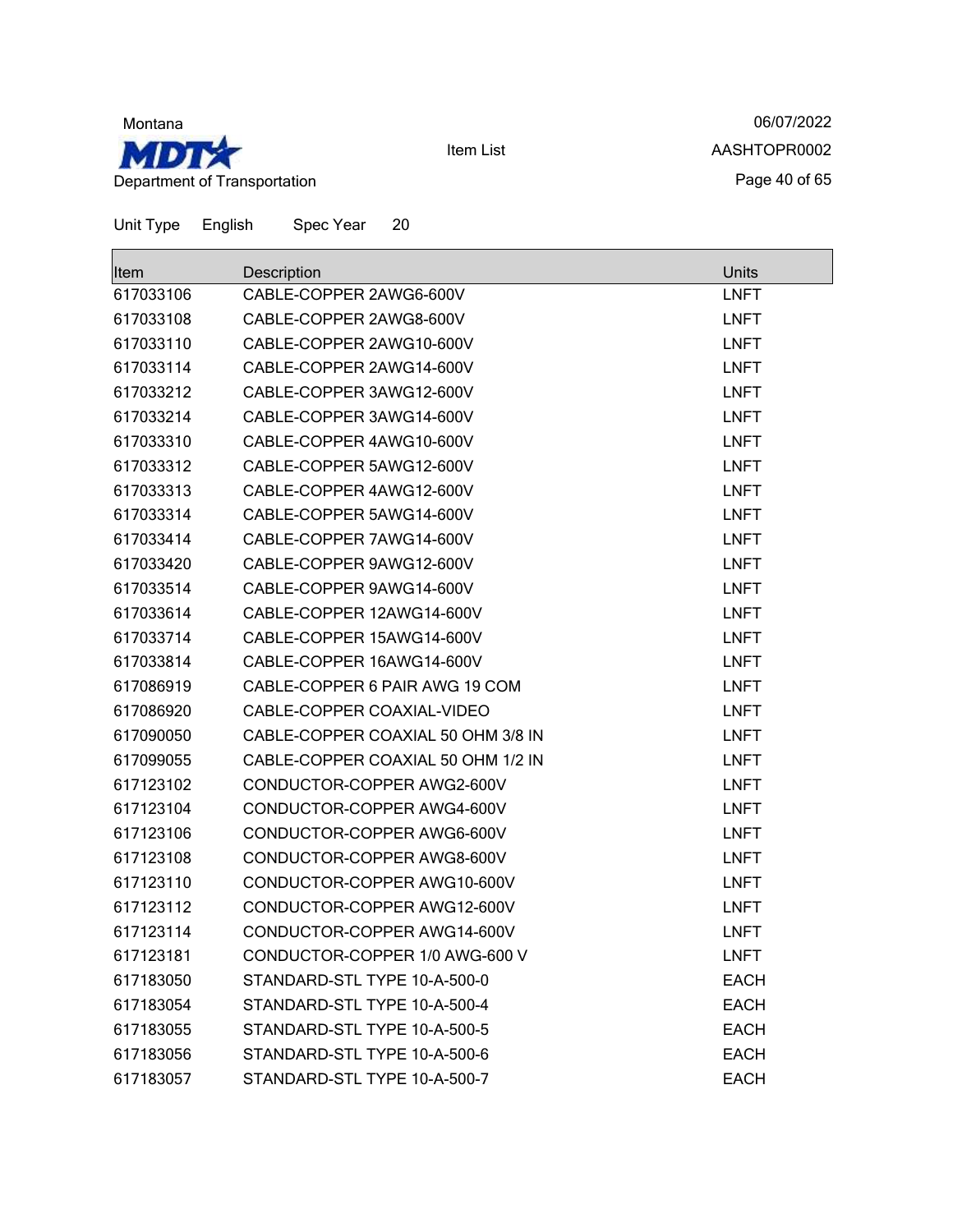

06/07/2022 AASHTOPR0002 Page 41 of 65

| <b>Item</b> | Description                       | <b>Units</b> |
|-------------|-----------------------------------|--------------|
| 617183067   | STANDARD-STL TYPE 10-A-500-6DA    | <b>EACH</b>  |
| 617183068   | STANDARD-STL TYPE 10-A-500-6SL    | <b>EACH</b>  |
| 617185056   | STANDARD-STL TYPE 10-A-500-6      | <b>EACH</b>  |
| 617189056   | STANDARD-STL TYPE 10-A-500-6 (SF) | <b>EACH</b>  |
| 617233020   | CONTROLLER-CAB PEDESTAL TYPE M    | <b>EACH</b>  |
| 617233030   | CONTROLLER-CAB PEDESTAL TYPE P    | <b>EACH</b>  |
| 617233040   | CONTROLLER-CAB PEDESTAL TYPE D    | <b>EACH</b>  |
| 617233100   | CONTROLLER-CAB PED-MODIFY         | <b>EACH</b>  |
| 617253000   | GUY AND ANCHOR ASSEMBLY           | <b>EACH</b>  |
| 617253010   | OVERHEAD GUY ASSEMBLY 3/8 IN      | <b>EACH</b>  |
| 617273099   | DECORATIVE LIGHT STANDARD         | <b>EACH</b>  |
| 617300065   | DECORATIVE LUMINAIRE POLE         | <b>EACH</b>  |
| 617303099   | DECORATIVE LUMINAIRE ASSEMBLY     | <b>EACH</b>  |
| 617303225   | LUMINAIRE ASSEMBLY-250 W S.V.     | <b>EACH</b>  |
| 617303240   | LUMINAIRE ASSEMBLY-400 W S.V.     | <b>EACH</b>  |
| 617303300   | HIGH EFFICACY LUMINAIRE LED       | <b>EACH</b>  |
| 617303302   | UNDERPASS LUMINAIRE LED           | <b>EACH</b>  |
| 617303307   | UNDERPASS LUMINAIRE 70 W S.V.     | <b>EACH</b>  |
| 617303800   | RESET LUMINAIRE ASSEMBLY          | LS           |
| 617305300   | HIGH EFFICACY LUMINAIRE LED       | <b>EACH</b>  |
| 617309300   | HIGH EFFICACY LUMINAIRE LED (SF)  | <b>EACH</b>  |
| 617333000   | <b>SERV ASSEMBLY-MODIFY</b>       | <b>EACH</b>  |
| 617333100   | <b>SERV ASSEMBLY</b>              | <b>EACH</b>  |
| 617333105   | ELEC SERV ASSEMBLY                | <b>EACH</b>  |
| 617343100   | ENCLOSURE - NEMA TYPE 3R          | <b>EACH</b>  |
| 617453152   | <b>FLASHER</b>                    | <b>EACH</b>  |
| 617483110   | SIG-TRAF 1 COL-1 WAY 12           | <b>EACH</b>  |
| 617503130   | SIG-TRAF 3 COL-1 WAY 12-12-12     | <b>EACH</b>  |
| 617513125   | SIG TRAF 4 COL 1 W 12-12-12-12    | <b>EACH</b>  |
| 617523010   | SOL SIG-TRAF 1 COLOR-1 WAY 12     | <b>EACH</b>  |
| 617523127   | SIG-TRAF 5 COL-1 W 12-12-12-12    | <b>EACH</b>  |
| 617523201   | SIG-TRAF 12 IN LED RETROFIT       | <b>EACH</b>  |
| 617525010   | SOLAR SIG-TRAF 1 COLOR-1 WAY 12   | <b>EACH</b>  |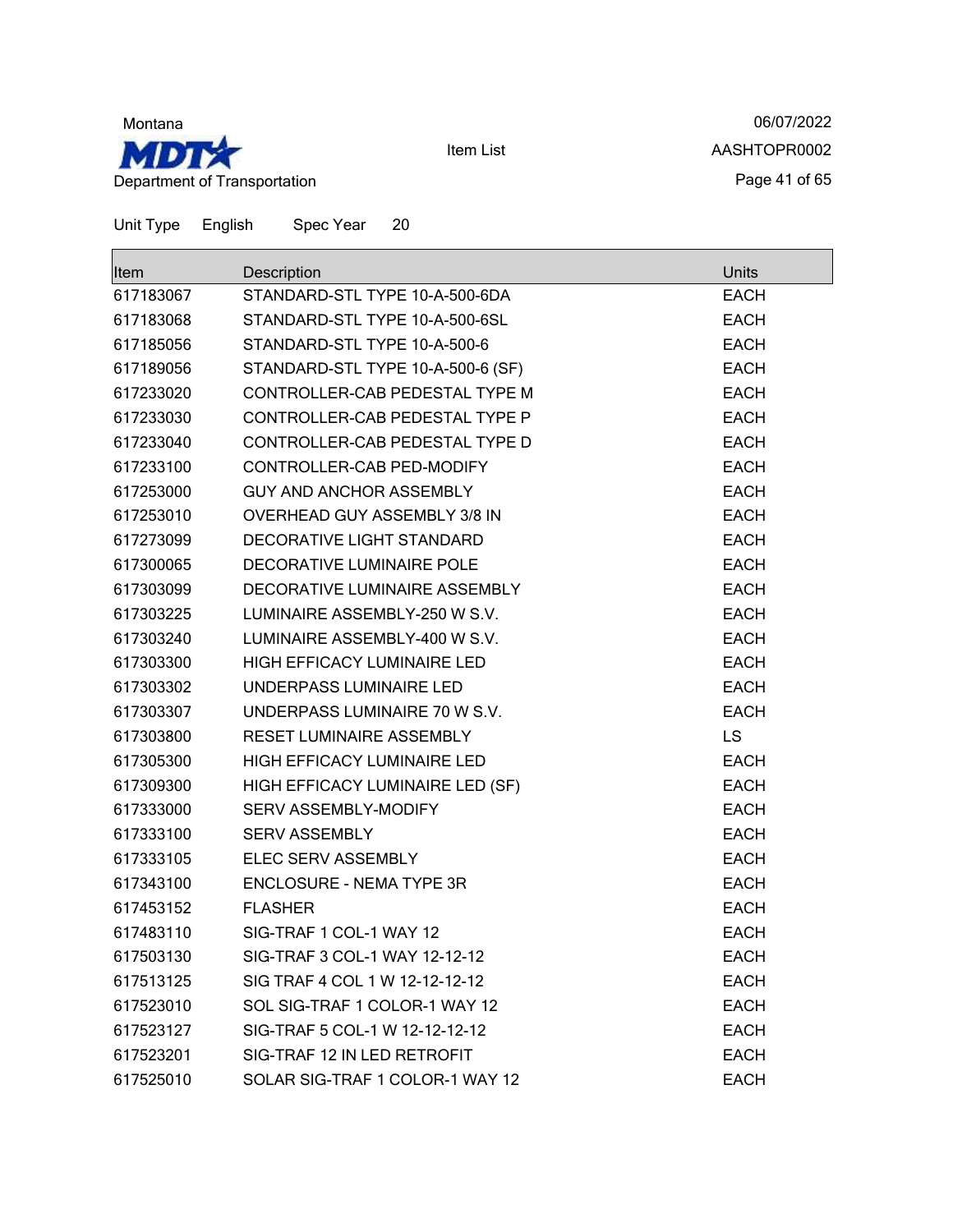

06/07/2022 AASHTOPR0002 Page 42 of 65

| <b>Item</b> | Description                          | Units       |
|-------------|--------------------------------------|-------------|
| 617529010   | SOLAR SIG-TRAF 1 COLOR-1 WAY 12 (SF) | EACH        |
| 617533000   | SIG-TRAF-BACKPLATE-REFLECTIVE        | <b>EACH</b> |
| 617553020   | SIG-PEDESTRIAN TYPE 2                | <b>EACH</b> |
| 617553030   | SIG-PEDESTRIAN RETROFIT              | <b>EACH</b> |
| 617555030   | SIG-PED RETROFIT-INSTALL             | <b>EACH</b> |
| 617573050   | PEDESTRIAN HYBRID BEACON             | <b>EACH</b> |
| 617573060   | ADVANCE FLASHING BEACON              | <b>EACH</b> |
| 617573070   | RECTANGULAR RAPID FLASHING BEACON    | <b>EACH</b> |
| 617573080   | LED EMBEDDED SIGN                    | EACH        |
| 617583000   | SCHOOL CROSSING BEACON               | <b>EACH</b> |
| 617603005   | <b>MODIFY CONTROLLER</b>             | <b>EACH</b> |
| 617603120   | CABINET CONTROLLER TYPE P            | <b>EACH</b> |
| 617605040   | CONTLR/TRAF-ACTUATOR                 | <b>EACH</b> |
| 617609040   | CONTLR/TRAF-ACTUATOR (SF)            | <b>EACH</b> |
| 617623270   | <b>BATTERY BACKUP SYSTEM</b>         | <b>EACH</b> |
| 617673080   | SIG STANDARD TYPE 1-80               | <b>EACH</b> |
| 617673100   | SIG STANDARD TYPE 1-100              | <b>EACH</b> |
| 617673120   | SIG STANDARD TYPE 1-120              | <b>EACH</b> |
| 617673140   | SIG STANDARD TYPE 1-140              | <b>EACH</b> |
| 617673160   | SIG STANDARD TYPE 1-160              | EACH        |
| 617673200   | SIG STANDARD TYPE 1-200              | <b>EACH</b> |
| 617693501   | SIG STANDARD TYPE 2-A-500-1          | EACH        |
| 617693502   | SIG STANDARD TYPE 2-A-500-2          | <b>EACH</b> |
| 617693503   | SIG STANDARD TYPE 2-A-500-3          | <b>EACH</b> |
| 617693504   | SIG STANDARD TYPE 2-A-500-4          | <b>EACH</b> |
| 617693905   | SIG STANDARD TYPE 2-A-900-5          | <b>EACH</b> |
| 617693906   | SIG STANDARD TYPE 2-A-900-6          | <b>EACH</b> |
| 617693907   | SIG STANDARD TYPE 2-A-900-7          | <b>EACH</b> |
| 617693908   | SIG STANDARD TYPE 2-A-900-8          | <b>EACH</b> |
| 617693909   | SIG STANDARD TYPE 2-A-900-9          | <b>EACH</b> |
| 617693936   | SIG STANDARD TYPE 2-A-503-6          | <b>EACH</b> |
| 617693938   | SIG STANDARD TYPE 2-A-503-8          | EACH        |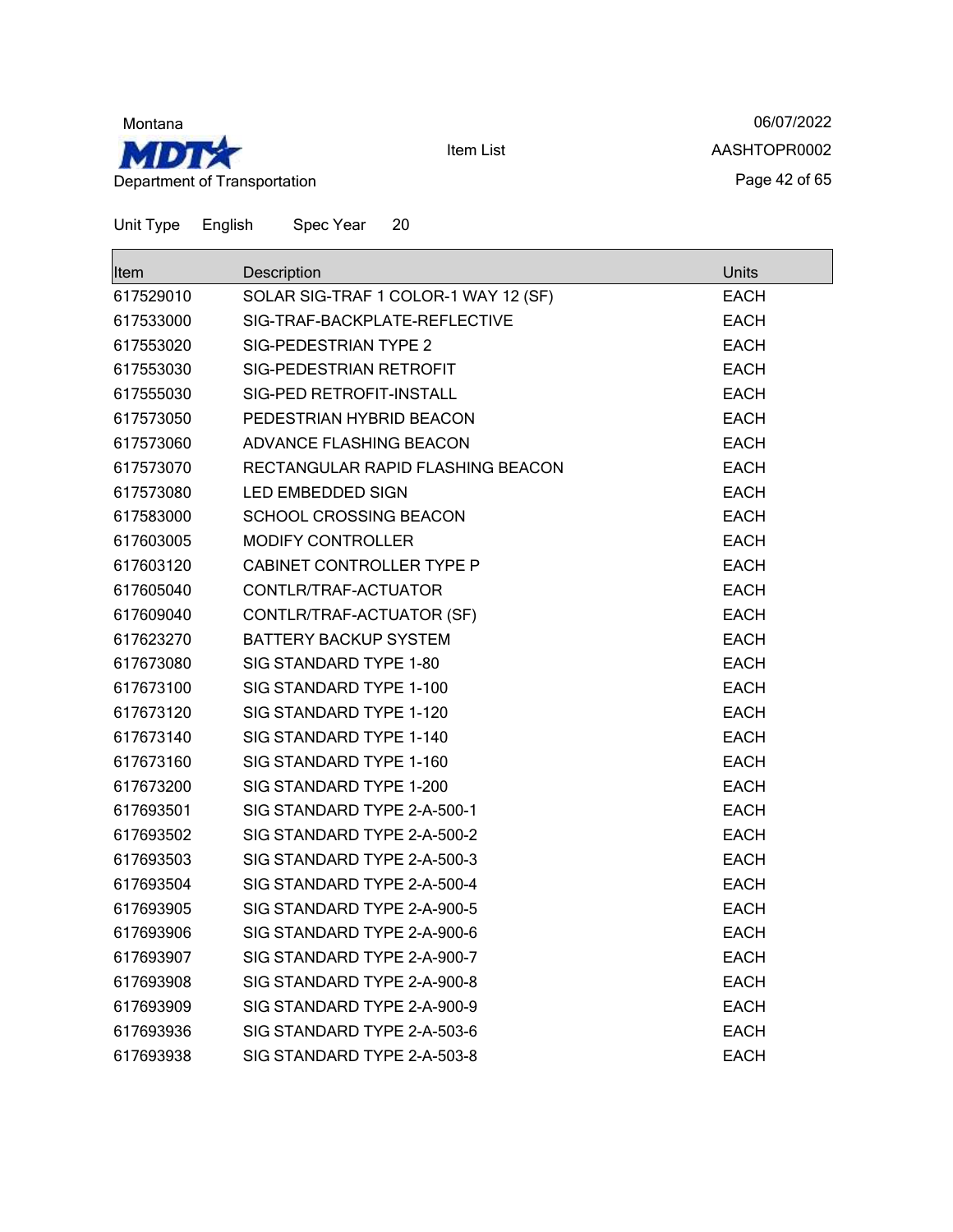

06/07/2022 AASHTOPR0002 Page 43 of 65

| Unit Type | English     | Spec Year                        | 20 |  |              |
|-----------|-------------|----------------------------------|----|--|--------------|
| Item      | Description |                                  |    |  | <b>Units</b> |
| 617695501 |             | SIG STANDARD TYPE 2-A-500-1      |    |  | <b>EACH</b>  |
| 617695502 |             | SIG STANDARD TYPE 2-A-500-2      |    |  | <b>EACH</b>  |
| 617695503 |             | SIG STANDARD TYPE 2-A-500-3      |    |  | <b>EACH</b>  |
| 617695504 |             | SIG STANDARD TYPE 2-A-500-4      |    |  | <b>EACH</b>  |
| 617695525 |             | SIG STANDARD TYPE 2-A-900-0      |    |  | <b>EACH</b>  |
| 617695905 |             | SIG STANDARD TYPE 2-A-900-5      |    |  | <b>EACH</b>  |
| 617695906 |             | SIG STANDARD TYPE 2-A-900-6      |    |  | <b>EACH</b>  |
| 617695907 |             | SIG STANDARD TYPE 2-A-900-7      |    |  | <b>EACH</b>  |
| 617695908 |             | SIG STANDARD TYPE 2-A-900-8      |    |  | <b>EACH</b>  |
| 617695909 |             | SIG STANDARD TYPE 2-A-900-9      |    |  | <b>EACH</b>  |
| 617699501 |             | SIG STANDARD TYPE 2-A-500-1 (SF) |    |  | <b>EACH</b>  |
| 617699502 |             | SIG STANDARD TYPE 2-A-500-2 (SF) |    |  | <b>EACH</b>  |
| 617699503 |             | SIG STANDARD TYPE 2-A-500-3 (SF) |    |  | <b>EACH</b>  |
| 617699504 |             | SIG STANDARD TYPE 2-A-500-4 (SF) |    |  | <b>EACH</b>  |
| 617699525 |             | SIG STANDARD TYPE 2-A-900-0 (SF) |    |  | <b>EACH</b>  |
| 617699905 |             | SIG STANDARD TYPE 2-A-900-5 (SF) |    |  | <b>EACH</b>  |
| 617699906 |             | SIG STANDARD TYPE 2-A-900-6 (SF) |    |  | <b>EACH</b>  |
| 617699907 |             | SIG STANDARD TYPE 2-A-900-7 (SF) |    |  | <b>EACH</b>  |
| 617699908 |             | SIG STANDARD TYPE 2-A-900-8 (SF) |    |  | <b>EACH</b>  |
| 617699909 |             | SIG STANDARD TYPE 2-A-900-9 (SF) |    |  | <b>EACH</b>  |
| 617713052 |             | SIG STANDARD TYPE 3-A-500-2      |    |  | <b>EACH</b>  |
| 617713053 |             | SIG STANDARD TYPE 3-A-500-3      |    |  | <b>EACH</b>  |
| 617713054 |             | SIG STANDARD TYPE 3-A-500-4      |    |  | <b>EACH</b>  |
| 617713095 |             | SIG STANDARD TYPE 3-A-900-5      |    |  | <b>EACH</b>  |
| 617713096 |             | SIG STANDARD TYPE 3-A-900-6      |    |  | <b>EACH</b>  |
| 617713097 |             | SIG STANDARD TYPE 3-A-900-7      |    |  | <b>EACH</b>  |
| 617713098 |             | SIG STANDARD TYPE 3-A-900-8      |    |  | <b>EACH</b>  |
| 617713099 |             | SIG STANDARD TYPE 3-A-900-9      |    |  | <b>EACH</b>  |
| 617713100 |             | SIG STANDARD TYPE 3-A-900-0      |    |  | <b>EACH</b>  |
| 617713395 |             | SIG STANDARD TYPE 3-A-903-5      |    |  | <b>EACH</b>  |
| 617713397 |             | SIG STANDARD TYPE 3-A-903-7      |    |  | <b>EACH</b>  |
| 617715051 |             | SIG STANDARD TYPE 3-A-500-1      |    |  | <b>EACH</b>  |
| 617715052 |             | SIG STANDARD TYPE 3-A-500-2      |    |  | <b>EACH</b>  |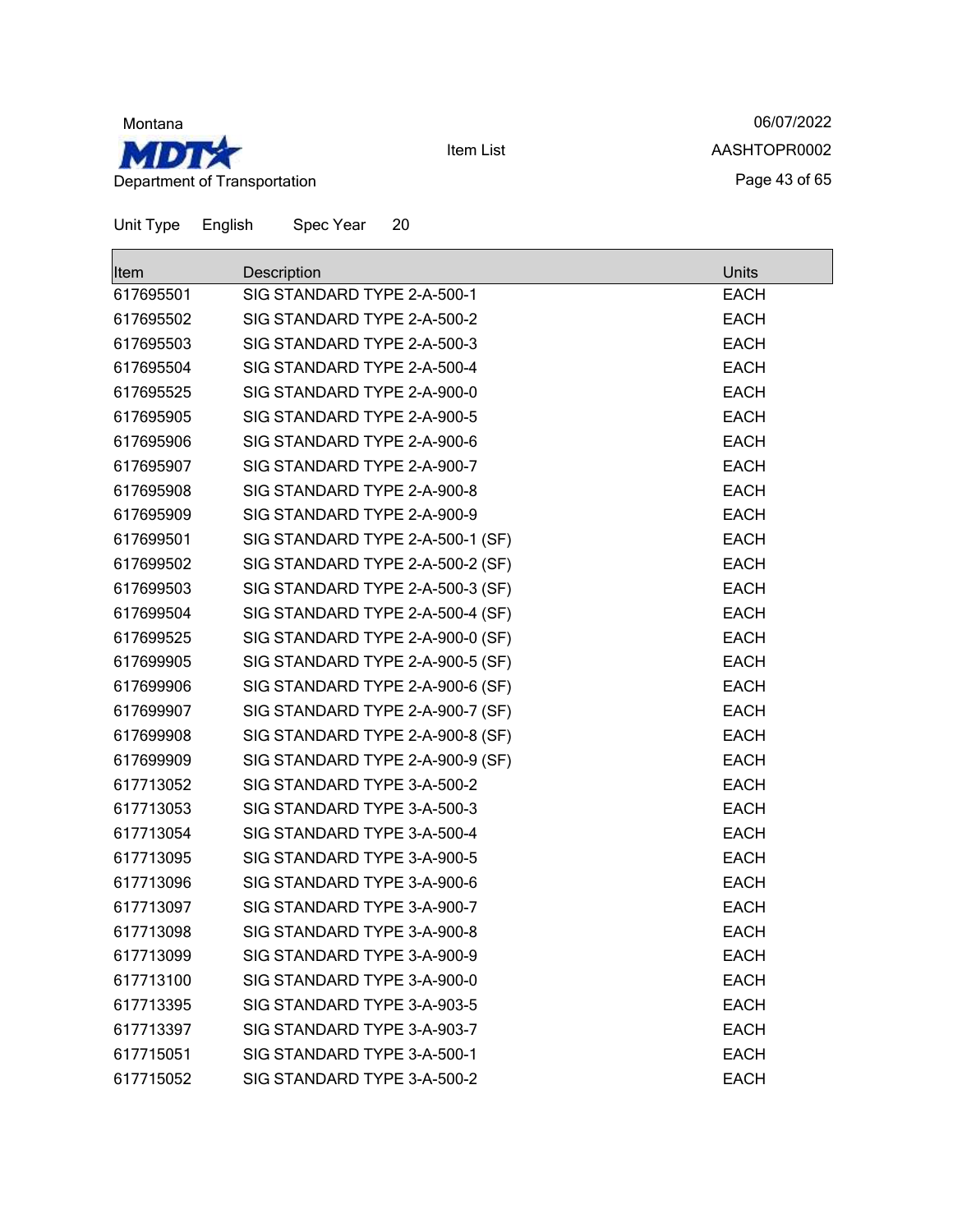

06/07/2022 AASHTOPR0002 Page 44 of 65

| Unit Type | English | Spec Year | 20 |
|-----------|---------|-----------|----|
|           |         |           |    |

| Item      | Description                               | Units       |
|-----------|-------------------------------------------|-------------|
| 617715053 | SIG STANDARD TYPE 3-A-500-3               | <b>EACH</b> |
| 617715054 | SIG STANDARD TYPE 3-A-500-4               | <b>EACH</b> |
| 617715095 | SIG STANDARD TYPE 3-A-900-5               | <b>EACH</b> |
| 617715096 | SIG STANDARD TYPE 3-A-900-6               | <b>EACH</b> |
| 617715097 | SIG STANDARD TYPE 3-A-900-7               | <b>EACH</b> |
| 617715098 | SIG STANDARD TYPE 3-A-900-8               | <b>EACH</b> |
| 617715099 | SIG STANDARD TYPE 3-A-900-9               | <b>EACH</b> |
| 617715100 | SIG STANDARD TYPE 3-A-900-0               | <b>EACH</b> |
| 617719051 | SIG STANDARD TYPE 3-A-500-1 (SF)          | <b>EACH</b> |
| 617719052 | SIG STANDARD TYPE 3-A-500-2 (SF)          | <b>EACH</b> |
| 617719053 | SIG STANDARD TYPE 3-A-500-3 (SF)          | <b>EACH</b> |
| 617719054 | SIG STANDARD TYPE 3-A-500-4 (SF)          | <b>EACH</b> |
| 617719095 | SIG STANDARD TYPE 3-A-900-5 (SF)          | <b>EACH</b> |
| 617719096 | SIG STANDARD TYPE 3-A-900-6 (SF)          | <b>EACH</b> |
| 617719097 | SIG STANDARD TYPE 3-A-900-7 (SF)          | <b>EACH</b> |
| 617719098 | SIG STANDARD TYPE 3-A-900-8 (SF)          | <b>EACH</b> |
| 617719099 | SIG STANDARD TYPE 3-A-900-9 (SF)          | <b>EACH</b> |
| 617719100 | SIG STANDARD TYPE 3-A-900-0 (SF)          | <b>EACH</b> |
| 617723601 | SIG STANDARD MODIFY                       | <b>EACH</b> |
| 617725601 | SIG STANDARD MODIFY                       | <b>EACH</b> |
| 617729601 | SIG STANDARD MODIFY (SF)                  | <b>EACH</b> |
| 617731622 | REMOVE AND RESET EXIST POLES              | <b>LS</b>   |
| 617733621 | REMOVE AND RESET EXISTING POLE            | <b>EACH</b> |
| 617739010 | TRAFFIC SIGNAL COMMUNICATION DEVICES (SF) | LS          |
| 617739100 | <b>WEIGH-IN-MOTION (SF)</b>               | <b>LS</b>   |
| 617740000 | ROADWAY TEMPERATURE SENSOR                | <b>EACH</b> |
| 617743100 | WIND SPEED SENSOR                         | <b>EACH</b> |
| 617763101 | DETECTOR LOOP                             | <b>EACH</b> |
| 617763401 | <b>OVERHEIGHT DETECTOR</b>                | <b>EACH</b> |
| 617763405 | DETECTOR-VIDEO                            | <b>EACH</b> |
| 617763410 | RADAR VEHICLE DETECTION                   | <b>EACH</b> |
| 617763500 | DETECTOR-RADAR/PRESENCE                   | <b>EACH</b> |
| 617763510 | DETECTOR-RADAR/ADVANCE                    | <b>EACH</b> |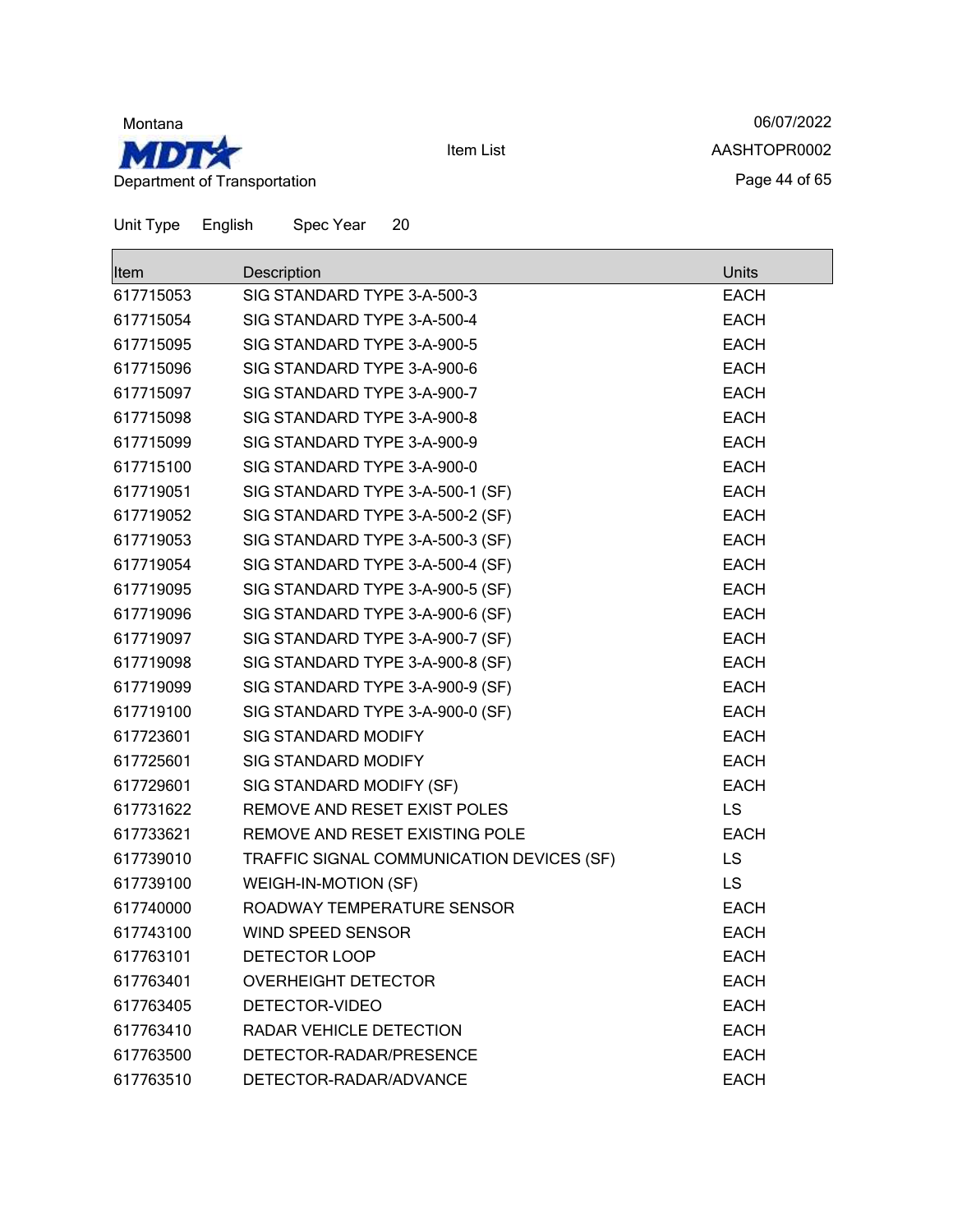

06/07/2022 AASHTOPR0002 Page 45 of 65

| <b>Item</b> | Description                              | <b>Units</b> |
|-------------|------------------------------------------|--------------|
| 617763601   | DETECTOR-LOOP SHLD CABLE                 | <b>LNFT</b>  |
| 617763700   | ELECTRIC WILDLIFE DETERRENT MAT SYSTEM   | <b>EACH</b>  |
| 617764000   | <b>REMOTE WEIGH DISPLAY</b>              | <b>EACH</b>  |
| 617764010   | REMOTE CAMERA SYSTEM                     | <b>EACH</b>  |
| 617781000   | REMOVE AND SALVAGE MISC ELECTRICAL       | LS           |
| 617781001   | REMOVE AND SALVAGE MISC ELECTRICAL       | LS           |
| 617783020   | <b>REMOVE CLASS 4 POLE</b>               | <b>EACH</b>  |
| 617783030   | REMOVE AND RESET MISC ELECTRICAL         | <b>LS</b>    |
| 617783035   | <b>OUTLET RECEPTACLE-120 VOLT</b>        | <b>EACH</b>  |
| 617783040   | REMOVE AND RESET CONTROLLER              | <b>EACH</b>  |
| 617903100   | <b>CONTROL UNIT</b>                      | <b>EACH</b>  |
| 617903250   | PUSH BUTTON/PEDESTRIAN                   | EACH         |
| 617903255   | PUSH BUTTON-PEDESTRIAN-TACTILE           | <b>EACH</b>  |
| 617903270   | <b>BIKE/PEDESTRIAN COUNTER</b>           | <b>EACH</b>  |
| 617903459   | <b>BLANKOUT SIGN</b>                     | <b>EACH</b>  |
| 617903460   | <b>VEHICLE SPEED FEEDBACK SIGN</b>       | <b>EACH</b>  |
| 617903461   | <b>VEHICLE SPEED FEEDBACK SIGN-SOLAR</b> | <b>EACH</b>  |
| 617903462   | CHANGEABLE MESSAGE SIGN                  | <b>EACH</b>  |
| 617903463   | <b>VARIABLE MESSAGE SIGN</b>             | <b>EACH</b>  |
| 617903502   | EMER PRE-EMPTION DET CABLE               | <b>LNFT</b>  |
| 617903510   | ELECTRICAL MISCELLANEOUS                 | <b>LS</b>    |
| 617903540   | YAGI ANTENNA-TYPE D                      | <b>EACH</b>  |
| 617903703   | INNERDUCT SDR 13.5-3/4 IN                | <b>LNFT</b>  |
| 617903706   | INNERDUCT SDR 13.5-1 1/2 IN              | <b>LNFT</b>  |
| 617903752   | 12 SM FIBER OPTIC CABLE (12 COUNT)       | <b>LNFT</b>  |
| 617903801   | <b>FIBER OPTIC CABLE TESTING</b>         | <b>LS</b>    |
| 617903805   | FIBER TERM/FUSION SPLICE/PATCH CORDS     | <b>EACH</b>  |
| 617903810   | <b>FIBER CABLE TERM ENCLOSURES</b>       | <b>EACH</b>  |
| 617903820   | SIG CABINET INTERFACE SWITCH-FIBER       | <b>EACH</b>  |
| 617905010   | <b>VARIABLE MESSAGE SIGN-INSTALL</b>     | EACH         |
| 617905502   | EMER PRE-EMPT DET CABLE-INSTALL          | <b>LNFT</b>  |
| 617905505   | EMER PRE-EMPT DET HEAD INSTALL           | <b>EACH</b>  |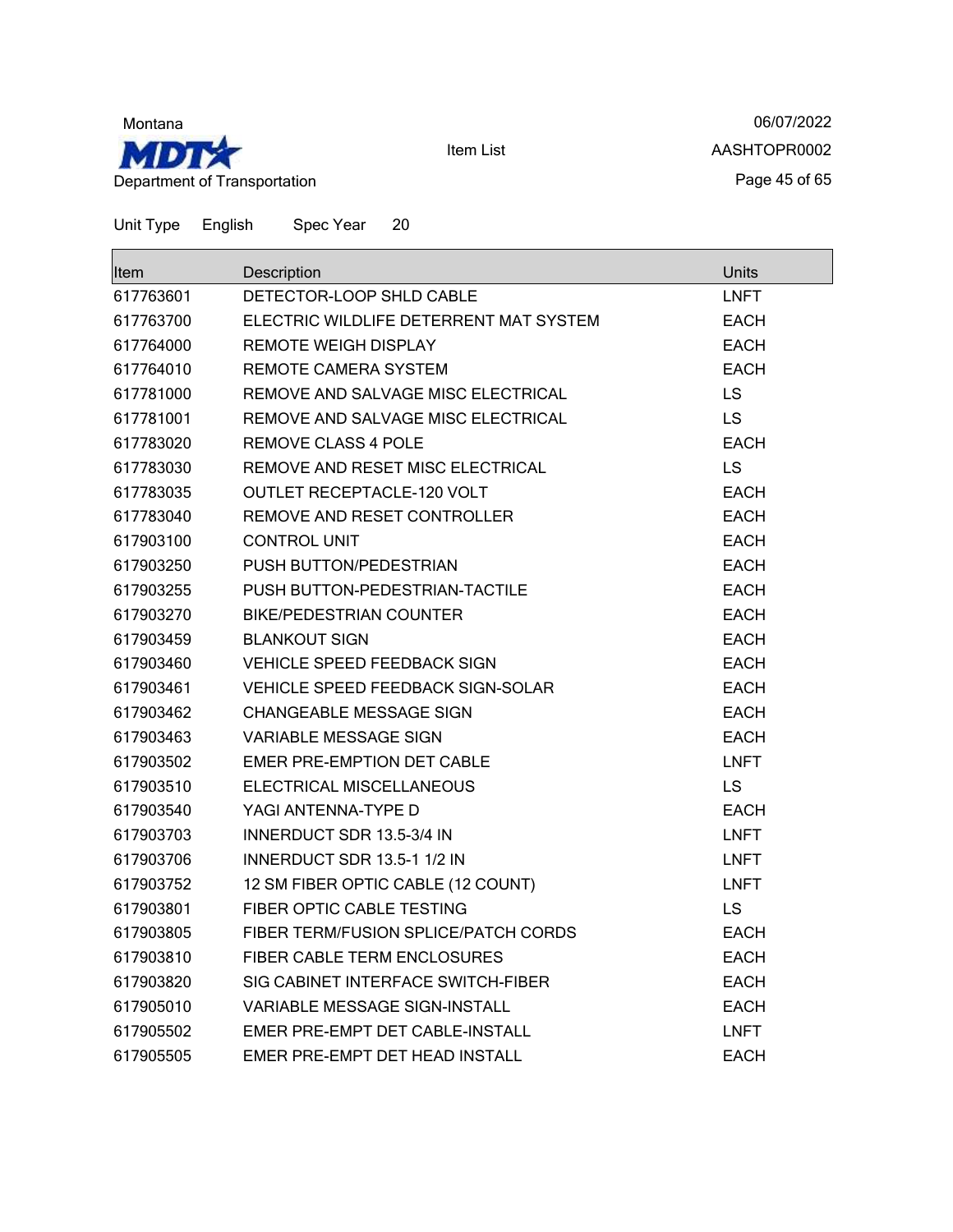

06/07/2022 AASHTOPR0002 Page 46 of 65

| Item      | Description                            | Units       |
|-----------|----------------------------------------|-------------|
| 617909110 | <b>SERVICE CONNECT</b>                 | <b>EACH</b> |
| 617909470 | VARIABLE MESSAGE SIGN (SF)             | <b>EACH</b> |
| 617909502 | EMER PRE-EMPT DET CABLE (SF)           | <b>LNFT</b> |
| 617909505 | EMER PRE-EMPTION DET HEAD (SF)         | <b>EACH</b> |
| 617909515 | ELECTRICAL MISCELLANEOUS (SF)          | <b>LS</b>   |
| 617909550 | RAILROAD SURFACE WORK (SF)             | <b>LS</b>   |
| 617909575 | RAILROAD SIGNAL WORK (SF)              | <b>LS</b>   |
| 618030005 | <b>TRAFFIC CONTROL DEVICES CB</b>      | <b>UNIT</b> |
| 618030006 | TRAFFIC CONTROL DEVICES CB (ALTERNATE) | <b>UNIT</b> |
| 618030015 | <b>TRAFFIC CONTROL-FIXED</b>           | <b>UNIT</b> |
| 618030020 | TEMPORARY PEDESTRIAN PROTECTION        | <b>LNFT</b> |
| 618030050 | TRAFFIC CONTROL-SINGLE LANE CLOSURE    | <b>EACH</b> |
| 618030055 | TRAFFIC CONTROL-RAMP CROSSOVER         | <b>EACH</b> |
| 618030075 | <b>TRAFFIC CONTROL-DAY</b>             | <b>DAY</b>  |
| 618030080 | <b>TRAFFIC CONTROL-LS</b>              | <b>LS</b>   |
| 618030085 | TRAFFIC CONTROL (ALT)                  | <b>LS</b>   |
| 618030180 | TRAFFIC CONTROL-CROSSOVER              | <b>EACH</b> |
| 618030190 | TRAFFIC CONTROL-TWO WAY TRAF           | <b>MILE</b> |
| 618030200 | TRAFFIC CONTROL PER MILE-CHIP SEAL     | <b>MILE</b> |
| 618030205 | TRAFFIC CONTROL PER MILE-CRACK SEAL    | <b>MILE</b> |
| 618030210 | CROSSOVER-MAINTAIN, REMOVE             | <b>EACH</b> |
| 618030220 | <b>REMOVE CROSSOVER</b>                | <b>EACH</b> |
| 618030240 | <b>RAMP CROSSOVER</b>                  | <b>EACH</b> |
| 618030250 | CROSSOVER-CONST, MAINTAIN, REMOVE      | <b>EACH</b> |
| 618030260 | CROSSOVER-CONST, MAINTAIN, CLOSE       | <b>EACH</b> |
| 618030270 | CROSSOVER-CONST, MAINTAIN              | <b>EACH</b> |
| 618030280 | <b>CROSSOVER RECLAMATION</b>           | <b>EACH</b> |
| 618030290 | CROSSOVER-MAINTAIN                     | <b>EACH</b> |
| 618030300 | CROSSOVER-MAINTAIN, CLOSE              | <b>EACH</b> |
| 618030310 | <b>CROSSOVER-MEDIAN BARRIER RAIL</b>   | <b>EACH</b> |
| 618100000 | SINGLE USE SIGNS                       | <b>SQFT</b> |
| 618100001 | MOTORCYCLE ADVISORY SIGN               | <b>EACH</b> |
| 618100005 | PORTABLE VARIABLE MESSAGE SIGN         | <b>EACH</b> |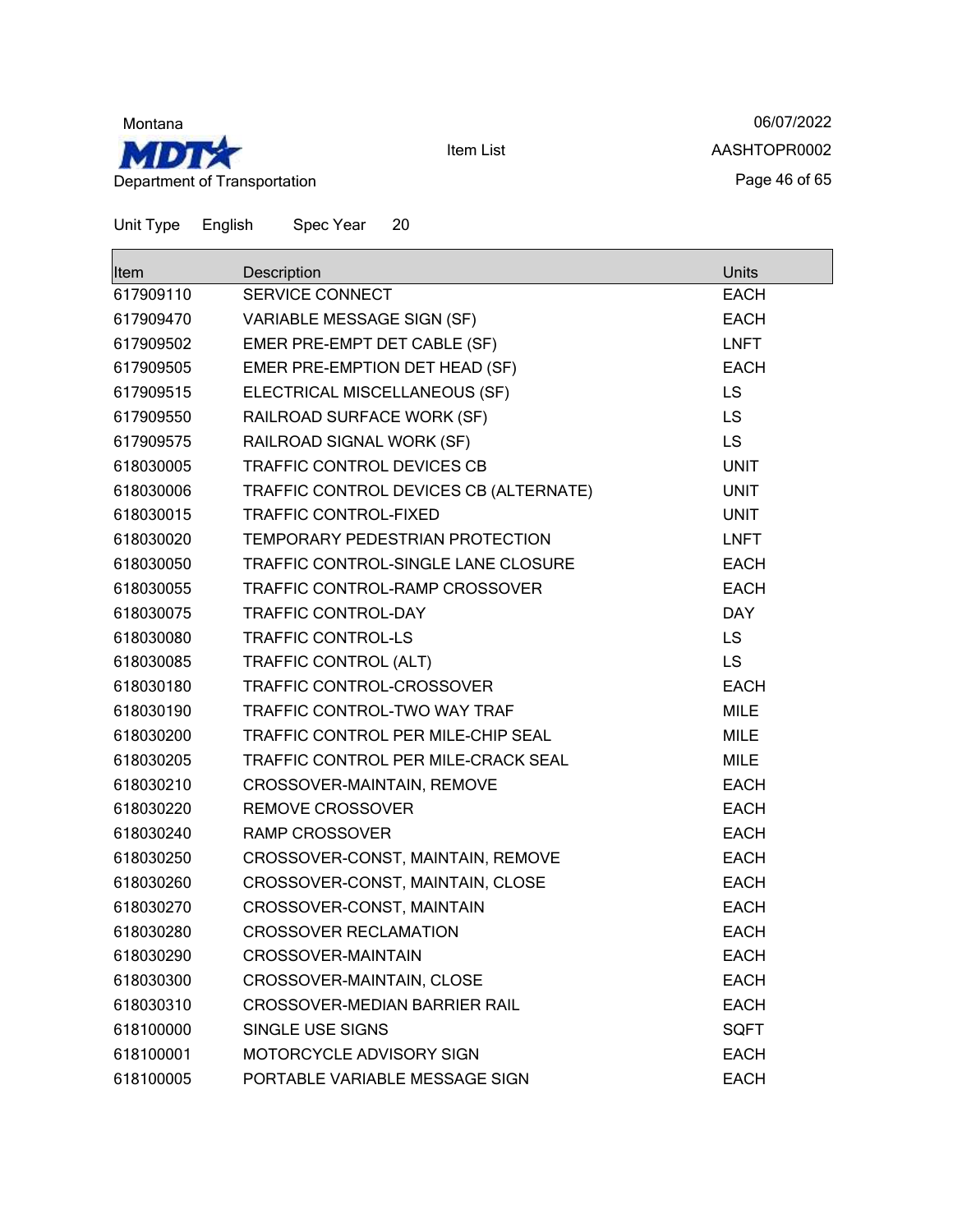

06/07/2022 AASHTOPR0002 Page 47 of 65

| <b>Item</b> | Description                          | Units       |
|-------------|--------------------------------------|-------------|
| 618100007   | TRAFFIC ACTUATED TEMPORARY SIGNALS   | <b>DAY</b>  |
| 618100008   | TRAFFIC ACTUATED TEMPORARY SIGNALS   | LS.         |
| 618110000   | INSTALL, REMOVE CAMERA SYSTEM        | <b>LS</b>   |
| 618110010   | INSTALL, REMOVE CAMERA SYSTEM        | <b>EACH</b> |
| 618190100   | <b>TEMPORARY BARRIER RAIL</b>        | <b>LNFT</b> |
| 618190110   | <b>RESET TEMP BARRIER RAIL</b>       | <b>LNFT</b> |
| 619010058   | SIGNS-ALUM SHEET INCR IV             | <b>SQFT</b> |
| 619010059   | SIGNS-SHEET ALUM SHT INCR IX         | <b>SQFT</b> |
| 619010062   | SIGNS-ALUM SHEET INCR XI             | <b>SQFT</b> |
| 619010086   | SIGNS-ALUM REFL SHEET IV             | <b>SQFT</b> |
| 619010088   | SIGNS-ALUM REFL SHEET IX             | <b>SQFT</b> |
| 619010090   | SIGNS-ALUM REFL SHEET XI             | <b>SQFT</b> |
| 619010100   | OVERLAY-SHEET ALUM TYPE IV           | <b>SQFT</b> |
| 619010180   | <b>HISTORICAL MARKER</b>             | <b>EACH</b> |
| 619010200   | <b>RESET SIGNS</b>                   | <b>EACH</b> |
| 619010210   | <b>RESET SIGNS-GUIDE</b>             | <b>EACH</b> |
| 619010221   | REMOVE HISTORICAL MARKER             | <b>EACH</b> |
| 619010222   | <b>RESET HISTORICAL MARKER</b>       | <b>EACH</b> |
| 619010230   | <b>REMOVE SIGN</b>                   | <b>EACH</b> |
| 619010240   | <b>REMOVE SIGN-GUIDE</b>             | <b>EACH</b> |
| 619010300   | POSTS-TUBULAR STEEL                  | LB          |
| 619010310   | POSTS-STEEL U SIGN                   | LB          |
| 619010320   | POSTS-STEEL STRUCTURAL SIGN          | LB          |
| 619010340   | POSTS-TUBULAR STEEL-SQ-PERF          | LB          |
| 619010480   | POLES-TREATED WOOD 4 IN              | <b>LNFT</b> |
| 619010490   | POLES-TREATED WOOD 5 IN              | <b>LNFT</b> |
| 619010500   | POLES-TREATED WOOD 6 IN              | <b>LNFT</b> |
| 619010510   | <b>OVERHEAD STRUCTURE/METAL</b>      | <b>EACH</b> |
| 619010521   | OVERHEAD STR/METAL-CANTILEVER        | <b>EACH</b> |
| 619010525   | OH STR/MTL CANTILEVER/LUMINAIRE      | <b>EACH</b> |
| 619010526   | REMOVE OVERHEAD STR/METAL-CANTILEVER | <b>EACH</b> |
| 619010555   | OVERHEAD STR/METAL-BRIDGE            | <b>EACH</b> |
| 619010556   | REMOVE OVERHEAD STR/METAL-BRIDGE     | <b>EACH</b> |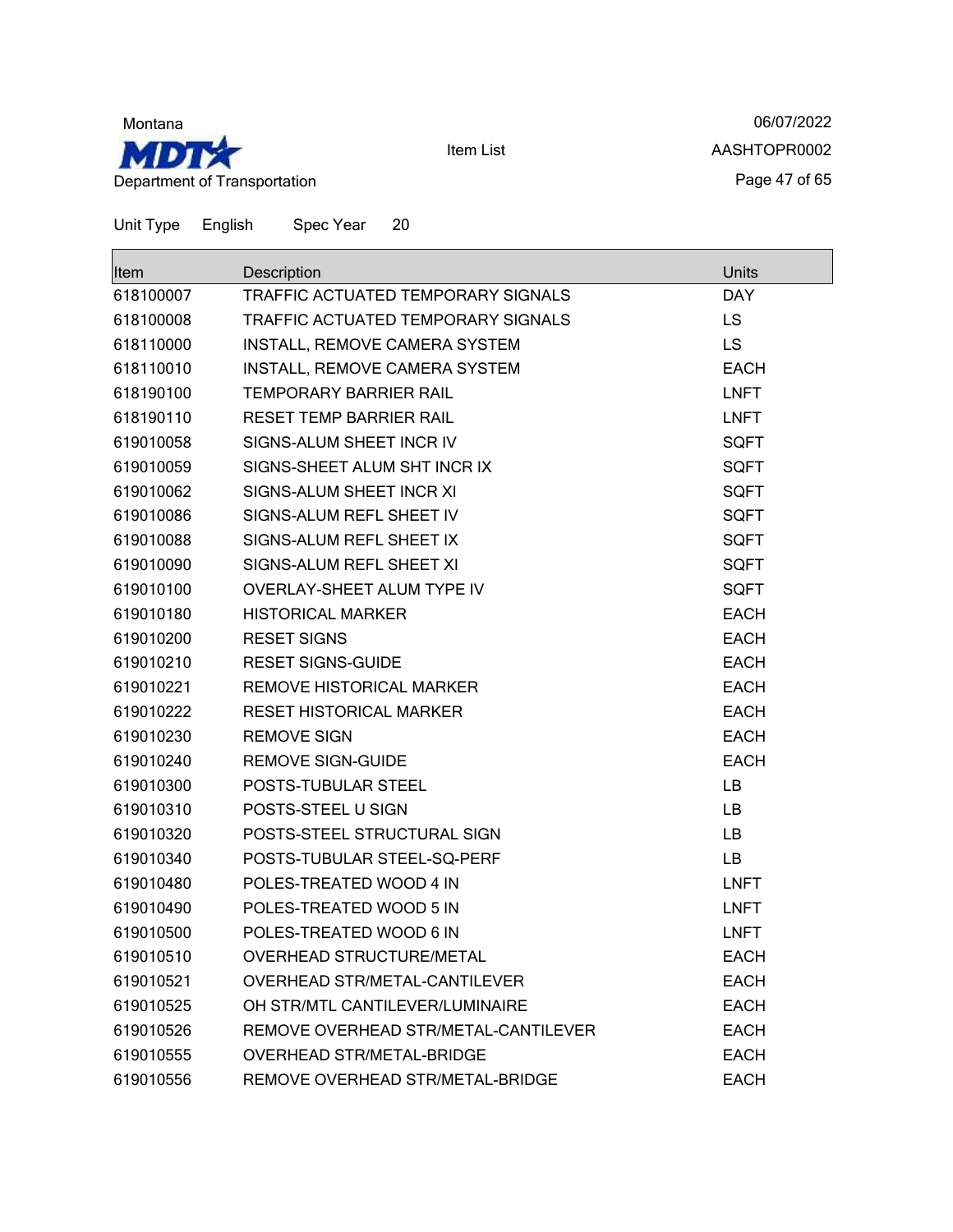

06/07/2022 AASHTOPR0002 Page 48 of 65

| <b>Item</b> | Description                     | <b>Units</b> |
|-------------|---------------------------------|--------------|
| 619010560   | RESET OVERHEAD STR/MTL-BR       | <b>EACH</b>  |
| 619010620   | <b>BARRICADES-TYPE B(1)</b>     | <b>LNFT</b>  |
| 619010640   | <b>BARRICADES-TYPE B(3)</b>     | <b>LNFT</b>  |
| 619010720   | FRANG SIGN POST BKWY-S3 X 5.7   | <b>EACH</b>  |
| 619010721   | FRANG SIGN POST BKWY-S3 X 7.7   | <b>EACH</b>  |
| 619010722   | FRANG SIGN POST BKWY-S4 X 7.7   | <b>EACH</b>  |
| 619010724   | FRANG SIGN POST BKWY-S5 X 10    | <b>EACH</b>  |
| 619010726   | FRANG SIGN POST BKWY-W4 X 13    | <b>EACH</b>  |
| 619010730   | FRANG SIGN POST BKWY-W8 X 18    | <b>EACH</b>  |
| 619010732   | FRANG SIGN POST BKWY-W8 X 24    | <b>EACH</b>  |
| 619010734   | FRANG SIGN POST BKWY-W12 X 30   | <b>EACH</b>  |
| 619010740   | FRANG SIGN POST BKWY-3 IN RD    | <b>EACH</b>  |
| 619010742   | FRANG SIGN POST BKWY-3.5 IN RD  | <b>EACH</b>  |
| 619010744   | FRANG SIGN POST BKWY-4 IN RD    | <b>EACH</b>  |
| 619010770   | SQ TUBLR SLIP BASE BKWY-3 IN    | <b>EACH</b>  |
| 619010800   | PANEL DELINEATOR DESIGN A       | EACH         |
| 619010810   | PANEL DELINEATOR DESIGN C       | <b>EACH</b>  |
| 619010815   | PANEL DELINEATOR DESIGN D       | <b>EACH</b>  |
| 619010820   | PANEL DELINEATOR DESIGN F       | <b>EACH</b>  |
| 619010825   | PANEL DELINEATOR DESIGN G       | EACH         |
| 619010830   | PANEL DELINEATOR DESIGN H       | <b>EACH</b>  |
| 619010900   | PANEL DELINEATOR SNOWPOLE-DES A | <b>EACH</b>  |
| 619010910   | PANEL DELINEATOR SNOWPOLE-DES C | <b>EACH</b>  |
| 619010920   | PANEL DELINEATOR SNOWPOLE-DES F | <b>EACH</b>  |
| 619011001   | DELINEATOR SNOWPOLE-DES A       | <b>EACH</b>  |
| 619011002   | DELINEATOR SNOWPOLE-DES F       | <b>EACH</b>  |
| 619011003   | DELINEATOR SNOWPOLE-DES B       | <b>EACH</b>  |
| 619011004   | DELINEATOR SNOWPOLE-DES C       | <b>EACH</b>  |
| 619011005   | DELINEATOR SNOWPOLE-DES D       | <b>EACH</b>  |
| 619011006   | DELINEATOR SNOWPOLE-DES G       | <b>EACH</b>  |
| 619011007   | DELINEATOR SNOWPOLE-DES H       | <b>EACH</b>  |
| 619011010   | <b>DELINEATOR DES A</b>         | <b>EACH</b>  |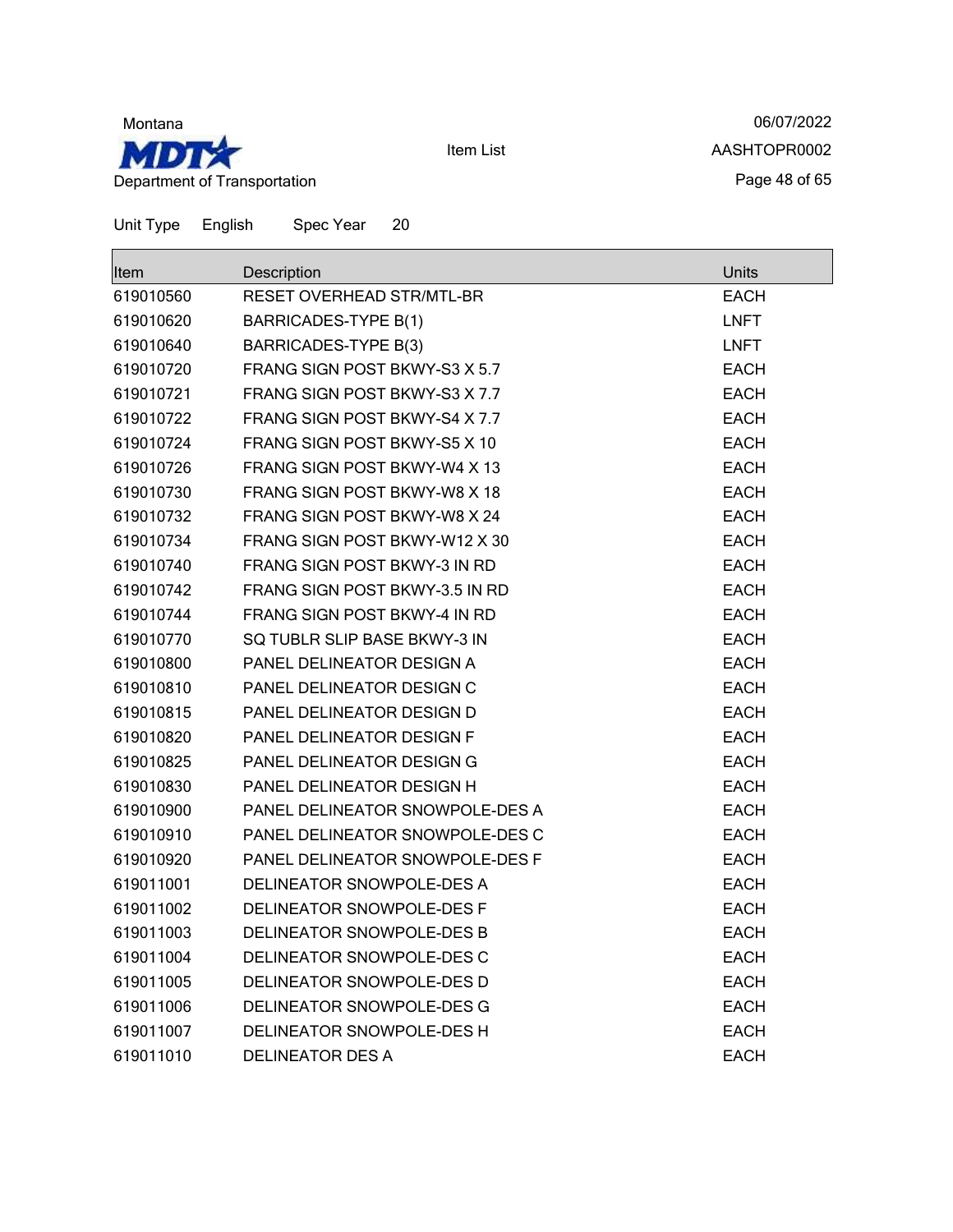

06/07/2022 AASHTOPR0002 Page 49 of 65

Unit Type English Spec Year 20  $\blacksquare$ 

| lltem     | Description                             | Units       |
|-----------|-----------------------------------------|-------------|
| 619011020 | <b>DELINEATOR DES B</b>                 | <b>EACH</b> |
| 619011030 | <b>DELINEATOR DES C</b>                 | <b>EACH</b> |
| 619011040 | <b>DELINEATOR DES D</b>                 | <b>EACH</b> |
| 619011060 | <b>DELINEATOR DES F</b>                 | <b>EACH</b> |
| 619011070 | <b>DELINEATOR DES G</b>                 | <b>EACH</b> |
| 619011080 | <b>DELINEATOR DES H</b>                 | <b>EACH</b> |
| 619011085 | <b>DELINEATOR DES BJ</b>                | <b>EACH</b> |
| 619011087 | <b>DELINEATOR DES GJ</b>                | <b>EACH</b> |
| 619011138 | DELINEATION-LINEAR-WHITE-W-BEAM         | <b>EACH</b> |
| 619011139 | DELINEATION-LINEAR-YELLOW-W-BEAM        | <b>EACH</b> |
| 619011155 | TOP MOUNTED BARRIER WHITE DELINEATOR    | <b>EACH</b> |
| 619011158 | TOP MOUNTED W-BEAM WHITE DELINEATOR     | <b>EACH</b> |
| 619011160 | TOP MTD BARRIER DELIN-SGL FACE-YELLOW   | <b>EACH</b> |
| 619011161 | TOP MTD BARRIER DELIN-SGL FACE-WHITE    | <b>EACH</b> |
| 619011162 | TOP MTD BARRIER DELIN-DBL FACE-YELLOW   | <b>EACH</b> |
| 619011165 | TOP MTD BARRIER DELIN-DBL FACE-WHITE    | <b>EACH</b> |
| 619011172 | TOP MTD GUARDRAIL DELIN-SGL FACE-WHITE  | <b>EACH</b> |
| 619011173 | TOP MTD GUARDRAIL DELIN-DBL FACE-YELLOW | <b>EACH</b> |
| 619011176 | TOP MTD GUARDRAIL DELIN-SGL FACE-YELLOW | <b>EACH</b> |
| 619011177 | DELINEATOR-FLEX DRIVABLE WH             | <b>EACH</b> |
| 619011178 | DELINEATOR-FLEX DRIVABLE YLW            | <b>EACH</b> |
| 619011179 | DELINEATOR-FLEX SURF MTD WH             | <b>EACH</b> |
| 619011180 | DELINEATOR-FLEX SURF MTD YLW            | <b>EACH</b> |
| 619011200 | DELINEATION-LINEAR-BARRIER-WHITE        | <b>EACH</b> |
| 619011205 | DELINEATION-LINEAR-BARRIER-YELLOW       | <b>EACH</b> |
| 619011214 | DELINEATION-LINEAR-BARRIER              | <b>EACH</b> |
| 619011260 | REMOVE AND SALVAGE FLEXIBLE DELINEATORS | <b>EACH</b> |
| 619526000 | LED CURVE SIGN PANEL 36 X 36            | <b>EACH</b> |
| 619526005 | LED CURVE SIGN PANEL 48 X 48            | <b>EACH</b> |
| 619526010 | LED CHEVRON SIGN PANEL 24 X 30          | <b>EACH</b> |
| 619526015 | LED INTRSEC SIGN PANEL 48 X 48          | <b>EACH</b> |
| 619526020 | CHEVRON SIGN PANEL 24 X 30              | <b>EACH</b> |
| 619526040 | RETRO-REFL STRIP-WH 4 X 72              | <b>EACH</b> |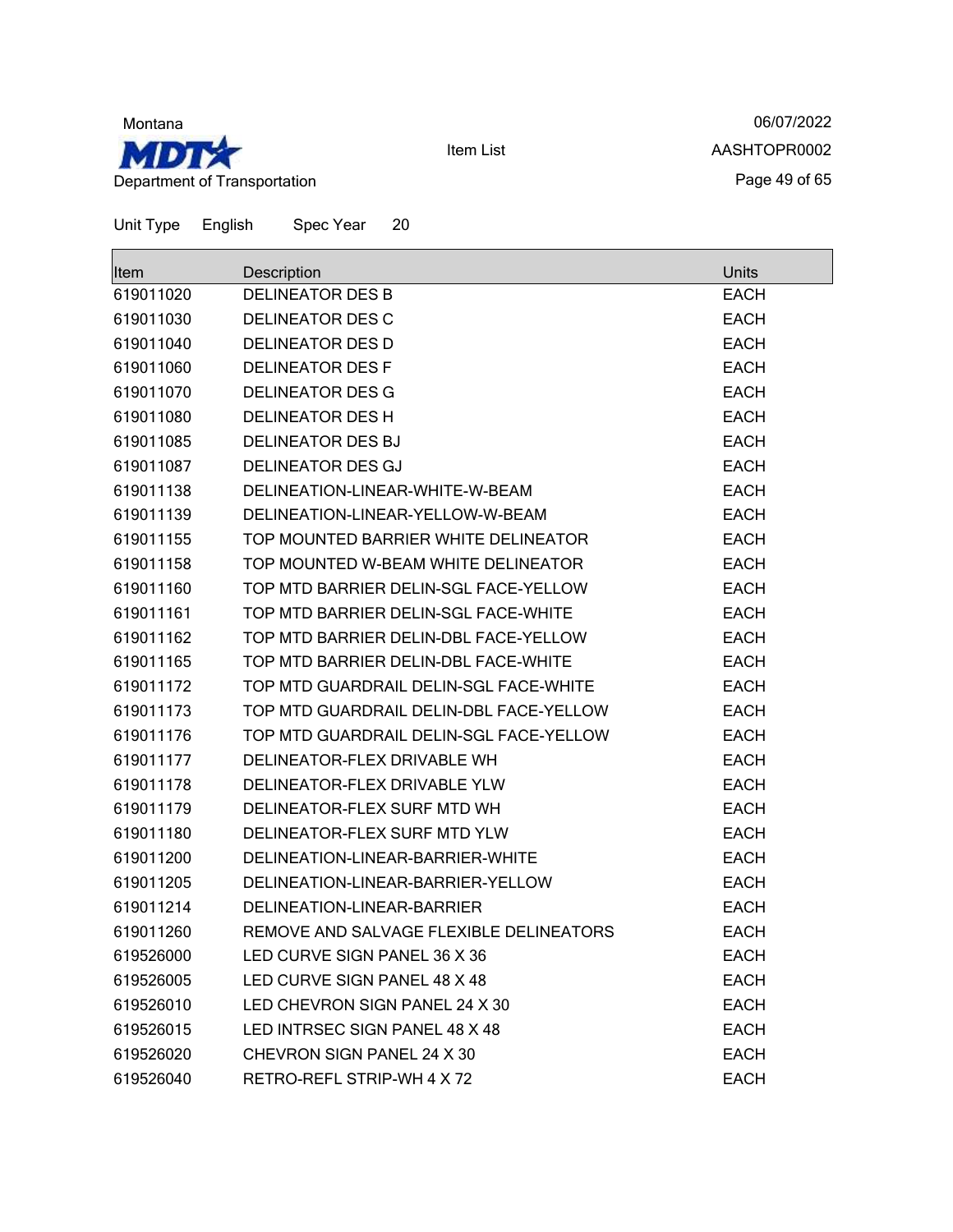

06/07/2022 AASHTOPR0002 Page 50 of 65

| Item      | Description                           | Units       |
|-----------|---------------------------------------|-------------|
| 619526045 | RETRO-REFL STRIP-WH 4 X 48            | <b>EACH</b> |
| 619526050 | RETRO-REFL STRIP-WH 4 X 60            | <b>EACH</b> |
| 619526055 | RETRO-REFL STRIP-YL 4 X 72            | <b>EACH</b> |
| 619526060 | RETRO-REFL STRIP-YL 4 X 48            | <b>EACH</b> |
| 619526065 | RETRO-REFL STRIP-YL 4 X 60            | <b>EACH</b> |
| 619526070 | RETRO-REFL STRIP-FYG 4 X 72           | <b>EACH</b> |
| 619526075 | RETRO-REFL STRIP-FYG 4 X 60           | <b>EACH</b> |
| 619526080 | RETRO-REFL STRIP-FYG 4 X 48           | <b>EACH</b> |
| 619526085 | RETRO-REFL STRIP-RED 4 X 72           | <b>EACH</b> |
| 619526090 | RETRO-REFL STRIP-RED 4 X 60           | <b>EACH</b> |
| 619526095 | RETRO-REFL STRIP-RED 4 X 48           | <b>EACH</b> |
| 620010300 | <b>CURB MARKING-YELLOW PAINT</b>      | <b>GAL</b>  |
| 620010301 | <b>CURB MARKING-YELLOW EPOXY</b>      | <b>GAL</b>  |
| 620010310 | <b>CURB MARKING-BLUE PAINT</b>        | <b>GAL</b>  |
| 620010311 | <b>CURB MARKING-WHITE EPOXY</b>       | <b>GAL</b>  |
| 620011103 | WORDS AND SYMBOLS-WHITE-HIGH DURABLE  | <b>GAL</b>  |
| 620011104 | WORDS AND SYMBOLS-YELLOW-HIGH DURABLE | <b>GAL</b>  |
| 620011105 | WORDS AND SYMBOLS-WHITE PAINT         | <b>GAL</b>  |
| 620011110 | WORDS AND SYMBOLS-YELLOW PAINT        | <b>GAL</b>  |
| 620011120 | WORDS AND SYMBOLS-BLUE EPOXY          | <b>GAL</b>  |
| 620011125 | WORDS AND SYMBOLS-BLUE PAINT          | <b>GAL</b>  |
| 620011200 | WORDS AND SYMBOLS-WHITE PLASTIC       | <b>SQFT</b> |
| 620011260 | WORDS AND SYMBOLS-WHITE EPOXY         | <b>GAL</b>  |
| 620011265 | WORDS AND SYMBOLS-YELLOW EPOXY        | <b>GAL</b>  |
| 620011311 | WORDS AND SYMBOLS-GREEN EPOXY         | <b>GAL</b>  |
| 620011315 | STRIPING-WHITE TAPE 4 IN              | <b>LNFT</b> |
| 620011317 | STRIPING-BLACK TAPE 1 1/2 IN          | <b>LNFT</b> |
| 620011319 | STRIPING-CONTRAST TAPE 7 IN           | <b>LNFT</b> |
| 620011325 | STRIPING-4 IN WHITE-HIGH PERF TAPE    | <b>LNFT</b> |
| 620011330 | STRIPING-4 IN YELLOW-HIGH PERF TAPE   | <b>LNFT</b> |
| 620011335 | STRIPING-6 IN WHITE-HIGH PERF TAPE    | <b>LNFT</b> |
| 620011337 | STRIPING-6 IN BLACK-HIGH PERF TAPE    | <b>LNFT</b> |
| 620011340 | STRIPING-6 IN YELLOW-HIGH PERF TAPE   | <b>LNFT</b> |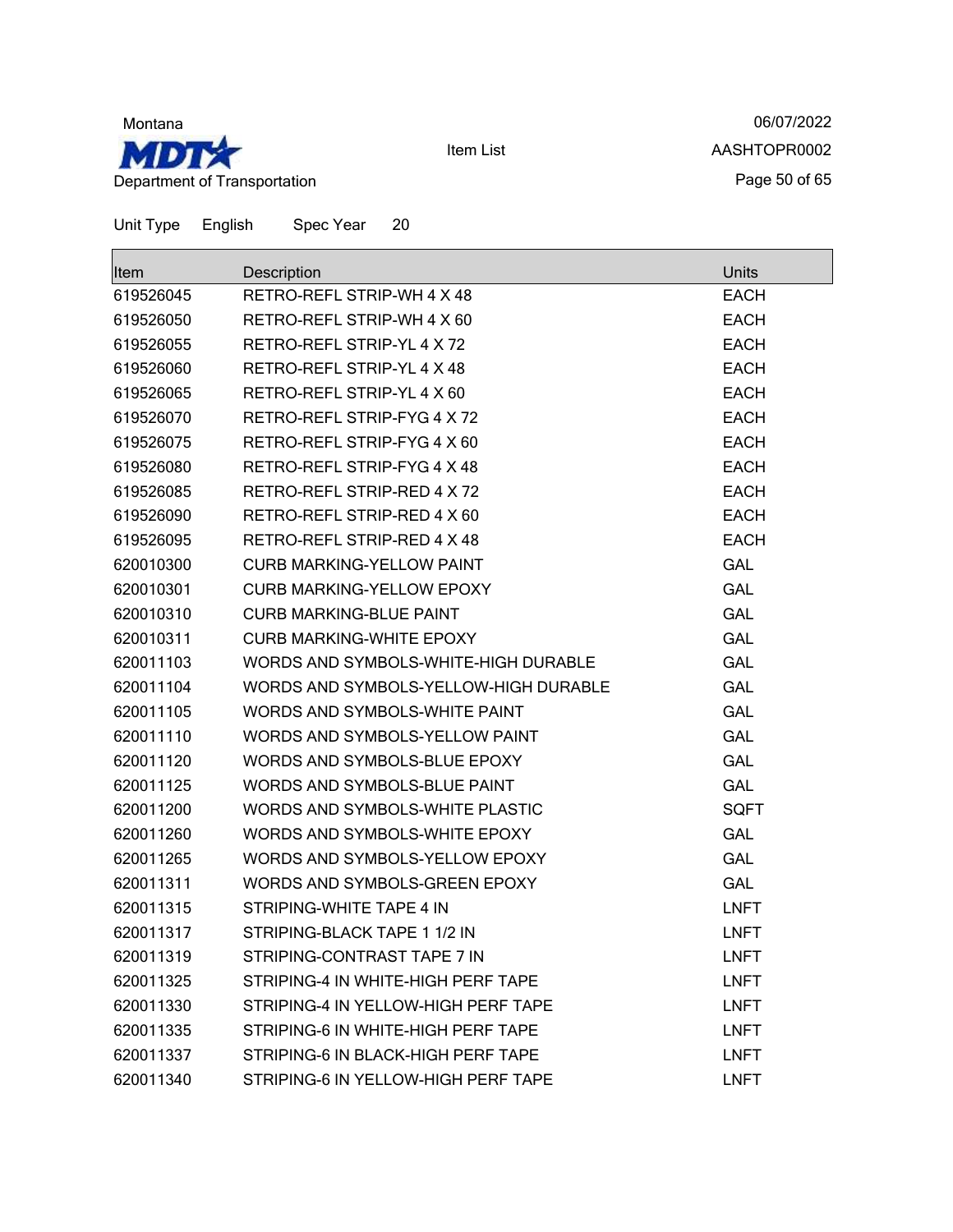

06/07/2022 AASHTOPR0002 Page 51 of 65

| Item      | Description                           | <b>Units</b> |
|-----------|---------------------------------------|--------------|
| 620011345 | STRIPING-8 IN WHITE-HIGH PERF TAPE    | <b>LNFT</b>  |
| 620011350 | STRIPING-12 IN WHITE-HIGH PERF TAPE   | <b>LNFT</b>  |
| 620011353 | STRIPING-24 IN YELLOW-HIGH PERF TAPE  | <b>LNFT</b>  |
| 620011354 | STRIPING-24 IN WHITE-HIGH PERF TAPE   | <b>LNFT</b>  |
| 620011355 | WORDS & SYMBOLS-WHITE-HIGH PERF TAPE  | SQFT         |
| 620011360 | WORDS & SYMBOLS-YELLOW-HIGH PERF TAPE | SQFT         |
| 620012955 | <b>TEMPORARY STRIPING</b>             | <b>LNFT</b>  |
| 620013000 | STRIPING-WHITE PAINT                  | <b>GAL</b>   |
| 620013010 | STRIPING-WHITE PAINT-HIGH DURABLE     | <b>GAL</b>   |
| 620013955 | REMOVE PAVEMENT MARKINGS              | <b>LNFT</b>  |
| 620013956 | REMOVE PAVEMENT MARKINGS              | MILE         |
| 620013957 | THERMOPLASTIC TREATMENT               | <b>LS</b>    |
| 620013960 | STRIPING-WHITE EPOXY                  | <b>GAL</b>   |
| 620013965 | STRIPING-BLACK EPOXY                  | <b>GAL</b>   |
| 620013970 | <b>STRIPE GROOVING</b>                | <b>LNFT</b>  |
| 620013975 | <b>STRIPE GROOVING</b>                | SQFT         |
| 620014000 | STRIPING-YELLOW PAINT                 | GAL          |
| 620014010 | STRIPING-YELLOW PAINT-HIGH DURABLE    | <b>GAL</b>   |
| 620014960 | STRIPING-YELLOW EPOXY                 | GAL          |
| 620017010 | SNOW-PLOWABLE PAVEMENT MARKERS        | <b>EACH</b>  |
| 622010072 | REINFORCEMENT GEOTEXTILE              | SQYD         |
| 622010075 | <b>GEOGRID - BIAXIAL</b>              | SQYD         |
| 622010082 | <b>GEOGRID - UNIAXIAL</b>             | SQYD         |
| 622010116 | <b>CONCRETE EDGE DRAIN OUTLET</b>     | <b>EACH</b>  |
| 622010117 | <b>STRIP DRAIN</b>                    | <b>LNFT</b>  |
| 622011022 | SUBSURFACE DRAIN FILTER-HIGH SURV     | SQYD         |
| 622011042 | PERM EROSION CONTROL-MOD SURV         | SQYD         |
| 622011043 | PERM EROSION CONTROL-HIGH SURV        | SQYD         |
| 622011047 | <b>GEOSYNTHETIC CLAY LINER</b>        | SQYD         |
| 622011084 | <b>GEOTEXTILE STABILIZATION</b>       | SQYD         |
| 622011086 | SEPARATION GEOTEXTILE - HIGH          | SQYD         |
| 622011087 | SEPARATION GEOTEXTILE - MOD           | SQYD         |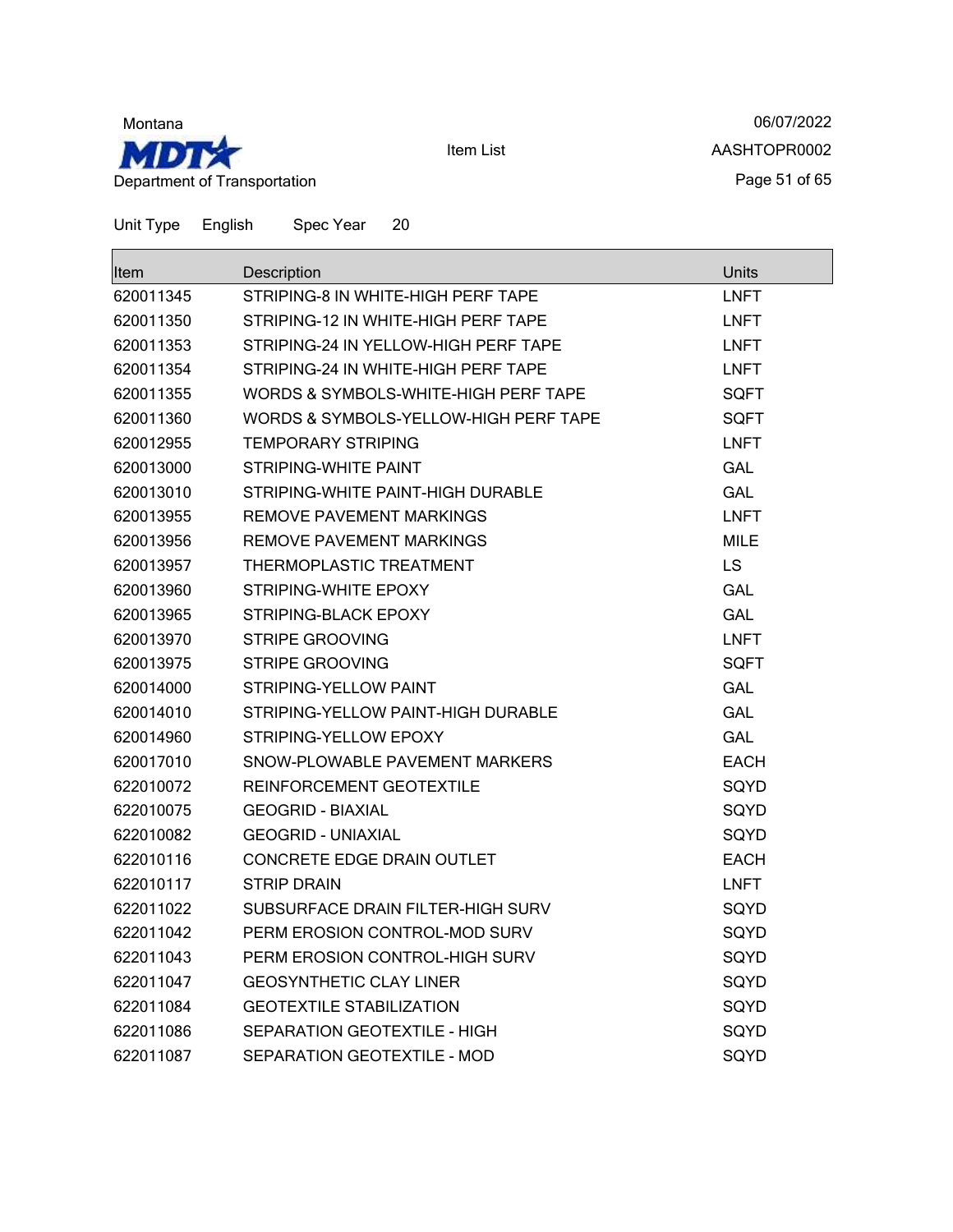

06/07/2022 AASHTOPR0002 Page 52 of 65

| <b>Item</b> | Description                     | <b>Units</b> |
|-------------|---------------------------------|--------------|
| 622011090   | <b>WICKING GEOTEXTILE</b>       | SQYD         |
| 622011140   | <b>GEOMEMBRANE LINER</b>        | SQYD         |
| 622011144   | GEOMEMBRANE-LIQ/VAPBARRIER HVY  | SQYD         |
| 622011172   | <b>GEOCOMPOSITE DRAIN</b>       | SQYD         |
| 622011173   | <b>GEOCOMPOSITE LINER</b>       | SQYD         |
| 622011175   | <b>EDGE DRAIN</b>               | <b>LNFT</b>  |
| 623000155   | <b>MAILBOX</b>                  | <b>EACH</b>  |
| 623000160   | MAILBOX-SPECIAL DESIGN          | <b>EACH</b>  |
| 623000165   | MAILBOX-CLUSTER                 | <b>EACH</b>  |
| 623000180   | MAILBOX-LARGE                   | <b>EACH</b>  |
| 623000185   | MAILBOX-EXTRA LARGE             | <b>EACH</b>  |
| 623000190   | <b>RESET MAILBOX</b>            | <b>EACH</b>  |
| 699010025   | <b>WEATHER TOWER</b>            | LS           |
| 699010230   | <b>SUMP</b>                     | <b>EACH</b>  |
| 699010240   | SUMP-TYPE 1                     | <b>EACH</b>  |
| 699010245   | SUMP-TYPE 2                     | <b>EACH</b>  |
| 699010250   | <b>EXTRA DEPTH SUMP</b>         | <b>LNFT</b>  |
| 699010410   | PICNIC TABLE                    | <b>EACH</b>  |
| 699010460   | <b>BENCH</b>                    | <b>EACH</b>  |
| 999103000   | <b>DESIGN BUILD-AWARD</b>       | LS           |
| 999103010   | <b>TRAINING PROGRAM</b>         | <b>HOUR</b>  |
| 999104030   | MISCELLANEOUS WORK              | <b>UNIT</b>  |
| 999104040   | MISCELLANEOUS ITEMS-LS          | LS           |
| 999105100   | CONTROL AND DESIGN SURVEY       | LS           |
| 999105120   | ADMINISTRATION AND MANAGEMENT   | LS           |
| 999105135   | SITE/CIVIL DESIGN               | LS           |
| 999105136   | <b>ROADWAY DESIGN</b>           | LS           |
| 999105140   | <b>AS-BUILT PLANS</b>           | LS           |
| 999105160   | <b>QUALITY MANAGEMENT PLANS</b> | LS           |
| 999105185   | CONTRACTOR SURVEY AND LAYOUT    | LS           |
| 999105190   | <b>FIELD LAYOUT</b>             | <b>LS</b>    |
| 999105200   | PROJECT ADMINISTRATION          | <b>LS</b>    |
| 999105217   | PRELIMINARY ENGINEERING         | LS           |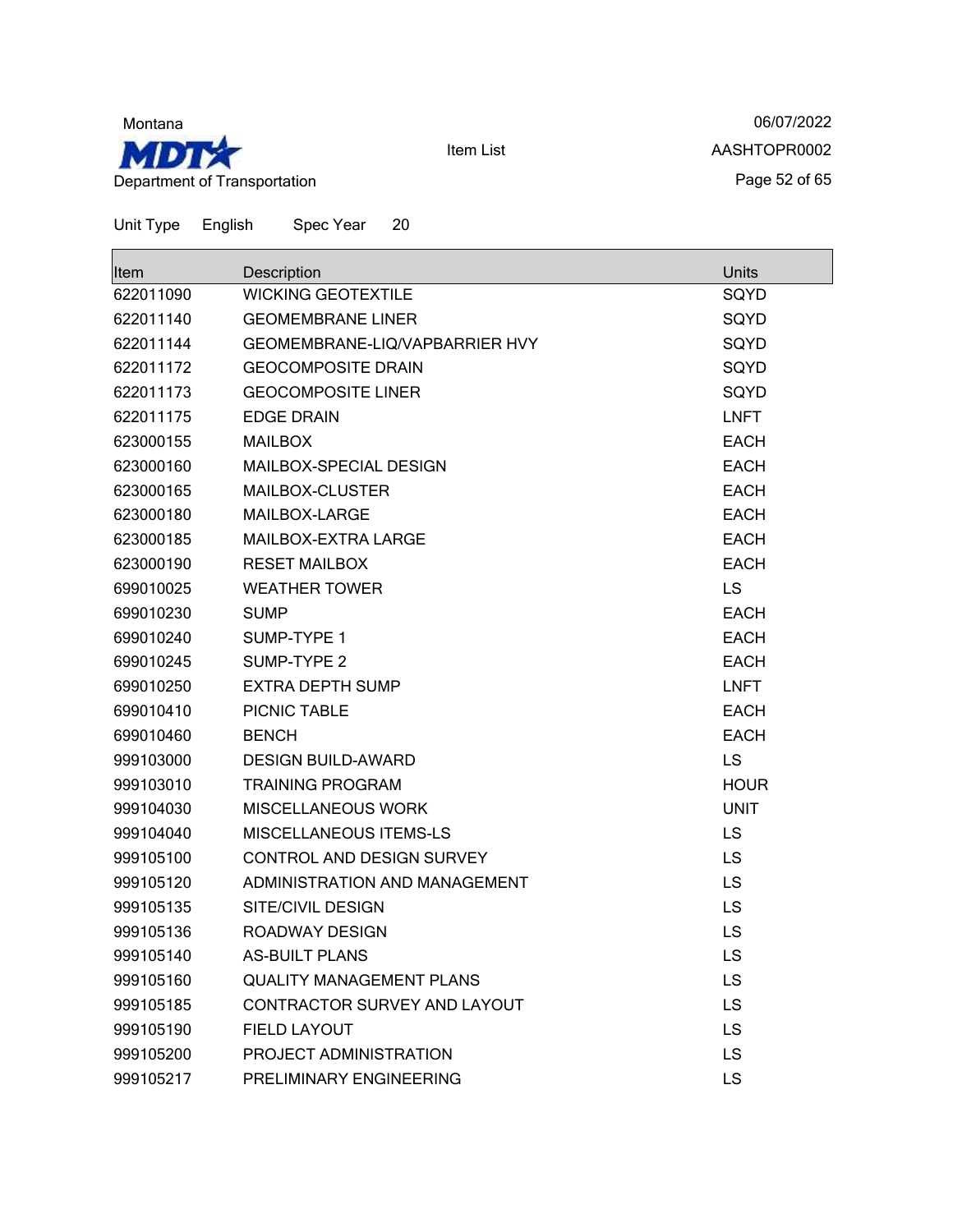

06/07/2022 AASHTOPR0002 Page 53 of 65

| <b>Item</b> | Description                      | Units       |
|-------------|----------------------------------|-------------|
| 999105220   | SCHEDULING AND DOCUMENT CONTROL  | LS          |
| 999105230   | CEI COSTS                        | LS          |
| 999105235   | CEI COSTS                        | <b>LNFT</b> |
| 999105237   | CEI COSTS-CONTAMINATED SEDIMENT  | <b>LS</b>   |
| 999105260   | <b>SAFETY</b>                    | LS          |
| 999105265   | <b>EROSION CONTROL DESIGN</b>    | <b>LS</b>   |
| 999105295   | <b>HYDRAULIC DESIGN</b>          | <b>LS</b>   |
| 999105300   | <b>LANDSCAPING DESIGN</b>        | LS          |
| 999105310   | <b>BUILDING(S) DESIGN</b>        | LS          |
| 999105315   | <b>WATER SYSTEM-DESIGN</b>       | <b>LS</b>   |
| 999105317   | <b>WASTE WATER SYSTEM-DESIGN</b> | <b>LS</b>   |
| 999105320   | <b>LIGHTING DESIGN</b>           | LS          |
| 999105330   | SIGNAGE-DESIGN                   | <b>LS</b>   |
| 999105340   | <b>GEOTECHNICAL SERVICES</b>     | <b>LS</b>   |
| 999105350   | <b>GEOTECHNICAL REPORT</b>       | LS          |
| 999105360   | Q/C TESTING                      | LS          |
| 999105370   | <b>RIGHT OF WAY DESIGN</b>       | LS          |
| 999105375   | RIGHT OF WAY CERTIFICATION       | LS          |
| 999105380   | RIGHT OF WAY APPRAISAL, PURCHASE | LS          |
| 999105390   | <b>BRIDGE-DESIGN</b>             | LS          |
| 999105400   | <b>STRUCTURAL DESIGN</b>         | LS          |
| 999107000   | UTILITY RELOCATION               | <b>LS</b>   |
| 999107005   | <b>UTILITIES</b>                 | <b>LS</b>   |
| 999107010   | <b>PUBLIC RELATIONS</b>          | <b>LS</b>   |
| 999107100   | PERMITS, BONDS, INSURANCE        | LS          |
| 999107190   | UTILITY DESIGN, COORDINATION     | <b>LS</b>   |
| 999107200   | ENVIRONMENTAL COORDINATION       | LS          |
| 999107207   | ENVIRONMENTAL DOCUMENTATION      | LS          |
| 999107210   | PERMITTING, UTILITY COORDINATION | LS          |
| 999107250   | <b>WETLAND CREDIT</b>            | <b>LS</b>   |
| 999107300   | RIGHT OF WAY NEGOTIATIONS        | <b>LS</b>   |
| 999107350   | EXCAVATE CONTAMINATED SEDIMENT   | <b>CUYD</b> |
| 999107375   | DISPOSE CONTAMINATED SEDIMENT    | <b>TON</b>  |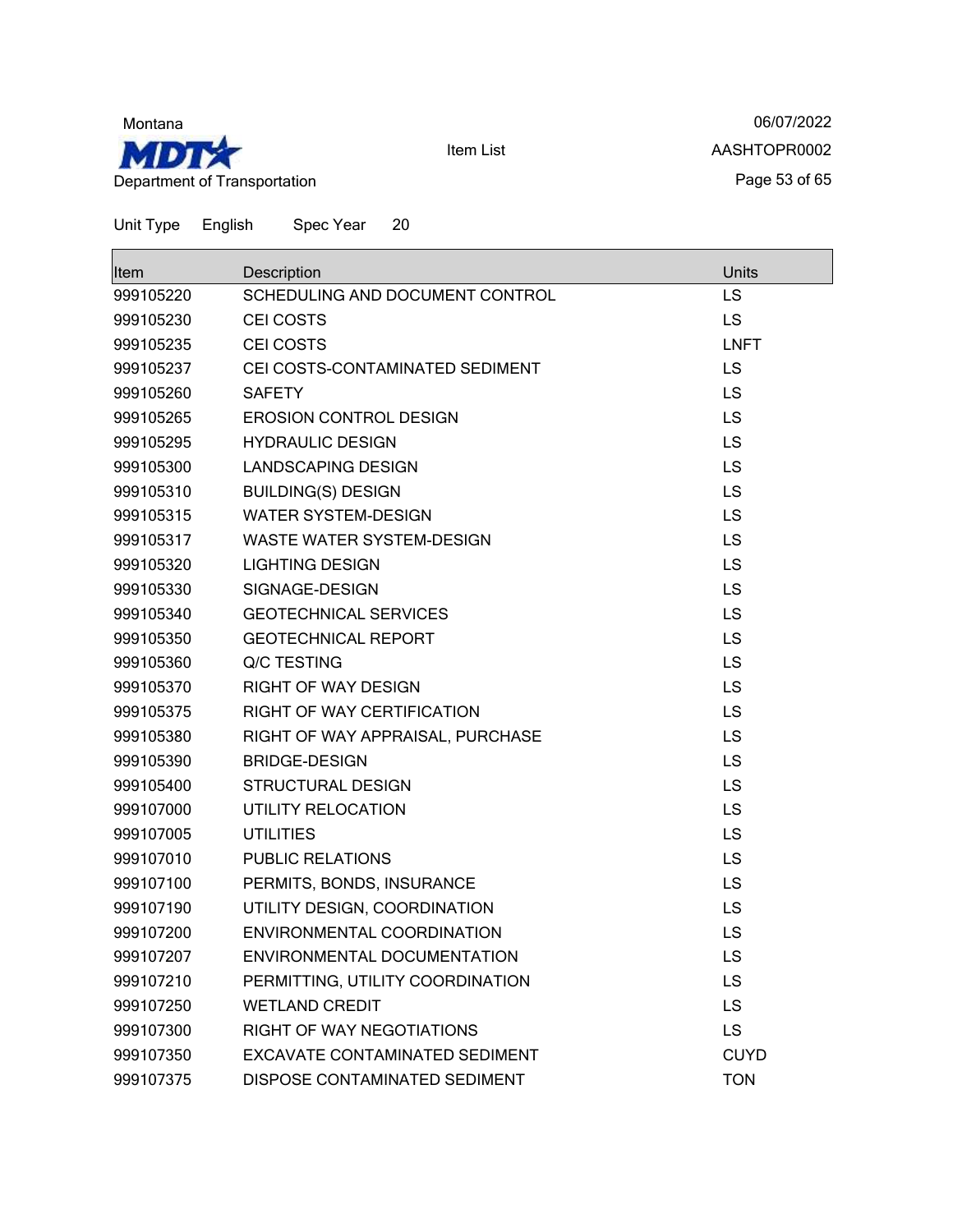

06/07/2022 AASHTOPR0002 Page 54 of 65

| <b>Item</b> | Description                          | <b>Units</b> |
|-------------|--------------------------------------|--------------|
| 999109200   | <b>MOBILIZATION</b>                  | LS           |
| 999201000   | <b>CLEARING AND GRUBBING</b>         | LS           |
| 999201010   | <b>TREE REMOVAL</b>                  | <b>EACH</b>  |
| 999202025   | REMOVE EXISTING PAVEMENT             | LS           |
| 999202027   | REMOVE EXISTING PAVEMENT             | SQYD         |
| 999202030   | <b>REMOVE DECK</b>                   | SQYD         |
| 999202050   | REMOVE EXISTING STRUCTURES           | <b>LS</b>    |
| 999202100   | <b>DEMOLITION</b>                    | <b>LS</b>    |
| 999203000   | UNCLASSIFIED EXCAVATION-CHANNEL      | <b>CUYD</b>  |
| 999203010   | <b>CHANNEL RELOCATION</b>            | LS           |
| 999203015   | <b>MUCK EXCAVATION</b>               | <b>CUYD</b>  |
| 999203030   | <b>EMBANKMENT IN PLACE</b>           | <b>CUYD</b>  |
| 999203034   | UNCLASSIFIED EXCAVATION              | <b>LS</b>    |
| 999203035   | UNCLASSIFIED EXCAVATION              | <b>CUYD</b>  |
| 999203036   | UNCLASSIFIED BORROW                  | <b>CUYD</b>  |
| 999203038   | <b>SPECIAL BORROW</b>                | <b>CUYD</b>  |
| 999203045   | <b>BUILDING EXCAVATION, BACKFILL</b> | LS           |
| 999203060   | TOPSOIL-SALVAGE AND PLACE            | <b>CUYD</b>  |
| 999203080   | <b>GEOTECHNICAL FIELD WORK</b>       | <b>LS</b>    |
| 999206030   | DETOUR - CONSTRUCT, MAINTAIN, REMOVE | LS           |
| 999208020   | <b>EROSION CONTROL</b>               | LS           |
| 999208050   | <b>BIOENGINEERED BANK</b>            | SQYD         |
| 999209000   | <b>TEMPORARY SHORING</b>             | LS           |
| 999210000   | <b>MOVE TRAILER</b>                  | <b>LS</b>    |
| 999301015   | <b>CRUSHED AGGREGATE COURSE</b>      | <b>CUYD</b>  |
| 999301016   | <b>CRUSHED AGGREGATE COURSE</b>      | <b>LS</b>    |
| 999301022   | <b>SPECIAL BACKFILL</b>              | <b>CUYD</b>  |
| 999301025   | <b>TRAFFIC GRAVEL</b>                | <b>CUYD</b>  |
| 999301050   | <b>AGGREGATE TREATMENT</b>           | SQYD         |
| 999302000   | PAVEMENT PULVERIZATION               | SQYD         |
| 999401020   | COMMERCIAL MIX-3/4 IN PG 58-28       | <b>TON</b>   |
| 999401025   | COMMERCIAL MIX-3/4 IN PG 64-28       | <b>TON</b>   |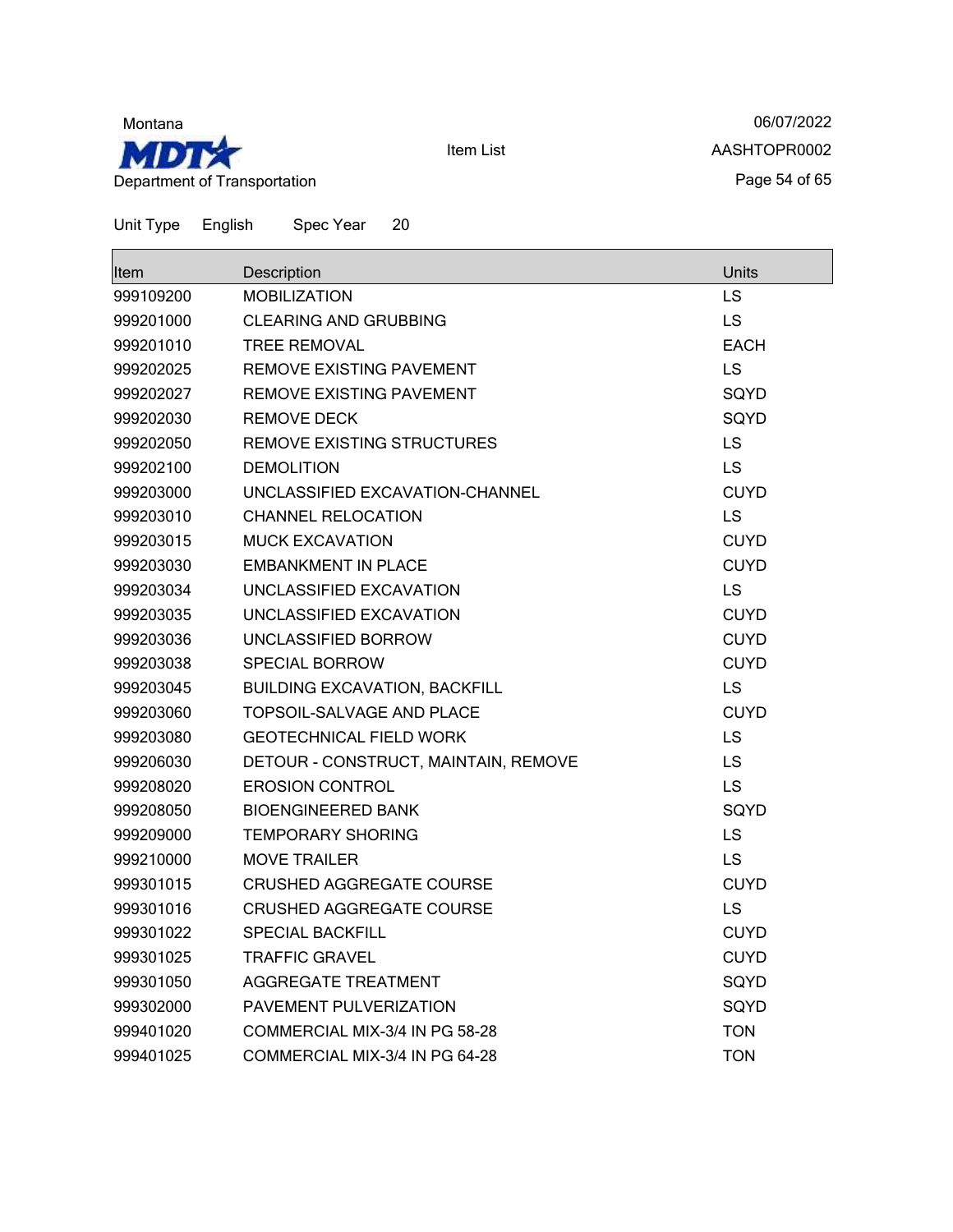

06/07/2022 AASHTOPR0002 Page 55 of 65

Item List

| <b>Item</b> | Description                      | Units       |
|-------------|----------------------------------|-------------|
| 999401030   | COMMERCIAL MIX-3/4 IN PG 70-28   | <b>TON</b>  |
| 999401031   | COMMERCIAL MIX-3/8 IN PG 58-28   | <b>TON</b>  |
| 999401035   | COMMERCIAL MIX-3/8 IN PG 64-28   | <b>TON</b>  |
| 999401040   | COMMERCIAL MIX-3/8 IN PG 70-28   | <b>TON</b>  |
| 999401045   | COMMERCIAL MIX-1/2 IN PG 70-28   | <b>TON</b>  |
| 999401050   | COMMERCIAL MIX-1/2 IN PG 64-28   | <b>TON</b>  |
| 999401062   | PLANT MIX SURF GR S              | <b>TON</b>  |
| 999401075   | PEDESTRIAN PATH                  | LS          |
| 999401080   | <b>MISC SURFACING ITEMS</b>      | <b>LS</b>   |
| 999401090   | <b>HYDRATED LIME</b>             | <b>TON</b>  |
| 999401100   | PLANT MIX SURF GR S-3/4 IN RAP   | <b>TON</b>  |
| 999401150   | PLANT MIX SURF GR S-1/2 IN       | <b>TON</b>  |
| 999402030   | <b>ASPHALT CEMENT PG 70-28</b>   | <b>TON</b>  |
| 999402032   | <b>ASPHALT CEMENT PG 64-28</b>   | <b>TON</b>  |
| 999402035   | ASPHALT CEMENT PG 58-28          | <b>TON</b>  |
| 999402040   | EMULSIFIED ASPHALT - TACK COAT   | <b>GAL</b>  |
| 999402050   | <b>EMULSIFIED ASPHALT CRS-2P</b> | <b>TON</b>  |
| 999402320   | EMULSIFIED ASPHALT-FOG SEAL      | <b>GAL</b>  |
| 999409000   | <b>SEAL AND COVER</b>            | <b>LS</b>   |
| 999409010   | COVER-TYPE 1                     | SQYD        |
| 999409020   | COVER-TYPE 2                     | SQYD        |
| 999409050   | FINAL SWEEP AND BROOM            | <b>MILE</b> |
| 999411000   | <b>COLD MILLING</b>              | SQYD        |
| 999411010   | <b>RUMBLE STRIPS</b>             | <b>MILE</b> |
| 999411100   | CENTERLINE RUMBLE STRIPS TYPE 3  | MILE        |
| 999501000   | <b>PCCP</b>                      | SQYD        |
| 999551010   | CONTROLLED LOW STRENGTH MATERIAL | <b>CUYD</b> |
| 999551020   | CONTROLLED LOW STRENGTH MATERIAL | <b>LS</b>   |
| 999551100   | CONCRETE-CLASS GENERAL           | LS          |
| 999551125   | <b>SITE CONCRETE</b>             | LS          |
| 999551130   | <b>BUILDING CONCRETE</b>         | <b>LS</b>   |
| 999551215   | <b>COMPACTION GROUT</b>          | LS          |
| 999551450   | CONCRETE-CLASS DRILLED SHAFT     | <b>CUYD</b> |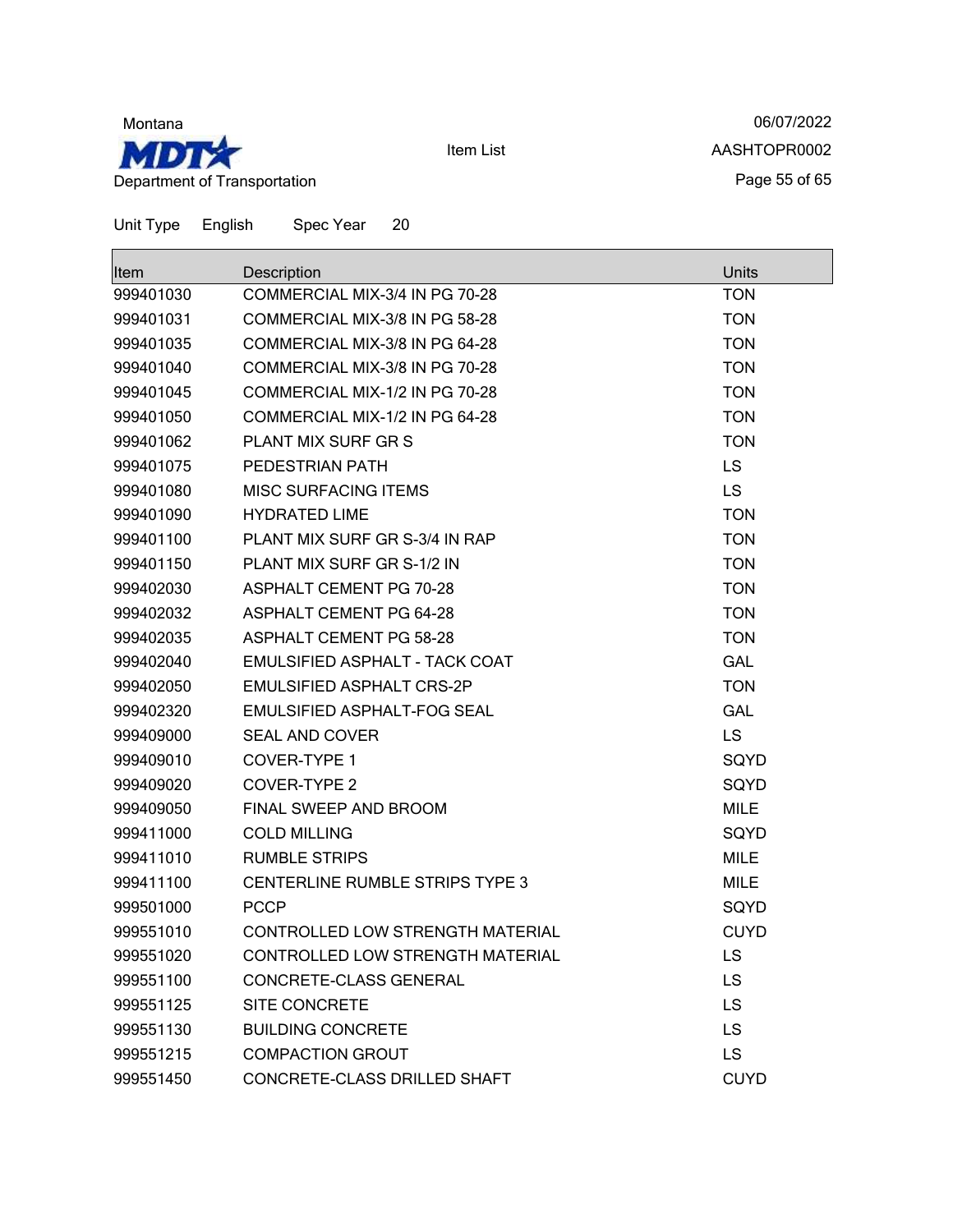

06/07/2022 AASHTOPR0002 Page 56 of 65

| Unit Type | English | Spec Year | 20 |
|-----------|---------|-----------|----|
|-----------|---------|-----------|----|

| ltem      | Description                        | Units       |
|-----------|------------------------------------|-------------|
| 999551455 | <b>CONCRETE-CLASS DECK</b>         | <b>LS</b>   |
| 999551456 | CONCRETE-CLASS DECK                | <b>CUYD</b> |
| 999551457 | CONCRETE-CLASS GENERAL             | <b>CUYD</b> |
| 999551955 | <b>CONCRETE-CLASS STRUCTURE</b>    | <b>LS</b>   |
| 999551960 | CONCRETE-CLASS STRUCTURE           | <b>CUYD</b> |
| 999552105 | SUPERSTRUCTURE JACKING             | <b>LS</b>   |
| 999552230 | CLEAN CAPS                         | <b>EACH</b> |
| 999552235 | <b>EXPANSION JOINT</b>             | <b>LS</b>   |
| 999552240 | <b>BRIDGE DECK CRACK SEAL</b>      | SQYD        |
| 999552410 | TRANSVERSE DECK GROOVING           | <b>LS</b>   |
| 999552450 | MISCELLANEOUS BRIDGE ITEMS         | <b>LS</b>   |
| 999553100 | PRESTRESSED BEAMS                  | <b>LS</b>   |
| 999555100 | <b>REINFORCING STEEL</b>           | <b>LB</b>   |
| 999555200 | REINFORCING STEEL-EPOXY            | LB          |
| 999555205 | REINFORCING STEEL-STAINLESS        | LB          |
| 999555207 | REINFORCING STEEL-SEISMIC          | LB.         |
| 999555208 | REINFORCING STEEL-CR-CLASS 1       | LB          |
| 999556000 | STRUCTURAL STEEL-MISC              | LB          |
| 999556010 | STRUCTURAL STEEL-GIRDER            | LB          |
| 999556100 | <b>WORK BRIDGE</b>                 | LS          |
| 999556105 | <b>PAINT STRUCTURE</b>             | LS          |
| 999557300 | <b>BRIDGE-RAILING</b>              | <b>LS</b>   |
| 999558100 | <b>DRILLED SHAFTS</b>              | LS          |
| 999558200 | <b>DRILLED SHAFT CASING</b>        | <b>LS</b>   |
| 999558300 | THERMAL INTEGRITY PROFILER         | <b>EACH</b> |
| 999559100 | <b>FURNISH PILE</b>                | <b>LNFT</b> |
| 999559200 | PILE DRIVING POINTS                | LS          |
| 999559300 | <b>DRIVE PILE</b>                  | <b>LNFT</b> |
| 999563000 | <b>WATERPROOF MEMBRANE</b>         | SQYD        |
| 999565000 | <b>ELASTOMERIC BEARING DEVICES</b> | <b>EACH</b> |
| 999603000 | <b>GRANULAR BEDDING MATERIAL</b>   | <b>CUYD</b> |
| 999603100 | <b>FOUNDATION MATERIAL</b>         | <b>CUYD</b> |
| 999603150 | <b>REMOVE PIPE CULVERT</b>         | <b>LNFT</b> |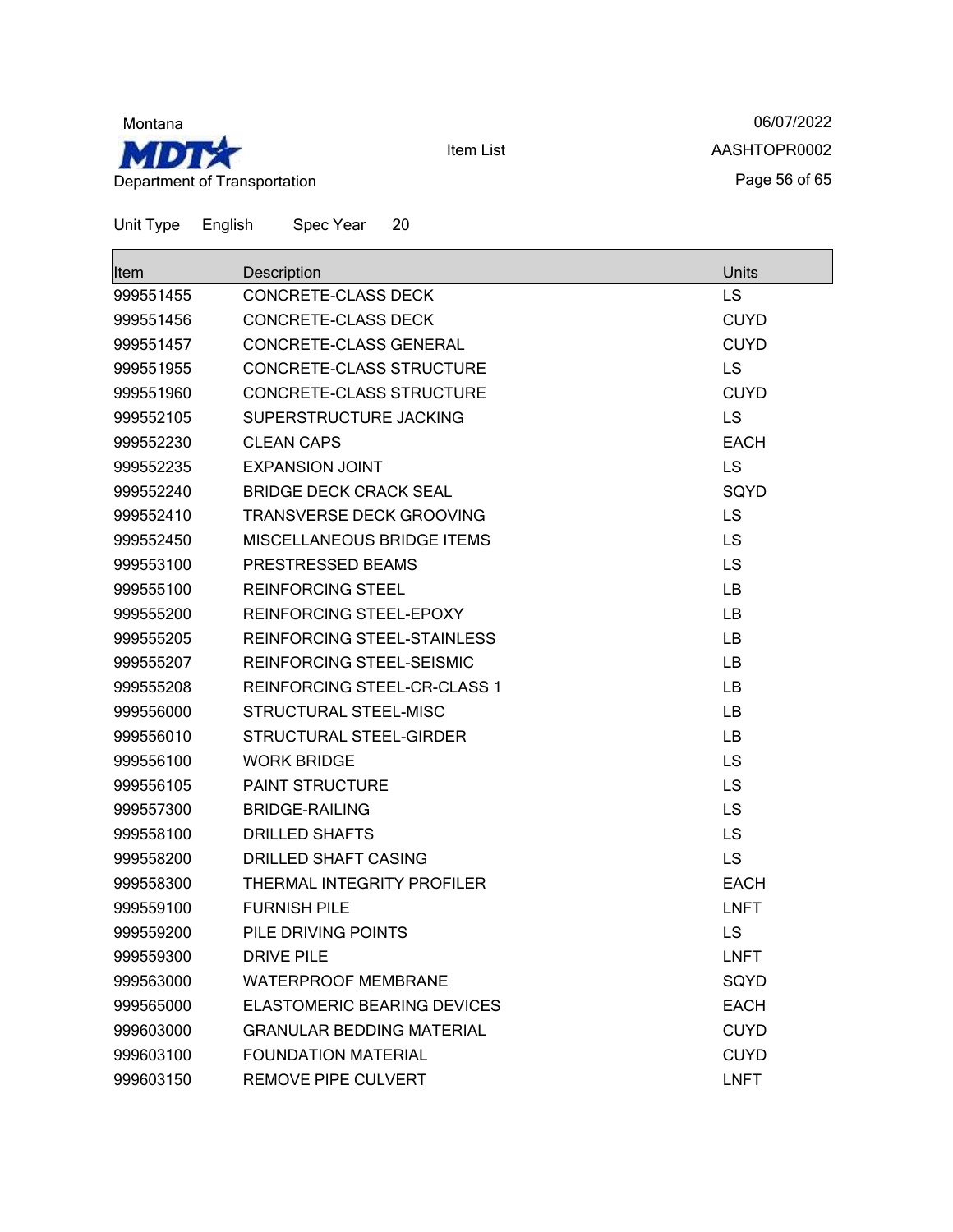

06/07/2022 AASHTOPR0002 Page 57 of 65

| ltem      | Description                          | <b>Units</b> |
|-----------|--------------------------------------|--------------|
| 999603312 | <b>WATER - UTILITY</b>               | LS           |
| 999603314 | <b>WASTE WATER - UTILITY</b>         | <b>LS</b>    |
| 999603345 | <b>CORRUGATED POLYETHYLENE PIPE</b>  | <b>LNFT</b>  |
| 999603350 | <b>EMBANKMENT PROTECTOR</b>          | <b>LNFT</b>  |
| 999603400 | DRAINAGE PIPE 18 IN                  | <b>LNFT</b>  |
| 999603425 | DRAINAGE PIPE 24 IN                  | <b>LNFT</b>  |
| 999603450 | DRAINAGE PIPE 36 IN                  | <b>LNFT</b>  |
| 999603500 | DRAINAGE PIPE 12 IN IRR              | <b>LNFT</b>  |
| 999603525 | DRAINAGE PIPE 18 IN IRR              | <b>LNFT</b>  |
| 999603550 | DRAINAGE PIPE 24 IN IRR              | <b>LNFT</b>  |
| 999603575 | DRAINAGE PIPE 36 IN IRR              | <b>LNFT</b>  |
| 999603600 | DRAINAGE PIPE 48 IN IRR              | <b>LNFT</b>  |
| 999603675 | RCP SIPHON 24 IN                     | <b>LNFT</b>  |
| 999603800 | REIN CONC BOX 4 X 4                  | <b>LNFT</b>  |
| 999603850 | REIN CONC BOX 6 X 4                  | <b>LNFT</b>  |
| 999603875 | REIN CONC BOX 12 X 4                 | <b>LNFT</b>  |
| 999603880 | REIN CONC BOX 12 X 7                 | <b>LNFT</b>  |
| 999603900 | REIN CONC BOX 16 X 5                 | <b>LNFT</b>  |
| 999603980 | <b>DEWATERING</b>                    | <b>LS</b>    |
| 999603990 | DRAINAGE STRUCTURES                  | <b>LS</b>    |
| 999603995 | <b>CULVERT END TREATMENTS</b>        | <b>EACH</b>  |
| 999605000 | TEMP CONCRETE BARRIER RAIL           | <b>EACH</b>  |
| 999605010 | <b>CONCRETE BARRIER RAIL</b>         | <b>EACH</b>  |
| 999605020 | <b>CONCRETE BARRIER RAIL</b>         | <b>LS</b>    |
| 999605025 | 42 IN SS CONCRETE BARRIER RAIL-BR    | <b>LNFT</b>  |
| 999605030 | <b>BARRIER RAIL-CAST IN PLACE-BR</b> | <b>LNFT</b>  |
| 999606010 | <b>GUARDRAIL TERMINAL SECTION</b>    | <b>EACH</b>  |
| 999606095 | GUARDRAIL                            | LNFT         |
| 999606096 | <b>REMOVE GUARDRAIL</b>              | <b>LNFT</b>  |
| 999606100 | <b>GUARDRAIL</b>                     | <b>LS</b>    |
| 999606105 | BRIDGE APPROACH SECTION              | <b>EACH</b>  |
| 999606112 | <b>IMPACT ATTENUATOR</b>             | <b>EACH</b>  |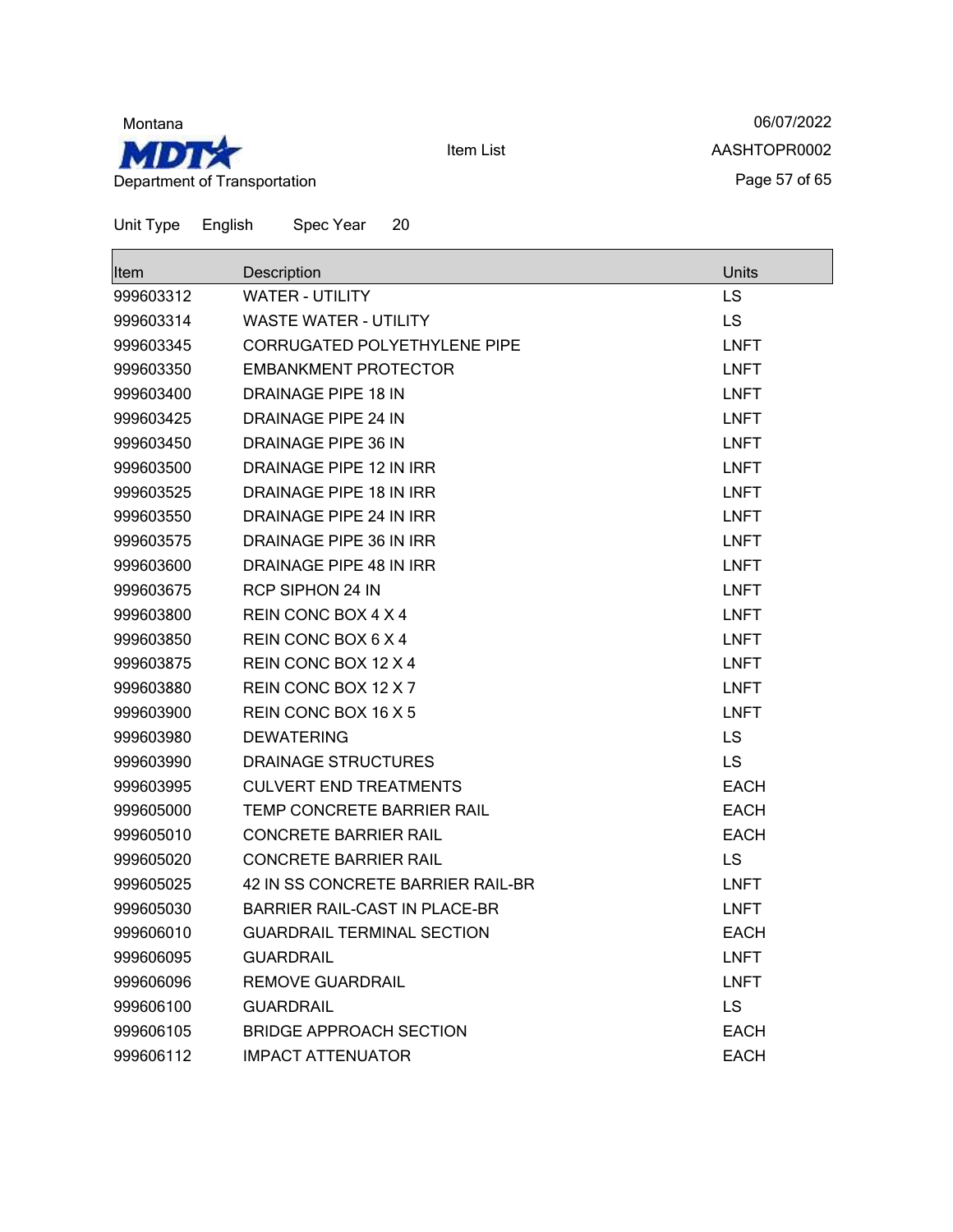

06/07/2022 AASHTOPR0002 Page 58 of 65

| ∣ltem     | Description                              | Units       |
|-----------|------------------------------------------|-------------|
| 999606113 | <b>TEMPORARY IMPACT ATTENUATOR</b>       | <b>EACH</b> |
| 999606114 | RESET TEMP IMPACT ATTENUATOR             | <b>EACH</b> |
| 999606120 | GUARDRAIL-STEEL-ROCKFALL                 | <b>LNFT</b> |
| 999606150 | <b>MGS GUARDRAIL</b>                     | <b>LNFT</b> |
| 999606155 | MASH W BEAM TERMINAL SECTION             | <b>EACH</b> |
| 999606160 | <b>MGS GUARDRAIL/LONG POSTS</b>          | <b>LNFT</b> |
| 999606165 | MGS INTERSECTING RDWAY TERM SECTION      | <b>LNFT</b> |
| 999607000 | <b>PROJECT FENCING</b>                   | LS          |
| 999607005 | PROJECT FENCING                          | <b>LNFT</b> |
| 999607040 | FENCE-TEMPORARY                          | <b>LNFT</b> |
| 999608000 | SIDEWALK-CONCRETE 4 IN                   | SQYD        |
| 999608005 | SIDEWALK-CONCRETE 6 IN                   | SQYD        |
| 999608007 | SIDEWALK-CONCRETE 8 IN                   | SQYD        |
| 999608015 | DETECTABLE WARNING DEVICES               | <b>EACH</b> |
| 999608020 | SIDEWALKS                                | <b>LS</b>   |
| 999608030 | <b>REMOVE SIDEWALK</b>                   | SQYD        |
| 999608032 | <b>REMOVE SIDEWALK</b>                   | <b>LS</b>   |
| 999608040 | <b>SIDEWALK DRAIN</b>                    | <b>EACH</b> |
| 999608112 | DECORATIVE CONCRETE                      | SQYD        |
| 999609010 | <b>GUTTER-CONC VALLEY</b>                | SQYD        |
| 999609020 | <b>CURB AND GUTTER</b>                   | LS          |
| 999609025 | <b>CURB AND GUTTER-CONCRETE</b>          | <b>LNFT</b> |
| 999609030 | <b>CURB-CONC MEDIAN TYPE A</b>           | <b>LNFT</b> |
| 999610000 | <b>RIPRAP REVEGETATION</b>               | SQYD        |
| 999610005 | <b>RIPRAP INFILL</b>                     | <b>CUYD</b> |
| 999610015 | <b>TREE</b>                              | <b>EACH</b> |
| 999610100 | <b>REVEGETATION</b>                      | LS          |
| 999610110 | TURF REINF MAT SYNTHETIC FIBER           | SQYD        |
| 999610120 | <b>CONDITION SEEDBED SURFACE</b>         | <b>ACRE</b> |
| 999610130 | <b>MULCH</b>                             | <b>ACRE</b> |
| 999610140 | <b>EROSION CONTROL BLANKET-LONG TERM</b> | SQYD        |
| 999610151 | <b>LANDSCAPING</b>                       | LS          |
| 999610985 | SEEDING AREA NO 1                        | <b>ACRE</b> |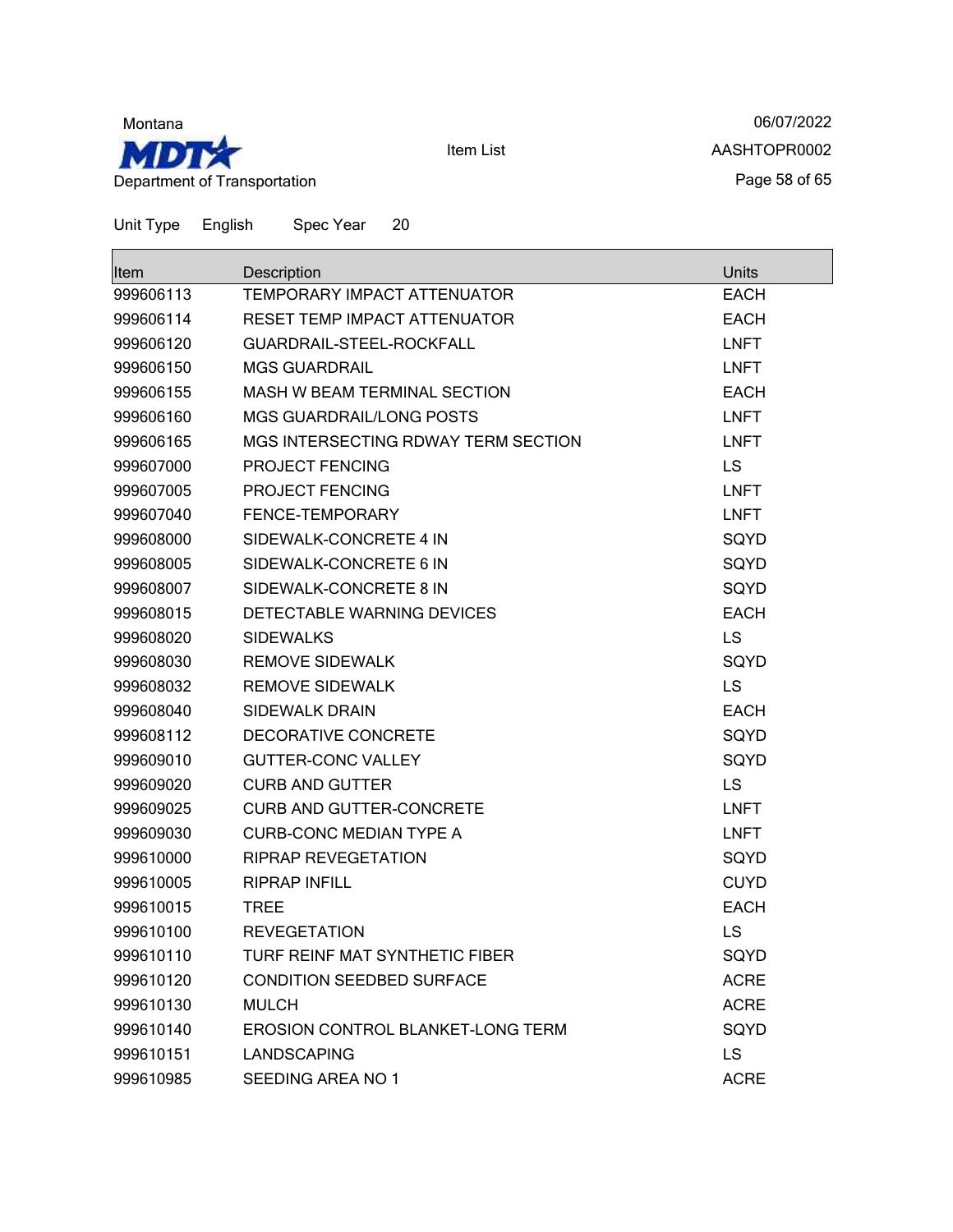

06/07/2022 AASHTOPR0002 Page 59 of 65

| Item      | Description                        | Units       |
|-----------|------------------------------------|-------------|
| 999610986 | SEEDING AREA NO 2                  | <b>ACRE</b> |
| 999610987 | SEEDING AREA NO 3                  | <b>ACRE</b> |
| 999610990 | FERTILIZING AREA NO 1              | <b>ACRE</b> |
| 999610991 | <b>FERTILIZING AREA NO 2</b>       | <b>ACRE</b> |
| 999611000 | <b>CATTLE GUARD</b>                | <b>EACH</b> |
| 999613000 | RIPRAP-CLASS 2 RANDOM              | <b>CUYD</b> |
| 999613010 | RIPRAP-CLASS 1 RANDOM              | <b>CUYD</b> |
| 999613100 | RIPRAP-CLASS 3 RANDOM              | <b>CUYD</b> |
| 999613102 | <b>REMOVE AND RESET RIPRAP</b>     | <b>CUYD</b> |
| 999613105 | SLOPE STABILIZATION-SITE 1         | <b>LNFT</b> |
| 999613110 | SLOPE STABILIZATION-SITE 2         | <b>LNFT</b> |
| 999613115 | SLOPE STABILIZATION-SITE 3         | <b>LNFT</b> |
| 999613135 | <b>SLOPE STABILIZATION-SITE 4</b>  | <b>LNFT</b> |
| 999613145 | <b>SLOPE STABILIZATION-SITE 5</b>  | <b>LNFT</b> |
| 999613150 | <b>SLOPE STABILIZATION-SITE 6</b>  | <b>LNFT</b> |
| 999613155 | <b>SLOPE STABILIZATION-SITE 7</b>  | <b>LNFT</b> |
| 999613170 | <b>SLOPE STABILIZATION-SITE 8</b>  | <b>LNFT</b> |
| 999613190 | SLOPE STABILIZATION-SITE 9         | <b>LNFT</b> |
| 999613200 | <b>SLOPE STABILIZATION-SITE 10</b> | <b>LNFT</b> |
| 999613210 | SLOPE STABILIZATION-SITE 11        | <b>LNFT</b> |
| 999613220 | SLOPE STABILIZATION-SITE 12        | <b>LNFT</b> |
| 999613225 | <b>SLOPE STABILIZATION-SITE 13</b> | <b>LNFT</b> |
| 999613230 | <b>SLOPE STABILIZATION-SITE 14</b> | <b>LNFT</b> |
| 999613410 | SLOPE PROTECTION-CONCRETE          | SQYD        |
| 999613430 | <b>BANK PROTECTION - TYPE 3</b>    | <b>CUYD</b> |
| 999613440 | <b>BANK PROTECTION - TYPE 4</b>    | <b>CUYD</b> |
| 999614000 | <b>RETAINING WALL</b>              | SQYD        |
| 999614100 | <b>STRAND ANCHOR</b>               | <b>EACH</b> |
| 999614150 | <b>SOIL NAIL WALL</b>              | <b>LS</b>   |
| 999615100 | <b>IRRIGATION SYSTEM</b>           | <b>LS</b>   |
| 999615110 | <b>IRRIGATION DIVISION BOX</b>     | <b>EACH</b> |
| 999615120 | <b>REMOVE IRRIGATION STRUCTURE</b> | <b>EACH</b> |
| 999615130 | CANAL CHECK STRUCTURE              | <b>EACH</b> |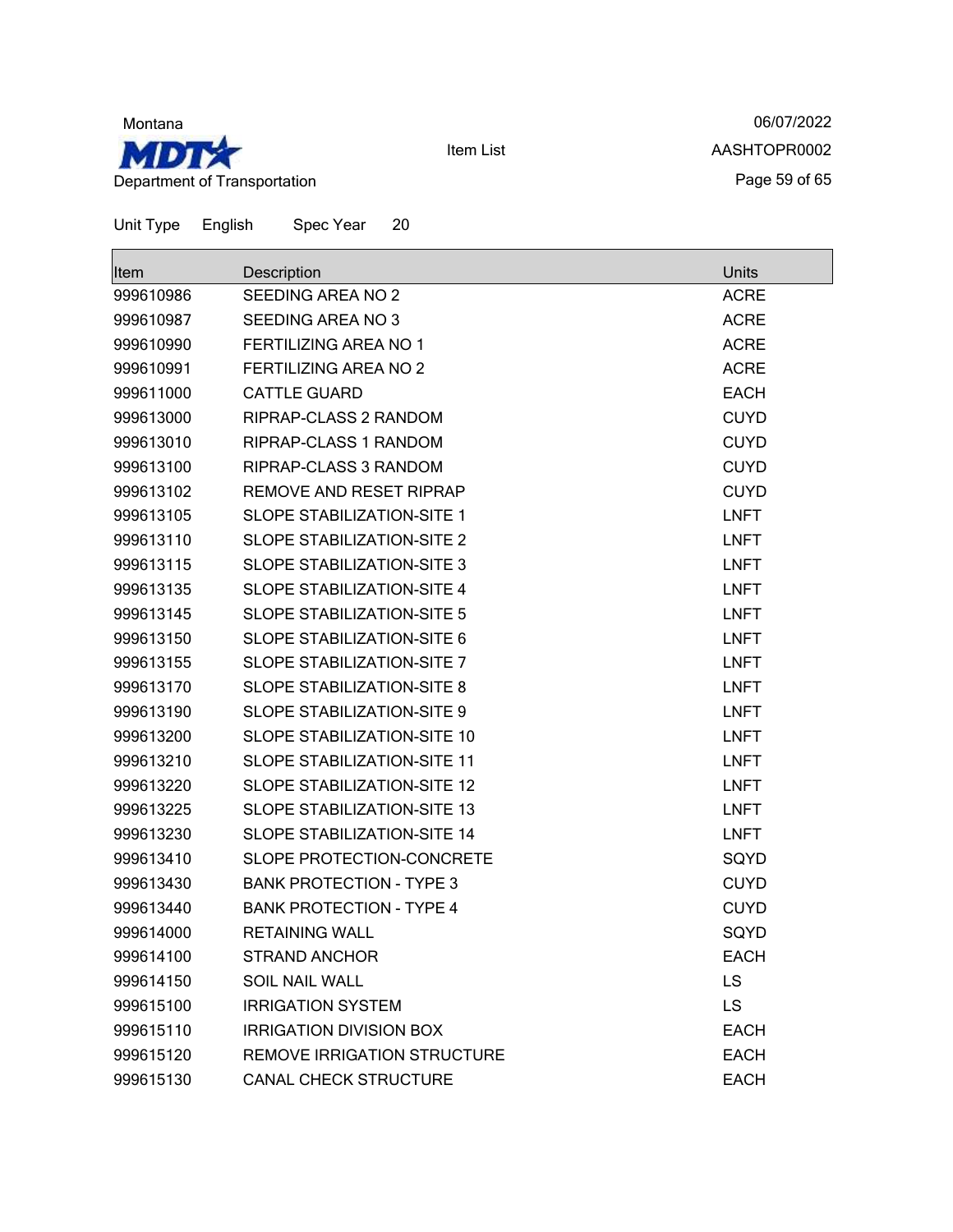

06/07/2022 AASHTOPR0002 Page 60 of 65

| <b>Item</b> | Description                        | <b>Units</b> |
|-------------|------------------------------------|--------------|
| 999615200   | <b>TRASH GUARD</b>                 | EACH         |
| 999615210   | <b>IRRIGATION CANAL GATE 24 IN</b> | <b>EACH</b>  |
| 999616000   | <b>CONDUIT PLASTIC 2 IN</b>        | <b>LNFT</b>  |
| 999616020   | <b>CONDUIT PLASTIC 3 IN</b>        | <b>LNFT</b>  |
| 999616100   | PULL BOX COMPOSITE TYPE 2          | EACH         |
| 999616110   | PULL BOX COMPOSITE TYPE 3          | <b>EACH</b>  |
| 999617001   | <b>LIGHTING</b>                    | <b>LS</b>    |
| 999617010   | <b>SIGNALIZATION</b>               | LS           |
| 999617150   | CHANGEABLE MESSAGE SIGN            | <b>EACH</b>  |
| 999617200   | <b>REMOTE WEIGHT DISPLAY</b>       | <b>EACH</b>  |
| 999617250   | <b>FOUNDATION CONCRETE</b>         | <b>CUYD</b>  |
| 999617300   | ELECTRICAL CONTROL UNIT            | <b>EACH</b>  |
| 999617400   | CABLE COPPER 3 AWG 14-600V         | <b>LNFT</b>  |
| 999617600   | CONDUCTOR COPPER AWG6-600V         | <b>LNFT</b>  |
| 999617620   | CONDUCTOR COPPER AWG8-600V         | <b>LNFT</b>  |
| 999617640   | CONDUCTOR COPPER AWG10-600V        | <b>LNFT</b>  |
| 999617800   | SIG TRAF 1 COL 1 WAY 12            | <b>EACH</b>  |
| 999617850   | SIG STANDARD TYPE 1-200            | <b>EACH</b>  |
| 999617900   | REMOVE AND SALVAGE MISC ELECTRICAL | <b>LS</b>    |
| 999618000   | TRAFFIC CONTROL DEVICES CB         | UNIT         |
| 999618030   | <b>TRAFFIC CONTROL</b>             | <b>LS</b>    |
| 999618035   | <b>TRAFFIC CONTROL</b>             | <b>DAY</b>   |
| 999618150   | <b>TRAFFIC CONTROL DESIGN</b>      | LS           |
| 999618250   | CROSSOVER-MAINTAIN, CLOSE          | <b>LS</b>    |
| 999618500   | MOTORCYCLE ADVISORY SIGN           | EACH         |
| 999618550   | PORTABLE VARIABLE MESSAGE SIGN     | <b>EACH</b>  |
| 999619100   | <b>SIGNING</b>                     | LS           |
| 999619150   | SIGNS-ALUM REFL SHEET IV           | SQFT         |
| 999619175   | SIGNS-ALUM REFL SHEET XI           | <b>SQFT</b>  |
| 999619250   | <b>REMOVE SIGN</b>                 | <b>EACH</b>  |
| 999619500   | POSTS-STEEL U SIGN                 | LB           |
| 999619600   | POLES TREATED WOOD 4 IN            | <b>LNFT</b>  |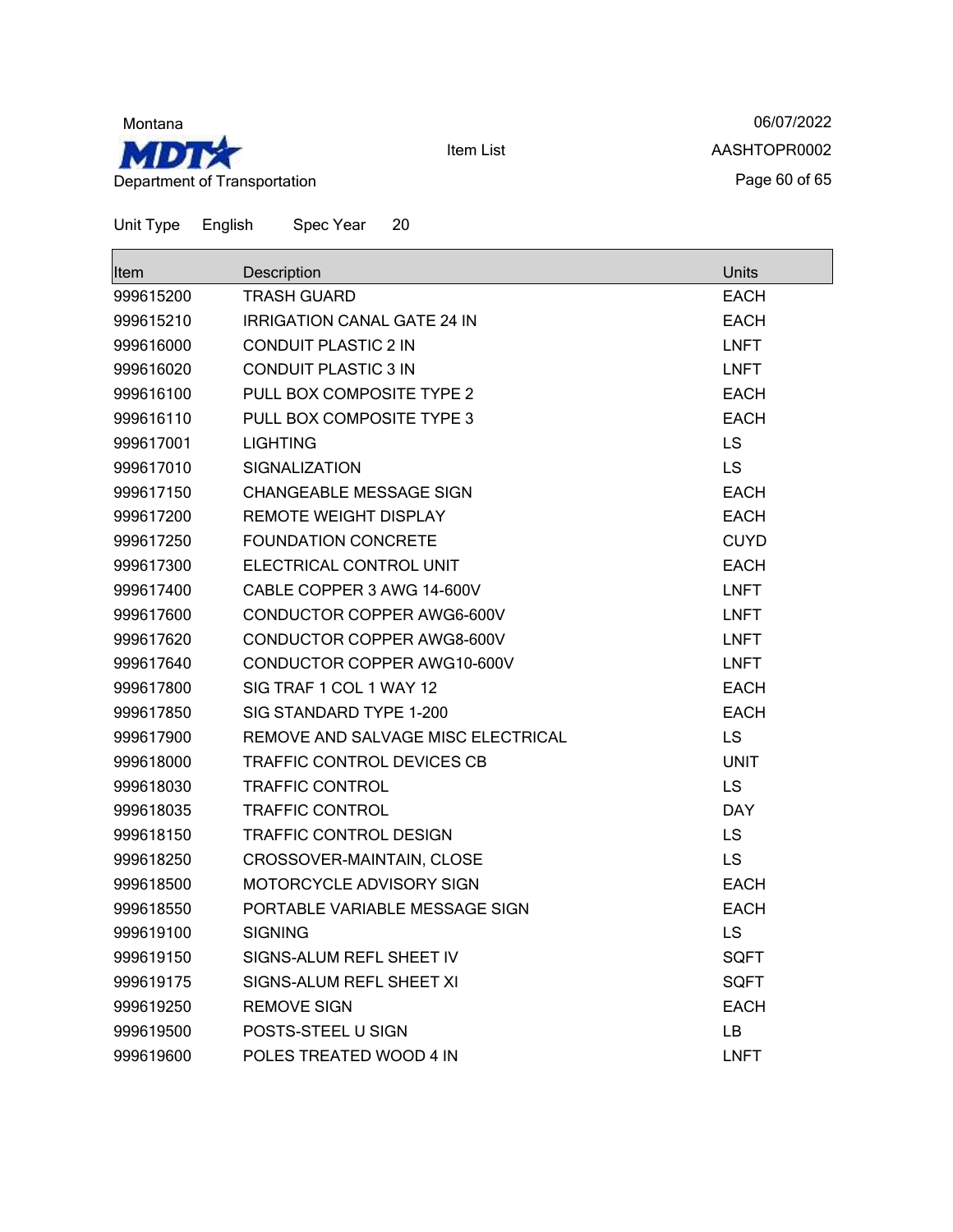

06/07/2022 AASHTOPR0002 Page 61 of 65

| Item      | Description                     | Units       |
|-----------|---------------------------------|-------------|
| 999619700 | PANEL DELINEATOR DESIGN A       | <b>EACH</b> |
| 999620110 | PAVEMENT MARKINGS               | LS          |
| 999620200 | STRIPING WHITE PAINT            | <b>GAL</b>  |
| 999620210 | <b>STRIPING YELLOW PAINT</b>    | <b>GAL</b>  |
| 999620220 | <b>STRIPING WHITE EPOXY</b>     | <b>GAL</b>  |
| 999620230 | <b>STRIPING YELLOW EPOXY</b>    | <b>GAL</b>  |
| 999622130 | <b>GEOTEXTILE</b>               | <b>LS</b>   |
| 999622140 | SEPARATION GEOTEXTILE-HIGH      | SQYD        |
| 999622160 | PERM EROSION CONTROL-HIGH SURV  | SQYD        |
| 999623000 | <b>MAILBOX</b>                  | <b>EACH</b> |
| 999699100 | FOUNDATION(S)                   | <b>LS</b>   |
| 999699105 | <b>FOUNDATION</b>               | <b>CUYD</b> |
| 999699110 | FOOTING(S)                      | <b>LS</b>   |
| 999699115 | <b>FOOTING</b>                  | <b>CUYD</b> |
| 999699120 | <b>SLAB ON GRADE</b>            | <b>LS</b>   |
| 999699125 | <b>SLAB ON GRADE</b>            | <b>CUYD</b> |
| 999699200 | <b>ROOF SYSTEM</b>              | <b>LS</b>   |
| 999699210 | <b>ROOF FRAMING</b>             | LS          |
| 999699220 | <b>WALL FRAMING</b>             | LS          |
| 999699230 | <b>FINISH CARPENTRY</b>         | LS          |
| 999699240 | <b>EXTERIOR FINISH</b>          | LS          |
| 999699250 | <b>METAL SIDING AND SOFFITS</b> | LS          |
| 999699260 | <b>MASONRY</b>                  | <b>LS</b>   |
| 999699300 | SITE ELECTRICAL                 | LS          |
| 999699310 | <b>ELECTRICAL</b>               | LS          |
| 999699320 | <b>PLUMBING</b>                 | LS          |
| 999699330 | <b>HVAC</b>                     | LS          |
| 999699340 | PROPANE SYSTEM                  | LS          |
| 999699500 | <b>INSULATION AND DRYWALL</b>   | LS          |
| 999699510 | <b>COLUMN WRAPS</b>             | <b>LS</b>   |
| 999699520 | <b>TAPE AND PAINT</b>           | <b>LS</b>   |
| 999699540 | STAINED CONCRETE FLOOR          | LS          |
| 999699550 | DOOR AND HARDWARE               | <b>LS</b>   |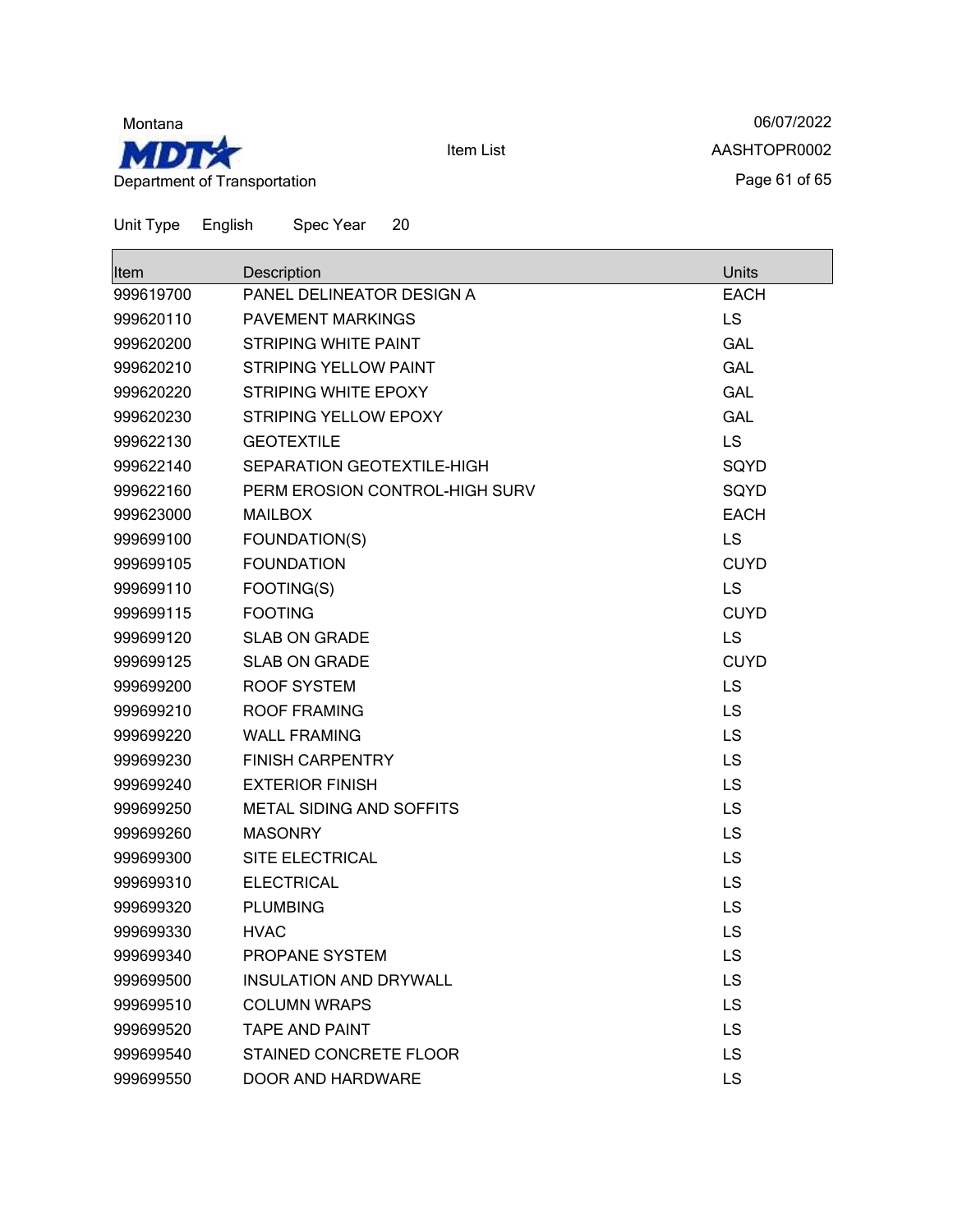

06/07/2022 AASHTOPR0002 Page 62 of 65

| <b>Item</b> | Description                           | Units       |
|-------------|---------------------------------------|-------------|
| 999699560   | <b>OVERHEAD DOOR</b>                  | LS          |
| 999699570   | <b>GLASS AND GLAZING</b>              | LS          |
| 999699580   | <b>MISC BUILDING ITEMS</b>            | <b>LS</b>   |
| 999699581   | PRECAST PANEL CONSTRUCTION            | LS          |
| 999699590   | <b>INTERIOR FIXTURES AND FINISH</b>   | <b>LS</b>   |
| 999699600   | DISPLAY CASES                         | <b>LS</b>   |
| 999699610   | <b>FLAG POLE</b>                      | LS          |
| 999699620   | PICNIC SHELTERS AND TABLES            | LS          |
| 999699630   | <b>TRASH RECEPTACLES</b>              | <b>LS</b>   |
| 999699720   | SURVEILLANCE, RECORDING SYSTEMS       | LS          |
| 999699800   | <b>SCALE PIT</b>                      | <b>LS</b>   |
| 999699810   | <b>SCALE</b>                          | LS          |
| JOC103000   | <b>ESCROW OF BID DOCS</b>             | <b>LS</b>   |
| JOC104000   | MISCELLANEOUS WORK                    | <b>UNIT</b> |
| JOC105140   | CONTRACTOR SURVEY AND LAYOUT          | LS          |
| JOC107000   | RAILROAD FLAGGING                     | <b>UNIT</b> |
| JOC107100   | <b>PUBLIC RELATIONS</b>               | LS          |
| JOC107150   | <b>CONTAMINATED SOIL</b>              | <b>UNIT</b> |
| JOC109000   | <b>MOBILIZATION</b>                   | <b>LS</b>   |
| JOC202000   | SHRUB CLEARING, REMOVAL, DISPOSAL     | <b>ACRE</b> |
| JOC202050   | SHRUB CLEARING, REMOVAL, DISPOSAL     | <b>EACH</b> |
| JOC202100   | TREE CLEARING, REMOVAL, DISPOSAL      | <b>EACH</b> |
| JOC208010   | TEMPORARY EROSION CONTROL-FIXED       | <b>UNIT</b> |
| JOC208015   | <b>TEMPORARY EROSION CONTROL - LS</b> | LS          |
| JOC208020   | <b>BMP ADMINISTRATION</b>             | <b>LS</b>   |
| JOC552000   | <b>EXPANSION JOINT STRIP SEAL</b>     | <b>LNFT</b> |
| JOC552011   | JOINT SEALS-POLYURETHANE              | <b>LNFT</b> |
| JOC552020   | JOINT SEALS-SILICONE                  | <b>LNFT</b> |
| JOC552240   | <b>BRIDGE DECK CRACK SEAL</b>         | SQYD        |
| JOC559000   | <b>FRP PILE JACKET</b>                | <b>SQFT</b> |
| JOC561000   | <b>BRIDGE DECK MILLING</b>            | SQYD        |
| JOC561010   | EXPANSION JOINT-PRECOMPRESSED         | <b>LNFT</b> |
| JOC562000   | <b>CLASS A BRIDGE DECK REPAIR</b>     | SQYD        |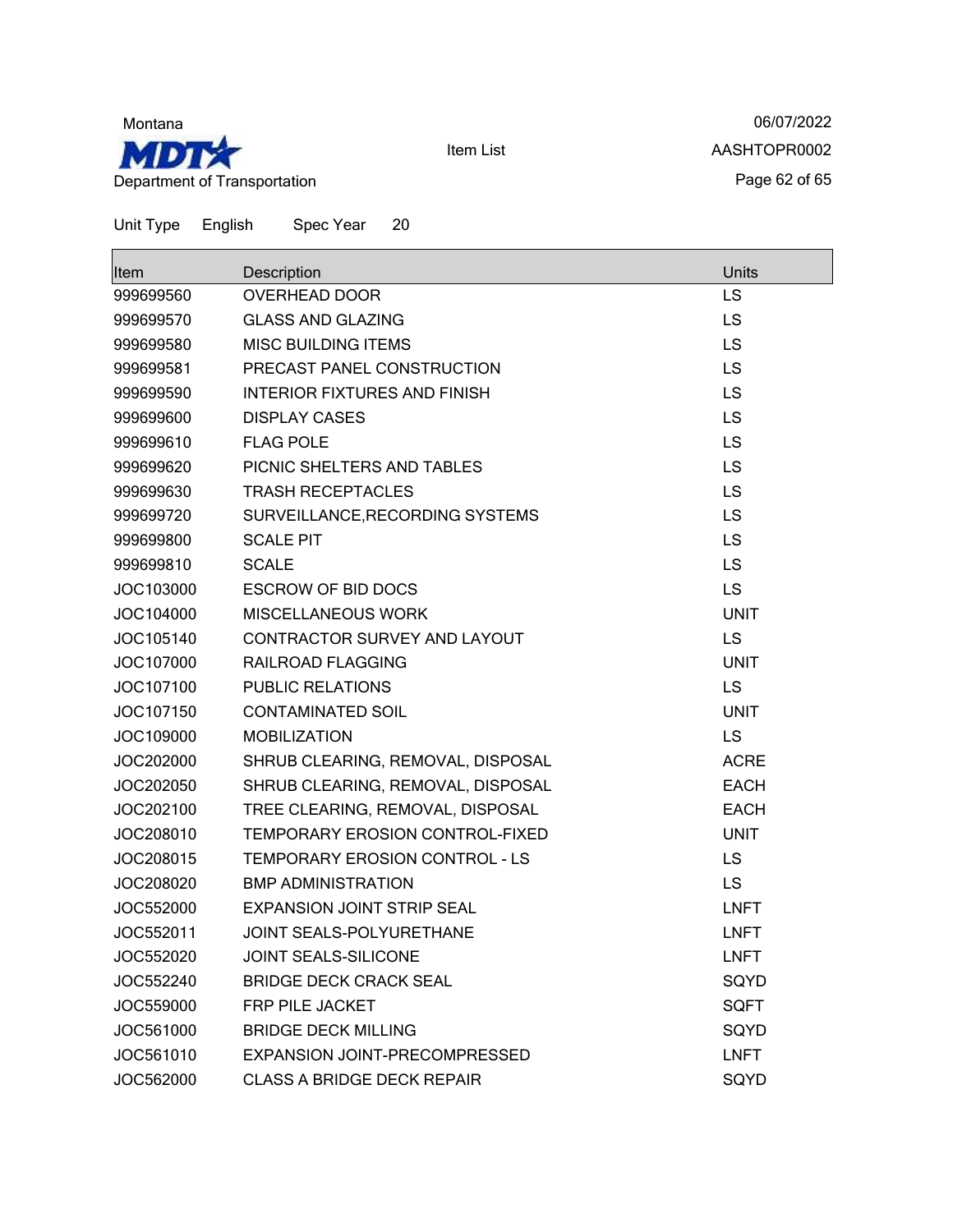

06/07/2022 AASHTOPR0002 Page 63 of 65

| <b>Item</b> | Description                       | Units       |
|-------------|-----------------------------------|-------------|
| JOC562010   | <b>CLASS B BRIDGE DECK REPAIR</b> | SQYD        |
| JOC563000   | POLYMER OVERLAY                   | SQYD        |
| JOC563005   | POLYMER OVERLAY PRIMER            | SQYD        |
| JOC563010   | PREPARE DECK                      | SQYD        |
| JOC563020   | CONCRETE-CLASS OVERLAY            | <b>CUYD</b> |
| JOC605000   | TEMP CONCRETE BARRIER RAIL        | <b>EACH</b> |
| JOC606000   | <b>TEMP IMPACT ATTENUATOR</b>     | <b>EACH</b> |
| JOC607000   | <b>FENCE-WILDLIFE</b>             | <b>LNFT</b> |
| JOC607010   | FENCE-PANEL/SINGLE-WILDLIFE       | <b>EACH</b> |
| JOC607020   | FENCE-PANEL/DOUBLE-WILDLIFE       | <b>EACH</b> |
| JOC607040   | FARM FENCE-PANEL/SINGLE FM        | EACH        |
| JOC607045   | FARM FENCE-PANEL/DOUBLE FM        | <b>EACH</b> |
| JOC607050   | <b>DEADMAN</b>                    | <b>EACH</b> |
| JOC607150   | GATE-WILDLIFE                     | <b>LNFT</b> |
| JOC607200   | <b>WILDLIFE JUMPOUT</b>           | <b>EACH</b> |
| JOC607250   | FARM FENCE-TYPE F2W F2M-32 IN     | <b>LNFT</b> |
| JOC607300   | FARM FENCE-TYPE F2M-32 IN WW      | <b>LNFT</b> |
| JOC607340   | <b>FARM GATE-METAL-TYPE G-3</b>   | <b>LNFT</b> |
| JOC607350   | <b>RESET GATE</b>                 | <b>EACH</b> |
| JOC610650   | <b>TREE REMOVAL-CAT 1</b>         | <b>EACH</b> |
| JOC610655   | TREE REMOVAL-CAT 2                | <b>EACH</b> |
| JOC610660   | TREE REMOVAL-CAT 3                | <b>EACH</b> |
| JOC610665   | TREE REMOVAL-CAT 4                | <b>EACH</b> |
| JOC611000   | REMOVE AND SALVAGE CATTLE GUARD   | <b>EACH</b> |
| JOC616503   | CONDUIT-PLASTIC 2 IN              | <b>LNFT</b> |
| JOC617000   | <b>FOUNDATION CONCRETE</b>        | <b>CUYD</b> |
| JOC617090   | SIG-TRAF-BACKPLATE-REFLECTIVE     | <b>EACH</b> |
| JOC617100   | SIG STANDARD TYPE 1-200           | <b>EACH</b> |
| JOC617150   | SOLAR SIG-TRAF 1 COLOR-1 WAY 12   | <b>EACH</b> |
| JOC617201   | SIG-TRAF 1 COL-1 WAY 12           | EACH        |
| JOC617307   | CABLE-COPPER 3AWG14-600V          | <b>LNFT</b> |
| JOC617405   | CONDUCTOR-COPPER AWG10-600V       | <b>LNFT</b> |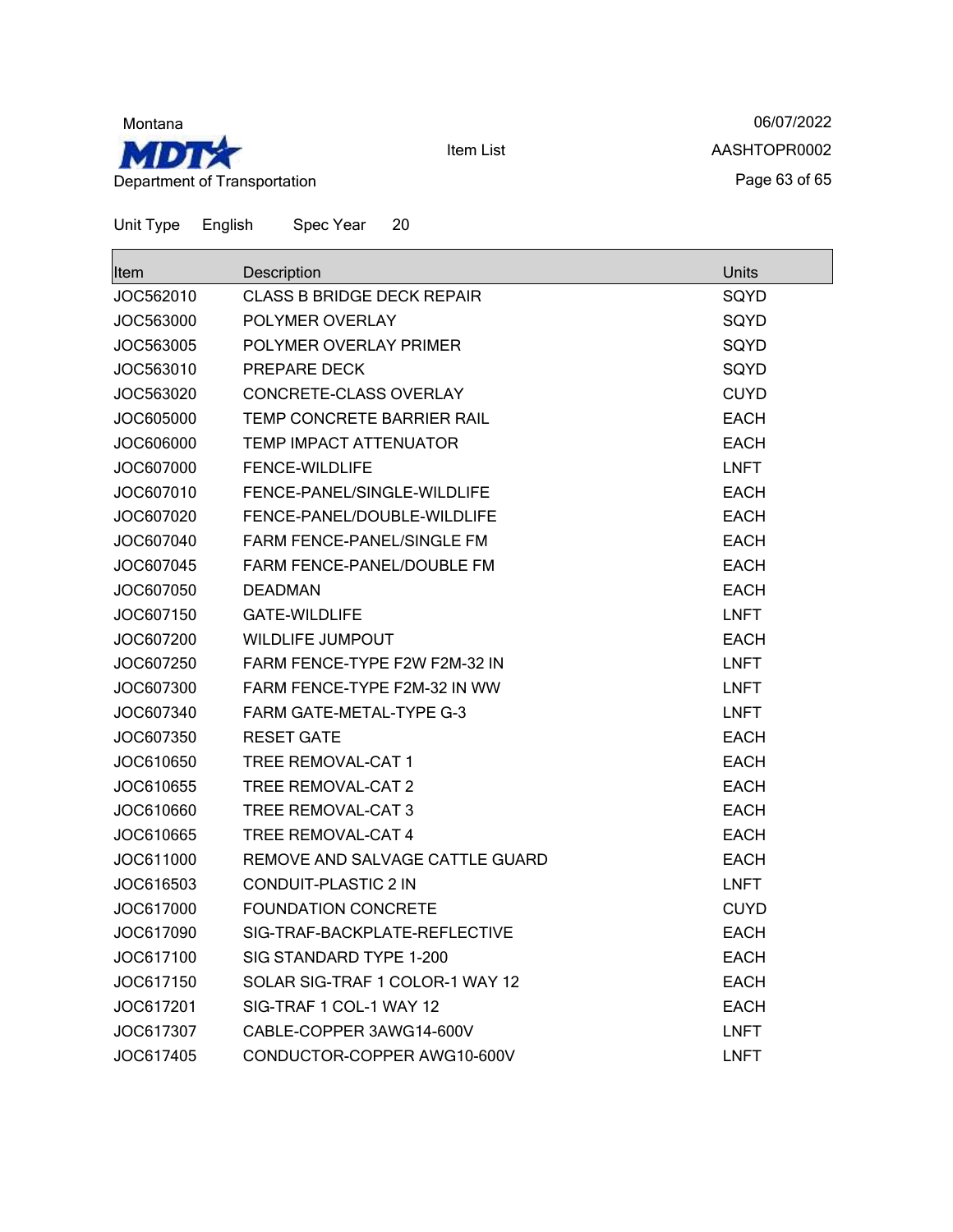

06/07/2022 AASHTOPR0002 Page 64 of 65

Unit Type English Spec Year 20

| <b>Item</b> | Description                         | Units       |
|-------------|-------------------------------------|-------------|
| JOC617500   | SERV ASSEMBLY-MODIFY                | <b>EACH</b> |
| JOC618000   | TRAFFIC CONTROL DEVICES-CB          | <b>UNIT</b> |
| JOC618100   | TRAFFIC CONTROL-EACH                | <b>EACH</b> |
| JOC618150   | <b>TRAFFIC CONTROL-LS</b>           | LS          |
| JOC618175   | <b>TRAFFIC CONTROL-FIXED</b>        | <b>UNIT</b> |
| JOC619000   | SIGNS-ALUM REFL SHEET IV            | <b>SQFT</b> |
| JOC619010   | SIGNS-ALUM REFL SHEET IX            | <b>SQFT</b> |
| JOC619020   | SIGNS-ALUM SHEET INCR IV            | <b>SQFT</b> |
| JOC619030   | SIGNS-ALUM SHEET INCR IX            | <b>SQFT</b> |
| JOC619035   | SIGNS-ALUM SHEET INCR XI            | <b>SQFT</b> |
| JOC619040   | <b>OVERLAY-SHEET ALUM TYPE IX</b>   | <b>SQFT</b> |
| JOC619045   | OVERLAY-SHEET ALUM TYPE IV          | <b>SQFT</b> |
| JOC619048   | SIGNS-ALUM REFL SHEET XI            | <b>SQFT</b> |
| JOC619050   | <b>REMOVE SIGNS</b>                 | <b>EACH</b> |
| JOC619055   | <b>REMOVE SIGNS-GUIDE</b>           | <b>EACH</b> |
| JOC619060   | POSTS-STEEL U SIGN                  | LB          |
| JOC619062   | POSTS-STEEL STRUCTURAL SIGN         | LB          |
| JOC619065   | POSTS-TUBULAR STEEL                 | LВ          |
| JOC619070   | POSTS-TUBULAR STEEL-SQ-PERF         | LB          |
| JOC619075   | <b>RESET SIGNS</b>                  | <b>EACH</b> |
| JOC619080   | <b>FRANG SIGN POST BKWY-3 IN RD</b> | <b>EACH</b> |
| JOC619082   | FRANG SIGN POST BKWY-3.5 IN RD      | <b>EACH</b> |
| JOC619085   | FRANG SIGN POST BKWY-4 IN RD        | <b>EACH</b> |
| JOC619086   | <b>FRANG SIGN POST BKWY-S4X7.7</b>  | <b>EACH</b> |
| JOC619087   | FRANG SIGN POST BKWY-S5X10          | <b>EACH</b> |
| JOC619088   | FRANG SIGN POST BKWY-W8 X 18        | <b>EACH</b> |
| JOC619090   | POLES TREATED WOOD 4 IN             | <b>LNFT</b> |
| JOC619095   | POLES TREATED WOOD 5 IN             | <b>LNFT</b> |
| JOC619097   | POLES TREATED WOOD 6 IN             | <b>LNFT</b> |
| JOC619099   | DELINEATOR DES A                    | <b>EACH</b> |
| JOC619100   | <b>DELINEATOR DES B</b>             | <b>EACH</b> |
| JOC619101   | DELINEATOR DES C                    | <b>EACH</b> |
| JOC619102   | <b>DELINEATOR DES D</b>             | <b>EACH</b> |

Item List